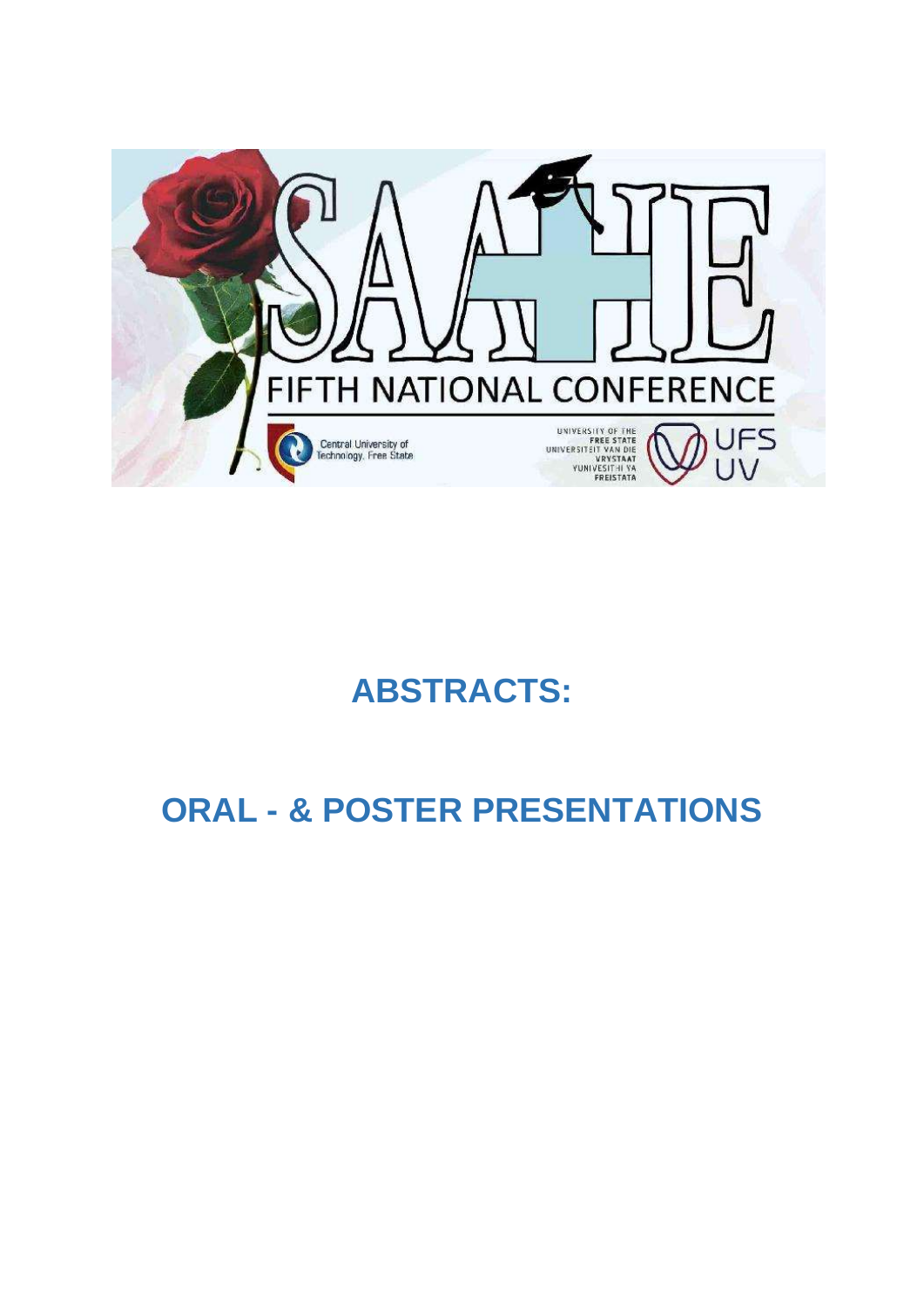# **SESSION 3 – Oral presentations**

# **3A**

**Title: Patient simulations in developing clinical reasoning skills in undergraduate paramedic learners at the Central University of Technology**.

# Author: Mr. R.G. Campbell (Rod Campbell)

*Background/Context*: Advanced Life Support (ALS) Paramedics in South Africa practice a form of emergency medicine in the out-of-hospital context with limited resources and diagnostic tools. Avoidable patient care errors in an emergency setting, specifically in diagnosis, are well described in the literature. Effective clinical reasoning has proven to reduce diagnostic error. ALS paramedic training has traditionally been skills and protocol-driven with little or no attention focused on clinical reasoning skills.

*Aim/Purpose*: The purpose of this research is to demonstrate the contribution patient simulations makes to the development of clinical reasoning in third year learners in the undergraduate National Diploma: Emergency Medical Care program (N. Dip: EMC) at the Central University of Technology (CUT).

*Methods*: Third year Emergency Medical Care learners were provided with an interlinking framework of tasks and activities that highlight clinical problems and which require clinical reasoning skills to solve. Each third year learner was subjected to four simulated patient assessments followed by a case report on each. A significant focus of the case report was a discussion on differential diagnosis and reflection using the clinical reasoning process and evidence for best practice. Exposure to patient simulations by learner groups from 2006-2011 prior to formal assessment is analysed. Results of assessed patient simulations and reflective reports from 2006-2011 are analysed for performance improvements.

*Results and discussion*: The preliminary results demonstrate performance improvement among all learner groups over four assessed patient simulations.

# *Conclusion/Take home message*:

The anticipated outcome of this study is to demonstrate the importance patient simulations have in developing clinical reasoning skills in third year learners in the undergraduate N. Dip: EMC at CUT. Since patient simulations are introduced in the programme as early as first year, it is suggested these skills can be developed from earlier in the programme.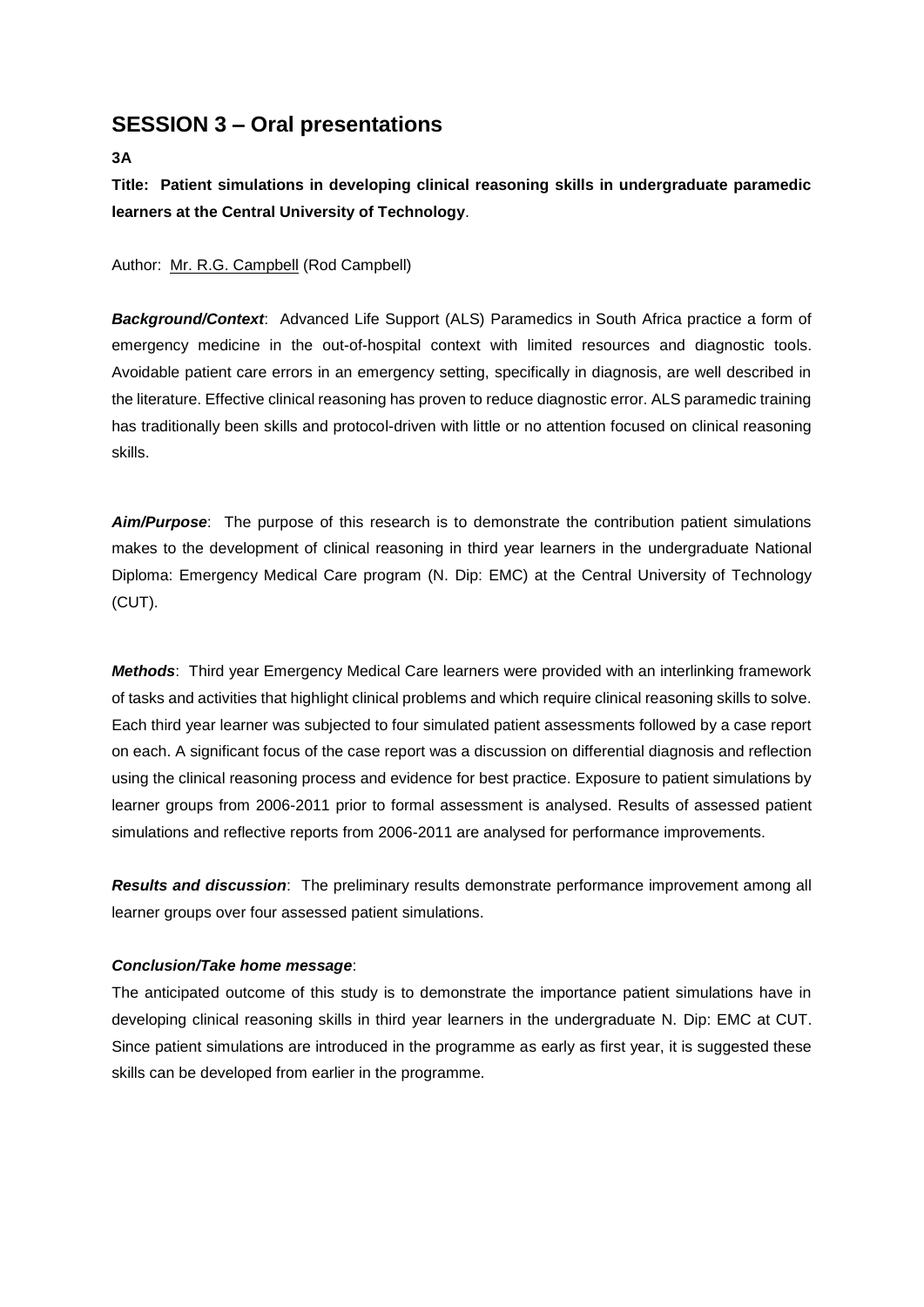# **3B Title: Practise on Standardised Patient (SP) for practice**

Authors: AC Jacobs, Y Botma, MJ MacKenzie and L van Dyk

*Background/Context*: In 2011 the School of Nursing (SoN) invested in training staff in simulation. Since then simulations using standardised patients and high fidelity human simulators were implemented. The School of Nursing view simulations as a learning opportunity and see learning as an active process of creating own knowledge. Outcomes, teaching and learning opportunities and assessment are constructively aligned.

*Aim/Purpose*: Share our experiences of Standardised Patients in simulations.

*Methods*: Themes are developed in accordance to the teaching and learning model of the SoN. Because simulation is seen as a learning opportunity simulation with SP are aligned with the outcomes and assessment strategies of the theme. Developing a simulation scenario for SP occurs according to a standardised template.

Second year nursing students completed the theme on airflow limitation in which the theory and clinical skills were learned. The scenario for the SP simulation focussed on a patient with asthma in a PHC setting.

Footage of the simulations were analysed by the module coordinators, SP coordinator and educational advisor.

*Results and discussion*: Students enjoyed the experience but also identified their own limitations and mistakes. They were able to plan their own learning needs. Even the SP who was fourth year nursing students identified with the second year students and recognised behaviour that they exhibit in their own practice and need to improve.

*Conclusion/Take home message*: Standardised Patient enhances learning and may contribute to bridging the theory practice gap.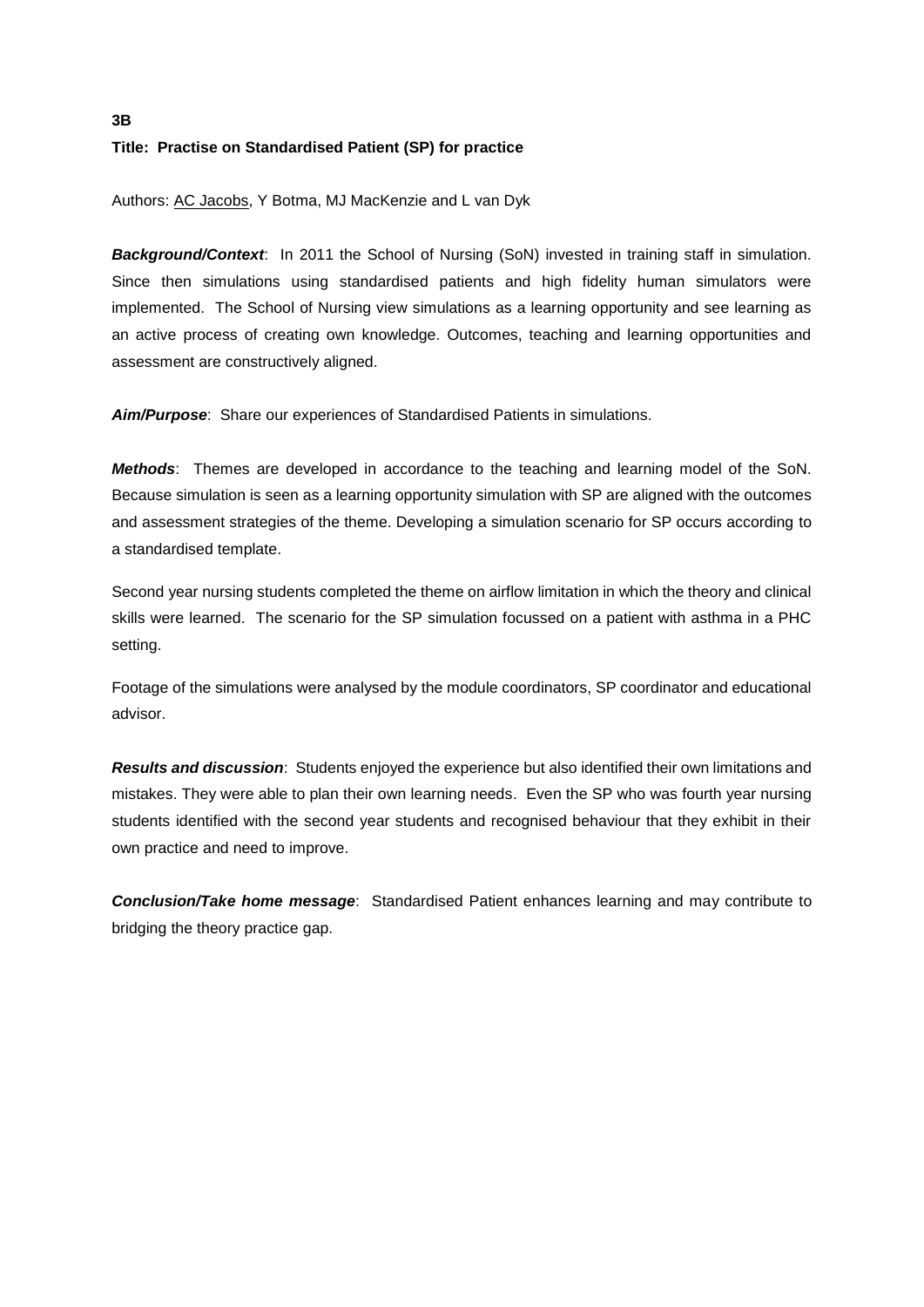# **3C Title: Practice makes perfect: A real life challenge for facilitation of learning**

## Author: Hanlie Pitout

*Background/Context*: Real life challenges as part of teaching is important in facilitating learning. A real life challenge that was introduced during 2011, as part of my Fundamentals of Occupational Therapy curriculum, was for students to create a traditional cooking area for the hospital, where patients can practice doing traditional cooking, simulating patient's home environment.

*Aim/Purpose*: The purpose of the action research study was to evaluate students' response to a learning opportunity presented to them as part of a subject where they learn to manage services. Changing the way that learning is facilitated and adapting the outcomes accordingly provided an opportunity for growth for both the facilitator and students alike.

*Methods*: Students were asked to reflect at different stages during the project. Initially they had to reflect on their understanding and expectations of the project. They had to present their planning and progress regularly through the process to peers and lecturers. Student's reflection on the process and their growth throughout was recorded.

*Results and discussion*: The students experienced personal and professional growth during their participation in this real life challenge. They had the opportunity to apply the theory that they have learned on project management, teamwork, planning and organizing, in a real life environment. The end product was visible as well as of benefit to the hospital where the project was executed. The hospital now has the facilities and equipment to present traditional cooking activities.

*Conclusion/Take home message*: Providing a real life challenge to students instead of mainly a theoretical course proved to be beneficial. Students received recognition form peers and other departments for their knowledge and skills. They got an opportunity to practice their project management skills and experienced the results of inadequate planning and insufficient team work firsthand but in a supportive environment.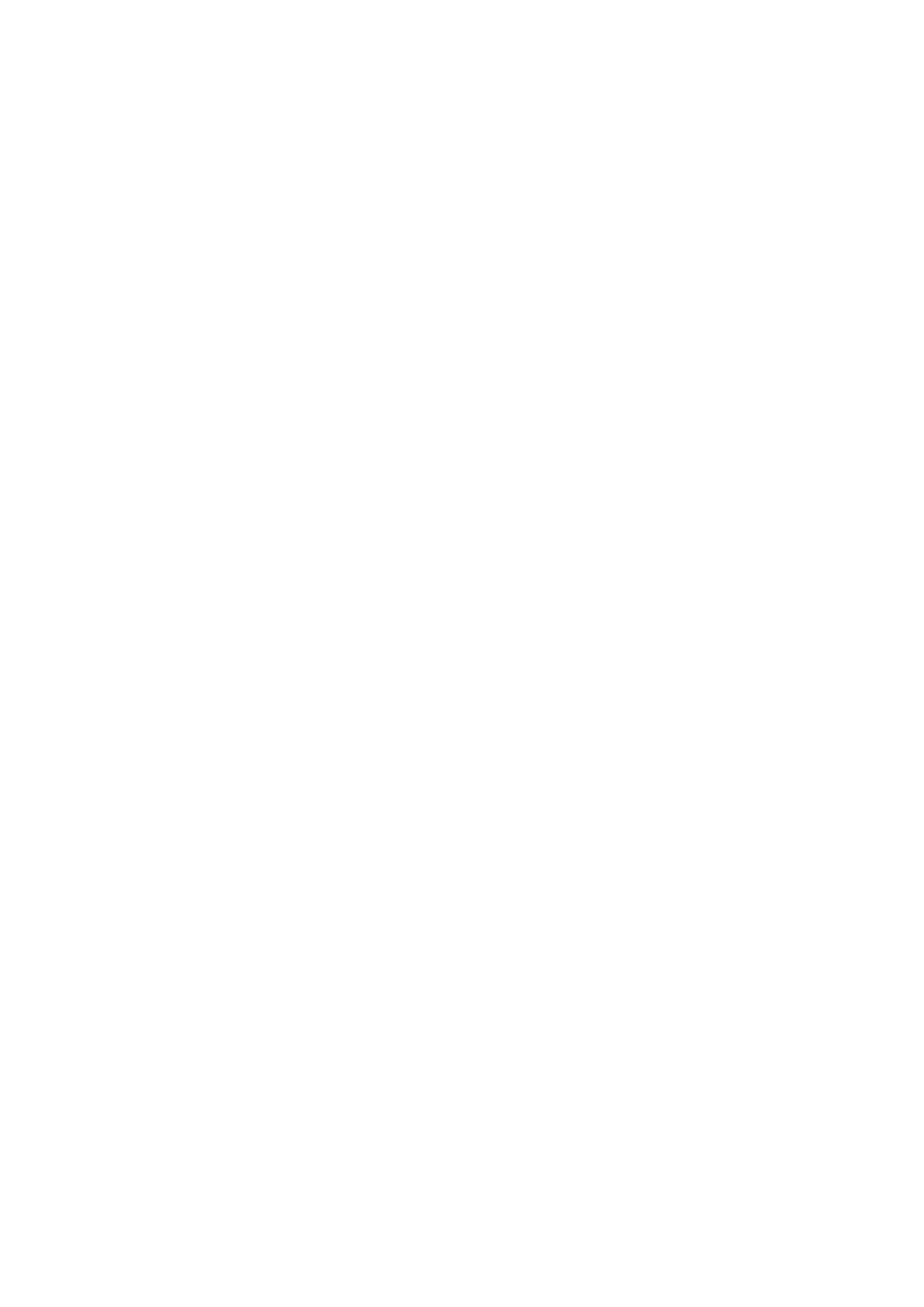# **Title: Reviving the SP – Authentication breathes life into the SP**

Author: H Schweickerdt- Alker

*Background/Context*: Although Simulated/Standardised Patients (SPs) are used in many institutions, especially portraying roles on given short scenarios, the scope of how much they could mean is still not fully understood. Often they are merely regarded as breathing manikins and are not used to their full potential. The creation of three dimensional (3D) characters by implementing authenticity allows the SPs to become the person behind the patient and to deliver a realistic true to life portrayal.

*Aim/Purpose*: Describe the effect of authenticity on the SPs' portrayal of patients.

*Methods*: Through experience as an SP the importance of playing a "person behind a patient" or a 3D character, became evident. As an SP facilitator the opportunity arose to share this knowledge with SP trainees and coach them to understand and become 3D characters. The character traits, emotional background, personality etc. and the subtext (meaning behind the words) of a patient was examined and worked into the scenario as part of the patient as a "whole" human being.

*Results and discussion*: The SPs portrayed roles more realistically, their energy levels, enjoyment of the work and dedication improved. Verbal and non-verbal communication of the SPs became more congruent. Facial expressions became real. They became more believable characters with more depth. This allowed the students to delve into the person behind the patient to get to the actual root of the problem.

*Conclusion/Take home message*: If SPs are trained to be authentic, they come closer to the person they are portraying as patients. This dimension gives the students the opportunity to listen to what the SP (patient) is **not** telling them – to read between the lines – and to get as much out of their training as possible. The sessions with the SPs become a more exciting, more authentic learning process.

**3D**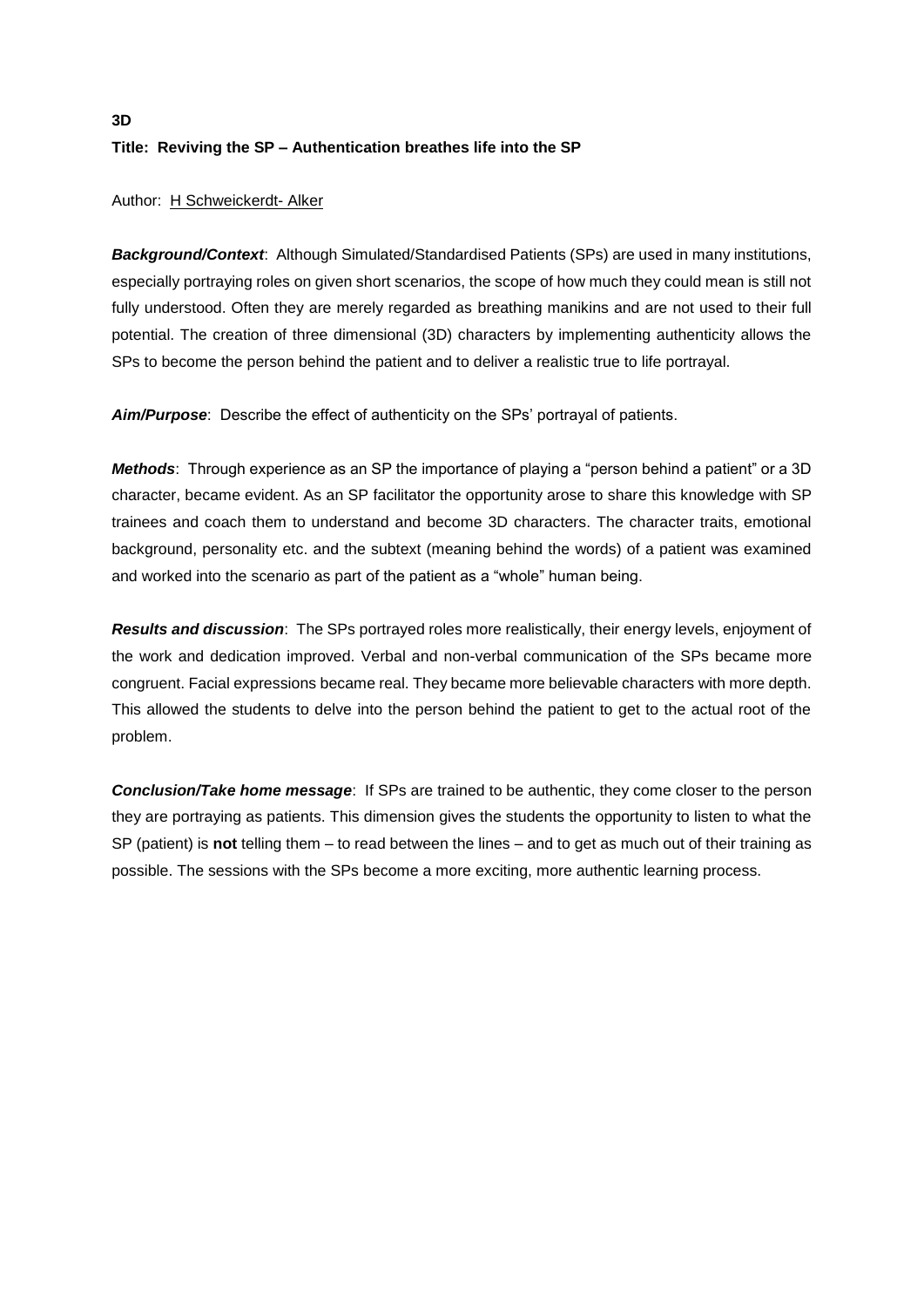#### **3E**

# **Title: Clinical Skills Unit: Addressing the needs for continued professional development [CPD] in allied health professions.**

Authors: S van Vuuren & M Nel

School for Allied Health Professions and Biostatistics, UFS

*Background / Context*: The monitoring of continued professional education in South Africa became the responsibility of the Health Professions Council of South Africa (HPCSA).The HPCSA has implemented a compulsory Continued Professional Development (CPD) program to ensure that health practitioners update their professional knowledge and skills to the benefit of their clients/patients. A study by Phillips<sup>1</sup> concludes that Higher Education Institutions has a responsibility towards alumni regarding CPD. Most of these development sessions are currently the improvement of knowledge and not necessarily skills. With the completion of the Clinical Skills Unit (CSU) for the School for Allied Health professions (SAHP) in 2011 one of the aims was to develop it also as an institute for CPD activities.

*Aim / Purpose*: To investigated the needs of dieticians; occupational therapists and physiotherapists for an institute for CPD.

*Methods*: The study had a descriptive and comparative nature. Two hundred and fifty eight (258) questionnaires were distributed to qualified dieticians; occupational therapists and physiotherapists from the Free State and Northern Cape Provinces, South African. To ensure reliability ten percent of the sample was tested after one month. Ethical approval was obtained to conduct the investigation.

*Results and discussion*: One round of questionnaires was distributed under the respondents. One hundred and twenty seven Professionals responded to the questionnaire. The study population was mainly female (97.6%), with fifty six percent from the Free State. Respondents were mostly employed in the public sector (71.7%) and attended CPD activities in Bloemfontein (65.9%). The majority of previous CPD activities were theory (70.6%), but most of the respondents (85%) would prefer learning by doing in small groups. Respondents also expressed a need to observe experts, especially with regard to intervention skills. The majority of respondents agreed that the CSU can address their CPD needs. There were no significant differences between the three groups of Professionals.

*Conclusion / Take home message*: Developing the CSU at the UFS, Bloemfontein as a provider of CDP activities can adress the needs of allied health professionals.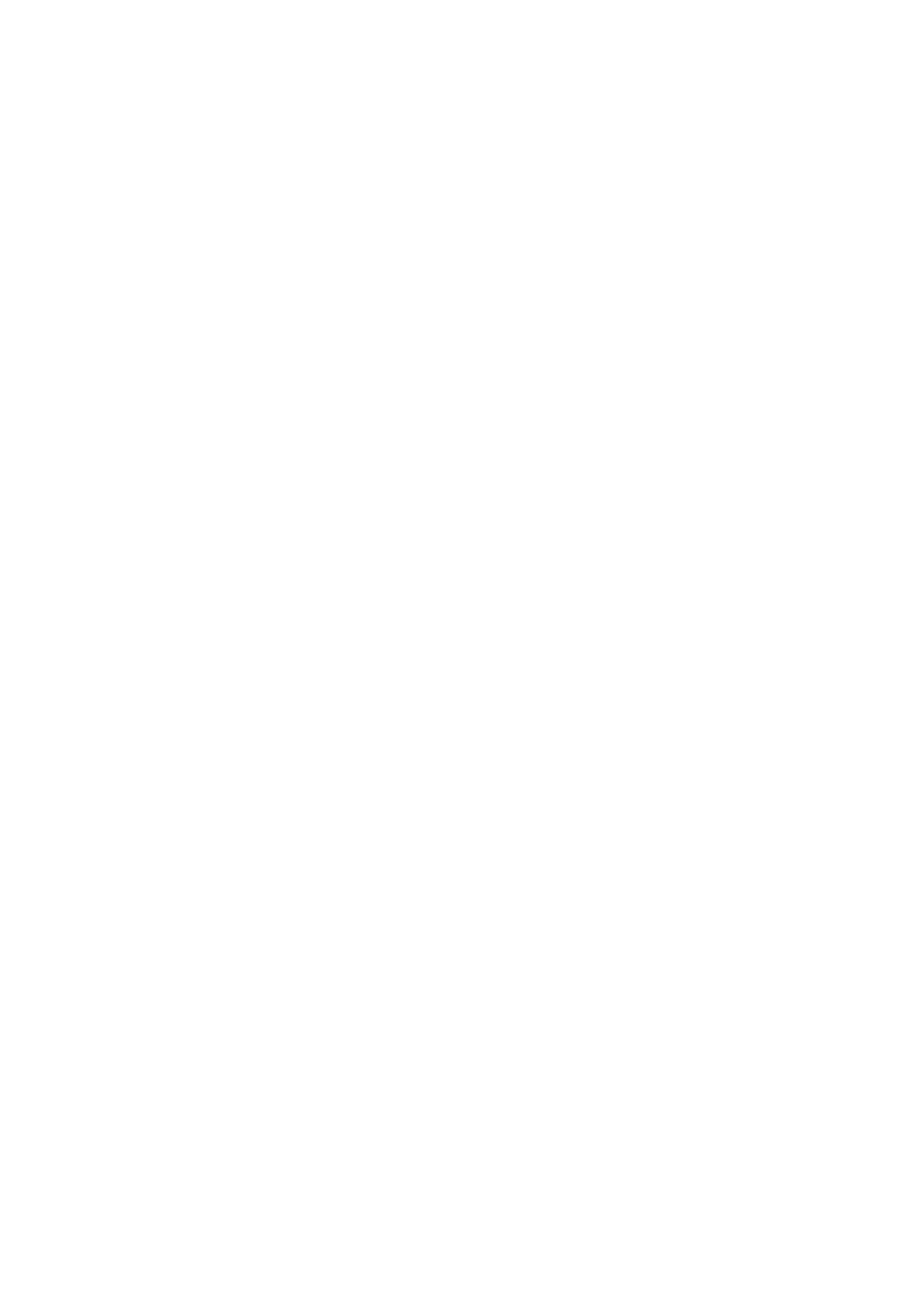# **Title: An Investigation into Participation Trends by Wheelchair Basketball Players at the Zimbabwe Paralympic Games: A case study of Bulawayo**

Authors: Bhekuzulu Khumalo, Prof Ignatius Onyewandume, Prof Sungwon Bae, Prof Shadreck Dube

*Background/Context:* Physical activity and sports for participants with functional limitations and activity restrictions are increasingly being referred to within the framework of Adapted Physical Activity (APA) Sherrill, (2004); Steadward et al., (2003); Winnick, (2005), Health Promotion, Riley et al. (2008), rehabilitation medicine, Roe et al., (2008), , Special Olympics, Shapiro, (2003); Farrell et al., (2004) and Paralympics, Higgs and Vanlandewijck, (2007). The IPC recognises 6 different disability groups: amputees, athletes with Cerebral Palsy (CP), blind or visually impaired athletes, spinal cord injured athletes, athletes with an intellectual/learning disability. This research shall focus on amputees, spinal cord injured athletes and the other athletes with a physical disability, who participate in wheel chair basketball. Disability or the disablement process is manifested in the interaction between the individual and his/her environment. This research shall be guided by the *UN* Accessibility for the Disabled: A document designed to guide and set standards for built environment accessibility by the disabled.

*Aim/Purpose:* To investigate challenges faced by wheelchair users in the use of public transport and roads, participation trends in wheelchair basketball and reasons for participation or non-participation, in basketball by physically disabled persons in Zimbabwe's Bulawayo city.

**Methods**: Randomly selected wheelchair basketball players from two clubs in Bulawayo are interviewed and group discussions carried out. 17 people 9 male and 8 females were interviewed.

**Results and discussion**: The results show that the barriers to participation are a result of an unfriendly and non-adapted transport system, poverty, lack of access to equipment and non-adapted facilities providing health and safety risks over and above accessibility challenges.

**Conclusion/Take home message**: This research revealed a list of barriers to wheelchair sports participation opening avenues for further research in the areas of mainstreaming and Paralympic sports participation in Zimbabwe.

**3F**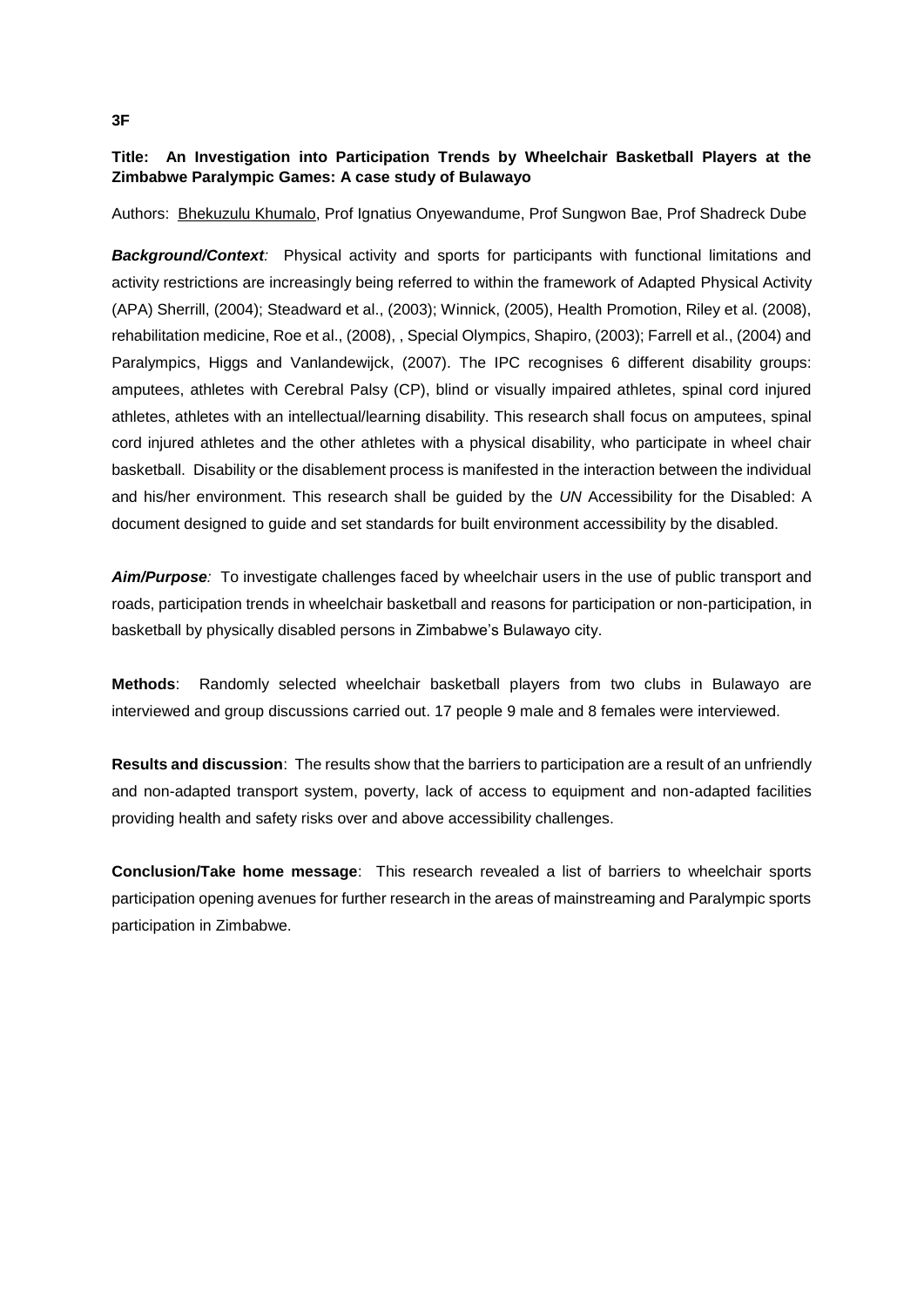# **Title: The need and value of teaching knowledge and skills amongst Family Medicine registrars**

Authors: Marietjie de Villiers, Francois Cilliers, Nicoline Herman, Francois Coetzee, Klaus von Pressentin, Martie van Heusden,

**Background/Context:** Postgraduate students specializing in various medical fields (registrars) work fulltime in the health services and are usually involved in the training of undergraduate medical students. This mostly involves individual or small group clinical supervision and feedback, but some registrars are also doing formal lectures. Registrars however very seldom receive any training on how to teach.

*Aim/Purpose*: This study reports on Phase 2 of a larger research project seeking to investigate the influence of a module on teaching and learning on family physician trainees and its effect on their teaching practices. Phase 1 results, was reported at the 2011 SAAHE Conference. In Phase 2, current registrars' perceptions of their role as medical specialist, attitudes towards teaching, and confidence with and participation in teaching activities were explored for groups before and after the module.

*Methods*: In-depth interviews were conducted with eleven purposively selected final year students in the MMed Family Medicine programme at Stellenbosch University after completing the module. Two focus group interviews were held with a total of seven third year students before commencing with the module. Interviews were digitally audio-recorded, transcribed and thematically analysed. Ethical clearance was obtained.

*Results and discussion*: Both year groups emphasised the need for the inclusion of a module on teaching and learning in their training. The final year students were more confident than the third year students in terms of performing small group and one-on-one teaching, as well as doing presentations. Stress levels for presentations were similar for both groups but final year students had reduced stress levels for one-on-one teaching.

*Conclusion/Take home message*: Registrars-in-training expressed a clear need to be proficient in teaching practices even at an early stage of their studies. Although only the perceptions of respondents were ascertained, these aligned with qualities expected of competent teachers.

### **3G**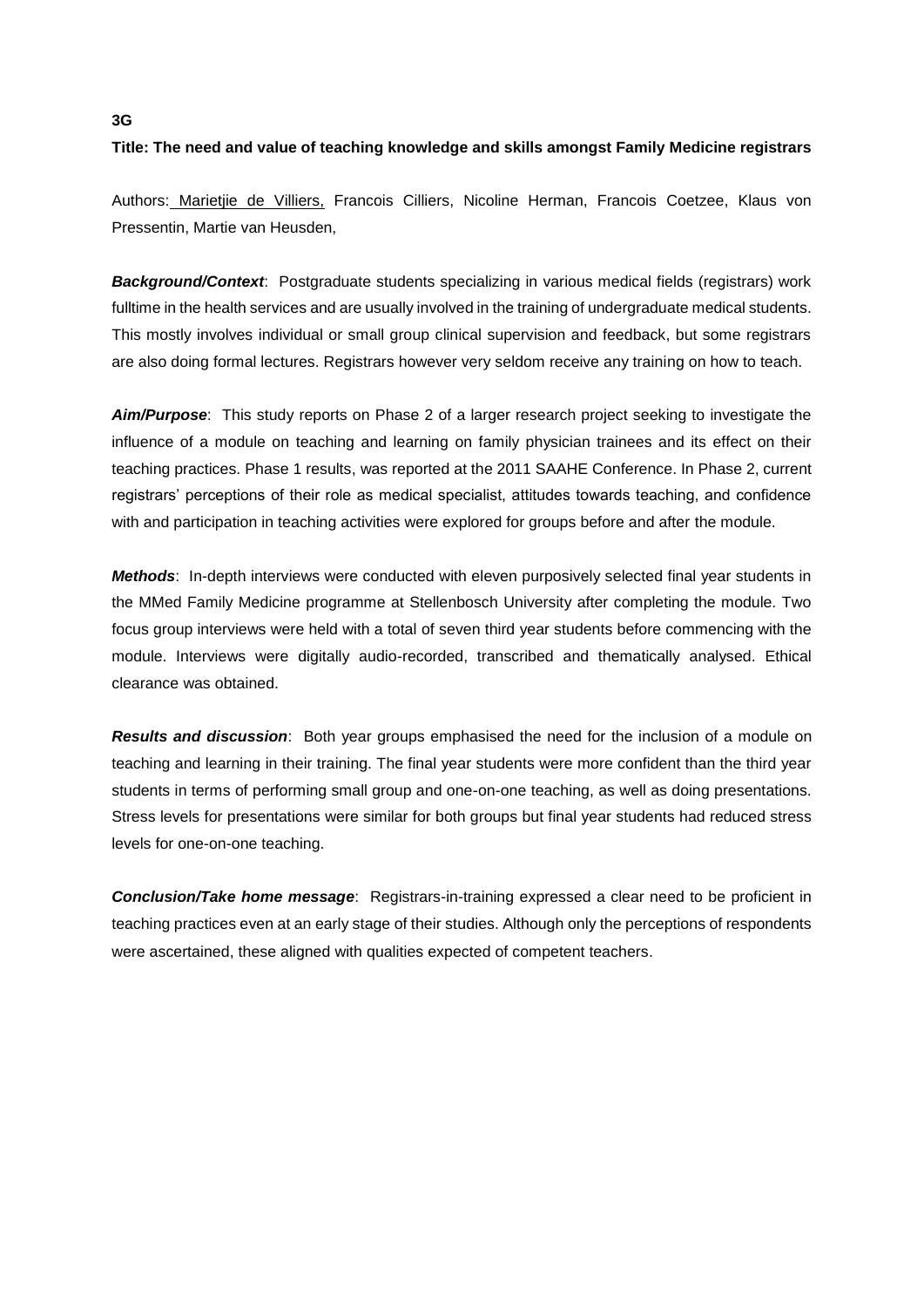# **Title: A reflection on Professional Development of registrars completing a module in Health Care Practice**

Authors:Van Zyl, G.J.; Bezuidenhout, J. and Nel, M.M.

**Background/Context:** The M. Med professional training and the skills required by registrars are generic in nature. These skills were trained in the module in Health Care Practice (GPV 703).

*Aim/Purpose*: This part of the research focused on the evaluation of registrars' experience, measure the quality assurance, improve the content, as well as mode of presentation of the module. Module development was specifically aimed with a view to offer each registrar the scope to address the unique needs in as far as Ethics, Practice Management and Patient Communication are concerned.

*Methods*: The study was a quantitative study enhanced by qualitative methodologies. Guest presenters in the persons of clinicians, health sciences and other professionals facilitated the contextualisation and application of the content of the module. A self-administered questionnaire was completed by registrars as participants for evaluation of presentations that included a rating scale and open-ended questions.

*Results and discussion*: A total of 40 registrars who completed the newly introduced module GPV703 from 2009 to 2010 participated in the study. Informed consent was obtained before completion of the self-administered questionnaire. Thirty One Heads of Department (HoDs) helped with the evaluation. Thirty eight (95%) of the 40 registrars completed the questionnaire. Registrars showed a total satisfactory and very good combination mean percentage of 91% for the questions related to the orientation session, content and applicability of the content of the module. Thirty one (77.5%) of the 40 questionnaires collected, were completed by HoDs on the insight of registrars in GPV. Registrars found the lectures on ethics to be most valuable as an important aspect in the treatment and management of patients.

*Conclusion/Take home message*: Value was added and aspects required by registrars to develop and/or enhance their skills, knowledge and professional behaviour with regard to Ethics, Practice Management and Patient Communication were addressed.

## **3H**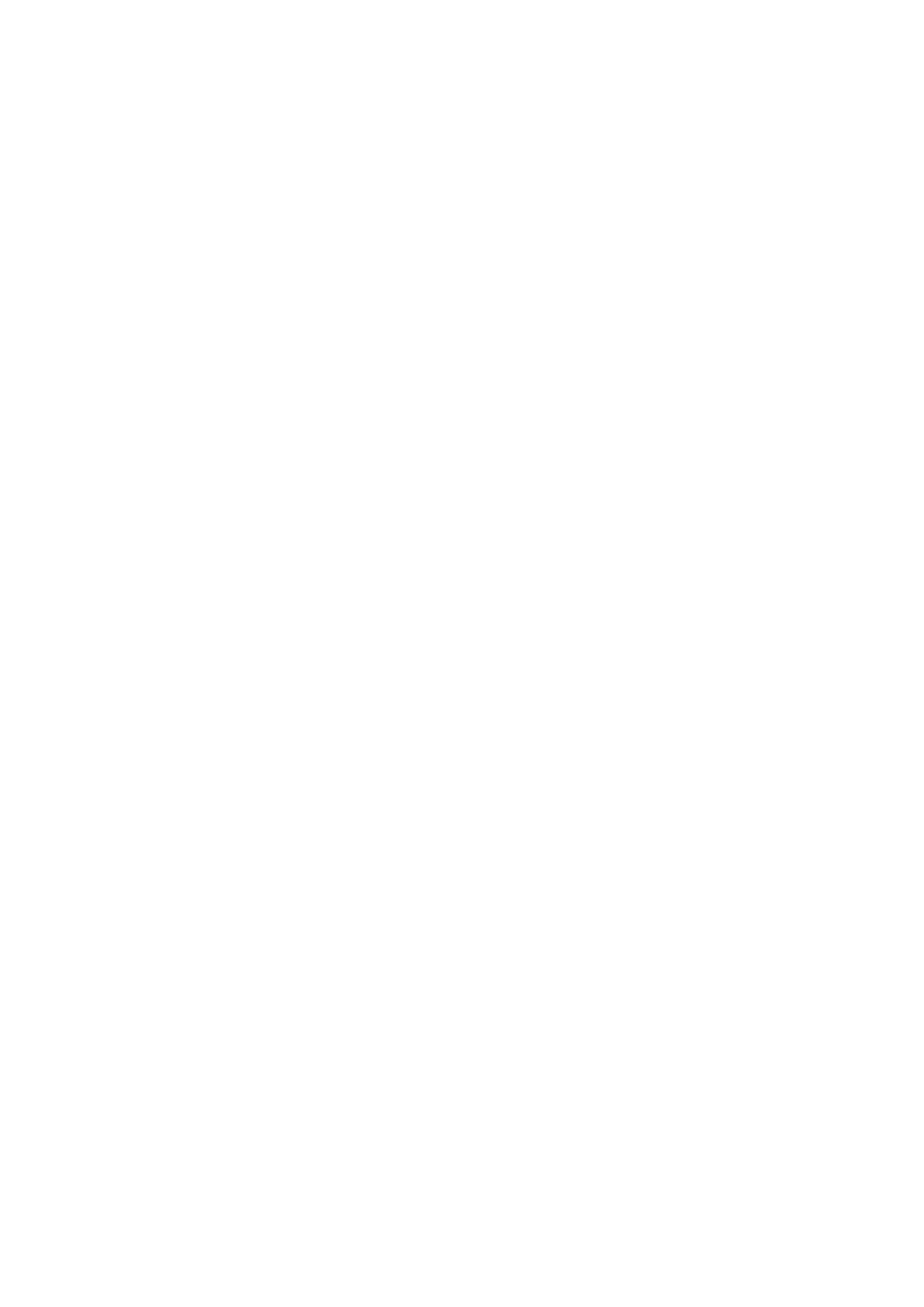# **Title: Integration of Learning in an undergraduate medical programme at the University of the Witwatersrand**

## Author:Shalote Rudo Chipamaunga

**Background/Context:** One of the key concepts underpinning the reformed MBBCh undergraduate programme of the University of the Witwatersrand has been to apply the principles of integration as a strategy to enhance learning. Integration is one of the cornerstones of current medical programme reform in the world. Horizontal and vertical integration of content from relevant basic science, pathological, humanistic and clinical disciplines requires specific efforts. There is evidence that integration assists students to assimilate and apply what they have learned more effectively, and thus enhance the goal of achieving professional competence.

*Aim/Purpose*: To outline the application of phenomenography as a unique qualitative research approach for collection of data on students' and staff members' views on integration.

*Methods*: Individual face-to-face interviews and focus group discussions to collect data from the following study sample as they continue in the programme in 2012:

Cohort 1: the 2011 class of MBBCh 1; Cohort 2: the 2011 class of MBBCh 2; Cohort 3: the 2011 class of MBBCh 3; Cohort 4: the 2011 class of MBBCh 4; Cohort 5: the 2011 class of MBBCh 5; Teachers of medical students in Years 1-6 of the programme; Academic staff involved in developing/ reviewing the six years of the reformed MBBCh programme.

*Results and discussion*: This is work in progress, data collection is ongoing.

*Conclusion/Take home message*: Determining the effectiveness of integration requires obtaining the views of those who experience it. Phenomenography is one of the best methods of investigating students' experiences in education.

**3I**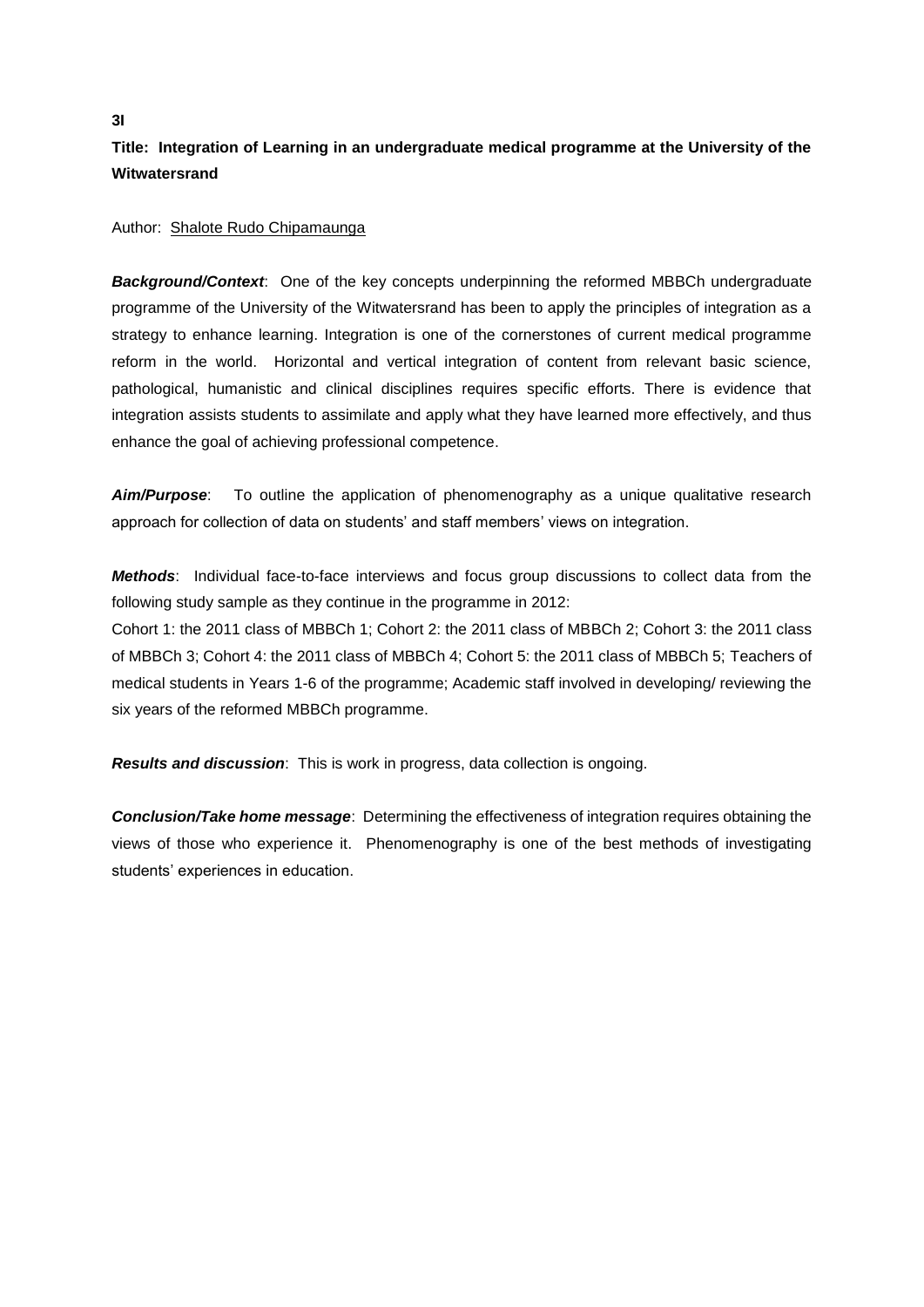# **3J**

**Title: A document review of the MB,ChB curriculum to inform enhancement of undergraduate public health (PH), evidence-based health care (EBHC), health systems and services research (HSSR) and infection prevention and control (IPC) teaching**

Authors: Ms Anke Rohwer, Dr Taryn Young, Prof Lilian Dudley, Dr Fidele Mukinda, Dr Neil Cameron, Dr Bart Willems, Prof Shaheen Mehtar, Dr Frederick Marais, Dr Angela Dramowski, Prof Ben van Heerden

*Background/Context*: Stellenbosch University, through a Medical Educational Partnership Initiative grant, aims to enhance skills of medical professionals in HIV/AIDS and TB care in rural and underserved communities, and to increase research capacity in this field. Strengthening knowledge and skills of EBHC, PH, IPC and HSSR of undergraduate medical students is key to this initiative.

*Aim/Purpose*: We conducted a document review of the MB,ChB curriculum at Stellenbosch University, to describe the current content of EBHC, IPC, HSSR and PH teaching, and to inform strategies to enhance the curriculum.

*Methods*: Four teams identified area-specific competencies, aligned with the CanMEDS framework. Each team reviewed all 64 theoretical and clinical module guides and extracted learning outcomes relating to area specific, pre-specified competencies, using standardized data extraction forms. Learning outcomes were classified as knowledge, skill or attitude. "Knowledge" outcomes were assessed based on Bloom's taxonomy of cognitive functioning by matching the verb contained in the learning outcome to the appropriate level of the taxonomy.

*Results and discussion*: EBHC, IPC, HSSR and PH are covered to varying degrees. Teaching is confined to specific modules and not explicitly integrated in a stepwise fashion, progressing from lower levels of knowledge to acquisition of skills and practical competencies throughout the curriculum. As this study was based purely on information in the module guides, it did not aim to comprehensively capture actual learning taking place in various teaching contexts. To supplement data, interviews with lecturers and tutors, and a survey with recent graduates will be undertaken.

*Conclusion/Take home message*: National health priorities should direct the competencies needed by health science students. This document review is the first part of a situational analysis which will inform the enhancement of EBHC, PH, IPC and HSSR teaching offered at undergraduate level.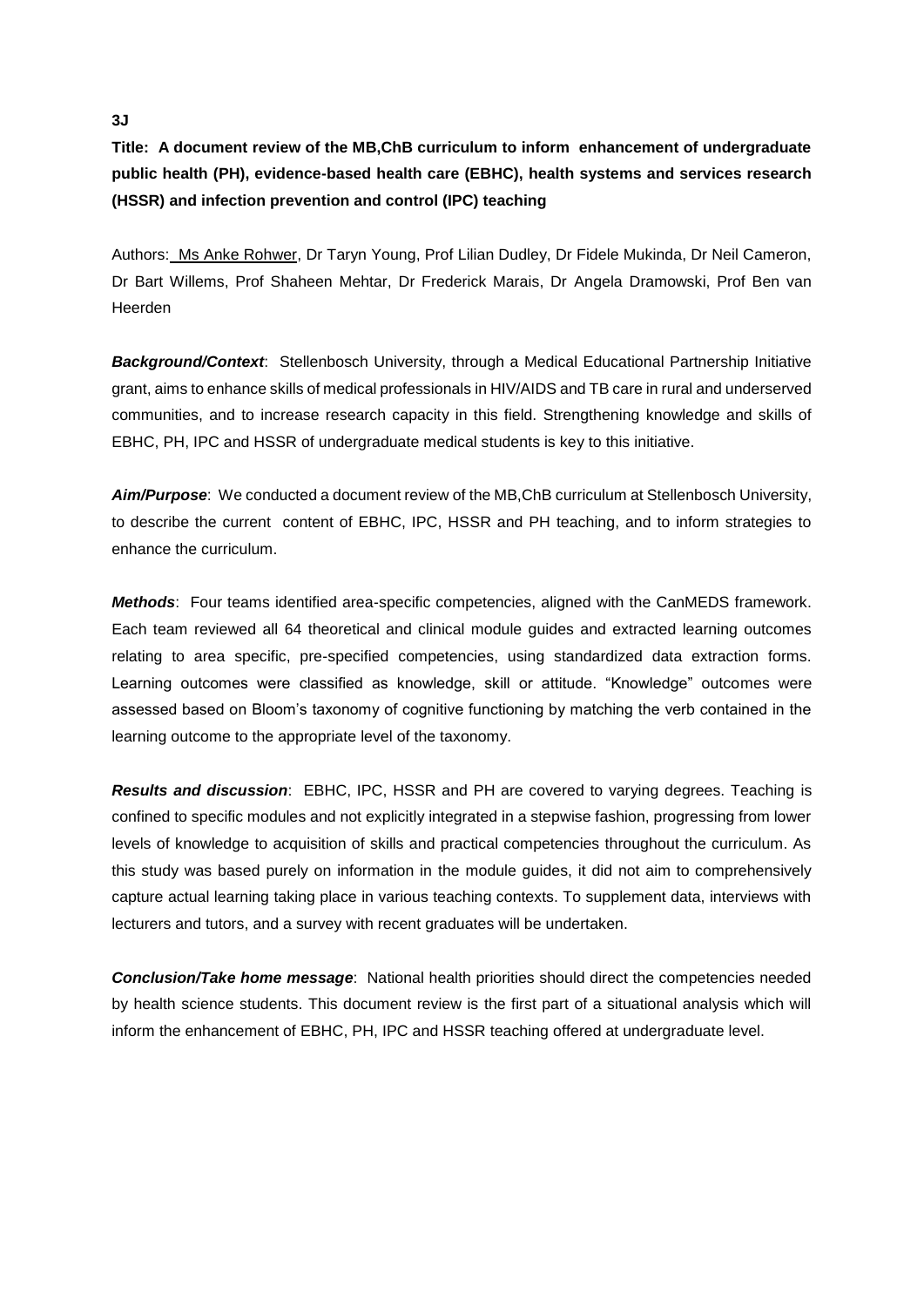# **Title: Going rural: an analysis of the first year of implementation of an innovative medical education model**

Authors: Van Schalkwyk, S; Bezuidenhout, J; Conradie, H; De Villiers, M; Fish, T; Van Heerden, B.

*Background/Context*: In 2011, eight final-year medical students from Stellenbosch University commenced yearlong clinical training at two sites on the Ukwanda rural platform. Two models were adopted: a traditional discipline-based clinical rotation programme at the regional hospital and the longitudinal integrated model at a district hospital. While students were required to complete the same summative assessment as their peers at the central hospital, a number of curriculum innovations were implemented.

*Aim/Purpose*: This benchmarking study, supported by SURMEPI was undertaken to determine the success of the first year of implementation of the programme to inform future refinement of the model.

*Methods*: The formative evaluation adopted a mixed methods approach. After obtaining ethical clearance, twenty-two in-depth interviews (with students, preceptors and administrators) and one focus group interview (with home-based carers) were conducted. The transcribed recordings were analysed using Atlas ti. Comparative analyses between the results of the rural based students versus students at the central hospital were undertaken.

*Results and discussion*: Students described their enhanced self-confidence and improved skills. Themes less explored in the literature, such as continuity of patient care and feeling part of a team and of the community, also emerged. Students explained how the experience had influenced their thinking and had encouraged self-study. The preceptors described their personal learning experiences – sentiments that were echoed by the health care workers on the rural platform. Also evident was how community based activities had heightened social awareness. The comparative analyses highlighted trends which require further exploration.

*Conclusion/Take home message*: The findings from this study exhibit congruence with existing literature and provide critical insights for future iterations of innovative rural education models. The resultant learning experiences are potentially transformative encouraging socially accountable practices.

**3K**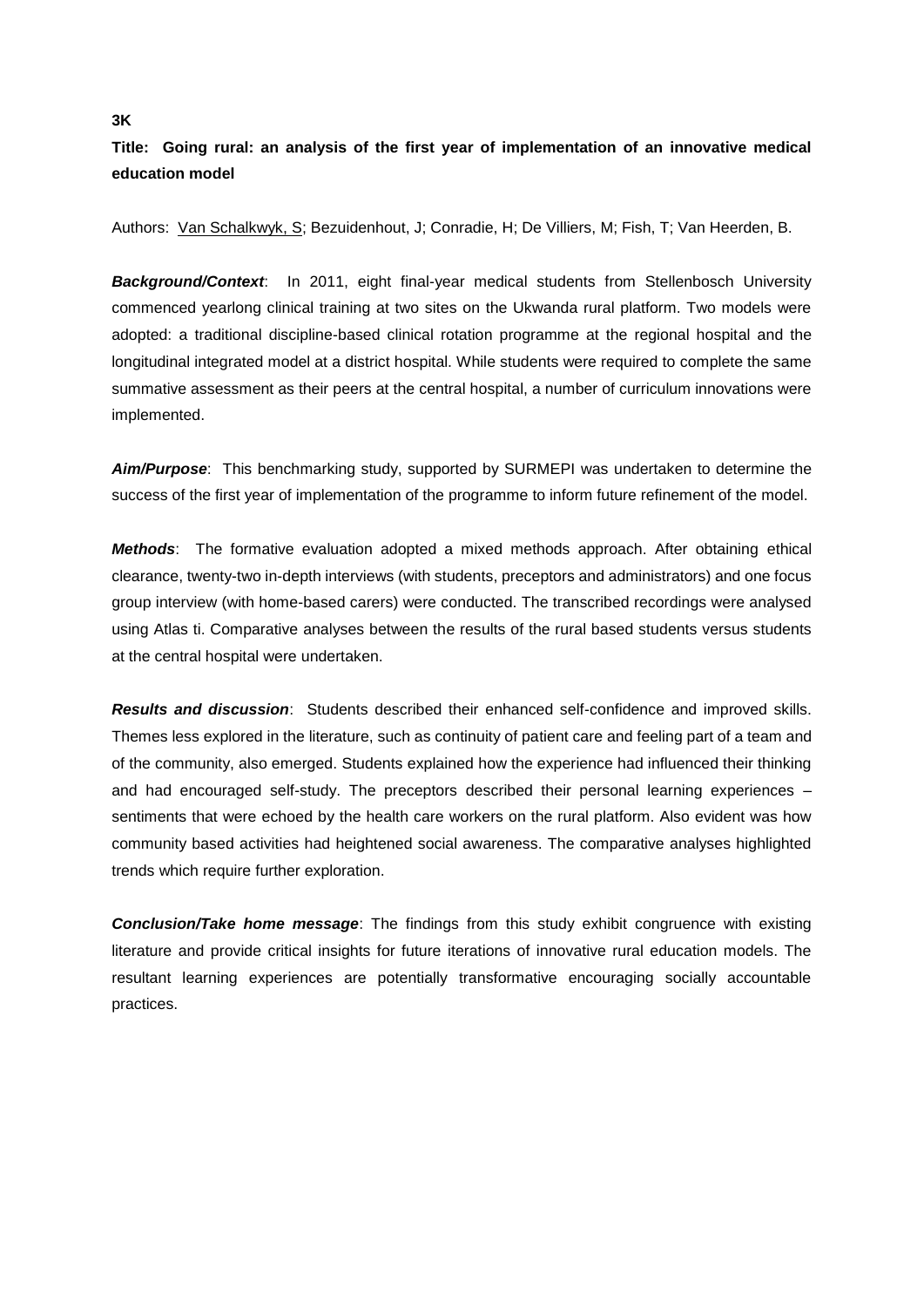# **Title: Generic learning skills in academically-at-risk medical students: a development programme bridges the gap.**

Authors: Burch VC, Gunston G, Shamley D, Sikakana C, Murdoch-Eaton D.

**Background/Context:** A major global challenge of medical education is widening access and enrolling students from diverse educational backgrounds. Given the increased risk of attrition, development programmes have been established to improve the throughput of these academically-at-risk students. While these programmes acknowledge the importance of generic skills development in promoting academic success, there are no reports documenting the impact of these programmes on changes in the students' skills profiles.

*Aim/Purpose*: Determine whether (1) academically-at-risk students, entering medical school at the University of Cape Town (UCT), have a different generic skills profile as compared to conventional students; and (2) the change in skills profile of these students after completing a 12-month Intervention Programme (IP).

*Methods*: A previously validated questionnaire was used to document students' self-reported practice of, and confidence in, generic skills including information handling, managing own learning and technical, numeracy, IT and organisational skills. The survey was self-administered at the beginning and end of first year after completing the IP.

*Results and discussion*: 413 first year medical students were enrolled in the study (99% participation) and 77 (19%) entered the IP after failing semester 1. There was a significant difference in the practice of, and confidence in 5 of the 6 categories of generic skills between the IP students and conventional students upon entry to medical school. At the end of first year, after completing the IP, there was no significant difference between the practice of, and confidence in 5 of the 6 categories of generic skills between the IP students and conventional students. 62 IP students (81%) successfully completed first year.

*Conclusion/Take home message*: Academically-at-risk students entering medical school at UCT lack a range of key generic learning skills. Participation in the IP closes the skills gap and results in a first year completion rate of 81%.

**3L**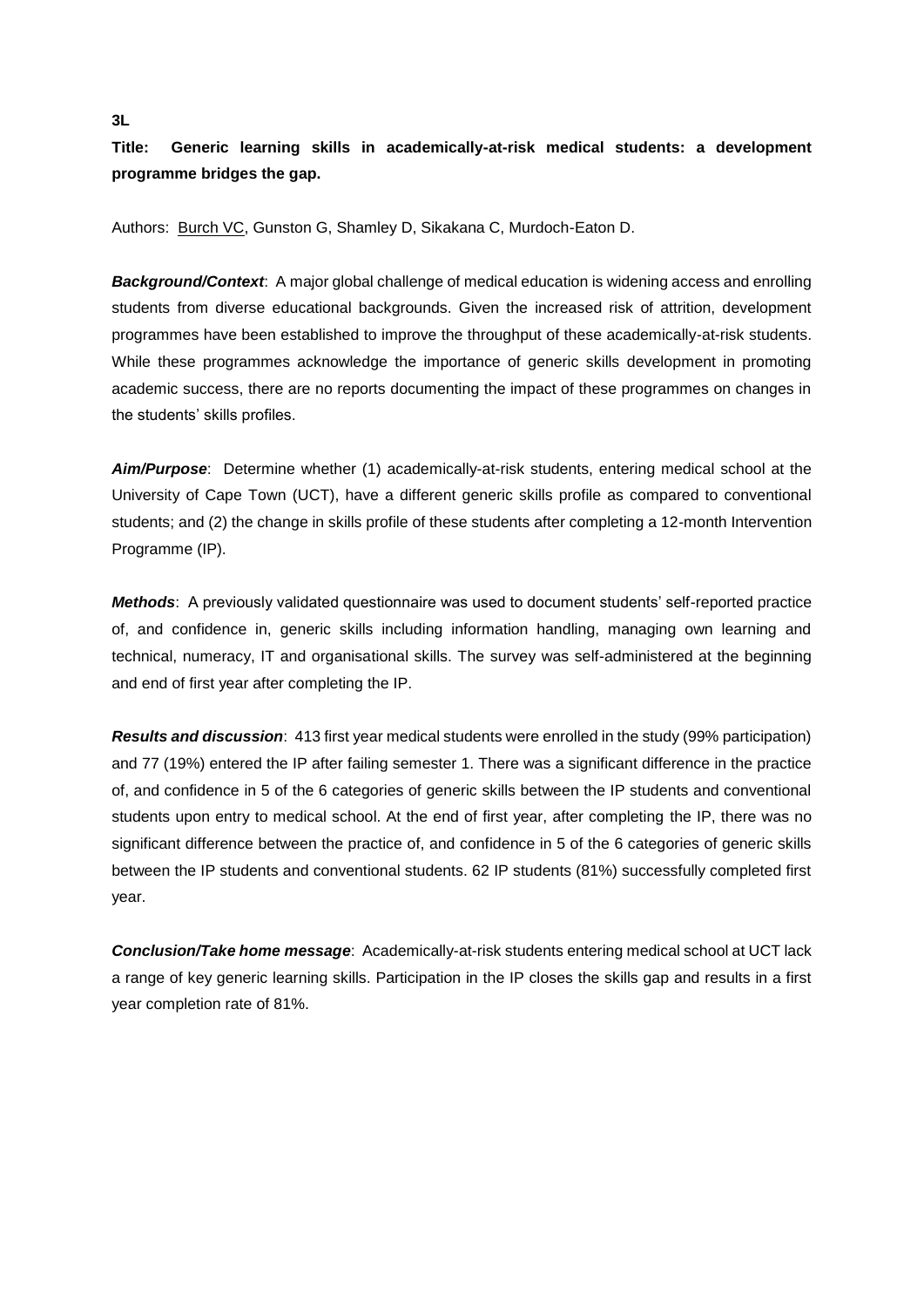**Title: Do students calibrate their confidence after being informed of their assessed competence?**

Authors: Yeow TP, Tan KC, Lee LC, Blitz J

*Background/Context*: This research was conducted at Penang Medical College, Malaysia amongst 3<sup>rd</sup> year medical students who were learning practical skills prior to the start of their clinical rotations.

*Aim/Purpose*: We confirmed that in our student population self-perceived confidence in practical skills is not an accurate reflection of their competence. We were interested to determine whether they calibrated their confidence after receiving feedback on their assessed competence.

*Methods*: 115 third year medical students underwent a 13-week practical skills module. Students were invited to rate their confidence for each skill pre- and post- module on a scale from 1 (= don't know what this skill is) to 6 (= fully expect that I am able to teach this skill to a junior colleague). At the end of the module, their performance in a selection of these skills was assessed by means of an OSCE. On completion of the OSCE they were given their performance checklists, with feedback. They then rated their confidence for the last time.

We analysed changes in pre- and post-OSCE confidence against whether they had passed or failed the OSCE stations.

*Results and discussion*: 62 of 115 students who completed all confidence ratings were included for analysis. The majority of students with high confidence pre-OSCE maintained this, regardless of whether they failed the OSCE or not, despite being informed of their poor performance. In response to open-ended questions added to the final confidence rating scale, 84% of students were unsatisfied with their performance during OSCE while 66% believed the OSCE performance did not accurately reflect their competence.

*Conclusion/Take home message*: Self-assessed confidence in practical skills was not calibrated in response to being informed of OSCE performance. Lack of calibration may be affected by students' inherent character, self-reflective skill and their confidence in the assessment process.

#### **3M**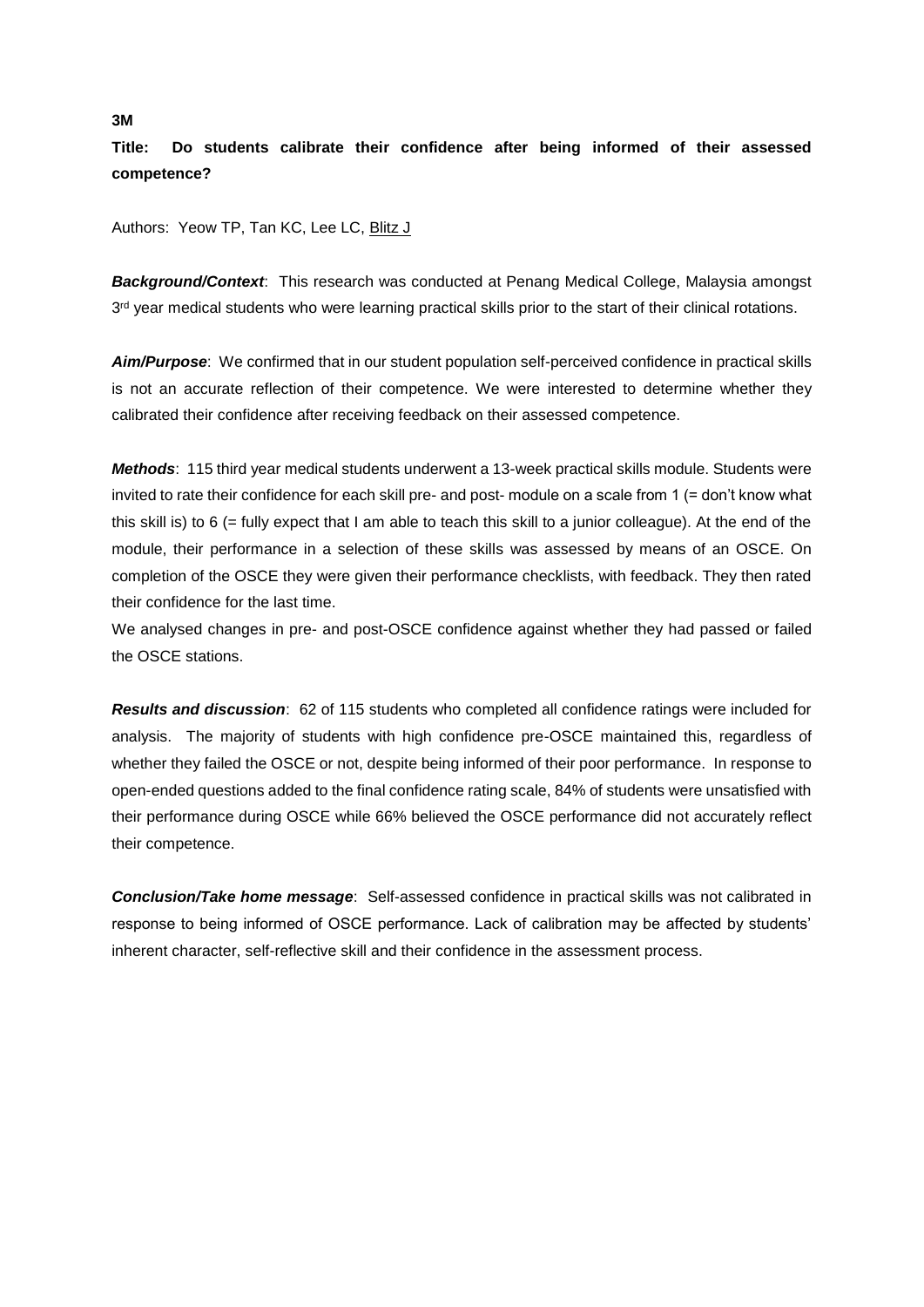# **Title: The effect of simulated emergency skills training and assessments on the competence and confidence of medical students**

## Author: I. Treadwell

*Background/Context*: Medunsa's Skills Centre came into operation in 2010. The skills teachable in simulation were listed for 6 academic years to integrate theory and scheduled clinical practica. Sixth year medical students have to manage three simulated clinical emergencies in small groups during the orientation period of the Family Medicine block. The skills incorporated in these simulations include basic life support, airway suctioning, oro-pharyngeal airway placement, endotracheal intubation, [Bag-](http://emedicine.medscape.com/article/80184-overview)[Valve-Mask v](http://emedicine.medscape.com/article/80184-overview)entilation and defibrillation. The 2012 6<sup>th</sup> year students' emergency training was only through apprenticeship in real life clinical situations. There is no evidence that these students had opportunities to practise these skills during their clinical rotations or how competent and confident they are to perform emergency skills.

*Aim/Purpose*: Determine the effect of skills training and assessments on the competence and confidence of senior medical students in performing emergency skills.

*Methods*: A one-group pre-test post-test quasi-experimental design is being used. A convenience sample will comprise students of 3 Family Medicine rotations (Feb to June 2012). *Pre-testing*: 1) Questionnaire to determine participants' exposure to the above name skills during their training and their confidence levels in performing these skills; 2) MCQ test on the skills; 3) OSCE to determine the participants' competence. *Interventions*: a) Lectures and demonstration on skills; b) Supervised handson practise. *Post-testing*: i) Questionnaire on training experience, MCQ and OSCE.

*Results and discussion*: The questionnaires responses will be summarised by frequency counts and percentages. The percentages of "favourable" outcomes before and after the teaching sessions will be compared using the McNemar test.

The mean Likert scale scores, tests scores and OSCE results obtained before and after the teaching and practise sessions will be compared by using the paired t-test.

*Conclusion/Take home message*: Research still on-going. Results and conclusion will be discussed at conference.

## **3N**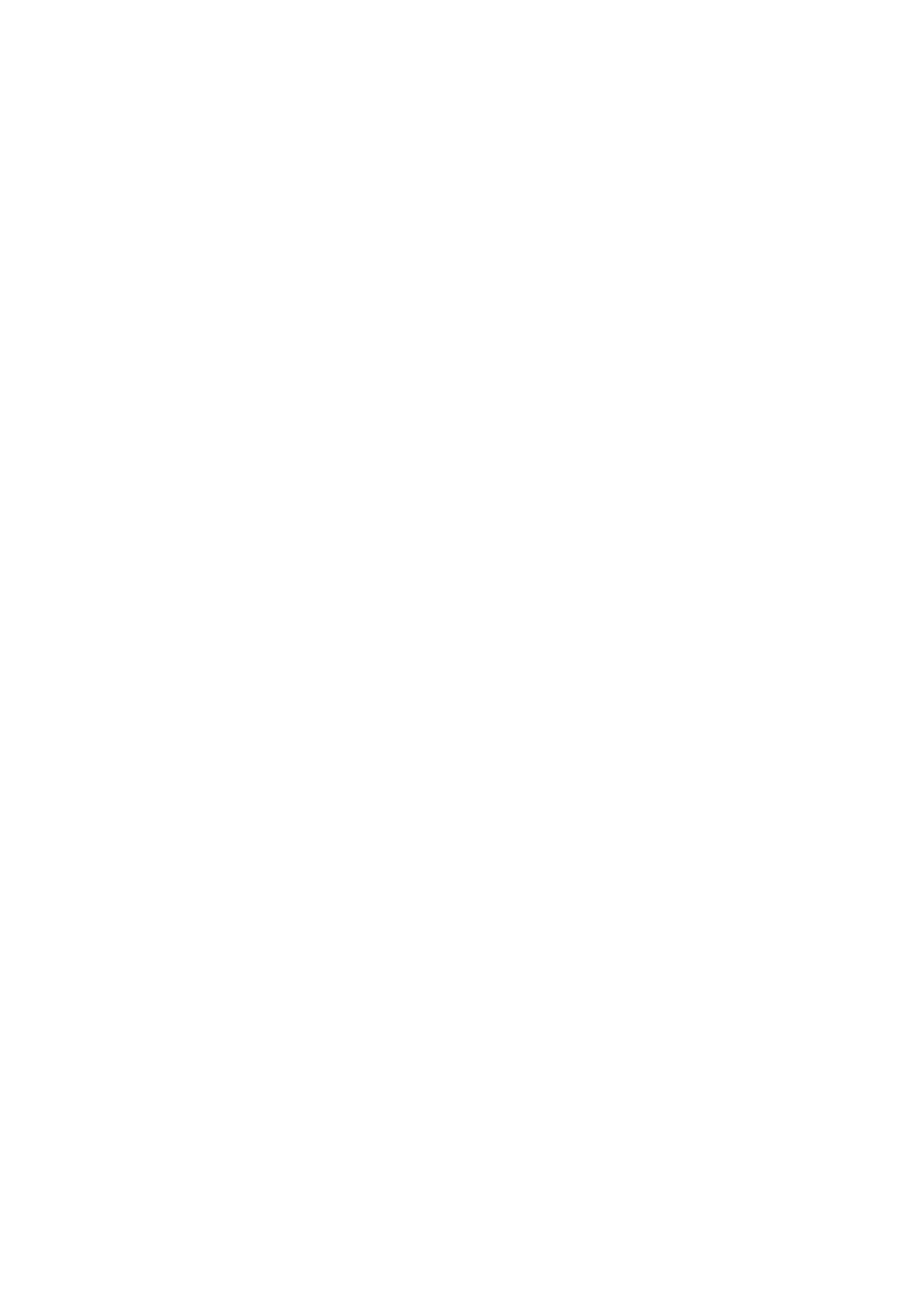# **Title: Rural longitudinal integrated clerkships: lessons from two programs on different continents**

Authors: Ian Couper, Paul Worley, Roger Strasser

*Background/Context*: Flinders University in Australia has had a rural longitudinal integrated clerkship for selected medical students, the Parallel Rural Community Curriculum, since 1997. The Northern Ontario School of Medicine (NOSM) in Canada introduced a similar clerkship for all NOSM students in 2007. An external evaluation of both programs was conducted, in 2006 and 2008 respectively.

*Aim/Purpose*: The aim was to analyse the similarities and differences between these two rural programs.

*Methods*: The evaluation took the form of a cross-sectional descriptive study conducted in each school using focus group and individual interviews, involving students, faculty, preceptors, health service managers and community representatives. Interviews were analysed for emerging themes based on a grounded theory approach, and common themes were tabulated and validated. The themes for the two sites were compared and contrasted to assess similarities and differences.

*Results and discussion*: Interviews and focus groups were conducted with 87 people at Flinders and 39 at NOSM. All participants felt that the programs produce confident and skilled students. The educational value of the programs was expressed in terms of continuity of care, longitudinal exposure, development of relationships, mentoring, team work, and participatory learning. Common concerns related to issues of standardisation, ensuring exposure to all specialist disciplines, communication, support for students and preceptors, isolation, dealing with personal issues, and the process of site selection.

*Conclusion/Take home message*: The rural longitudinal integrated clerkship approach to teaching the core clinical components of the undergraduate medical curriculum has a positive impact on both students and clinicians, as demonstrated in two different sites on two continents.

## **3O**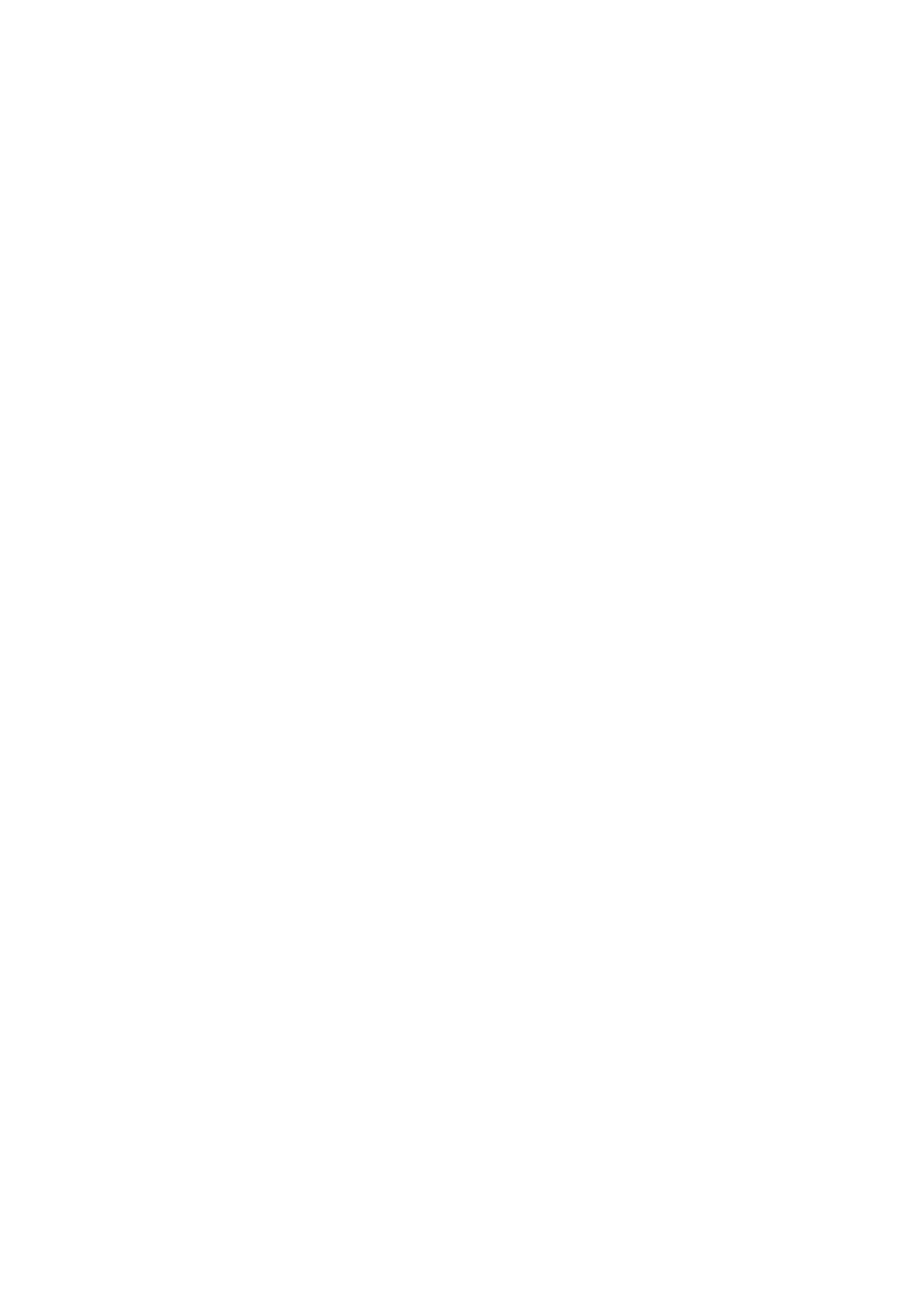# **Title: Feet of clay? No! Our model of the learning effects of assessment seems robust**

Authors: Francois Cilliers, Lambert Schuwirth, Cees van der Vleuten

**3P**

*Context/Background*: An intervention based on a validated model should result in better outcomes than a less theoretically grounded effort. While much research links assessment and learning, few models exist to explain the links that are typically observed. No models have been validated or gained traction to inform intervention design. Using grounded theory, we proposed a model linking assessment and pre-assessment learning. We are in the process of validating this model.

Aim: Our purpose was to explore the generalizability of the model in varied assessment contexts.

*Methods*: Cross-sectional surveys of 593 students at three universities were undertaken. A purposemade questionnaire was developed, comprising pairs of written situational tests using the logic of the key-features approach. The chi-square statistic was used to determine significance for associations between assessment factors and learning effects. The frequency of involvement of mechanism factors was calculated. As the most stringent test of the model, we focused on the model's 21 weakest associations. Ethical approval was obtained.

*Results*: The response rate was 45, 9%. 15/21 associations between assessment factors and learning effects were significant (p<0, 00625) across institutions. The role of 7/8 assessment factors, all eight learning effects and all ten mechanism factors were substantiated. Three mechanism factors (agency (25,7%), response efficacy (21,4%) and response value (14,6%)) mediated the majority of associations.

*Conclusion*: Model validation is an ongoing process - these results are but one link in a chain of evidence. The support for the weakest associations bodes well for future studies of the model's stronger associations. These results bring us one step closer to a model that could meaningfully inform assessment-based interventions.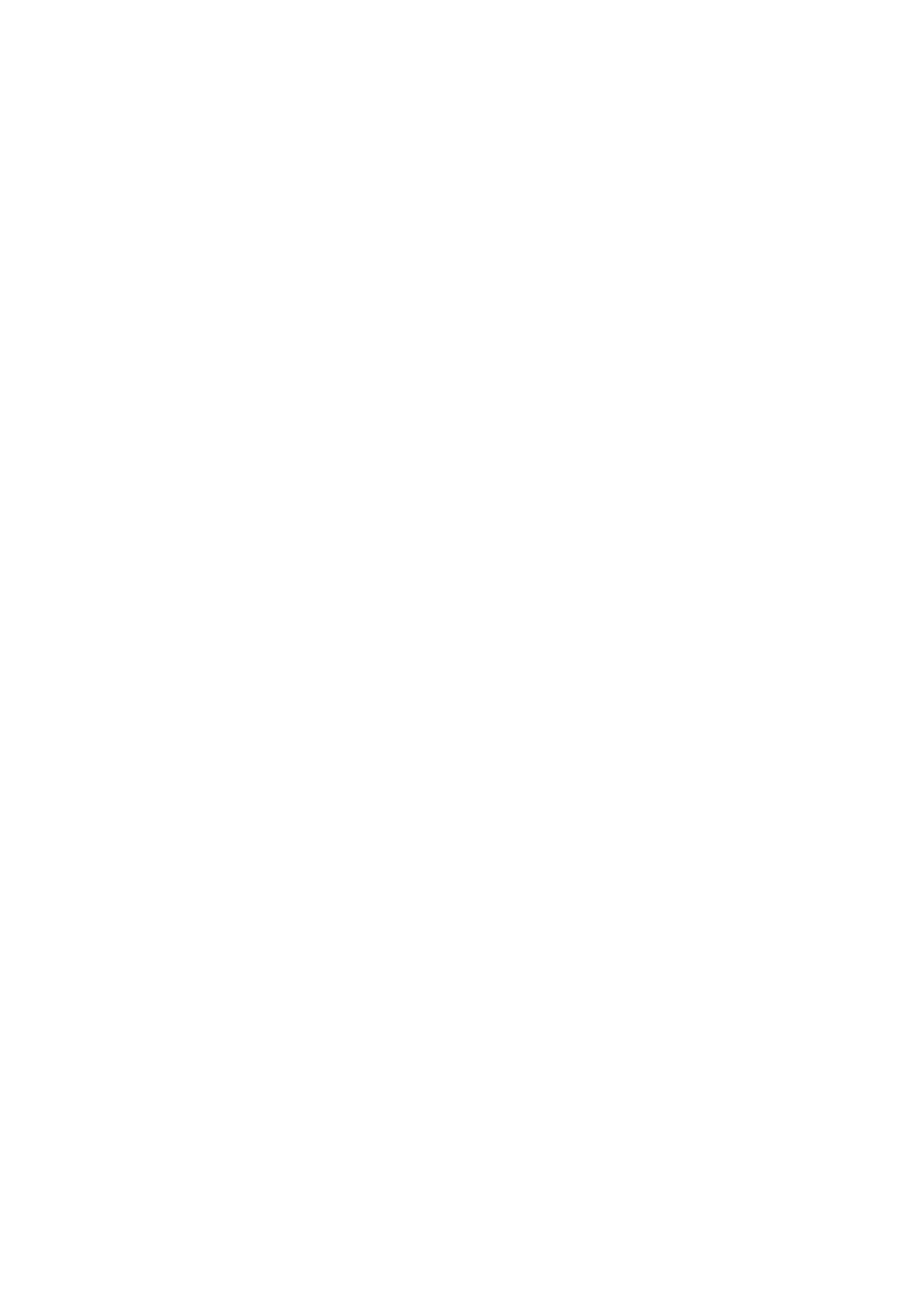# **SESSION 4 – Oral presentations**

**4A**

# **Title: The role and responsibilities of higher education institutions (HEI) regarding peer mentoring**

**Authors:** Y Botma, S Hurter, R Kotze

*Background / Context*: This presentation reports on the postgraduate critical care students' mentoring of the third-year undergraduate nursing students during integrated work-based learning in the critical care units.

*Aim / Purpose*: The purpose of the research was to describe what the higher education institution (HEI) could do to improve this mentoring programme.

*Methods*: A qualitative descriptive design was used. The nominal group technique was used to gather data from the mentors and mentees. Data from the groups were combined and qualitatively analysed into themes. Thereafter the themes were quantitatively ranked.

*Results and discussion*: The themes, ranking from the highest to the lowest, were orientation, organisation, mentoring process, characteristics of the mentor, and feedback to the mentor. Findings suggest that the HEI does not always optimally support the mentoring programme. It is recommended that more than one communication medium be used to disperse information among role-players. HEIs should develop mentors, monitor their interactions with mentees and give them feedback on their mentoring skills. It is also the responsibility of the HEI to select mentors that match the desired profile of mentors.

*Conclusion / Take home message*: Main tasks of the HEI are to:

- Develop guidelines for the mentors and mentees
- Develop memorandum of understanding
- Develop the mentors
- Support mentors

.

- Create and maintain open communication channels to all parties
- Monitor mentoring process
- Provide feedback to mentors and mentees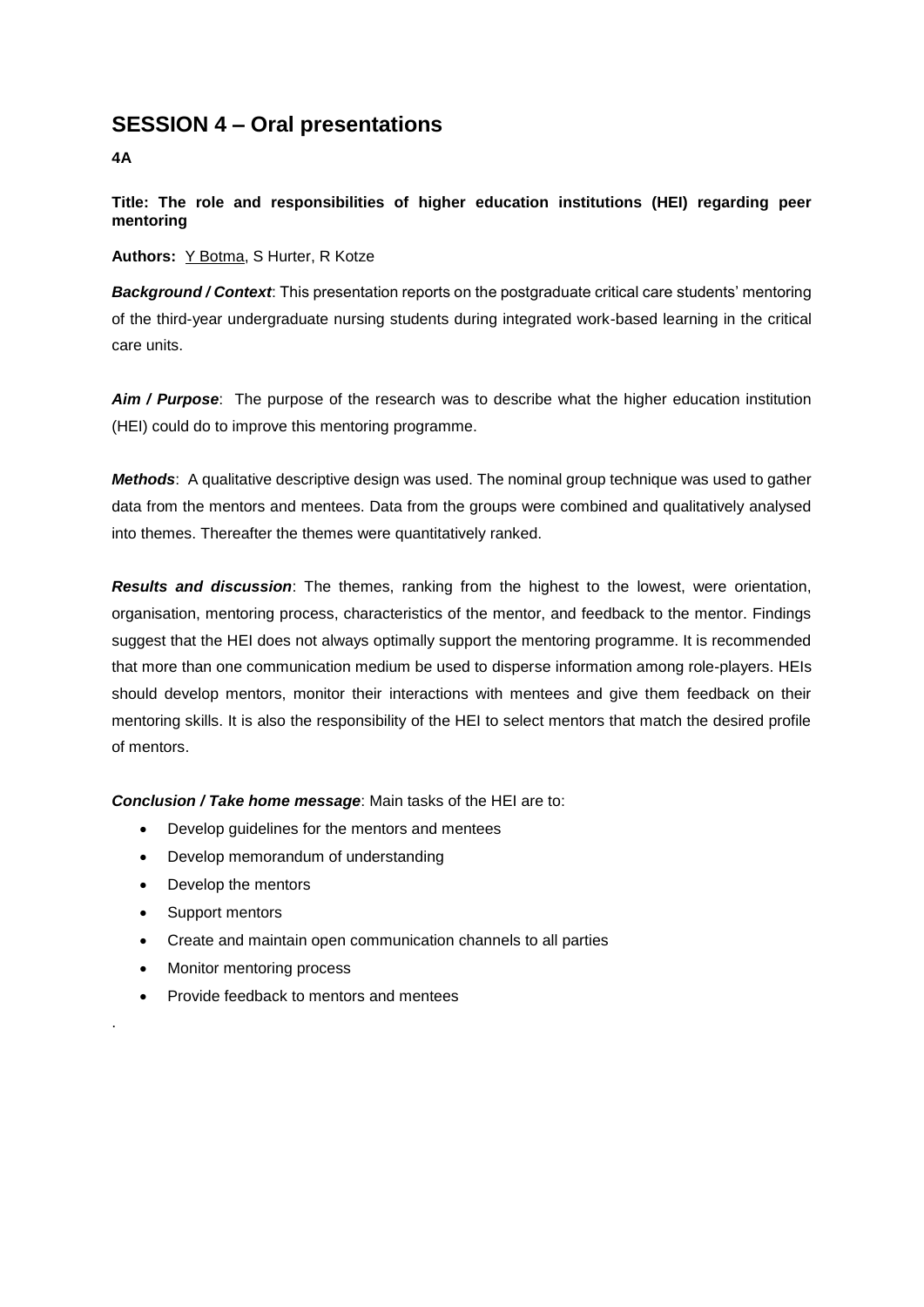**Title: St. George's University School of Medicine (SGUSOM): Innovative student academic support in the basic sciences.**

Authors: Glen Jacobs

**Background/Context:** SGUSOM is located in the Caribbean island of Grenada in the West Indies and the majority of the students are from the United States. Performance on standardized measures to enter into medical schools are lower for these students than for students attending United States medical schools. SGUSOM students out perform students from all other Caribbean schools of medicine and for 2010 equalled the first-time pass rate of 92% in the US and Canada on the United States Medical Licensing Examination (USMLE) Step 1, a standardized examination of basic science knowledge. An astonishing achievement.

*Aim/Purpose:*To identify academic student support practices which may contribute to enhance student learning and academic performance in the basic sciences.

*Methods:*Comparing basic intake and outtake performance data of students on standardized examinations.

**Results and discussion:** On average SGUSOM students perform equally as well on USMLE Step 1 as students who took the basic sciences in the United States medical schools, even though their performance on standardized measures is lower. We have identified innovative practices at SGUSOM that we believe contribute to enhanced performance and that have become part of the learning culture of the university. This include an unique Department of Educational Services, specialized advising system, academic enhancement program, imbedded small group learning and review groups, Sonic Foundry and Sakai.

*Conclusion/Take home message:* The philosophy at SGUSOM is that once a student gets admitted to the university, it is a responsibility of the institution to help them succeed without compromising standards. This is done in a most efficient way by providing an effective student support system as well as sufficient resources. This support should be part of the medical school culture and not an add on.

**4C Withdrew**

## **4B**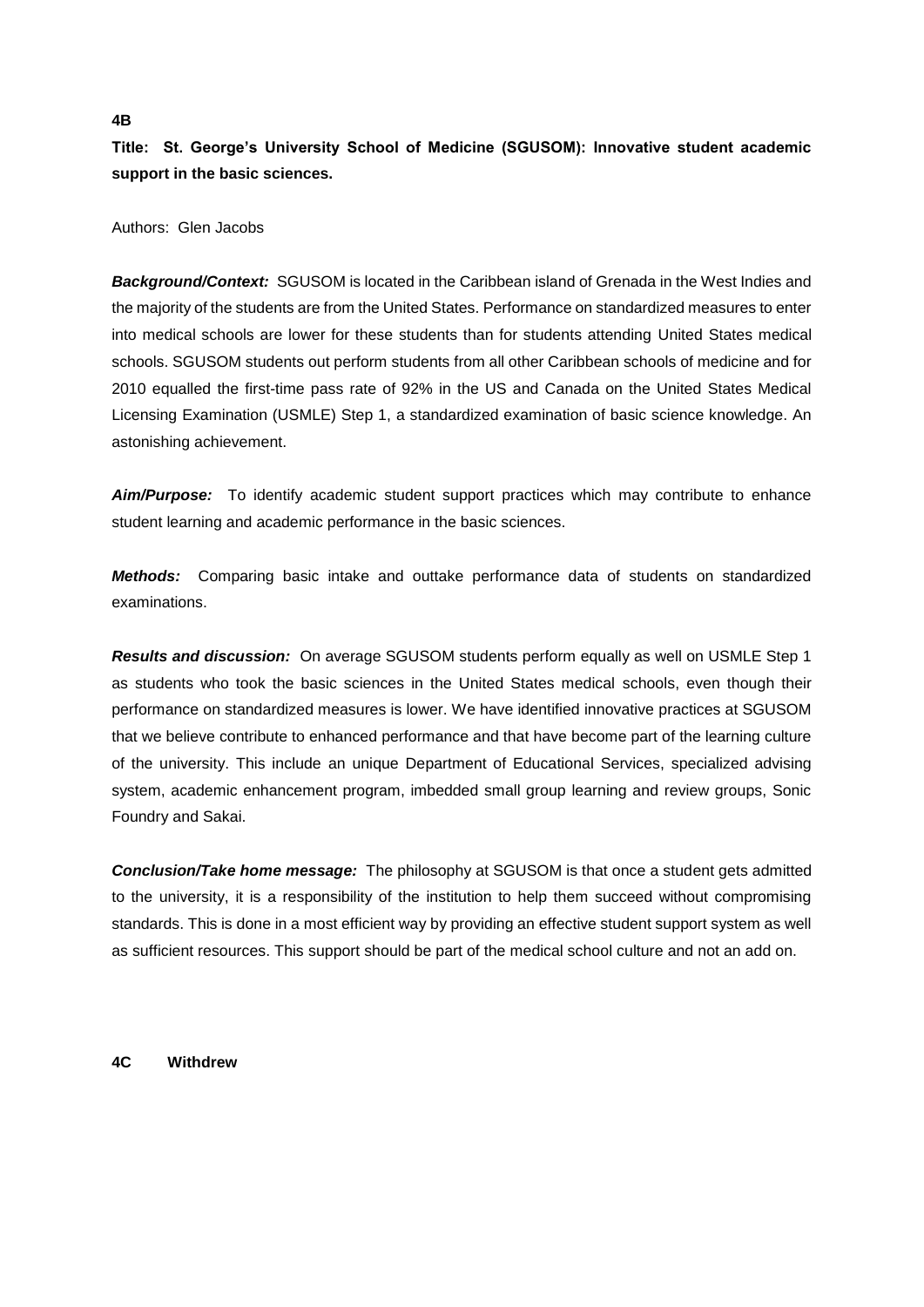**Title: "For most of s Africans, We don't just speak": A Qualitative Investigation into collaborative heterogeneous PBL Group Learning**

Authors: Veena S. Singaram, Cees P.M. van der Vleuten & Diana H.J.M. Dolmans

*Background/Context*: An enhanced interaction across the racial, ethnic and cultural divide is particularly relevant for medical students as it prepares them for practicing medicine in a multicultural community. Collaborative approaches such as Problem Based Learning (PBL) may provide the opportunity to bring together diverse students but their efficacy in practice and the complications that arise due to the mixed ethnicity needs further investigation

*Aim/Purpose*: This study explores the key advantages and problems of heterogeneous PBL groups from the students' and teachers' opinions.

*Methods*: Focus groups were conducted with a stratified sample of second year medical students and their PBL teachers. Discussions were transcribed and analysed using Atlas-ti.

*Results and discussion*: Several themes describing opportunities, challenges and recommendations emerged. These included uniting diverse students and preparing them to work in multicultural societies whilst the challenges included segregation, non-participation due to inequalities, social status, language barriers and differing levels of academic preparedness.

*Conclusion/Take home message*: A multi-cultural student population at a learning institution does not necessarily mean that there will be positive interactions in intercultural collaborative learning activities. Students and staff need special diversity skills training and continuous feedback.

**4D**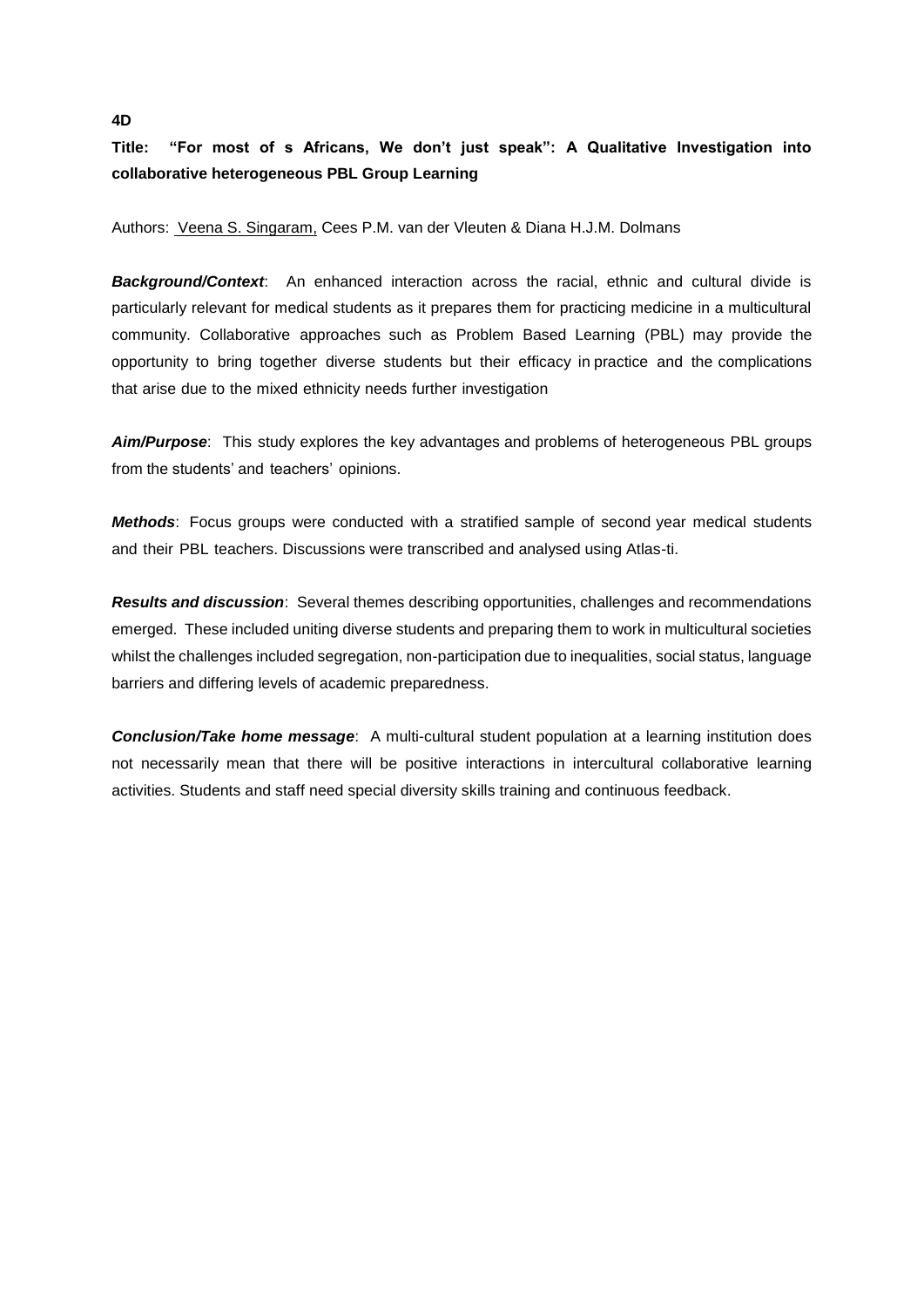# **Title: A dual perspective on a goal-directed mentoring programme for a junior lecturer in the Department Speech Language Pathology and Audiology**

# Authors: A. M. Wium; F. Mahomed

*Background/Context*: The benefits of mentoring in Higher Education are well documented. In order to orientate and integrate a new staff member in the Department Speech-Language Pathology and Audiology a mentoring programme was introduced. Both the mentor and the mentee were seeking to develop professionally. The mentee, who had limited experience in Higher Education, required support in the academic environment and in teaching and learning. Communal goals were developed according to personal needs and were met through a process of goal-directed mentoring.

*Aim/Purpose*: The aim was to develop a blueprint for a mentoring programme to be used with junior staff in the Department Speech-Language Pathology and Audiology.

*Methods*: Specific goals were identified at the onset of the mentoring programme. The data collected was obtained from continuous reflections by the mentor and the mentee, peer review and selfevaluation. The process and the outcomes of the mentoring programme were documented and presented as a portfolio.

*Results and discussion*: The results are based on the experiences and reflections of both the mentor and the mentee. Goal-directed mentoring appears to be effective as benefits such as personal and professional growth, as well as empowerment of the mentee were identified and documented by both. From this symbiotic relationship both parties experienced the process as meaningful and were motivated. Future needs were identified.

*Conclusion/Take home message*: Goal-directed mentoring combined with continous reflection by both the mentor and mentee created the opportunity for professional and personal growth. Such a mentoring process can be used to advance the academic careers of staff.

**4E**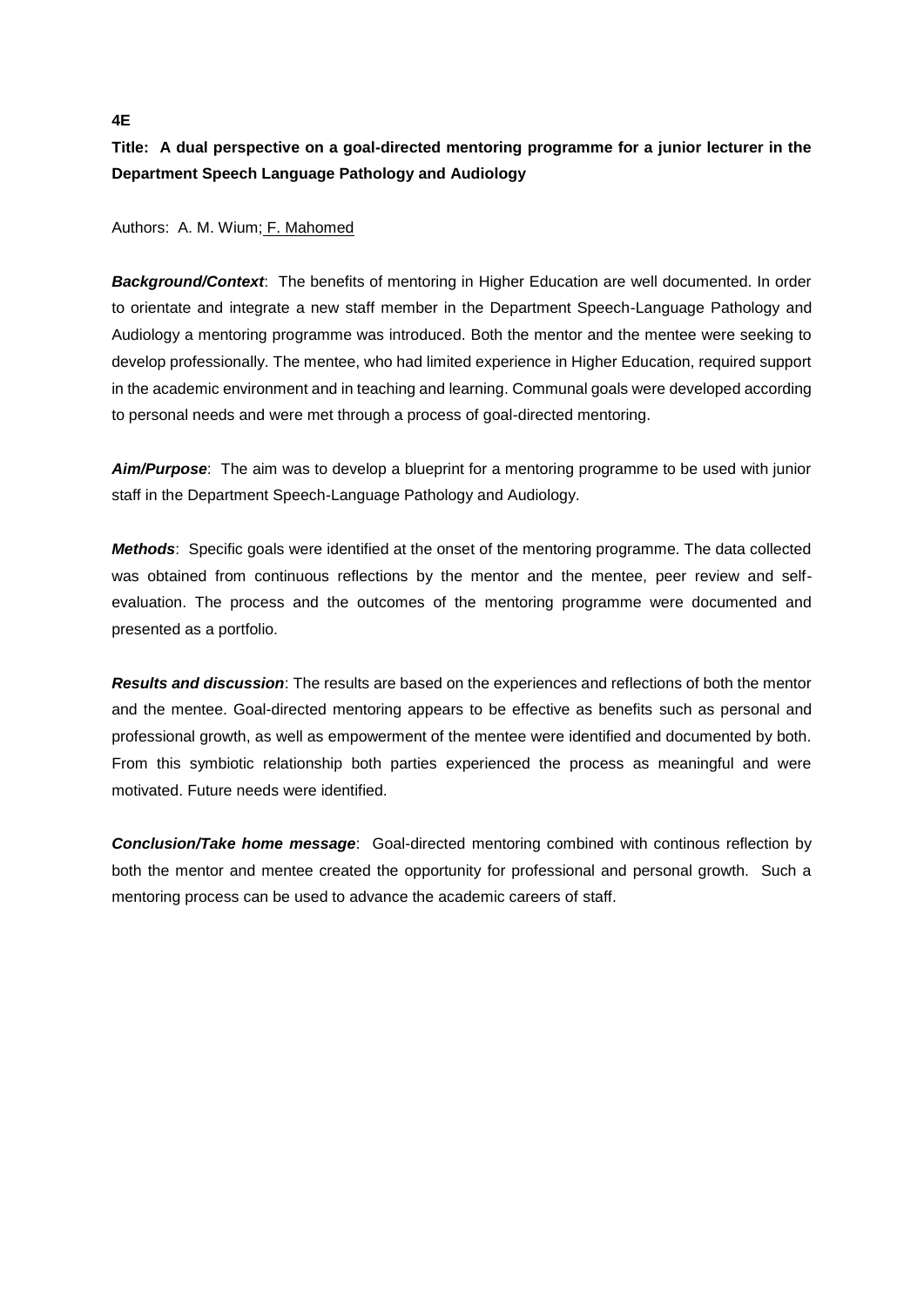# **Title: BCMP Students Experiences of Professionalism during Clinical Rotations**

## Author: M.O. Mapukata-Sondzaba

*Background/Context*: Medical professionalism as a set of behaviours that transcends personal values, beliefs and attitudes to incorporate ethical and moral principles is considered a covenant between society and the practitioners of medicine. As a desired state, an understanding of the attainment of professionalism not as an event but rather as a process obligates both the academic and the clinical tutors to cooperate for the good of the patient.

*Aim/Purpose*: The purpose is to assess congruency between the academic and clinical training environment in regard to professionalism by reviewing Bachelor of Clinical Medical Practice (BCMP) students' experiences of professionalism during clinical rotations.

*Methods*: Following five week attachments in five purposely selected clinical departments, 25 final year BCMP students reflected individually on their personal experiences of professionalism in the workplace for three of the rotations. Qualitative methods were used to group emerging themes from 69 portfolios. BCMP students' experiences of professionalism were analysed from an ethical perspective guided by HPCSA guidelines for health care professionals.

*Results and discussion*: BCMP students reflected positively on respect for patients, compassion and care they observed in paediatrics. Professional intergrity was recognised as a context specific attribute for admitted patients. Role modelling was experienced in emergency medicine and in paediatrics. The lack of privacy between cubicles in the wards was perceived as compromising privacy and confidentiality of patient information. Inadequate communication, attitudes of staff, resources and cultural issues were some of the attributes that compromised patient care.

*Conclusion/Take home message*: BCMP students demonstrated congruency on professionalism by integrating theoretical knowledge with their experiences during clinical training rotations. They were able to recognise both positive and negative contextual attributes of professionalism and identify individuals who they perceived as role models.

#### **4F**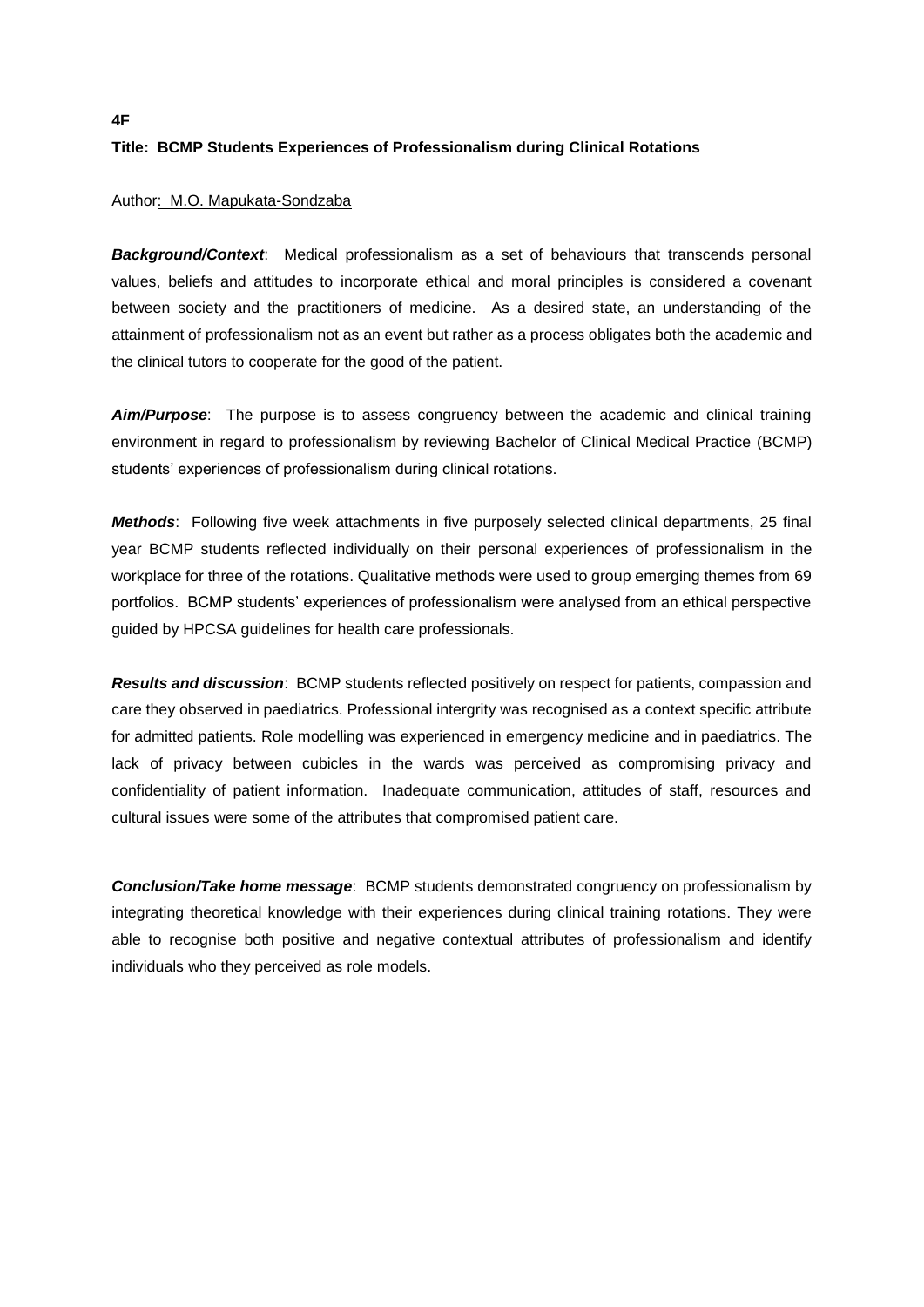# **Title: Creating an educational environment that fosters agency and social accountability in health professionals**

## Authors: Ellenore Meyer, Alwyn Louw

*Background/Context:* Social accountability of medical schools is defined as: "The obligation to direct their education, research and service activities towards addressing priority health concerns of the community, region or nation they have a mandate to serve." Balancing global principles with context specificity, necessitates an understanding of the African context of community, including the concept of Ubuntu. Medical educators play a central part in providing relevant activities that will foster agency and social accountability.

*Purpose:* Evaluating the impact of this bio-ethics module on second year medical students' knowledge of, and attitudes towards, social accountability.

*Method:* The study evaluated an educational intervention; using a pre- and post-intervention test design. Qualitative and quantitative data was collected as part of a mixed methods strategy in a survey by means of a questionnaire. The questionnaire focused on learners' views on community, social accountability and Ubuntu. Qualitative data was analysed and coded according themes. Coding was done through an inductive, open process. Ethical clearance was obtained.

The educational intervention entailed an in-class learning experience in small groups at the hand of multiple case examples over four weeks.

**Results and discussion:** 85% of 2<sup>nd</sup> year students in the sample group completed questionnaires. On average, learners' knowledge regarding social accountability improved - the differential on the quantitative component pre- and post-intervention was +11.2% (p=0.0033). Qualitative data revealed a positive development of students' views and attitudes about their roles as health professionals having an agency and social accountability.

*Take home message:* Imbedding the principle of Ubuntu in the Bio-Ethics module has the potential to equip and inspire learners to fulfil their role as socially accountable change agents.

## **4G**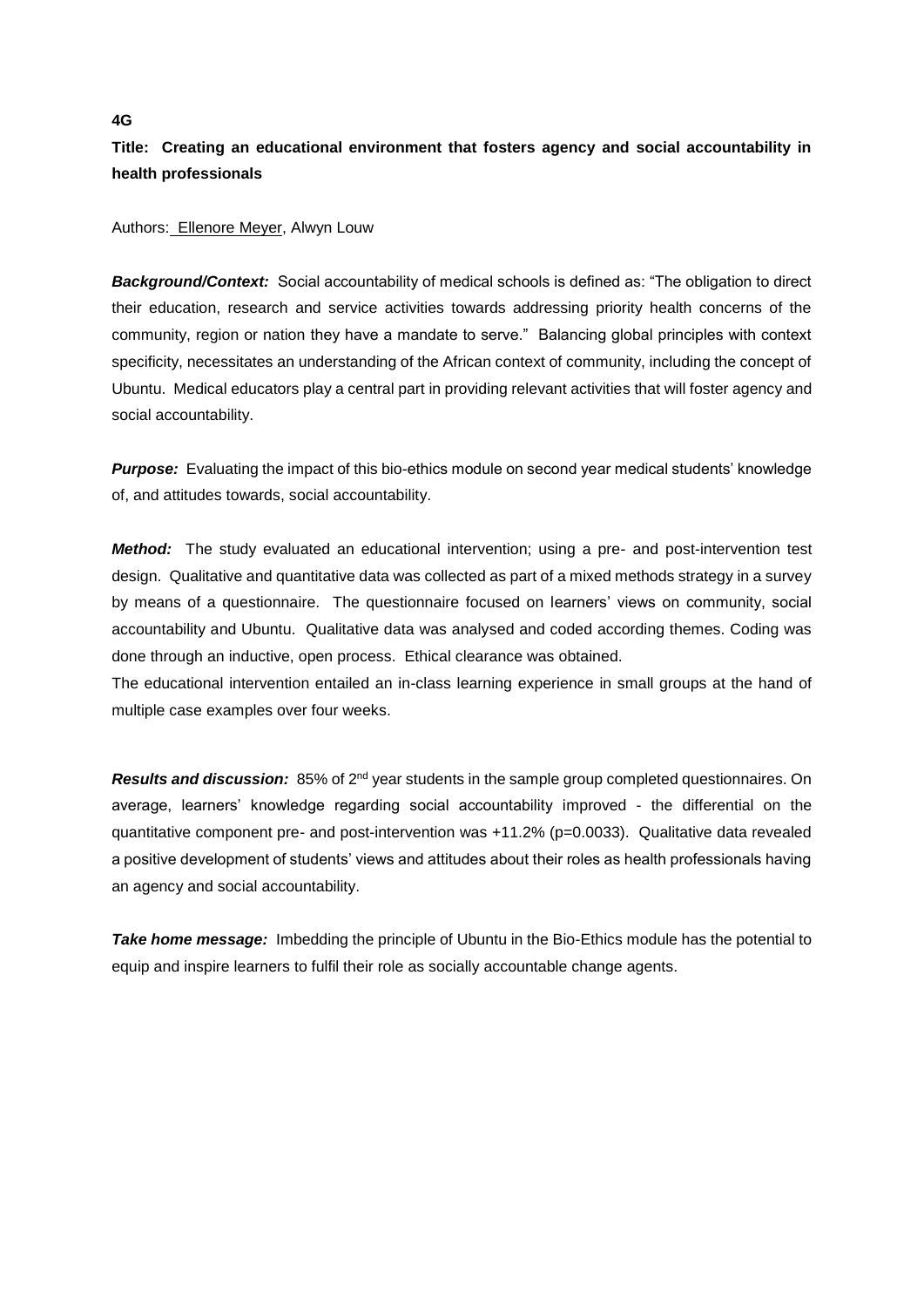# **Title: Introducing basic medical isiZulu to medical students for communication purposes – Did it work?**

## Author: L Molefe

*Background/Context*: Teaching isiZulu to GEMP 1 medical students at Wits University became necessary in 2011 as problems of communication continued between English speaking health workers and African language speakers.

*Aim/Purpose*: To create a moderate background to students who do not speak isiZulu. To increase basic communication skills in isiZulu for those who have a small background of it. To straighten communication skills on the mother tongue speakers as well. To minimise cases where nurses become doctors' interpreters. To protect patients' privacy.

*Methods*: Teaching material was created using the GEMP 1 block system, with isiZulu sentences created using the history taking questions and answers. Grammar and terminology from the blocks also form part of the lessons. The same material has already been placed in a website for students to access. The website has video clips of a lecturer teaching isiZulu and this allows students to learn how isiZulu words are pronounced. Tutorials are managed by GEMP 1 students who speak isiZulu with the help of a lecturer.

*Results and discussion*: Some students saw the course to be adding to the study load. Attendance was henceforth high in the beginning but decreased afterwards. Mother tongues never attended while those with half the background of the isiZulu attended occasionally. Only those with no background at all attended. However, the first OSCE saw an 80 percent pass rate even in the final exam. GEMP 1's of 2012 have shown incredible interest in the course. Their current attendance is immeasurable. This is partly because the course was not introduced as additional, and also that they understand the communication problem that this course is trying to address.

*Conclusion/Take home message*: It is hoped that more African languages will be included in the same programme in future. More basic isiZulu communication teachers might also emerge from the course.

## **4H**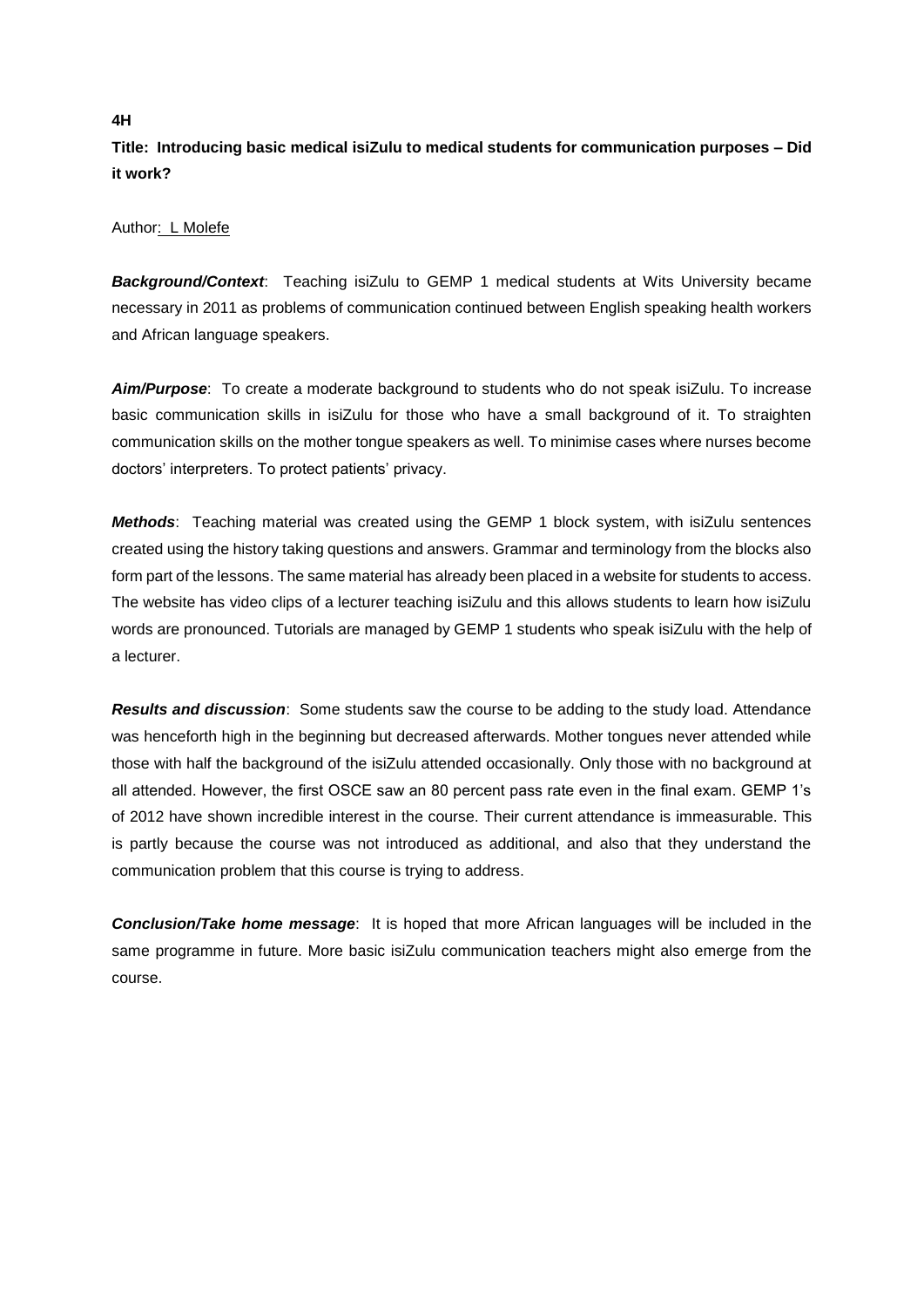# **Title: Diagnose before you prescribe: A Faculty needs assessment for a Faculty Development Programme in AHFAD**

## Author: Tahra S. Al-Mahdi

*Background/Context:* Ahfad University for Women (AUW) is the pioneer in female education and empowerment in Sudan. Ahfad Medical School (ASM) was established in 1990 to produce the right type of graduates for its context through innovative Community Oriented Curriculum. Due to many factors ASM Curriculum has gradually deviated to a more conventional form. In 2008, winds of change arrived to AUW in the shape of partnership with the American University of Beirut (AUB). This mandated a University-wide move towards more student-centeredness. Ahfad Educational Development Centre (AEDC) was established to support faculty cope with their new demands through offering various Faculty Development (FD) activities. Unexplainably, ASM faculty attendance of these activities was consistently low.

*Purpose*: Identify faculty's Professional Development Needs (PDN) prior to designing a suitable FDP.

*Methods*: PDN were assessed in a one-day workshop through small group discussions. Consequently a questionnaire was generated to prioritize the different areas and capture the desired format, duration and timing of FD activities. Both tools targeted full-time faculty (N=56 teacher), 48 members attended the workshop (85%) and 28 answered the questionnaire (50%).

*Results and discussion*: Eight areas for PD were identified: Assessment, Classroom Management, Curriculum Evaluation, Instructional Planning, Instructional Methods, Research, Students Support and Technology. The different areas were prioritized from the most needed to the least and the desired format (workshop), duration (one-day) and days (Saturdays) for the FD activities identified. The workshop came up with some important recommendations which were translated into actions during the project duration: conduction of longitudinal workshops on assessment, implementation of new exam format, involvement of students in their education, regular faculty meetings and reform of some courses.

*Take home message*: Allow teachers to identify their own professional development needs; they will be more committed to filling the gaps they have identified.

**4J** – **Withdrew**

#### **4I**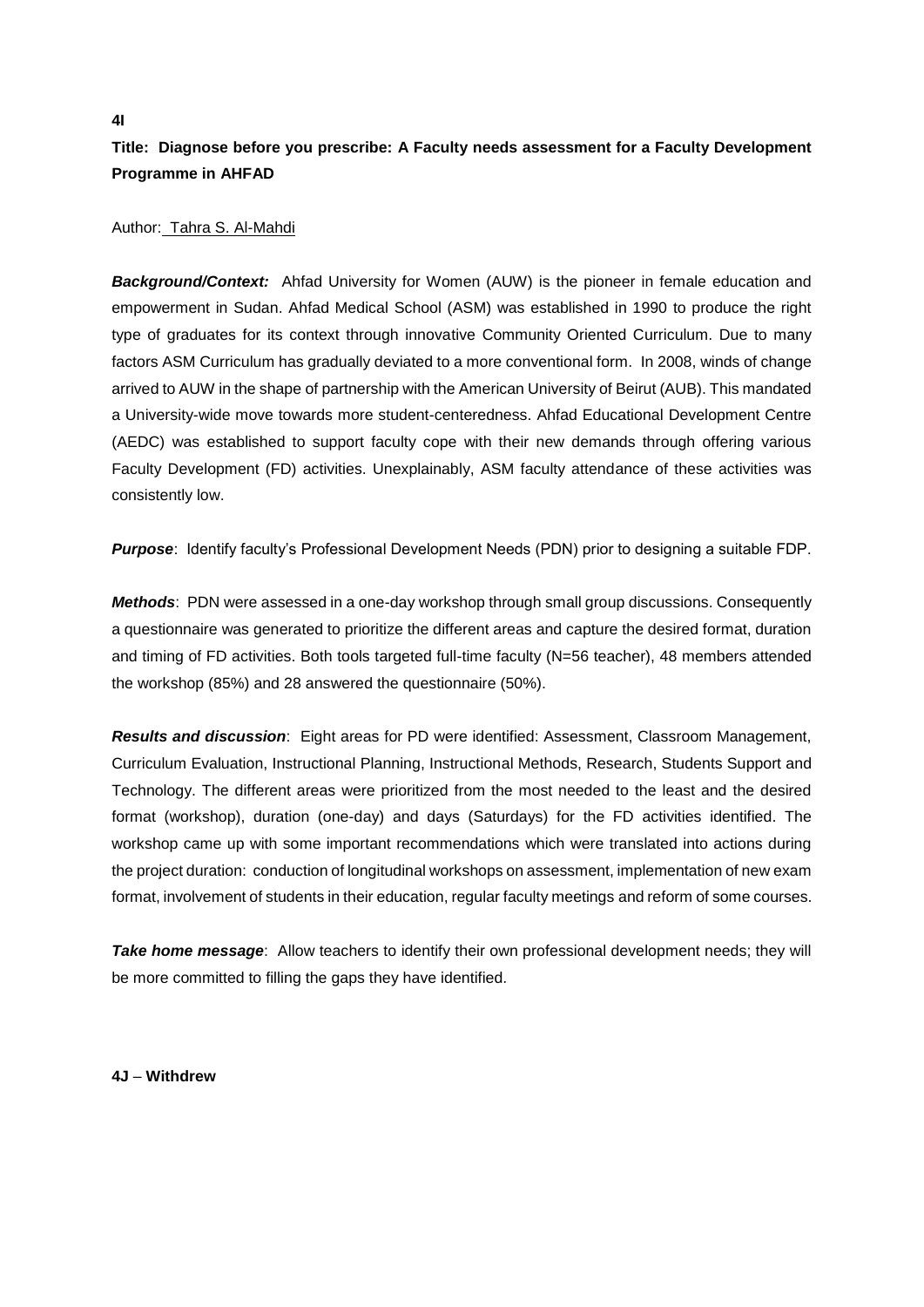# **Title: The value of standardised video demonstrations as educational tool in clinical skills training**

Authors: L. de Bruyn; J. Lombaard

*Background/Context*: In their Clinical Skills training, pre-clinical M.B.Ch.B. students are taught the art of managing a patient during a clinical consultation. The nature and volume of the study matter necessitates longer teaching time and smaller student groups. The class is therefore divided into six groups. This implies that a session must be presented on six consecutive days by the Clinical Department responsible for the particular session e.g. Urology. This is extremely labour intensive and problematic for clinicians who are also service providers in clinics and hospitals.

*Aim/Purpose*: The aim of this study is to determine whether standardized video demonstrations of these clinical presentations are of educational value in the Clinical Skills course.

*Methods*: Video recordings are made of the presentation given by the designated clinician. The subjects include history taking or performing a clinical examination. These are edited and their educational value enhanced by adding classifications, summaries and explanatory photographs of the content presented.At the end of their Clinical Skills course, the students ( n= 113) completed an anonymous questionnaire to determine their perception of the value of these video demonstrations. The results were analysed and presented as a percentage for this qualitative study.

*Results and discussion*: The majority of students (78%) responded positively and found the presentations of clinical examinations to be of educational value.

*Conclusion / Take home message*: Presentation of the components of the Clinical Consultation, e.g. taking a patient's history or performing a clinical examination, by means of Video demonstrations is perceived as a valuable educational tool by students.This method has the advantage of replacing the consultants' repetitive presentations, allowing them to use their limited time to facilitate students' practising the physical examination and also, that each student receives exactly the same tuition.

**4K**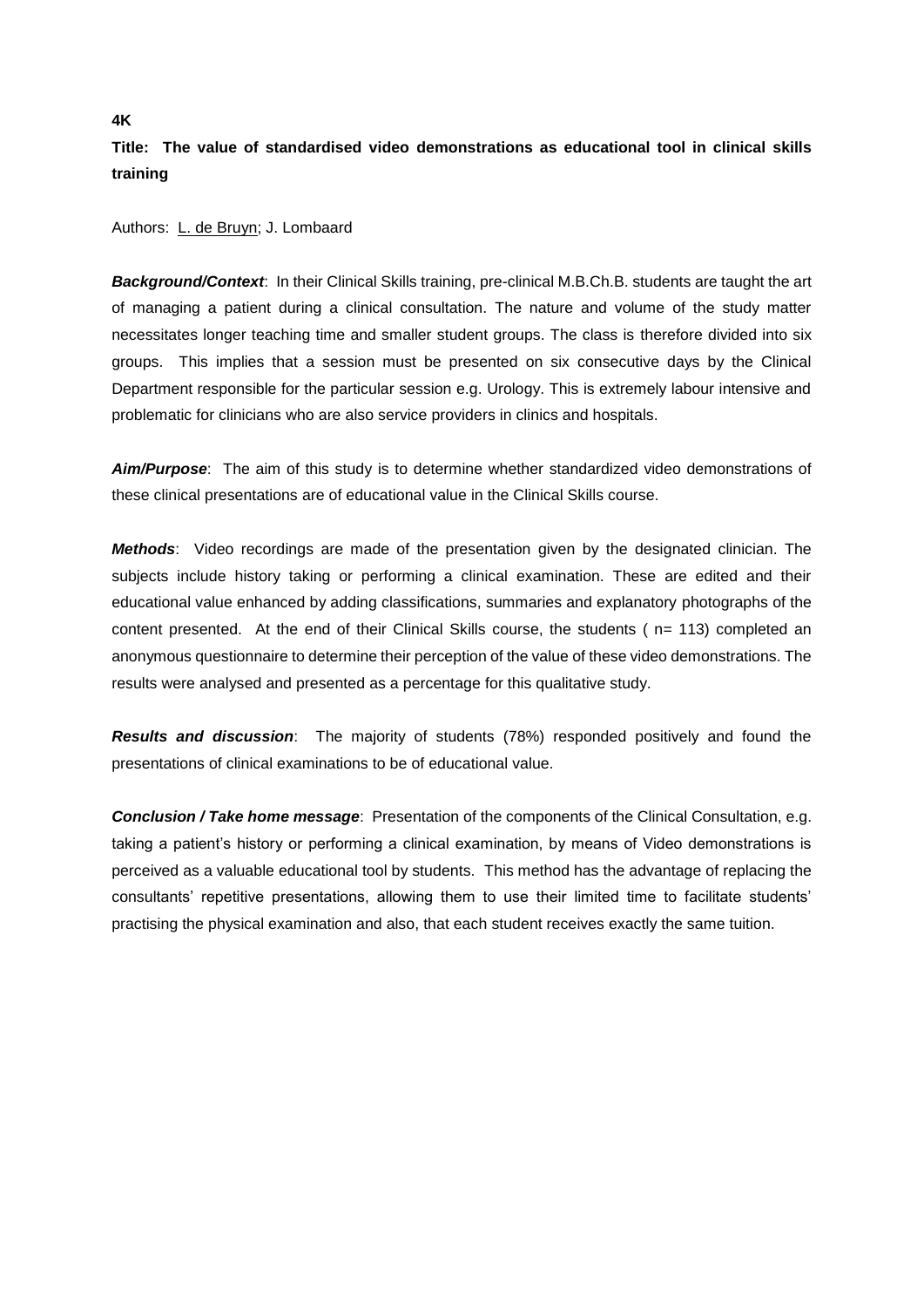# **4L Title: Faculty development – a policy review**

Authors: Ian Couper, Patricia McInerney

*Background/Context*: As part of the development of the Guidelines for the Scaling up of Transformative Health Professional Education, the World Health Organisation requested that a policy brief be written for the second Core Group meeting.

*Aim/Purpose*: Understanding the issues and challenges related to faculty development with respect to medical, nursing and midwifery education, in order to make policy recommendations.

*Methods*: A review of the literature was conducted looking at faculty development, specifically in relation to the teaching role of faculty members, in terms of issues and challenges, impact and outcomes.

*Results and discussion*: The issues and challenges related to the development of faculty for the teaching role are described in seven broad areas: the multi-dimensional roles of health professionals; attitudes towards teaching; conflicting opportunities; the shortage of teachers; the increased demand for physicians, nurses and midwives; developing health professionals for a teaching role; and rewards for teaching. Assessing the impact on outcomes of faculty development initiatives is difficult due to limited focus in the literature on systematic evaluations of interventions using rigorous methodologies.

*Conclusion/Take home message*: Faculty development does positively impact on educational practices, and possibly on outcomes, but a supportive faculty environment, with rewards and incentives for teaching, requires broader institutional change. Recommendations for policy changes are made in relation to health professional schools, government and accrediting bodies.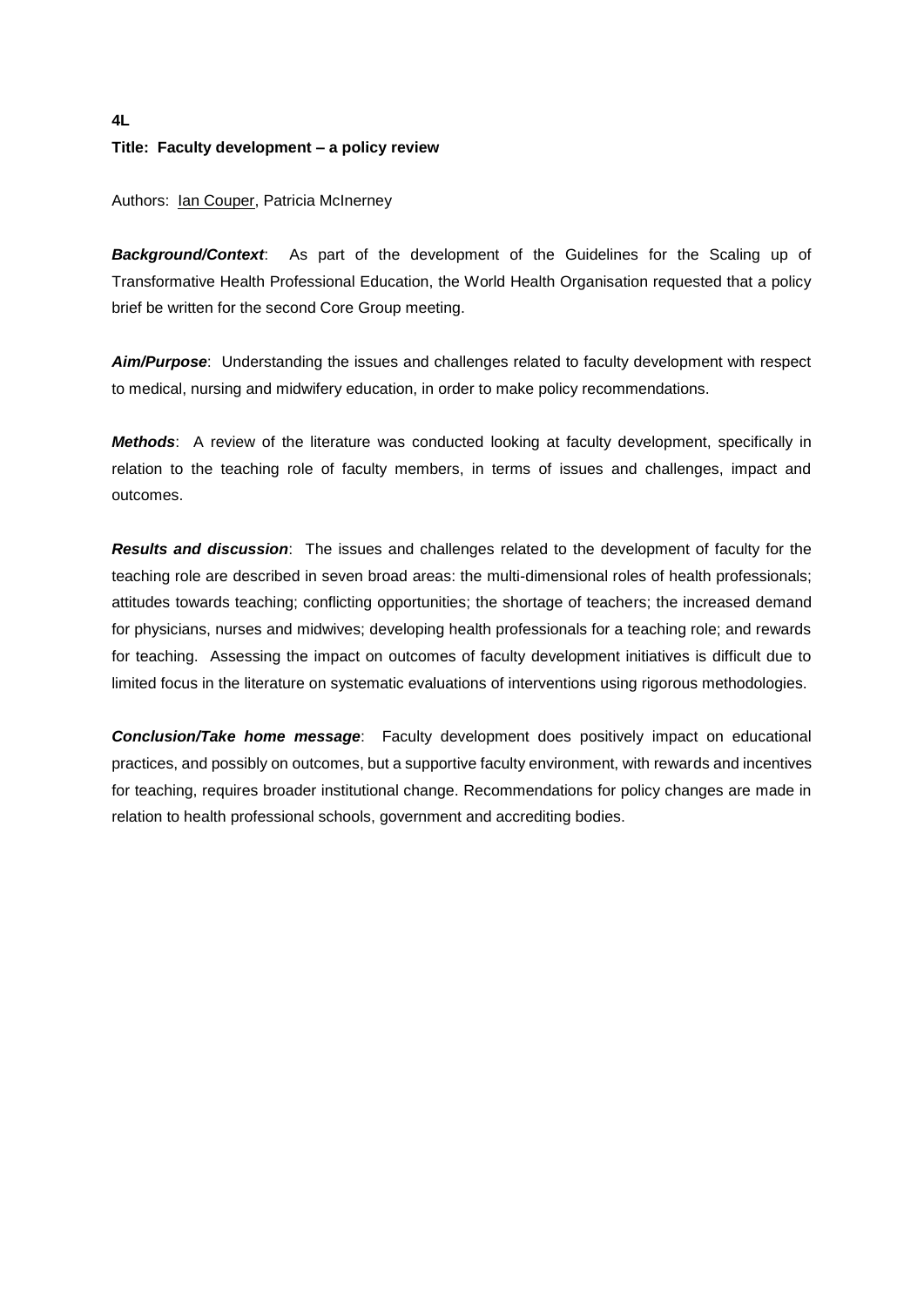# **SESSION 4 – Poster presentations**

# **4A (P)**

## **Title: Improving basic surgical skills for final year medical students**

## Author: Mohamed Labib

*Context/Background:* The Medical undergraduate curriculum at University of Zambia School of Medicine is mainly knowledge based, with more theory than hands-on educational activities. Hospitals employing medical graduates often express concern at the inexperience of new interns in basic surgical skills. In self-assessment questionnaires, students reported little clinical procedural experience.

*Aim:* To measure the efficacy of a Basic Surgical skills workshop for senior undergraduate students, as well as retention of skills gained.

*Methods***:** A practical skills workshop was conducted in order to set learning goals for the final study year through simulation. Three one-day suturing and knot-tying workshops were held, where the students were invited to acquire the necessary knowledge and learn skills of suturing. Sixty three undergraduate participated in the workshops. The suturing skills of the students were assessed before and after the training using a checklist. In every workshop, a pre-training and post-training questionnaire was used to assess their knowledge about sutures and their perceptions about the workshop. Sixty three students had the workshop for the first time of them 31 had a second assessment after three months.

*Results and discussion:* Teaching and assessment of technical skills in operation theatres is difficult due to pressure on theatre time, ethical issues and medico-legal concerns. All the students filled the pre-training questionnaire and the post-training questionnaire. 95% of the students who passed the assessment said that the training improved their practical skills and theoretical knowledge. Out of 31 students who went for the second assessment 77% passed (24 students).

*Conclusion:* Teaching of basic surgical skills is both viable and beneficial Basic surgical skills should be taught to all medical students regardless of their career aims, and such training is needed periodically.

Acknowledgment: Dr. Johan Demper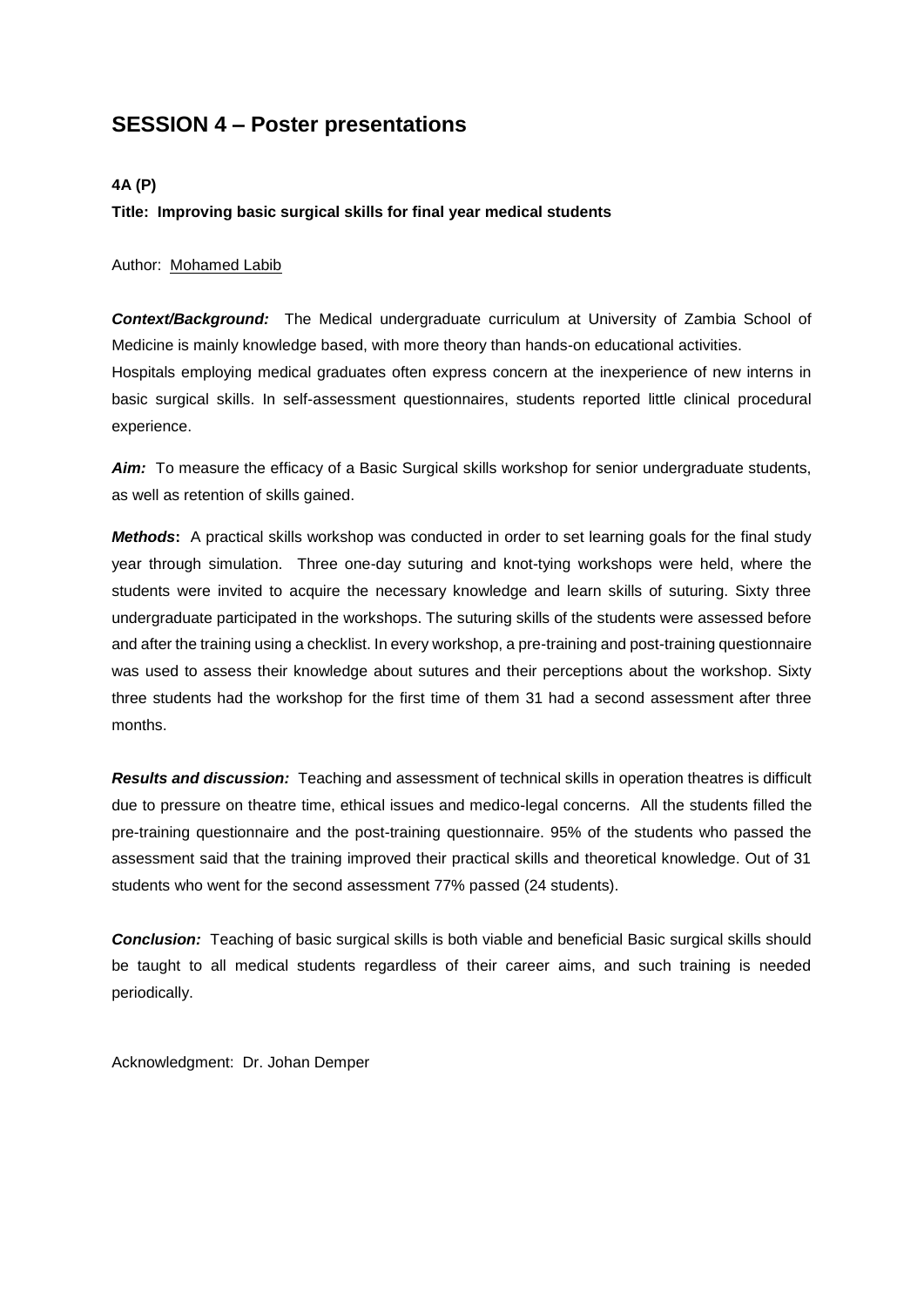# **4B (P)**

**Title: The role and position of clinical simulation as additional component to current undergraduate medical curricula**

Authors: M.J. Labuschagne; M.M. Nel; G.J. van Zyl; P.P.C. Nel.

*Background/Context*: Clinical simulation cannot replace clinical training on real patients, but should be a required enhancement to the undergraduate medical curriculum. The integration process was investigated and recommendations were made.

## *Aim / Purpose*:

- 1. To explain the vertical integration of clinical simulation as instructional medium in a current medical curriculum.
- 2. To explain the horizontal integration of simulation into an existing undergraduate medical curriculum.
- 3. To describe the role of clinical simulation in the curricula to develop leadership skills, group training and inter-professional skills of students and to improve patient safety.

*Methods*: A literature review, semi-structured interviews with international simulation experts and focus group interviews with lecturers of the clinical phase of the undergraduate medical programme at the UFS were conducted, analysed and interpreted.

*Results and discussion*: The author aims to propose ways to integrate clinical simulation as essential enhancement of undergraduate medical education and training. The integration of simulation into the curriculum, from the first year to the final year, is described as vertical integration. The horizontal integration of theory, skills training and clinical training, will be discussed. There should be a continuous movement between the different components. The role of clinical simulation to develop leadership skills, group training and inter-professional skills of students will be highlighted. The important aspect of patient safety and how simulation can play a role in the improvement of patient safety will be highlighted.

## *Conclusion/Take home message*:

Clinical simulation can be successfully integrated into current medical curricula as enhancement of undergraduate medical education and training.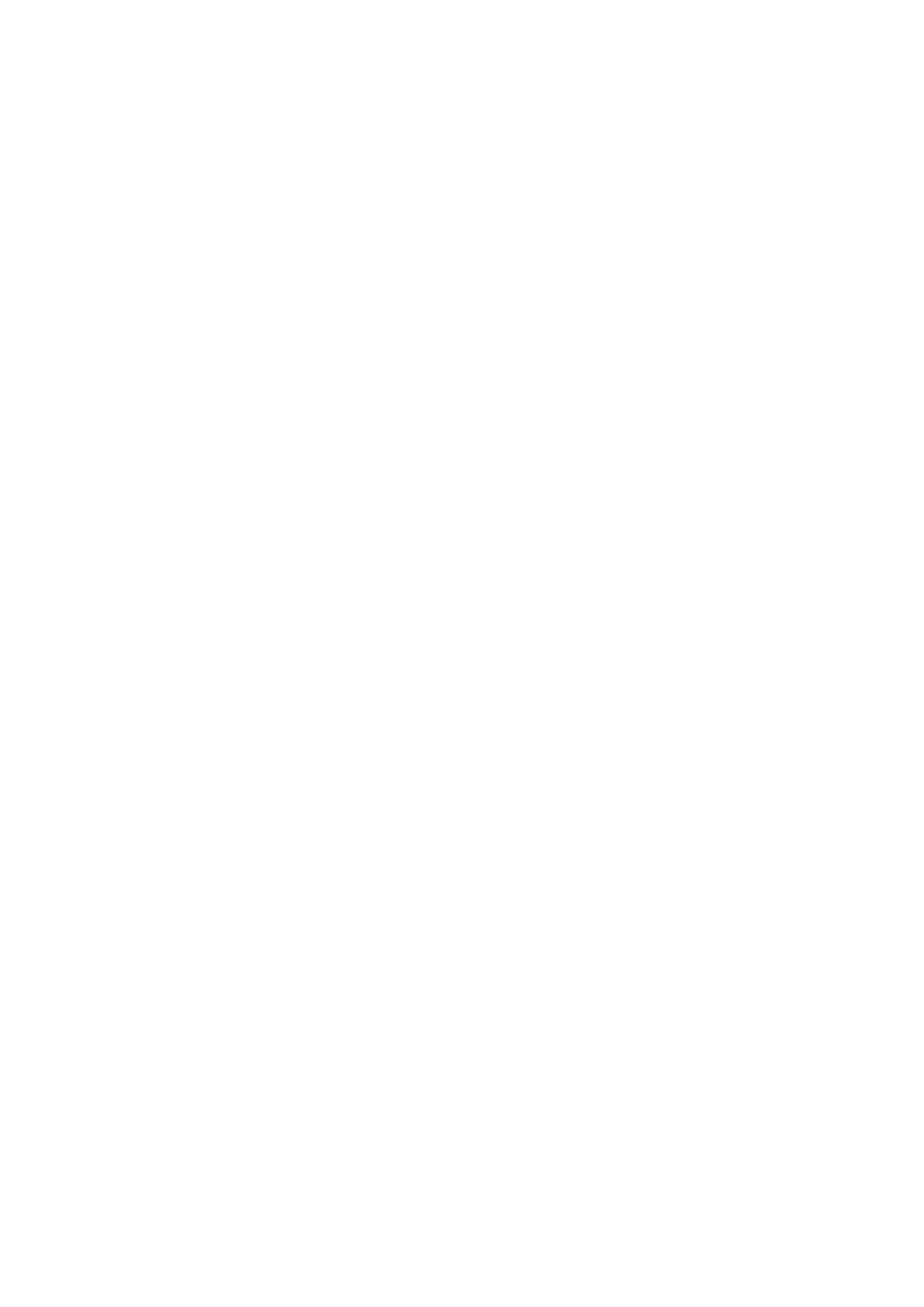## **4C (P)**

Title: **Simulation taxonomy and conceptual framework, as proposed by the Canadian Network for Simulation in Healthcare in a South African context.**

Authors: M.J. Labuschagne; M.M. Nel; P.P.C. Nel; G.J. van Zyl.

*Background/Context*: Much confusion exists in the literature regarding the simulation taxonomy and terms are used haphazardly in the literature. The *Canadian Network for Simulation in Healthcare* proposed a taxonomy and conceptual framework for simulation in health care in 2011.

#### *Aim / Purpose*:

- 1. To explain the four levels of the framework.
- 2. To standardise the terminology, educational tools and educational experiences in clinical simulation.
- 3. To make it applicable for the South African context

*Methods*: A literature review, semi-structured interviews with international simulation experts and focus group interviews with lecturers of the clinical phase of the undergraduate medical programme at the UFS were conducted, analysed and interpreted.

*Results and discussion*: The terminology used in clinical simulation is currently not standardised and confusion exists in the literature regarding the simulation taxonomy. Terms are used haphazardly in the literature. The author aims to explain the taxonomy and conceptual framework for simulation in health care as proposed by the *Canadian Network for Simulation in Healthcare*. The levels include instructional medium, simulation modality, instructional methods and presentation. The taxonomy and conceptual framework will be used to describe and standardise the terminology, educational tools and educational experiences in clinical simulation. The proposed framework is easy and simple to use and useful for instructional design and research. The application of aspects for the South African situation will be discussed.

*Conclusion/Take home message*: The standardisation of terminology, educational tools and educational experiences in clinical simulation are essential for description purposes in research and publications.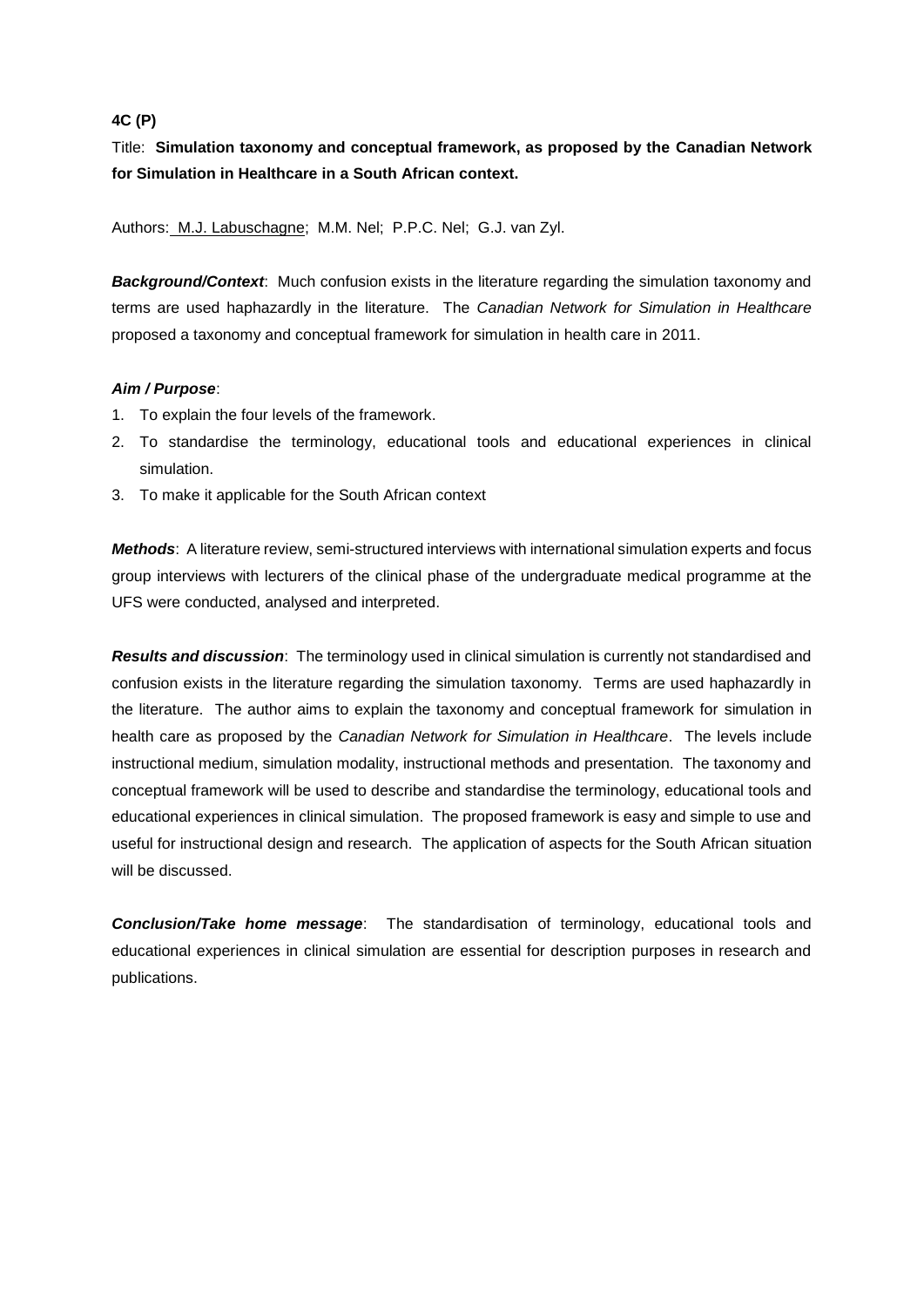## **4D (P) Title: The effect of training in characterisation on the congruence of Standardised Patient (SP) portrayals**

Author: L. Schweickerdt- Alker

*Background/Context*: Although Simulated/Standardised Patients (SPs) are used in many institutions in South Africa, the scope of how much they could mean is still not fully understood. Often they are given scenarios on too short notice. Due to lack of time for proper training regarding the interpretation of the role, the SPs are confronted with questions that they find difficult to answer and often their portrayals are stereotyped and/or incongruent. In an attempt to face and rectify these challenges, the need for character development was identified.

*Aim/Purpose*: To assess the effect of training with regard to characterisation (creating a three dimensional person behind the patient) on the congruence of SP portrayals.

*Methods:* A quasi-experimental study will be conducted at Medunsa. The convenience sample will comprise ±50 sixth year medical students, allocated as per curriculum to the Family Medicine Blocks in April and May 2012 and the 4 least experienced SPs at the Skills Centre. Pre-testing: The performance of 4 SP in identical scenarios will be captured on video during an OSCE. SPs and students' reflections on the congruence of SP performances will be captured and transcribed. The characteristics of congruence will be identified by three SP trainers. Intervention: Training of SPs on characterization with emphasis on the identified characteristics of congruence. Post-testing (repeat of pre-testing procedures) will be done during a second OSCE and the results will be compared with the pre-testing results.

*Results and discussion*: The effect of the training will be measured for pre and post outcomes of defined characteristics of congruence. Where applicable the Fisher Exact test will be used for significant changes in outcomes. P values ≤0.05 will be considered significant. The results will be discussed at the conference.

*Conclusion/Take home message*: To be discussed at conference.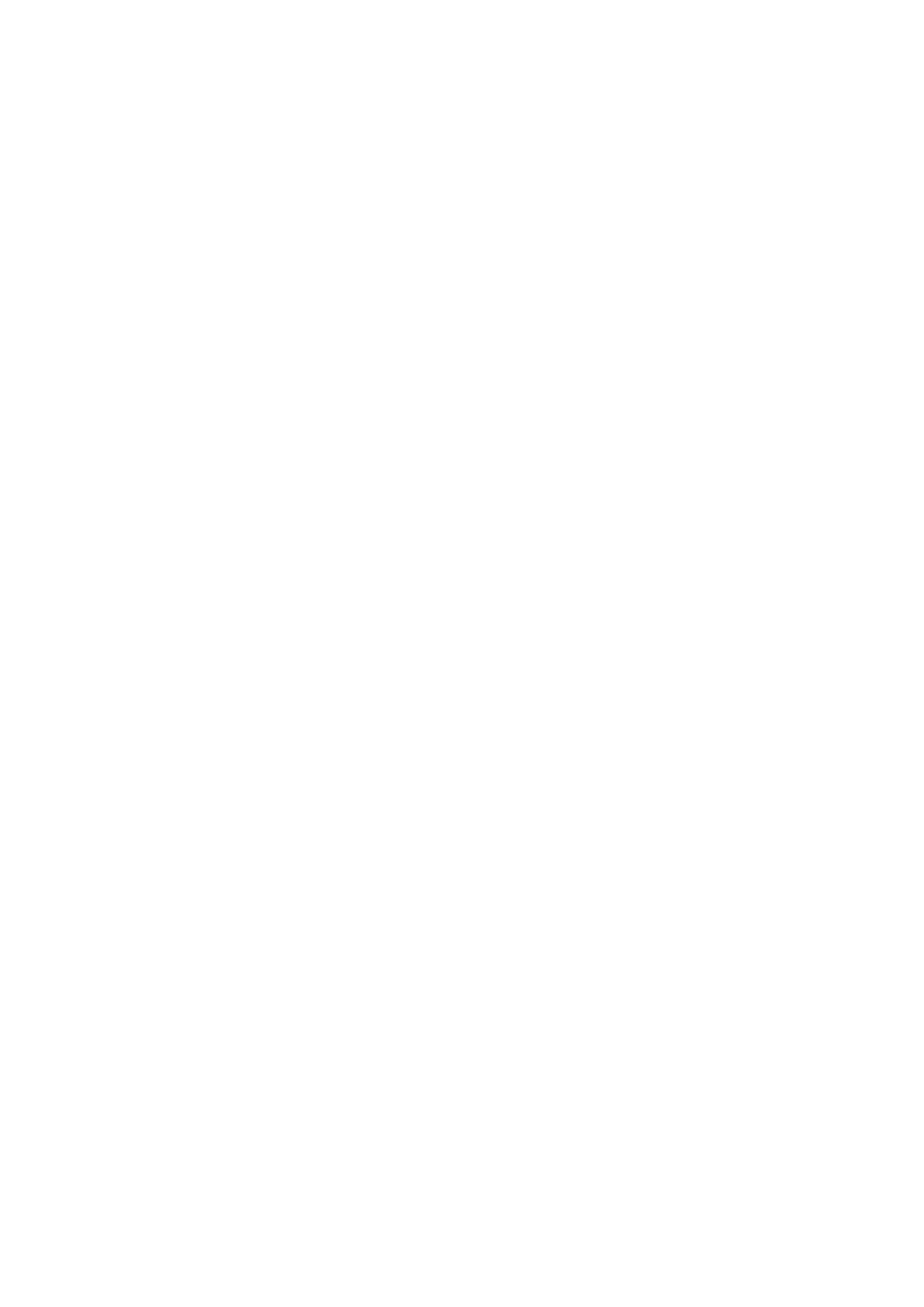#### **4E (P)**

#### **Title: The effect of clinical simulation on inter-professional learning of healthcare students**

#### Authors: I. Treadwell

**Background/Context**: An outcome for newly graduated healthcare workers highlights the importance of teamwork and the understanding and appreciation of the roles, responsibilities and skills of other care workers. The majority of students are however not exposed to formal inter-professional learning (IPL) events in order to form realistic expectations of each others' roles and scope of practices.

Since studies indicate that IPL is facilitated by experiential learning, the Skills Centre at Medunsa introduced interprofessional trauma simulations using high-fidelity simulators and SPs. Senior medical, nursing and occupational therapy students are scheduled to take part in these events.

*Aim/Purpose*: Assessment of the effect of clinical simulation on the inter-professional learning of healthcare students.

*Methods*: A quasi-experimental study will be done in May 2012, using a convenience sample of medical, nursing and occupational therapy students. Pre-testing will comprise a written test and an Interdisciplinary Education Perception Scale (IEPS) used to determine participants' attitudes towards other disciplines. The simulation will include active pre-hospital, initial in-hospital and follow-up management of a traumatised patient by Cohort 1 participants while observed by Cohort 2 participants. Post-testing will be a repeat of the test and IEPS. Video recordings will be rated by an expert panel as well as both cohorts. Focus groups will be held on role clarification, additional needs and self-directed learning.

*Results and discussion*: The percentages of "favourable" IEPS outcomes before and after the simulation sessions will be compared by the McNemar test. Mean Likert scale scores before and after the simulations will be compared by the paired t-test.

Agreement between student and panel assessments will be measured by the Kappa statistic. Qualitative focus group assessments will be summarised descriptively. Results will be reported and discussed on the poster.

*Conclusion/Take home message*: Conclusions to be discussed at conference.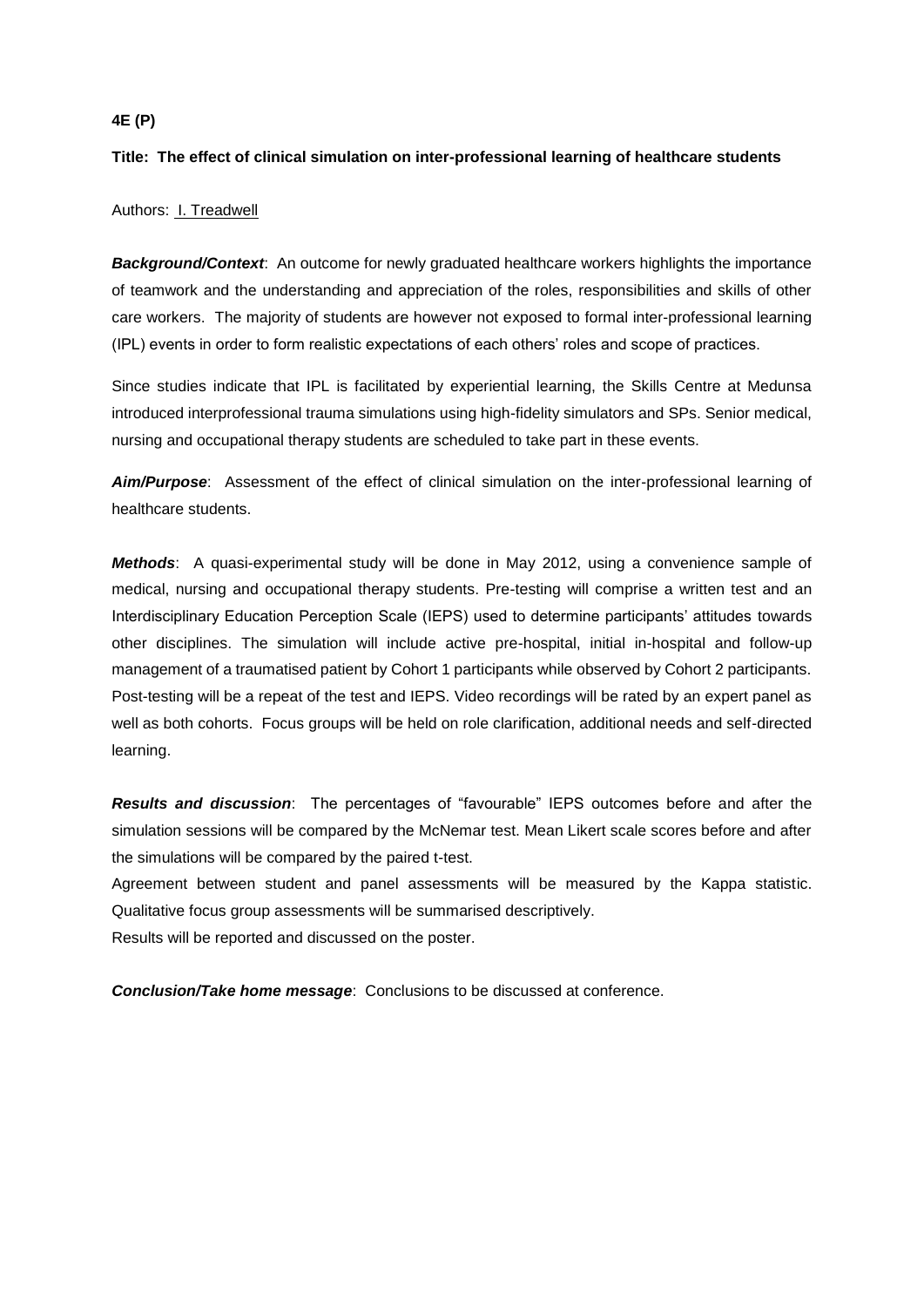# **Title: Does increased authenticity in practise improve patient centered care in practice?**

## Author: B.Y. Uys

**4F(P)**

*Background/Context*: Simulation strategies such as using low fidelity patient simulators (manikins) and standardised patients (SPs) are implemented to enhance the competency of students before encountering patients in practice. One of the aims of using SPs is to create more authentic (more lifelike) simulated learning experiences. Such experiences should help bridge the gap from practise (simulated) to practice (encounter with live patients) where patient centeredness is of crucial importance

*Aim/Purpose*: The aim of the study is to determine the effect of enhanced authenticity in simulated skills training on patient centred care rendered by nursing students.

*Methods*: A pre-experimental design, the post-test only design with a comparison group, was used. The study is being conducted at the University of Limpopo (Medunsa Campus), and the George Mokhari Hospital situated in Ga-Rankuwa. Cohort I participants will be trained to administer an intramuscular injection using a manikin while Cohort 2 participants will be trained using an SP with a strap-on device. On completion of the training Cohorts 1 and 2 will be observed and objectively assessed in May 2012 on their procedural skills and patient centred care, while administering an intramuscular injection to a patient in hospital. A comparison will be made in the patient centred care rendered by the Cohorts.

*Results and discussion*: Results will be captured in excel spread sheets during analysis of observation patterns and interactions. Data will be quantified and the entire variety of statistical analysis will be utilised.

*Conclusion/Take home message*: The conclusion will be discussed at the conference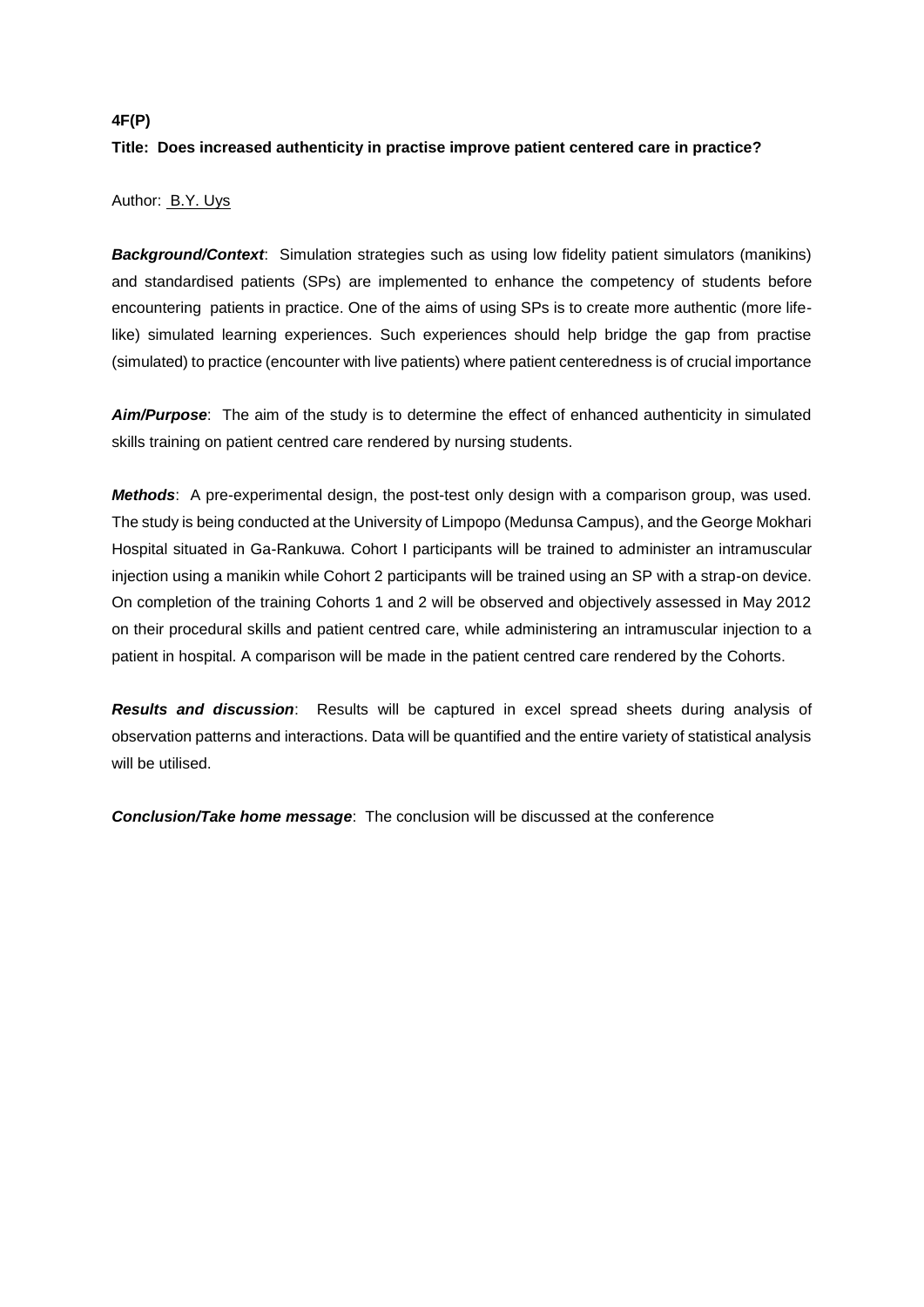## **4G (P)**

## **Title: The Influence of Podcasting on Undergraduate Medical Students at the Faculty of Health Sciences, Stellenbosch University**

Authors: Walsh SH, De Villiers MR

*Background/Context*: The podcasting (or vodcasting) of lectures has been shown to benefit students. Students mostly use them for revision and test preparation. This mixed study correlates undergraduates' 2011 Respiratory Block marks with the 2112 class, as well as qualitative feedback from students and lecturers.

## *Aim/Purpose*:

Whether undergraduate medical students find podcasting a useful addition to lecture attendance.

Whether the availability of podcasts influenced the Respiratory Block test scores.

How lecturers found podcasting.

*Methods*: Lectures in the Respiratory Block of the MBChB II course were converted into podcasts and placed on Webstudies, where students could view or download them. End-of-block class scores were be compared to those of the previous year. The marks of the students who downloaded the podcasts were be statistically compared to those who did not. The opinions of the students and lecturers was obtained by means of separate questionnaires at the end of the block.

### *Results and discussion*:

**Students** 

- 78% used the podcasts.
- 88% thought that all lectures should be podcasted.
- 88% students used podcasts for clarifying concepts not fully grasped in class.
- The 82 podcasted lectures were viewed/downloaded 1737 times (an average of 21 times each).
- Compared to 2011, the end of block marks improved.

### Lecturers

- 70% thought that the process was stress free or extremely stress free.
- 80% thought the podcasts did not influence class attendance or even showed an improvement.

### *Conclusion/Take home message*:

- Our students mostly found podcasts beneficial for clarifying concepts they did not grasp in class.
- $\bullet$  We are continuing to podcast the entire  $2^{nd}$  year's lectures and will evaluate the effect this has.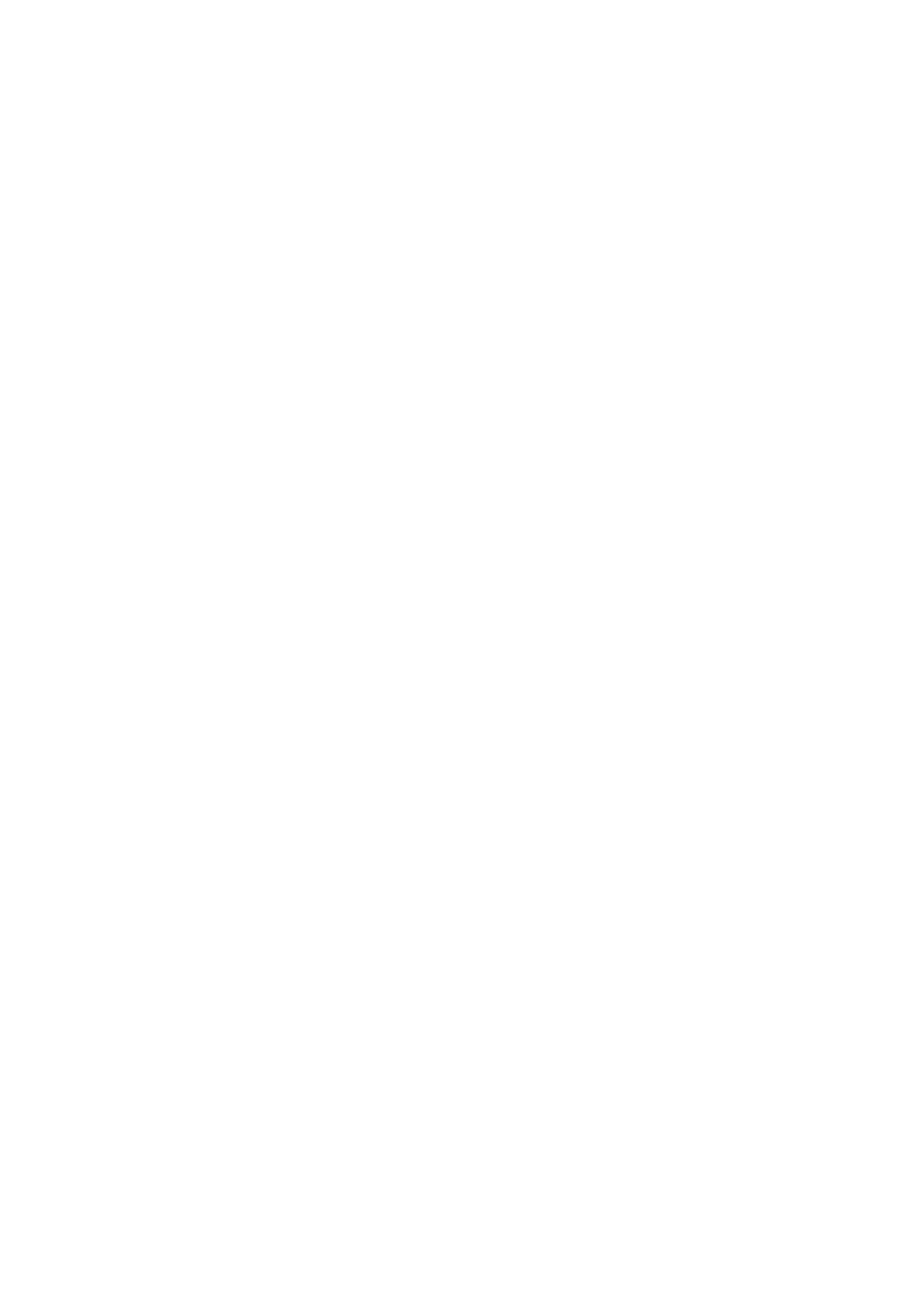#### **4H (P)**

## **Title: The expectations of postgraduate students and supervisors: Both sides of the coin**

Authors:H Friedrich-Nel, JL MacKinnon; S Queener

*Background/Context*: The literature on postgraduate supervision is clear that a supervisor and a postgraduate student may not always operate from the same platform when expectations regarding the completion of the research project are discussed. As such the expectations of the supervisor may focus on engagement, interaction and formative assessment. The needs of the student on the other hand may be completely different. The student, in need of support may need a life-coach, friend and adviser.

*Aim/Purpose*: The question is: Does a blue print exist for "realistic expectations" from the parties and how are these expectations communicated?

*Methods*: A qualitative study exploring the opinions of faculty and students was conducted with an American university as a case study. Students and faculty from various schools at the university participated voluntary in interviews according to a structured interview schedule after approval was obtained for the study. Responses were captured during the interview and verified with the interviewee at the conclusion of the interview. The data was investigated for common themes that emerged and grouped.

*Results and discussion*: Fifteen students and 23 faculty members participated in the study. Although the responses from students and supervisors varied, the majority of the student responses indicate that the supervisor has to provide guidance and/or support throughout the research process, establishing a helpful/supportive relationship. The supervisor on the other hand is open about expectations namely that the student needs to work hard, to learn, to accept constructive criticism, be committed during the research process, do their best, and successfully accomplish the degree.

*Conclusion/Take home message*: Given the challenges that we face in South Africa with postgraduate student completion and the preparedness of supervisors, it is of value to translate the results obtained in the study to the South African context. The paper will communicate these results and critically reflect on the local context.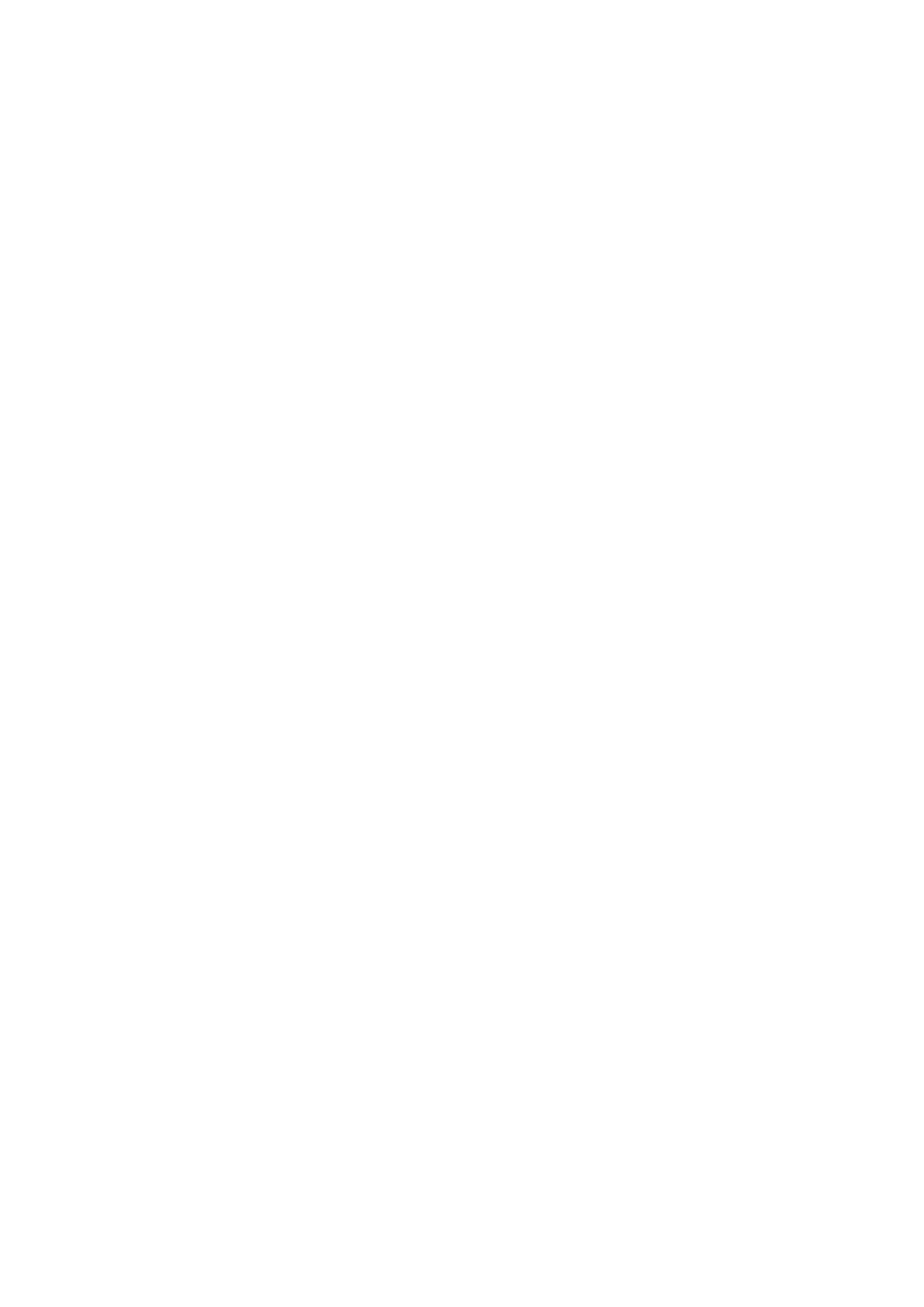## **4I (P) Title: "Fit for Purpose": Graduates of a new Emergency Medicine Program**

Authors: Heike Geduld, Leana Wen, Lee Wallis, Vanessa Burch

*Context/Background*: The first Emergency Medicine (EM) training program in Africa started in Cape Town in 2004 as a joint division between the University of Cape Town (UCT) and Stellenbosch University (SUN). Upon graduation, many of the junior Faculty were quickly drafted into roles as managers, teachers and mentors, to support the developing academic program and provincial healthcare service delivery needs.

Aim: The aim of the study was to evaluate the self-assessed competencies including medical expert, scholar and manager of graduates of the EM program. Faculty development needs were also be identified, in order to develop an appropriate development plan for faculty and inform the post-graduate EM training curriculum.

*Methods*: This descriptive study formed part of a larger formal program evaluation process. The study population included the 30 graduates of the first 4 years of the EM training (2004-2007). Participants were asked to complete a questionnaire and a structured interview by a single researcher not connected to the program. Participants were surveyed regarding their perceptions of training, evolving career plans and their self-identified competencies and deficiencies for fulfilling their current jobs. Participation in the study was voluntary and responses were recorded anonymously.

*Results and discussion*: 27 of 30 (90%) participants were sampled. 14(52%) were in academic posts, 4(15%) were in non-academic clinical posts and 9(33%) had temporary posts. 21(72%) were still in Cape Town. Participants felt that their training had provided them with appropriate clinical and procedural skills but management, research and teaching skills were lacking. Formal management training was cited as necessary. Lack of clear career prospects and progression was concerning.

*Conclusion*: While the EM training program provides excellent clinical knowledge and skill training, there are deficiencies in academic, management and leadership competencies. Potential solutions identified include graduated responsibilities during training, fellowships and formal faculty development programs.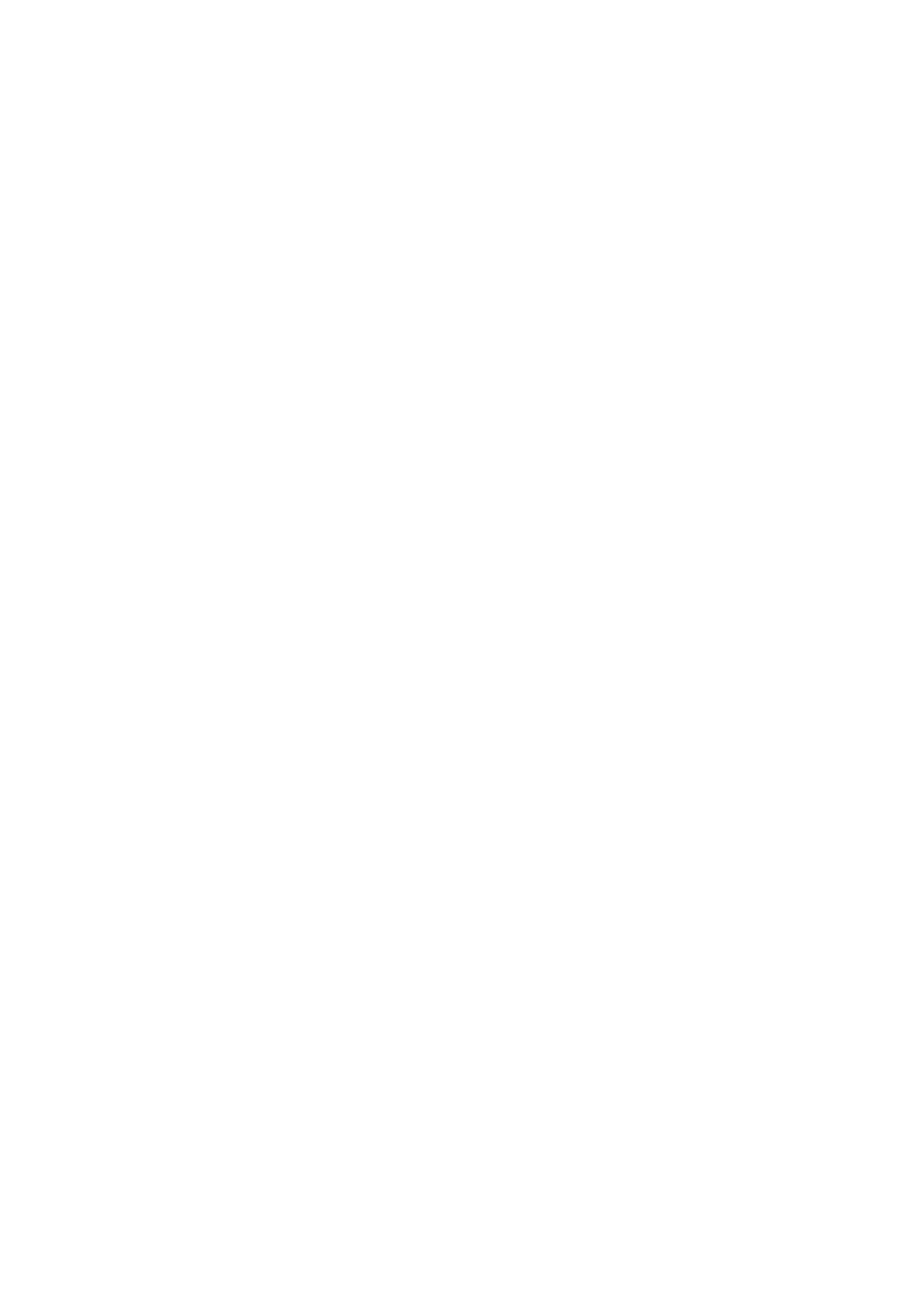## **4J (P)**

**Title: The impact of training in pattern recognition on the ability of diagnostic radiographers to interpret images accurately**.

#### Author: Lynne Hazell

*Background/Context*: Diagnostic radiographers in South Africa could provide an interpretation of an image to a recognised practitioner in the clinical situation this is within their scope of practice. In many South African departments there is a shortage of radiologists' resulting in delayed or no reports to referring doctors. In order to meet the needs of the country South African radiographers need to become multi skilled radiographers. Empowering radiographers with pattern recognition skills could address the problem in many South African departments

*Aim / Purpose*: The aim of the study is to assess the ability of qualified diagnostic radiographers in a Gauteng Government Hospital to apply pattern recognition and interpret a radiograph after training in musculoskeletal pattern recognition.

*Methods*: The study employs a pre-test/ post-test model and an intervention training of radiographers in musculoskeletal pattern recognition. Nine radiographers volunteered to participate in the study. The radiographers identified whether an image was normal or abnormal and then provided a comment on the abnormal images. After the pre-test, training in the application of pattern recognition for the musculoskeletal system was provided.

*Results and discussion*: Accuracy of the image interpretation demonstrated a significant improvement in the post-test. The participants identified normal and abnormal images accurately. The comments on the images also showed a significant change from the number of incorrect comments on the images to partially or completely correct comments in line with the reference standard.

*Conclusion/Take home message*: Therefore the intervention which was the training in pattern recognition of the musculoskeletal system to enable image interpretation of images would appear to have been successful. Thus to empower the diagnostic radiographers in these hospitals with the skills to provide image interpretation, a training programme would need to be developed.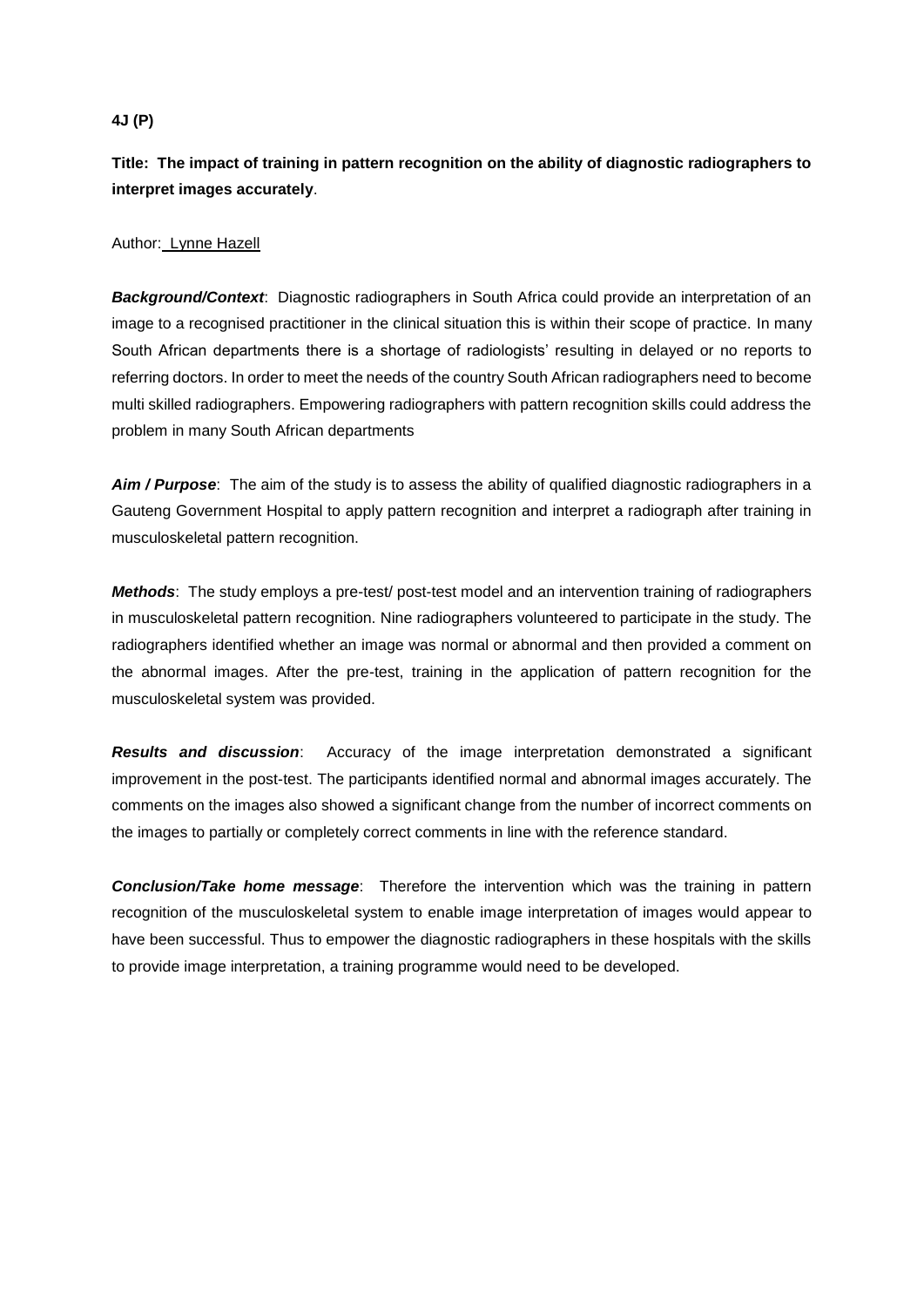## **4K (P)**

**Title: Sustainability of a Postgraduate Diploma in Transfusion Medicine: results from semistructured interviews and a Delphi survey.**

Authors: Vernon J Louw, Marietjie M Nel, John F Hay

*Background/Context*: Quality education in transfusion medicine is key to delivering a safe and cost effective blood service. A number of factors affect the long-term viability and sustainability of such a programme, in particular in a poorly resourced context with a limited number of clinicians trained in this field.

*Aim/Purpose*: To determine and test the criteria that are key to programme sustainability, when developing a model for the academic development and implementation of a Postgraduate Diploma in Transfusion Medicine.

*Methods*: Qualitative and semi-quantitative approaches were followed to determine and test the criteria considered important in programme sustainability, and consisted of a literature survey, followed by semi-structured interviews with national and international transfusion medicine experts, and then by a Delphi survey.

*Results and discussion*: Fifty-five criteria were identified from the semi-structured interviews. Consensus was reached on 41 criteria and stability reached on a further 13. Elements essential to programme sustainability were identified and ranked in order of importance.

*Conclusion/Take home message*: Literature on programme sustainability in the field of transfusion medicine is virtually non-existent. This study identified a number of elements essential to the long-term viability of such a programme and should prove useful to any institution developing a postgraduate training course in transfusion medicine.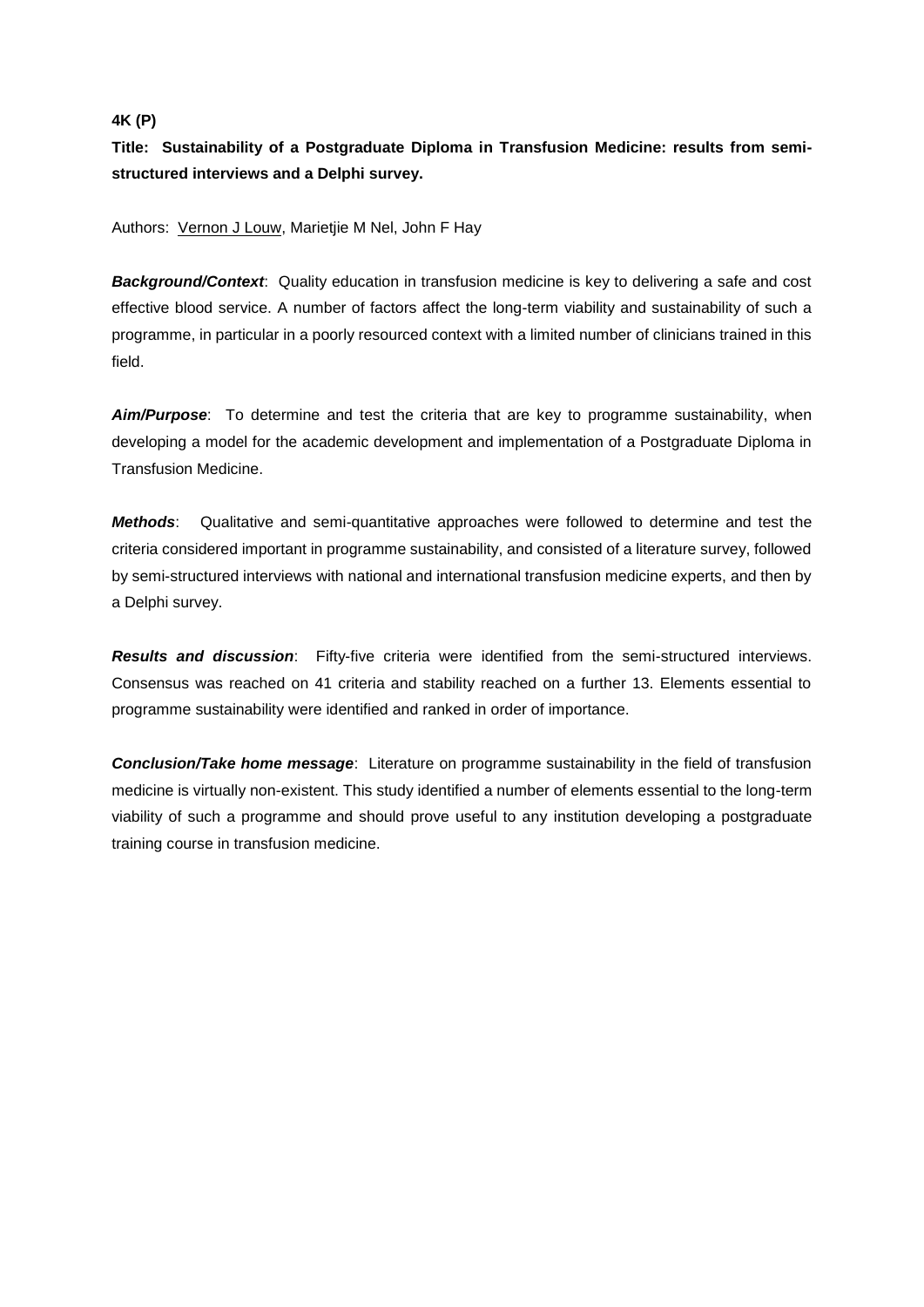#### **4L (P)**

#### **Title: Narrative inquiry in identity construction research: What do we do with these stories?**

Author: Lakshini McNamee

*Background/Context*: In the human and social sciences narrative methods are widespread in identity construction and professional development research. However, there is a noticeable lack of narrative research into the development of medical practitioners. Empirical strategies for analysing personal narratives are scarce in medical education. Even in studies that have reportedly generated suitable qualitative data, analyses are limited to thematic approaches, and structural analysis of narrative form remains neglected. This progress report describes an ongoing study using narrative inquiry to examine the learning processes and identity construction of newly qualified doctors (NQDs).

*Aim/Purpose*: The study is directed towards gaining a better understanding of the school-to-work transition, and internship experiences of NQDs.

*Methods*: Autobiographical reflections of NQDs (generated by a previous study) were examined using socio-linguistic methods, using a socio-cultural theoretical framing of 'situated learning' in 'communities of practice'. A modified Labovian classification of clauses was applied to storied events. Close attention was paid to language, discourses and to narrative form (telling of narrative rather than referential aspects alone). Inferences were made regarding participants' self-categoristion and positionality in relation to various social groups they encountered in practice.

*Results and discussion*: Identity construction of NQDs is not fixed, and as newcomers their identities were in a state of flux. They experienced various degrees of angst due to unfamiliar systems, burdensome responsibility and their sense of how others perceived them. Individuals aligned themselves with other interns and healthcare professionals according to perceived strengths. Learning opportunities afforded by different environments varied considerably, however, participants demonstrated intentionality, judging their own situations, negotiating their individual progress and choosing trustworthy sources of assistance or guidance.

*Conclusion/Take home message*: Early career learning viewed from a social practice perspective offers a meaningful way to study identity construction of NQDs. The professional development of medical practitioners is a complex process where identity construction is implicated along with the development of knowledgeable skill. Relational aspects of persons play an important role in determining practice.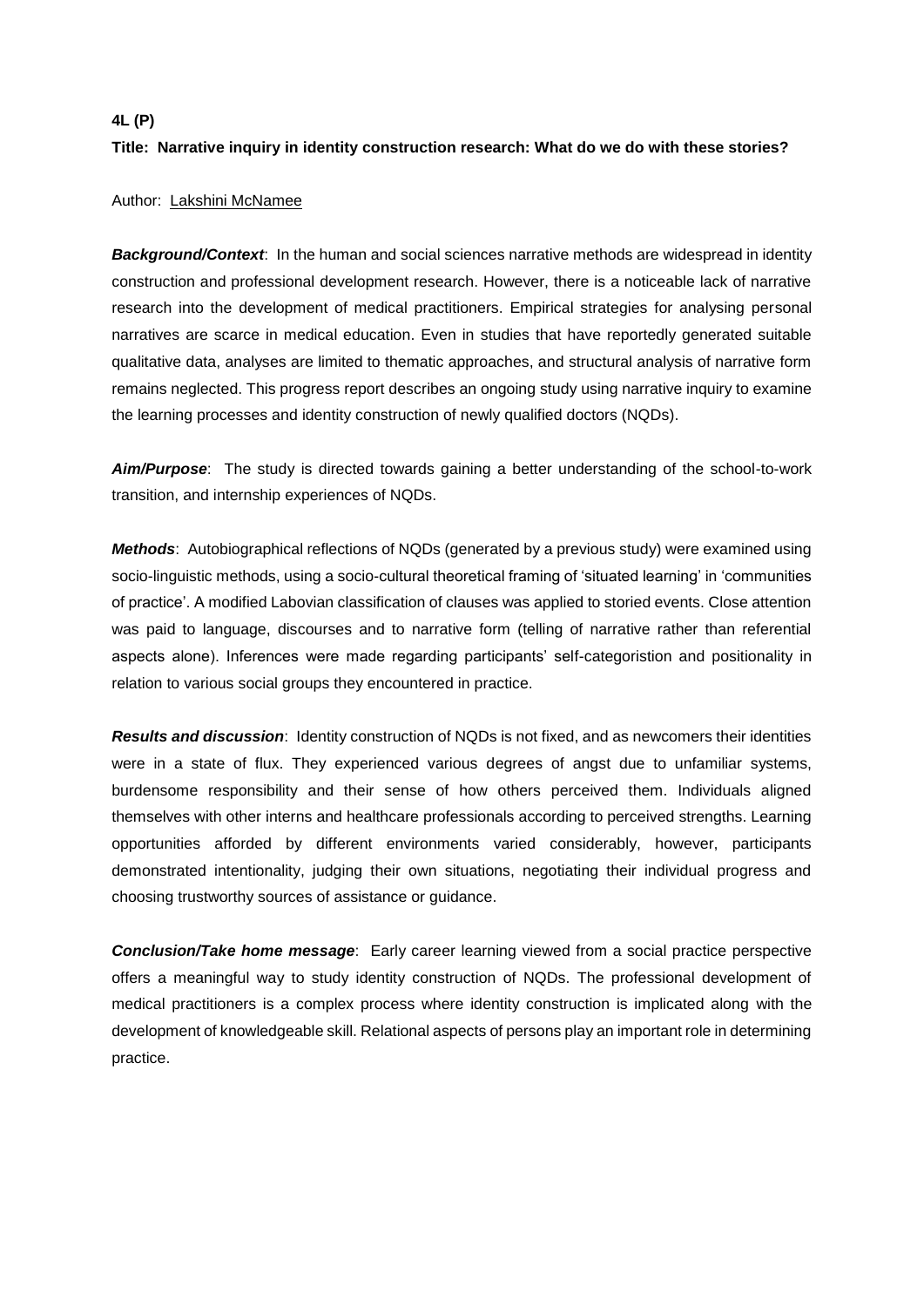#### **4M (P)**

## **Title: Feedback of examiners as learning opportunities for supervisors and postgraduate students**

Authors: Nel, M.M., Van Zyl, G.J.

*Background/Context***:** The requirements that theses and dissertations in the Health Professions Education-programme should meet, are that they should demonstrate the candidate's familiarity with the relevant literature, their research skills, as well as their ability to write a proper report on their research. A thesis should, in addition, make an original and significant contribution to the subject field. As far as research is concerned, the candidate should prove that they are fully conversant with the research methods and techniques of their specific subject field and that they have mastered and are able to use the research methods and techniques of the particular subject field. As far as the report is concerned, they should be able to document the research problem and objective, the research setup or design, method, results and conclusions in a proper scientific (systematic, logical) manner. The work should bear evidence of the candidate's analytical skills, critical stance and substantive insight.

*Aim/Purpose***:** The aim of the study was to analyse the feedback in 115 reports of examiners.

Methods: Quantitative and qualitative approaches were used. An empirical, non-experimental research design was followed in this descriptive study.

*Results:* The findings of the study are reported on by means of a description and a discussion. The findings are used to make recommendations on postgraduate education as far as the selection of a research theme, problem statement, literature review, research methodology, analysis and interpretation of results and documentation of the report, etc.

*Conclusion:* The role that defined criteria and clear recommendations can play was of utmost importance. With this study an attempt was made to emphasise feedback of examiners as learning opportunities for supervisors and postgraduate students.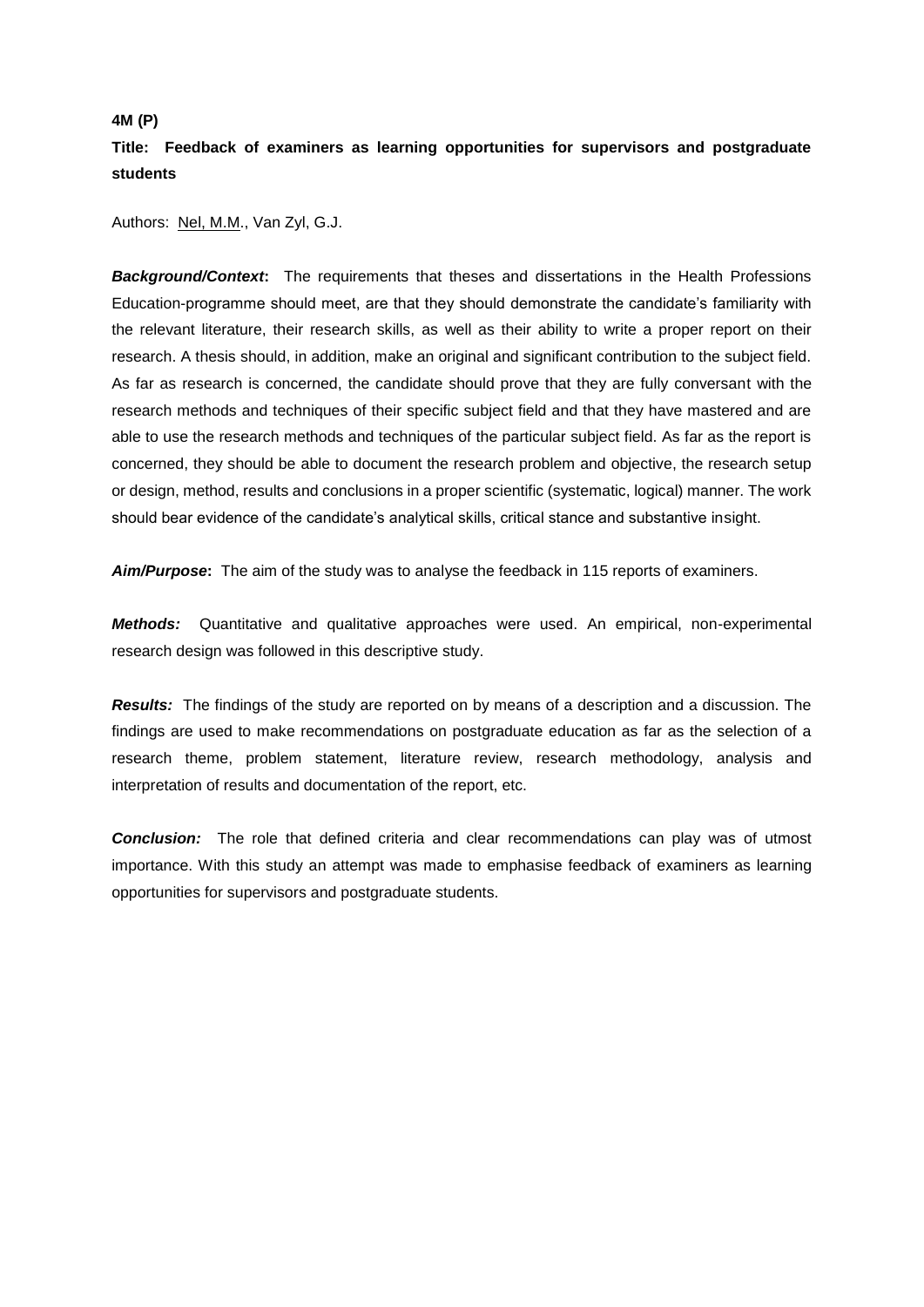#### **4N (P)**

## **Title: Evaluation of a web-based module on evidence-based medicine (EBM) for Family Medicine specialist in training at Stellenbosch University**

Authors: Ms Anke Rohwer, Dr Taryn Young, Dr Susan van Schalkwyk

*Background/Context*: Practicing evidence-based Medicine (EBM), using current best evidence in making healthcare decisions, typically involves five steps: phrasing answerable questions, searching for relevant studies, critically appraising it for validity and usefulness, applying results, and auditing the process. Acquiring basic knowledge and skills of EBM is essential for successful implementation and subsequent improvement in healthcare quality. Enhancing EBM knowledge and skills at postgraduate level is a key strategy of Stellenbosch University's (SU) Medical Educational Partnership Initiative grant which aims to enhance skills of medical professionals in rural and underserved communities. SU's Family Medicine Division offers a 12-week online EBM module to specialists in training during their first year which could be expanded to other specialists in training.

*Aim/Purpose*: To formatively evaluate the EBM module to inform further enhancement of delivery and content

*Methods*: A mixed methods approach was adopted. This consisted of a document review comparing learning outcomes to EBM competencies; semi-structured interviews with tutors; and a survey of the students. Ethics approval was obtained.

*Results and discussion*: The module content addressed four of the five main EBM competencies, although learning outcomes were poorly defined. Most students had a positive attitude towards EBM and the module, however some felt they needed more support from tutors. Interviews highlighted the need for more advanced technologies to support learning, to respond to questions and address difficult concepts in real time. The importance of EBM teaching to specialists in training was also emphasised.

*Conclusion/Take home message*: Results show that the content of the EBM module is adequate in addressing four of the five main EBM competencies. There is a need to incorporate modern technologies like social media, screencasts, blogs and more interactive sessions to create a more authentic learning environment. Similar modules are needed for other specialists in training.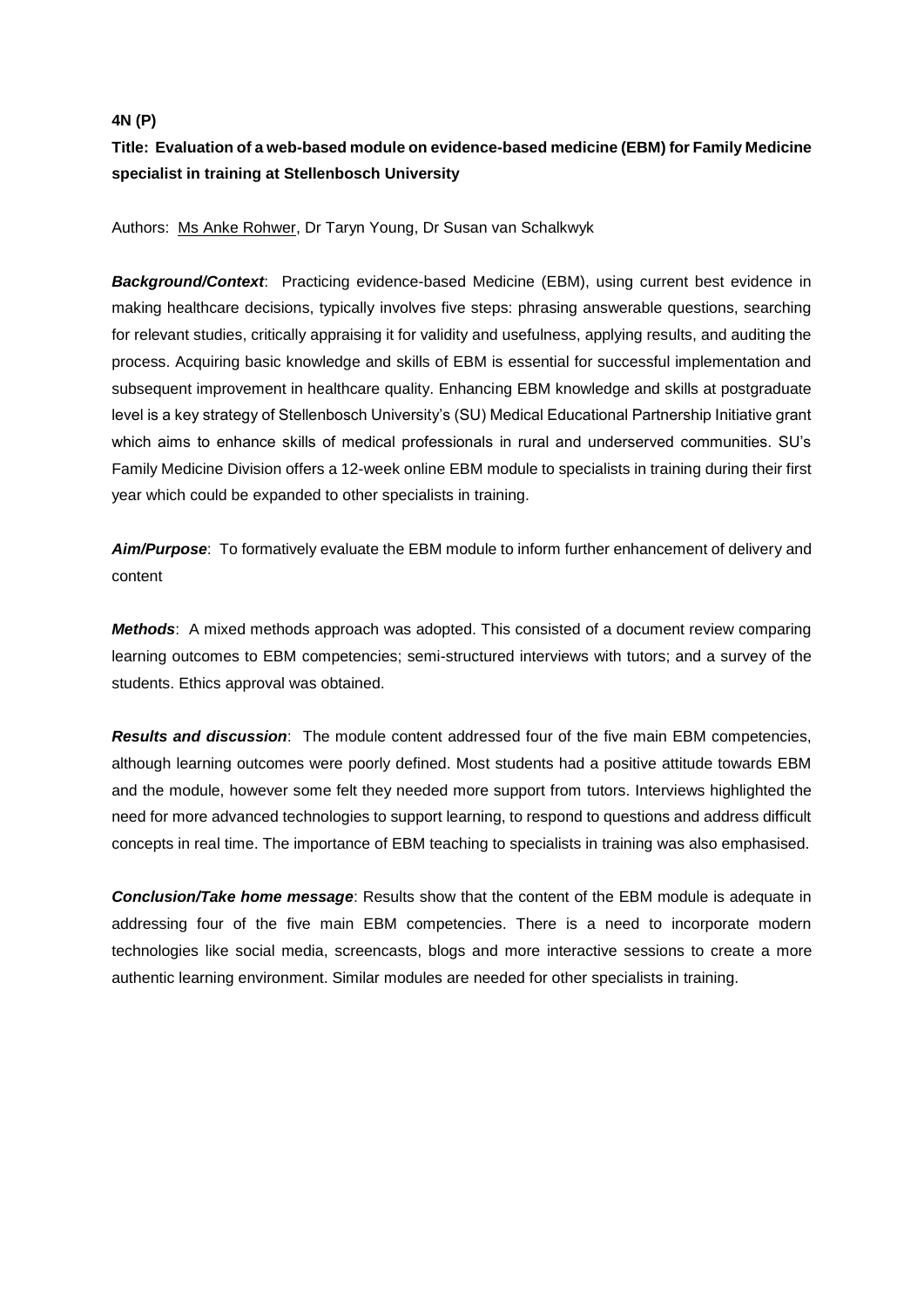## **4O (P) Title: "Teaching Teamwork"**

## Author:Dr Alan Barnard

*Background/Context:* The teachers of palliative medicine at UCT work in a team of three palliative care trained professionals: a nurse, a doctor and a social worker. An element of the teaching is the importance of interdisciplinary teamwork. This is both taught in a didactic session (small group lecture and a subsequent tutorial). The teamwork is also modelled by the teachers in the classroom and at the bedside (with clinical ward staff) during the clinical pharmacology ward round. The teachers and the students have never had the opportunity formally to comment on this aspect of the teaching, and this evaluative research is an attempt to address this gap.

*Purpose:* The purpose of this study is to understand the experience of the teachers and students in the fourth year palliative medicine programme at UCT in respect of the interdisciplinary team approach to palliative medicine, so as to improve teaching and learning in this important field.

*Results:* A qualitative analysis of interviews with the teachers in this programme and the reflective commentaries of the students will be presented to illustrate the experience of teamwork teaching and learning in this programme.

*Impact*: The results are expected to be valuable to all health professional educators who are concerned about team functioning in the graduates of their programmes, and the functioning of teaching teams within the programmes.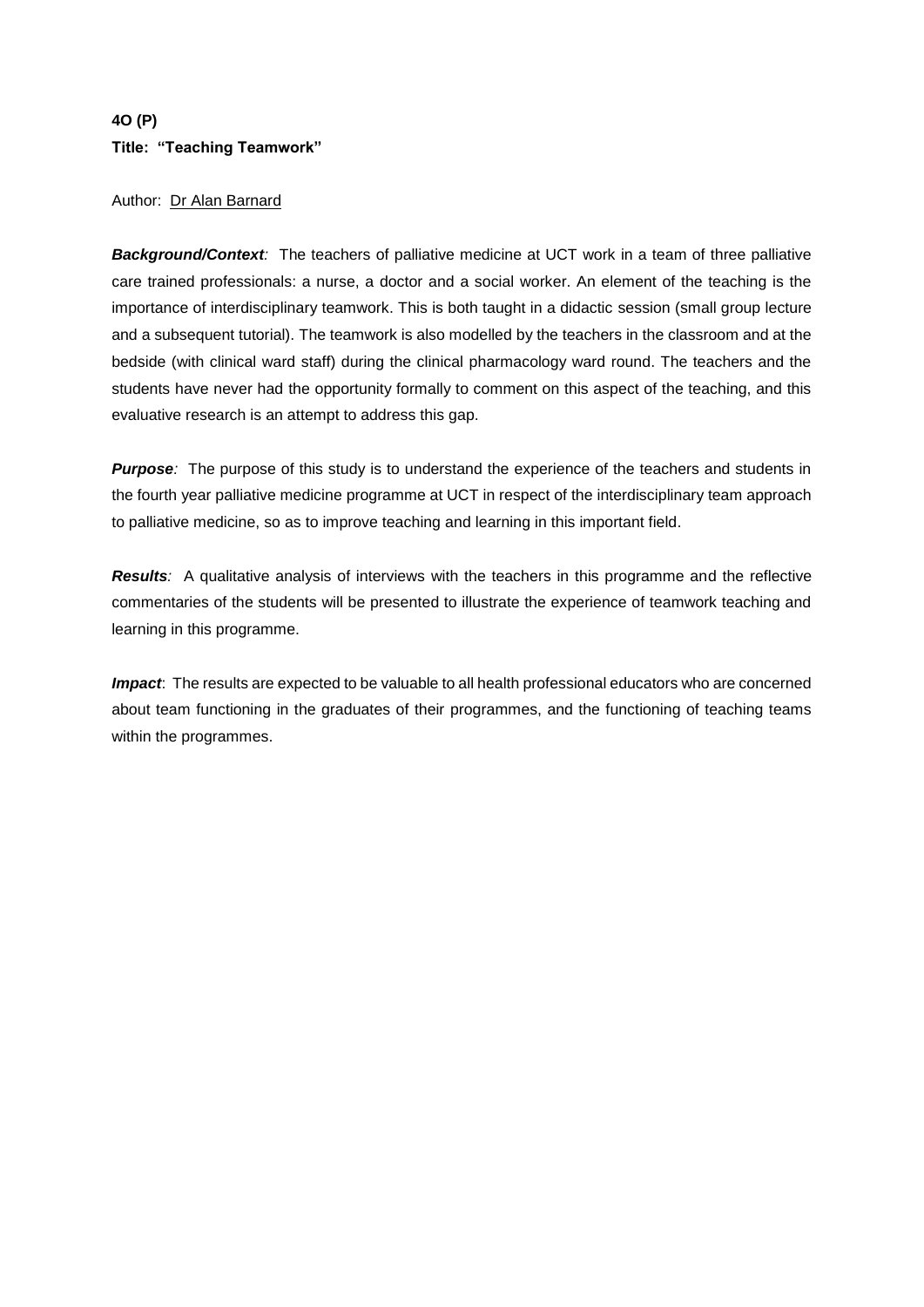### **4P (P)**

## **Title: A "toolkit" for the promotion of undergraduate research: when students talk to students**

Authors: Van Schalkwyk, GI; Botha, H; Bezuidenhout J; Blitz, J; De Vries; van Schalkwyk SC

*Background/Context*: Conducting research as an undergraduate medical student has been shown to encourage later research interest among these students, and to also develop their critical reasoning and information literacy skills. At our institution, despite there being opportunities within the curriculum for medical students to complete research projects, few avail themselves of the opportunity to carry the process through from obtaining ethical clearance to eventually disseminating results via presentation or publication.

*Aim/Purpose*: Led by two final-year medical students who had completed a number of research projects as part of their studies, we sought to develop an instrument that would encourage and guide undergraduate health sciences students in conducting research. Our ultimate aim is to increase undergraduate research output at Stellenbosch University's Faculty of Health Sciences.

*Methods*: The process of developing the artifact which has become known as the "toolkit" was initiated by the two students who are also the primary authors. Drawing on their experiences, which included first author publications, they sought to specifically address those aspects of the research process that they had found to be challenging or of value. A number of experienced researchers acted as supervisors on the project.

*Results and discussion*: The toolkit, which is presented in a student-friendly format, comprises three documents. The first offers general guidelines on planning, designing and implementing a research project. This is followed by a discussion of quantitative and qualitative research methodologies respectively. In each case the importance of sharing one's findings with peers is encouraged. Twenty students attended a Saturday seminar during which the toolkit was explained and distributed - a marked increase in the number of students expressing interest in undergraduate research over previous years.

*Conclusion/Take home message*: Encouraging research at undergraduate level has the potential to enhance the student's learning experience. Facilitating such participation with innovative, studentdriven interventions provides an important catalyst.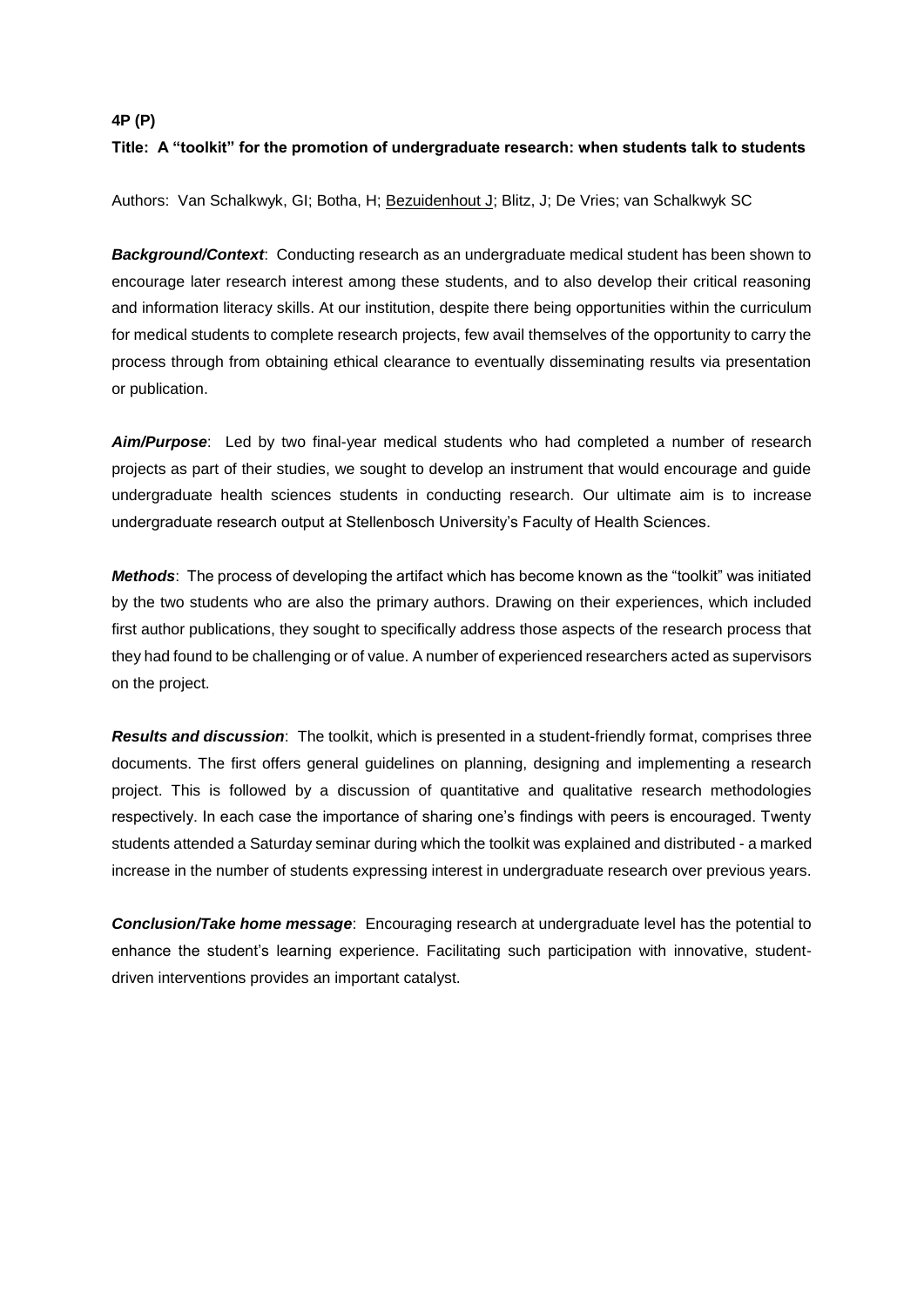## **4Q (P)**

## **Title: Perceptions amongst University of Johannesburg Emergency Medical Care students towards mandatory physical training.**

#### Authors: Andrew Makkink, Phoenix Bean

*Background / Context*: Physical fitness plays an integral part in the performance of emergency service duties by both male and female emergency service personnel. The duties of emergency service personnel often comprise heavy aerobic content and muscular strength components that are best performed by practitioners who are in good physical condition. The University of Johannesburg's Department of Emergency Medical Care acknowledges the need for improved physical condition amongst emergency service personnel, and has addressed this need by implementing a mandatory physical training programme for all students enrolled in the Bachelor of Emergency Medical Care (BEMC) programme.

*Aim / Purpose*: The aim of this study was to analyze the perceptions of EMC students towards the mandatory physical fitness programme and its facilitiation on the Bachelor of Emergency Medical Care programme.

*Methods*: A 26 question survey was conducted and the responses of 66 (63%) participants were quantitatively analyzed.

*Results and discussion*: The results suggest that the students generally enjoy participating in the training sessions. There is, however, a need for improved structuring and better objective setting, to assist students in reaching expected outcomes of the program. The majority of the students felt that the programme had benefited them physically and had motivated them to improve their own health, physical condition and lifestyle choices.

*Conclusion / Take home message*: The mandatory training programme is an essential and indispensable component of the BEMC course, that has a significant impact on the students lifestyles, their own health and their physical condition. It should be considered crucial for improving and maintaining adequate physical condition in prospective emergency service personnel of South Africa.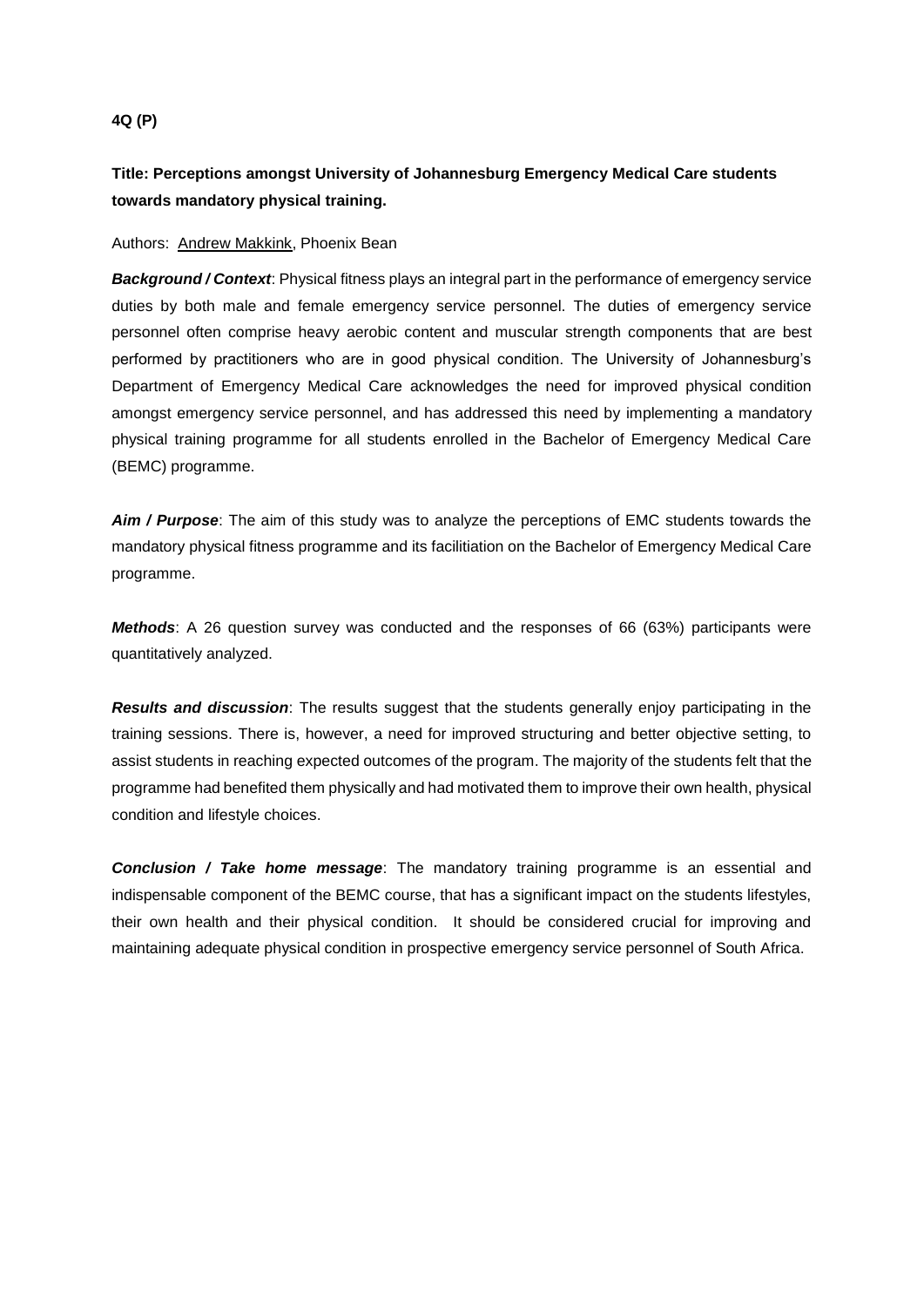# **4R (P) Title: Is drama meaningful in health care education?**

## Authors: Margaret Hugo and Louise Schweickerdt-Alker

*Background/Context*: MBCHB III students choose from a group of at least 10 selective courses which does not teach them about medicine per se. They attend the course throughout the year, and receive a mark at the end as proof that they have learnt something other than just becoming a medical practitioner. At Medunsa, Drama has been offered since 2009. 20 -25 Students attend the course annually. The program: learning about oneself, visualization, the voice, movement, connecting with an audience, writing plays, rehearsing, performing, and working with stage make-up, props, lighting and music. Students perform in the children's' wards and in front of their peers. A "test" at the end of the year is written in groups, where they discuss the following: value of the course, development of communication skills and use of the acquired skills with patients. They voice experiences in discussion groups, throughout the year.

Aim: The on-going question of the lecturers is; what value can a creative course have in the teaching and learning of medical students.

*Methods*: A Qualitative analytic method.

*Results:* Lively discussions mostly result in positive feedback, although negative feedback is appreciated and encouraged. Personal issues are faced, growth take place and confidence is gained. The students get to know their own unique abilities, learn to trust themselves and to appreciate their own unique way of communicating. Their energy levels increase. They learn sensitivity and trust in teamwork. Empathy is enhanced and the holistic concept increased. Inner creative abilities are developed which help with effective problem solving.

*Conclusion:* Creative courses facilitate students to look at and experience themselves, as well as patients and patients' life worlds differently. Personal growth is essential in developing a professional attitude, which in the end prepares them to render effective, comprehensive clinical care.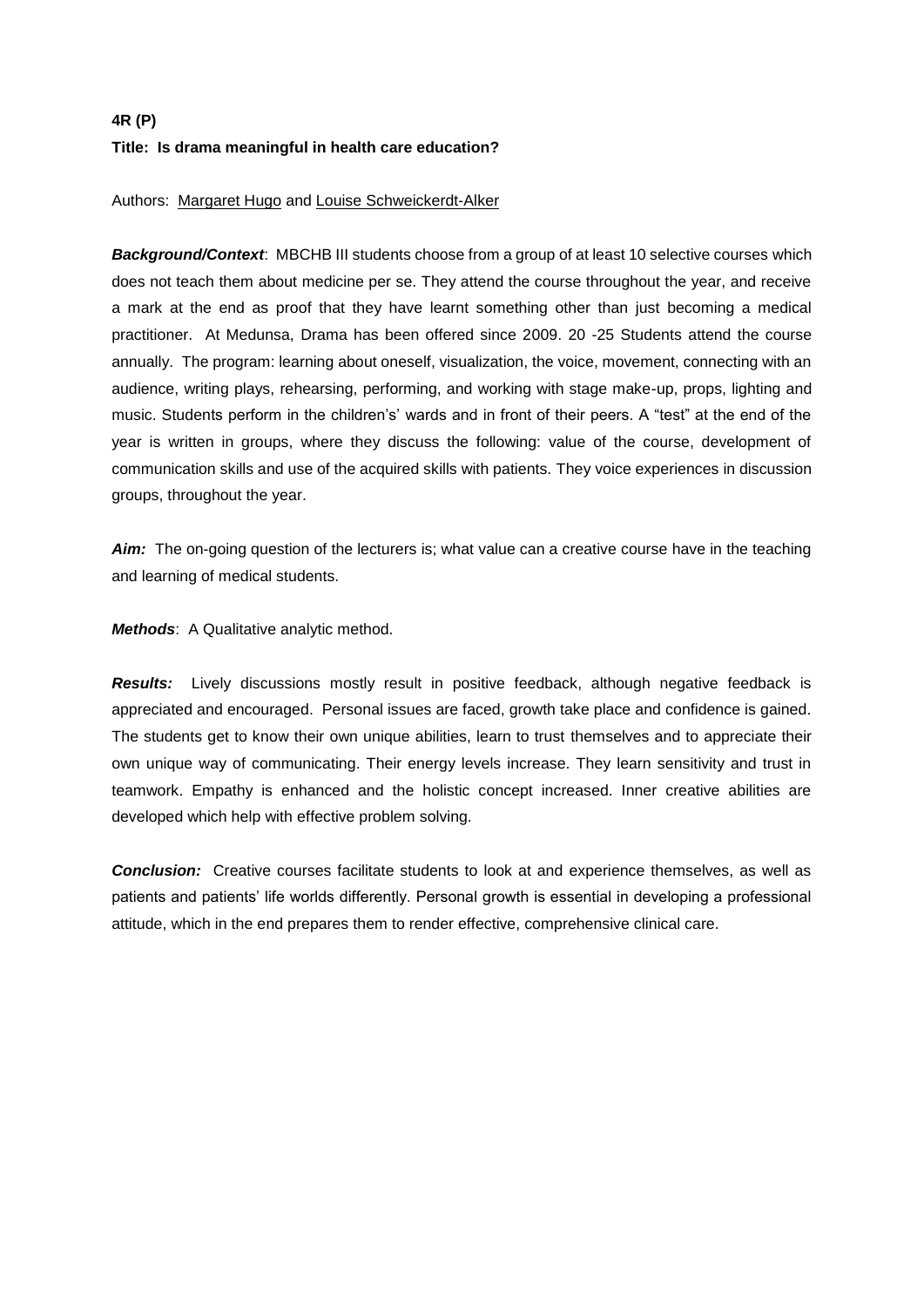## **4S (P)**

## **Title: From colour blind to rainbow brained: using Whole Brain Learning (WBL) principles in physiotherapy education.**

#### Authors**:** A. Human; P.H du Toit

**Background/context:** Institutional changes in higher education call for innovative ideas in teaching practices. The scholarship of teaching and learning requires scholarly enquiry into student learning to inform the practice of teaching. Learning style flexibility in teaching practice can bridge the gap between the individual learner (and their preferences) and the design and delivery of the facilitation of learning. As a facilitator of learning (FOL) I wanted to engage in critical discourse regarding my teaching practices by implementing innovative ideas in my class room based on the principles of WBL.

**Aim/purpose:** This study aimed to determine the effect of facilitating Whole Brain Learning (WBL) on the teaching practice of the FOL in the Department of Physiotherapy, Medunsa.

**Methods:** A participatory action research method was applied in an attempt to transform facilitation of learning in the second-year module on paediatrics/child health. Triangulation of both qualitative and quantitative data collected from questionnaires, peer-review, and reflections was done.

**Results and discussion:** Despite differences in learning style preference between the FOL and the second-year physiotherapy students, I was able to accommodate and challenge my learners on various levels. My professional development in my teaching practice within the context of the seven roles of the educator as observed and experienced by my second year physiotherapy students is explained. Evidence is presented that WBL principles assist in improving facilitation of learning on multiple levels and seems to increase the students' satisfaction and creates an environment conducive to learning.

**Conclusion/Take home message:** As FOL we must be flexible in our teaching and learning styles in order to accommodate and challenge all students in class so that they can maximise their human potential. This participatory research project formed a foundation for further research and reflective practice in our department and institution.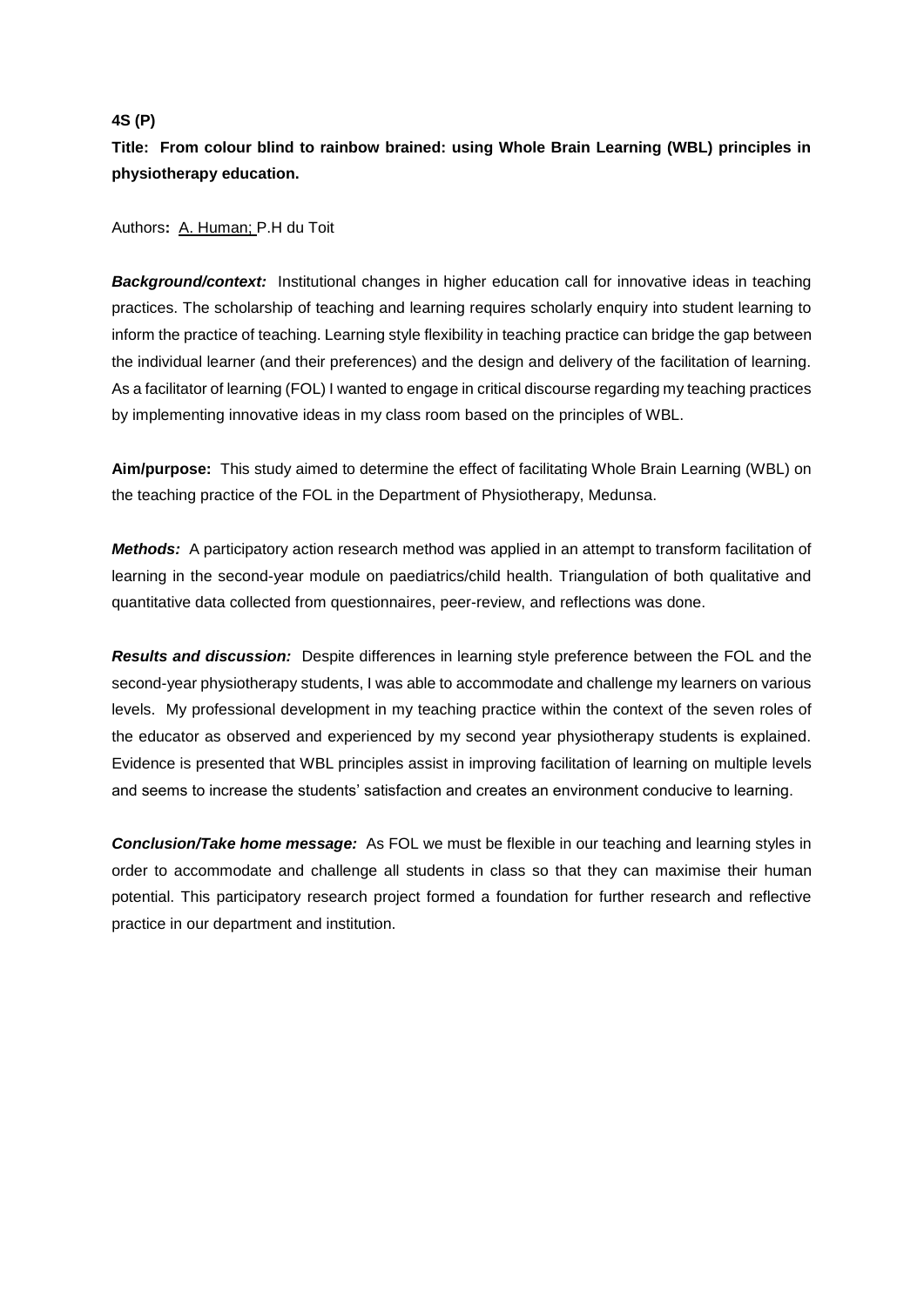## **4T (P)**

**Title: Perceptions of Preceptors regarding expected Competencies of Final Year Midwifery Students of Mulago School of Nursing and Midwifery, Uganda.** 

Authors: Margaret Milly Kabanga, Fikile Mtshali, Sarah Kiguli

*Background/Context*: Midwifery training at Mulago School of Nursing& Midwifery (MTSNM) was traditional, teacher centered until curriculum was changed and implemented Competence Based Training (CBT) model. However, there are complaints by qualified midwives (Preceptors) who supervise and mentor students during clinical placement, regarding expected competencies of final year midwifery students

*Aim/Purpose*: This study was designed to explore and document perceptions of preceptors regarding expected competencies of final year midwifery students of MTSNM. The study findings would provide a basis for quality improvement in midwifery training in Uganda.

*Methods*: A cross- sectional descriptive study was conducted at Mulago Hospital a clinical placement site for midwifery students. Qualitative methods of data collection were employed. Seven Focus Group Discussions (FGDs) were conducted with 33 preceptors, purposively selected from clinical placement areas including labour wards, postnatal clinics and family planning clinics. An interview guide was used to conduct FGDs. Two investigators worked independently to review and analyse transcripts for contents and emerging themes.

*Results and discussion*: Students are expected to have knowledge in family planning methods, antenatal, delivery and postnatal care. Desired skills include examination of patients during antenatal, delivery / postnatal period, communication / interpersonal skills, decision making, management of procedural skills including delivering babies, inserting contraceptive devices and intravenous lines. Students are expected to portray attitudes like professionalism and ethical practice. Identified gaps were mainly professionalism, communication and interpersonal skills. Causes of competencies included inadequate mentorship and supervision of students by preceptors.

*Conclusion/Take home message*: Preceptors of midwifery students should be empowered with knowledge of CBT to enable them effectively provide mentorship and support to midwifery students of MTNSM.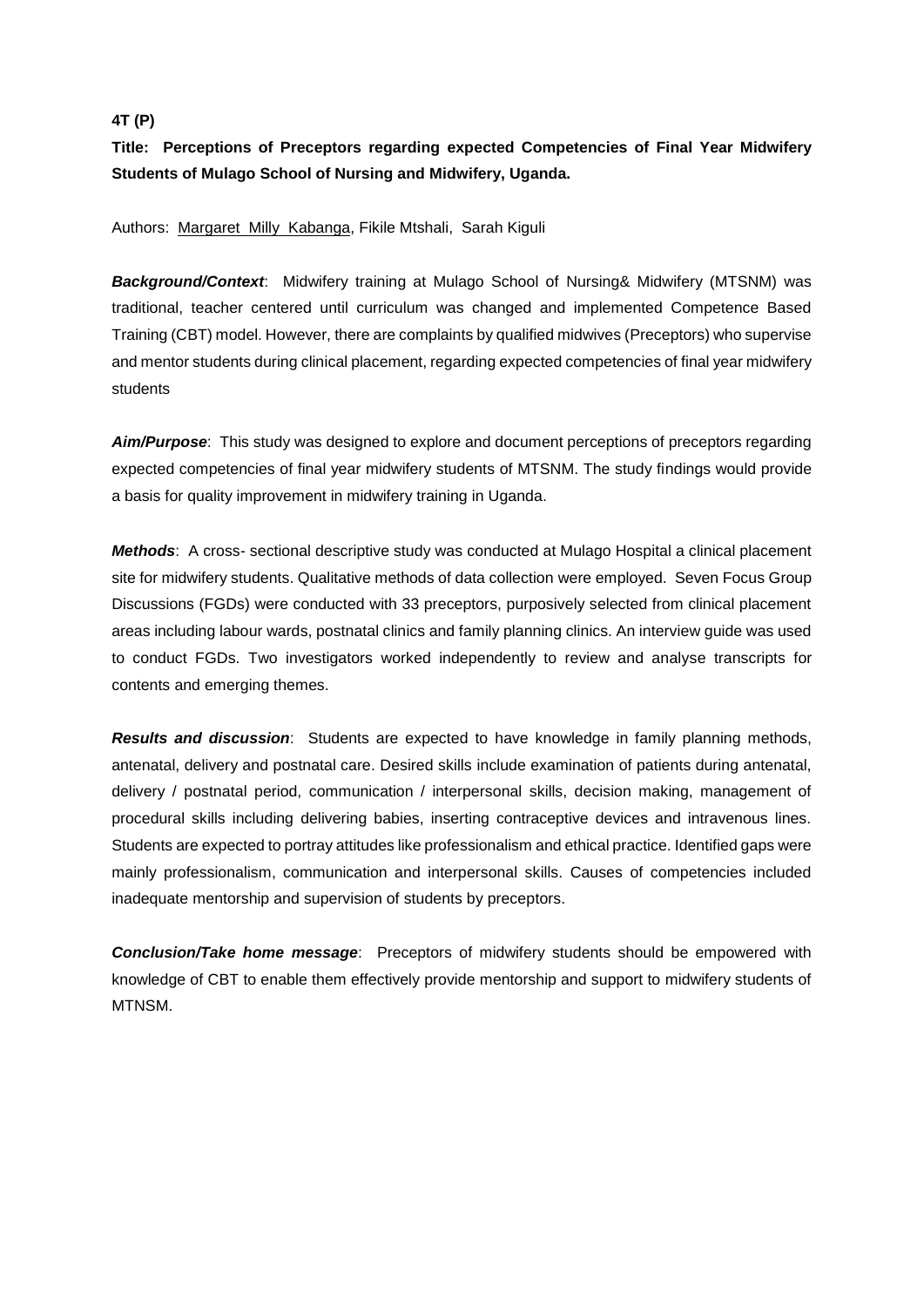### **4U (P)**

**Title: Implementation of OSCEs in assessment of postgraduate students in the department of Obstetrics & Gynaecology, Makerere University College of Health Sciences.**

Authors: Mike N. Kagawa, John Tumbo, Elsie Kiguli, Sarah Kiguli.

*Background/Context*: The department of Obstetrics & Gynaecology (O&G) has been in existence for over 30 years and offers a three-year fulltime course leading to the award of a Master of Medicine (O&G) of Makerere University. Several methods have been used to assess clinical skills of postgraduate students. In an effort to improve assessment, OSCEs were introduced about five years ago.

*Aim/Purpose*: To evaluate the implementation of OSCEs from 2008 to 2011.

*Methods*: Through a descriptive cross sectional study, observation of the OSCE process, Key Informant Interviews with the Head of Department and course coordinators, desk review of external examiners' comments and a retrospective evaluation of students' OSCE scores was done.

*Results and discussion*: OSCE formulation was done by a committee of the Head of Department, course coordinators and senior faculty. There were 5-7 OSCE stations of 15 minutes each. There was however no OSCE blue print and the examiners not trained. The venue was spacious but with little auditory/visual privacy. Real patients and models as opposed to simulated patients were used. Most students scored above the university pass mark of 60%. The average score of the students ranged from 48.6  $\pm$  9.5 to 84.8  $\pm$  6.5 for year two, and 54  $\pm$  7.6 to 84.0  $\pm$  7.6 for year three. There was no feedback given to the students.

*Conclusion/Take home message*: The OSCEs were generally well conducted with adequate preparation and good students' performance according to the pass mark.

There is need to develop an OSCE blue print and train examiners, organize feedback to students and improve on privacy between the candidates.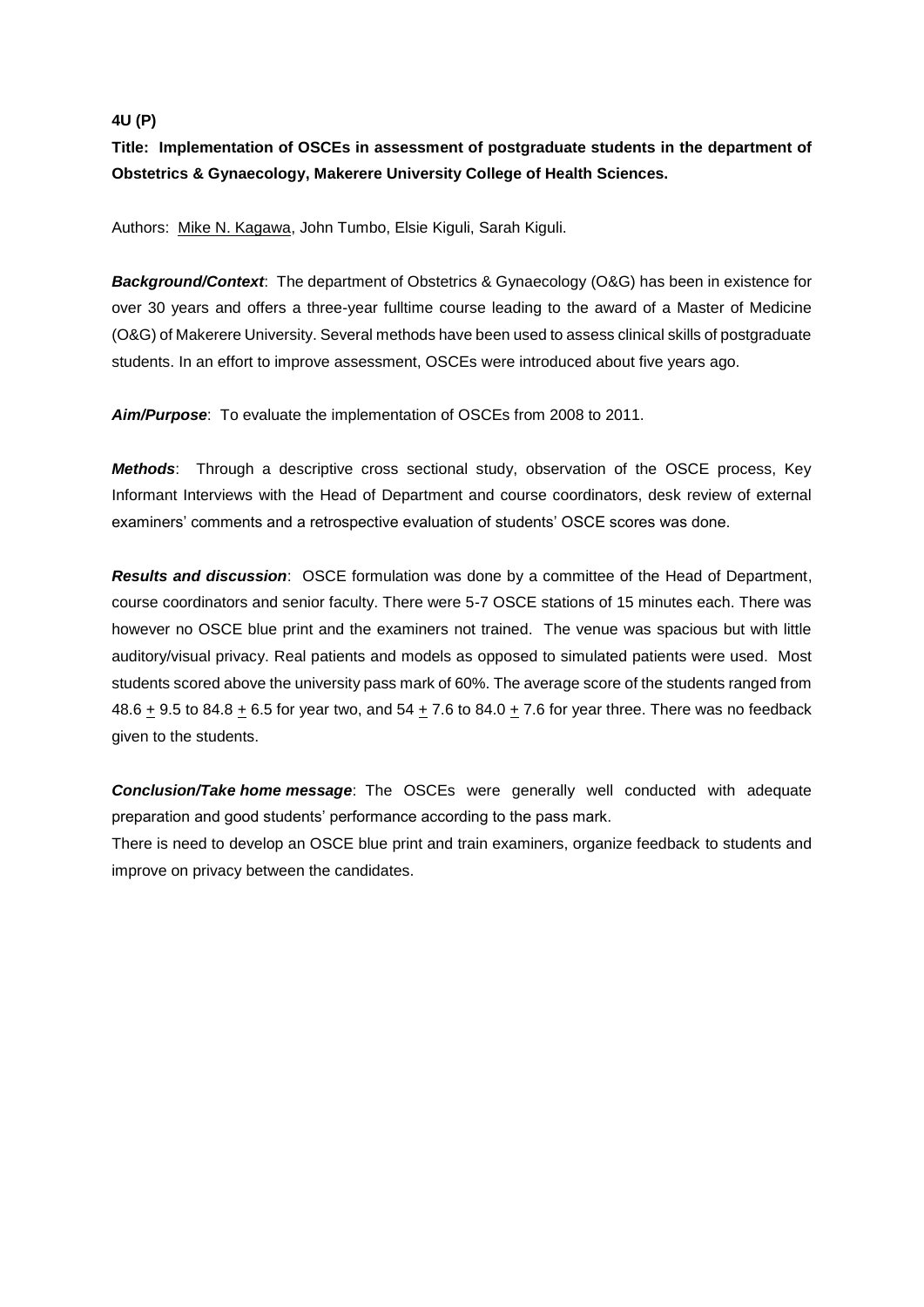### **4V (P)**

## **Title: "We are becoming doctors!" The social context of problem-based learning for developing professional identity**

#### Author: Dianne Manning

*Background/Context:* The concept of a community of practice as a social learning environment offers a useful framework with which to interrogate student engagement with the intended learning. The medical programme of the University of the Witwatersrand uses problem-based learning (PBL) as a vehicle for integrating knowledge and introducing an approach to clinical reasoning. Interaction with the small group facilitator and meaningful participation in PBL tutorials thus provides students with access to discipline-based discourse as well as to opportunities for developing professional identities.

Aim: The study aimed to understanding the role of the PBL facilitator as an agent and role model in students' construction of meaning and development of professional insights.

*Methods*: A mixed methods cohort study research design was used. Fourth year medical students were invited to complete an anonymous, self-administered questionnaire and to participate in semistructured focus group discussions. Questionnaire data consisting of responses to 7-point Likert scale items was analysed using descriptive statistics. The focus group discussions were audio-recorded, transcribed and analysed qualitatively for emergent themes. Data from the questionnaires and interviews was triangulated.

*Results and discussion*: The results clearly indicated the importance of the specific social context of the PBL group interaction for effective engagement with the medical discourse. The role of the facilitator was identified as the most important factor for guiding students in developing professional ways of thinking. The PBL tutorial thus provides a valuable opportunity for students to start creating professional identities as medical practitioners and developing personal trajectories into the practice.

**Take home message**: PBL facilitators in a medical programme need not be subject experts in the tutoral content, but should preferably be medically qualified. Where human resources are limited, facilitators from different backgrounds should be assisted in developing ways of thinking which are appropriately aligned with the clinical reasoning process.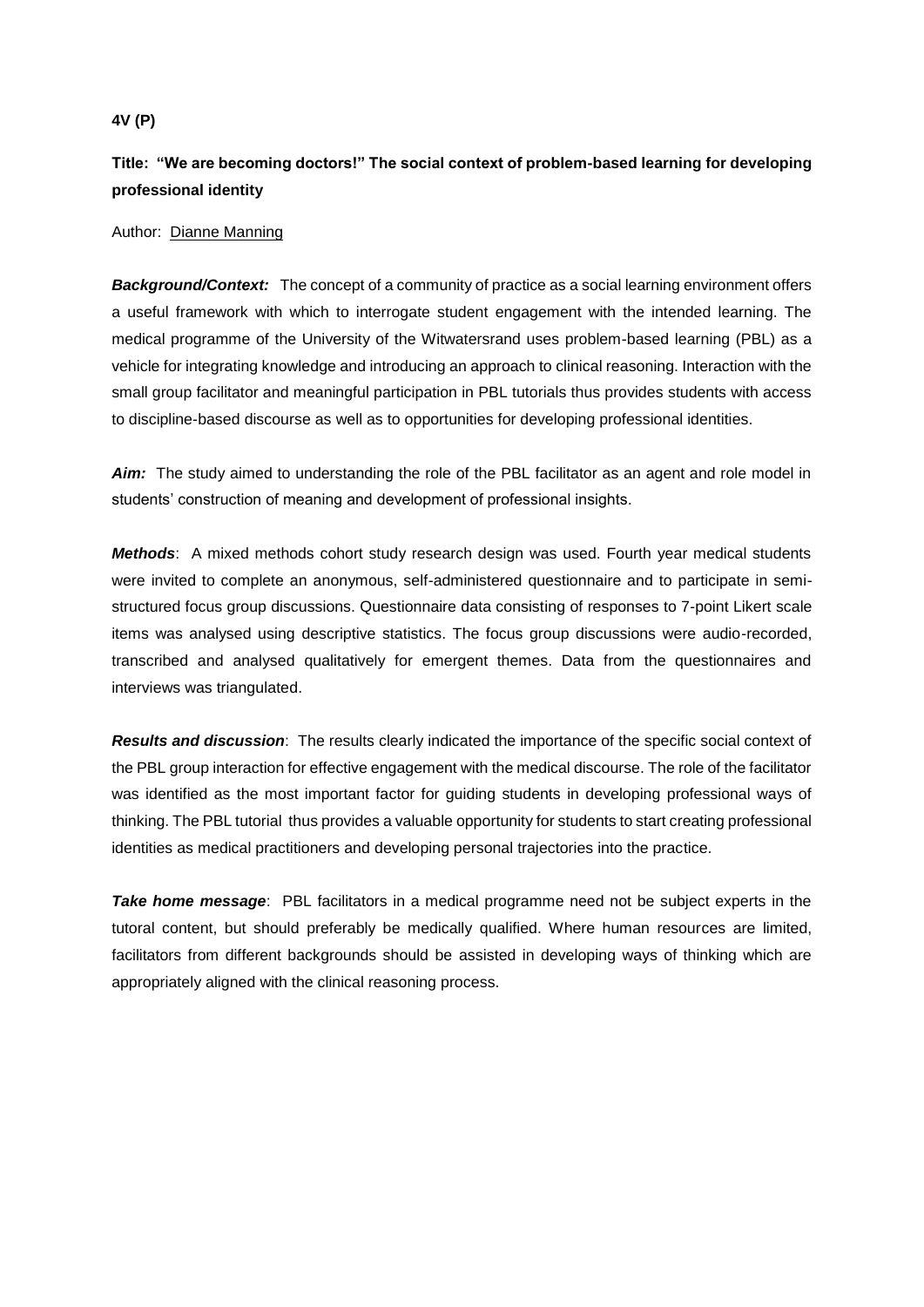#### **4W (P)**

## **Title: Understanding the role of a supervisor during the Integrated Primary Care (IPC) rotation for final year medical students**

Authors: PN Mnqapu, L Du Toit, N Sondzaba, I Couper

*Background/Context*: As part of medical training, final year medical students complete a six week Integrated Primary Care (IPC) rotation in urban or rural sites. The purpose of the IPC rotation is to familiarise medical students with primary health care and to develop and enhance students' clinical skills. During the rotation students are allocated to a local supervisor at the site.

*Aim/Purpose*: The aim was to understand the role of the supervisor from both the supervisors and the students' perspectives, and to assess how supervisors see their role in terms of their responsibilities to students, comparing these with student expectations.

*Methods*: Data used was obtained Integrated Primary Care (IPC) rotation student post-placement questionnaires in 2011 and from 2011 supervisors questionnaire. The aim of the supervisors' questionnaire was to establish their understanding of their role. Data from both were entered in Excel and analysed for common themes.

*Results and discussion*: The study has identified common characteristics of what the student and supervisor perceive the role of the supervisor to be, such as being a role model and truly being willing to teach. Dedication to patient care and a good work ethic were furthermore identified as key characteristics. Both identified common traits of mentors, and classified a mentor and a role model as the same thing.

*Conclusion/Take home message*: The results showed that there is an overlap in understanding of what the role of the supervisor is among both students and supervisors. Title: Assessment of Rational Prescribing Skills in the Written Exit-Examination at Wits Medical School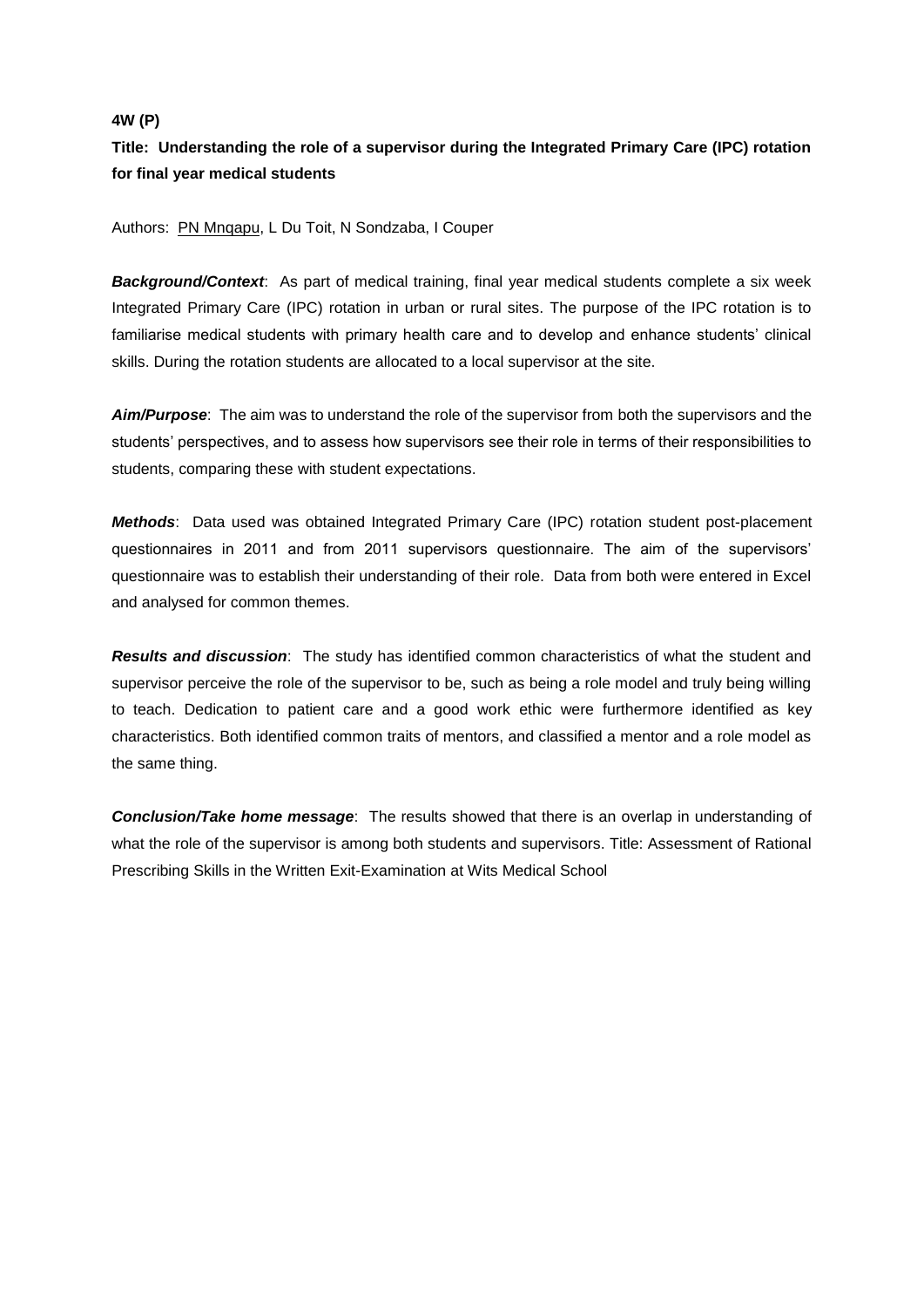## **4X (P) Title: Assessment of Rational Prescribing Skills in the Written Exit-Exmaination at WITS Medical School**

Authors: Shirra Moch, Devika Naidoo and Lionel Green-Thompson

*Background / Context*: Prescribing medicines is the primary intervention that doctors offer to influence their patients' health; however concerns have been expressed about the extent to which graduates are prepared by medical schools to assume prescribing responsibility.

*Aim / Purpose*: To analyse the exit-level written assessment component of final-year students in the Graduate Entry Medical Programme (GEMP) at the University of the Witwatersrand, Johannesburg with respect to fitness-for-purpose (validity) to test rational prescribing skills.

*Methods*: Permission to conduct the study was secured from the Human Ethics Research Committee (Medical) of the University of the Witwatersrand, Clearance Number M080949. Examination questions were selected via an adjudicative process to determine a prescribing mark. Question items were then analysed according to Bloom's Revised and the SOLO Taxonomies. The theoretical framework of constructive alignment was used to interrogate fitness-for-purpose and the knowledge structures of the skills were explored using a Bernsteinian lens.

*Results and discussion*: A comparison of "A-Type" (single best answer) multiple choice questions (MCQs) with "R-Type" (extended matching) MCQs paradoxically highlighted students' greater proficiency in the R-Type questions (*p*<0.0001). Both Bloom's and SOLO taxonomies indicated that students scored well on questions which tested recall and application of knowledge, but struggled with questions involving evaluation. Questions were poorly distributed according to Harries' delineation of prescribing skills to be tested. Examination marks showed that 83.6% of students were competent to prescribe according to the graduating standards of the University

*Conclusion / Take home message*: Despite high examination scores, this study illustrates a lack of constructive alignment between assessment requirements, curriculum delivery and objectives of the course. Curricular components including problem-based learning and horizontal integration constrained epistemic access to the structure of rational prescribing knowledge and the exit-level written assessment does not sufficiently test rational prescribing skills.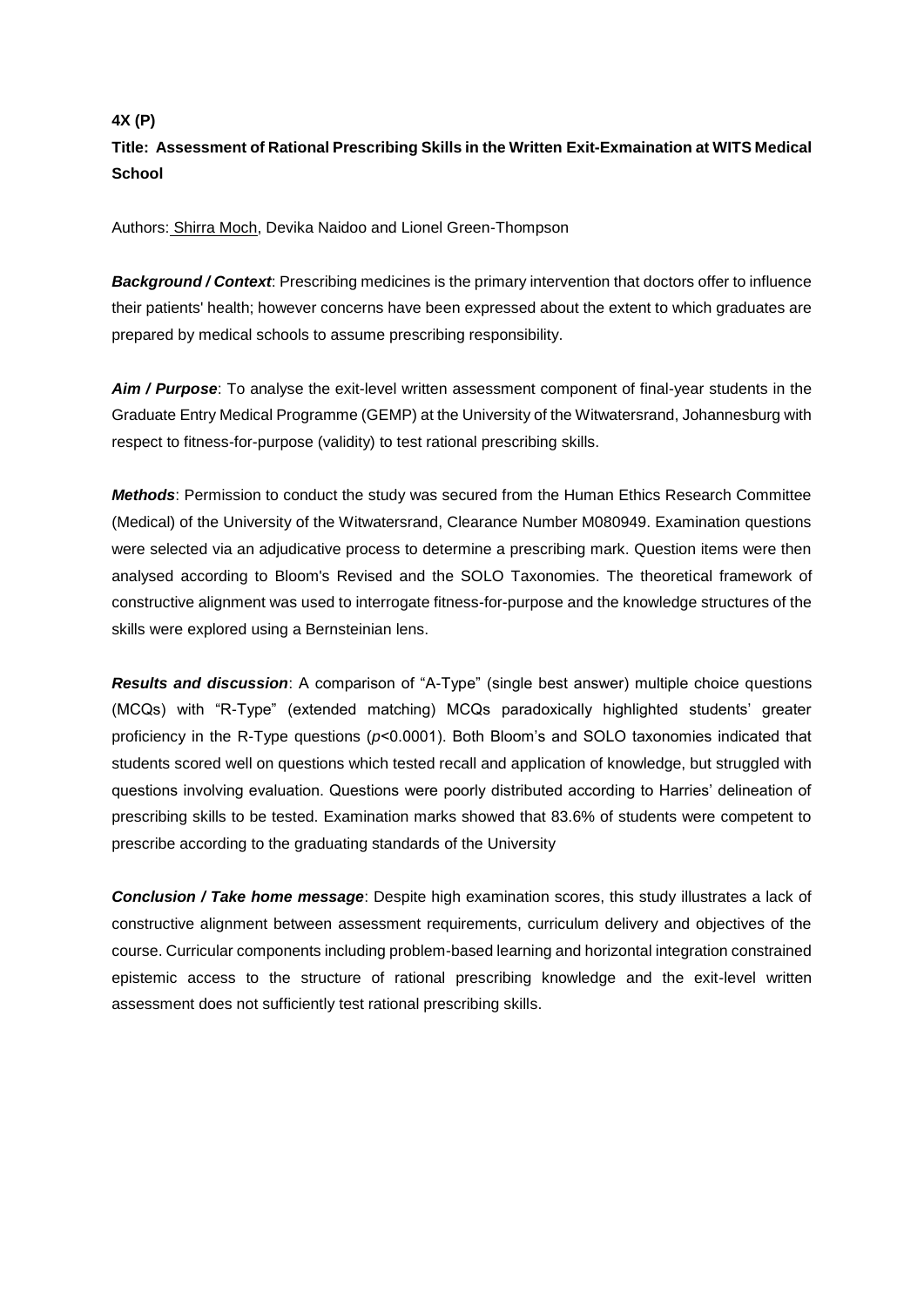# **SESSION 5 – Workshops & Symposia**

### **5A**

#### **Title: Teaching and learning a clinical skill**

Presenter: Dr Dason Evans

### **Objectives:**

This workshop aims to explore how educational theory can inform teaching within medical education. By the end of this interactive workshop, participants will:

• Understand the key choices required in planning clinical skills teaching

• Review the major factors affecting student learning

•Apply these factors affecting learning in order to critique traditional and more modern approaches to teaching a clinical skill.

#### **Methods:**

This interactive workshop will have two main components. Firstly participants will teach a simple skill in small groups (no prior knowledge required) and observers within each group will be asked to deconstruct the main choices that were made in doing so. From this the participants will identify some of the key principles to consider when planning and delivering clinical skills training, and these will be related to the literature. These are likely to include aspects from the competency model (Purnell, 1998), level of skill (Simpson, 1972); instructor behaviour including scaffolding, just in time information (van Merrienboer and de Croock, 2002), timing of feedback etc; and training design choices including Part task vs Whole task training, overtraining, spacing and duration (Patrick, 2002) The second half of this workshop will ask the participants to identify the key factors affecting student learning through a snowballing exercise. We will use this framework to critique four models for clinical skills teaching and learning – the four stage/ACLS approach (Peyton, 1998), Cagne's instruction events (O'Connor, 2002), the Evans-Brown approach (Evans and Brown, 2012 (in press)) and the Michels' framework (Michels et al., 2012)

#### **Outcomes:**

This workshop will be of interest to those with some experience of teaching clinical skills who would like to know more about how educational theory might validate and help them improve their practice. It will also be relevant to those involved in clinical skills curriculum design and in staff development around clinical skills.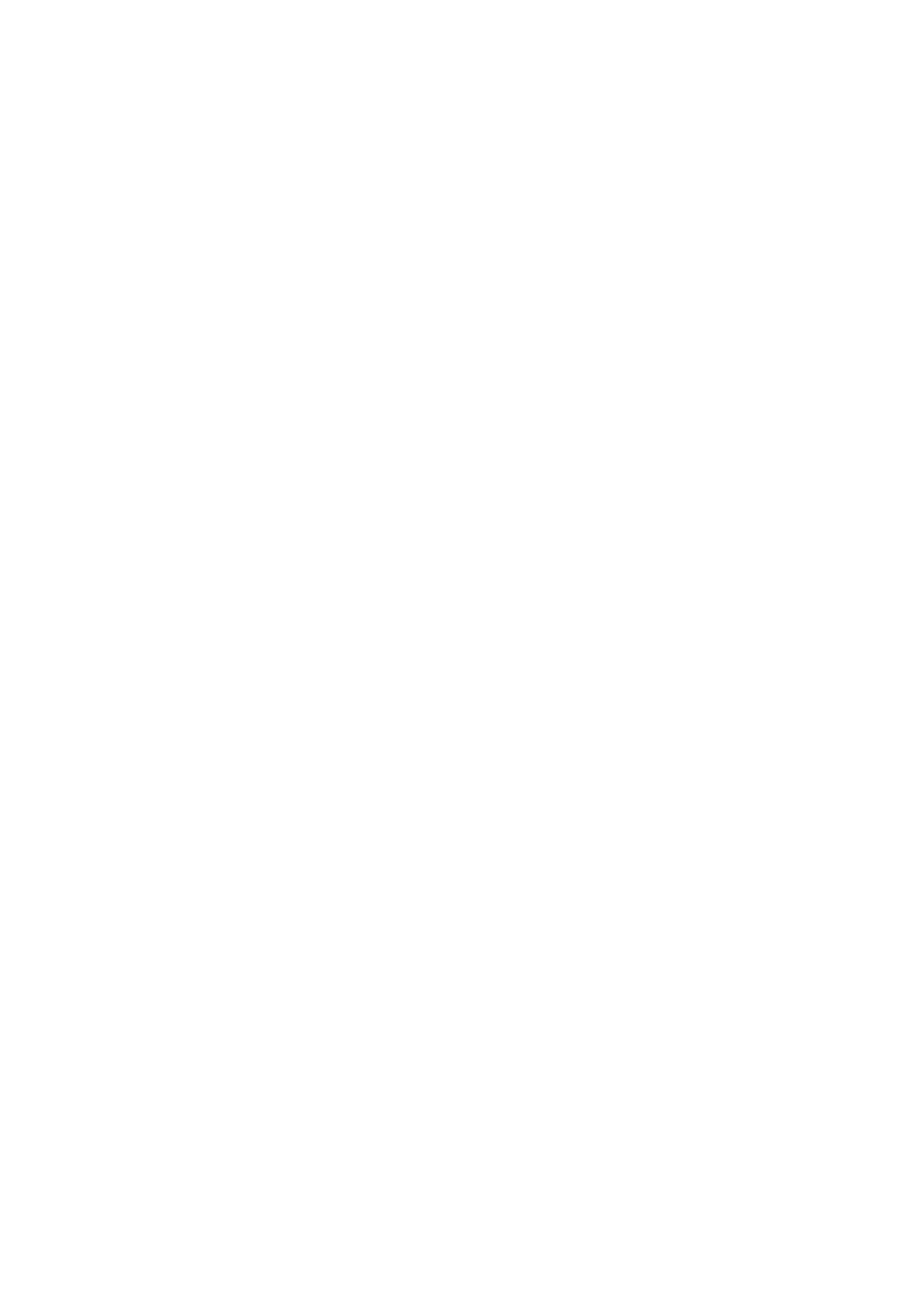# **Title: Transforming your "working" environment into a place of "learning; - ie how to do the job and learn / teach**

Presenter: Prof. D. Murdoch-Eaton

Working in a busy clinical environment with the immediacy of pressing and urgent tasks can leave health professionals with a feeling that they never have time to "learn" on the job. Contributing to this frustration (and perceived workloads) are the needs of students , also wanting help, guidance and teaching in the clinical environment.

This workshop will look at how to facilitate your working environment to become a more effective "learning" environment, utilising the expertise and experiences of the workshop participants together with development of contextually workable ideas integrating workplace learning with adult learning theories and principles.

#### **5B**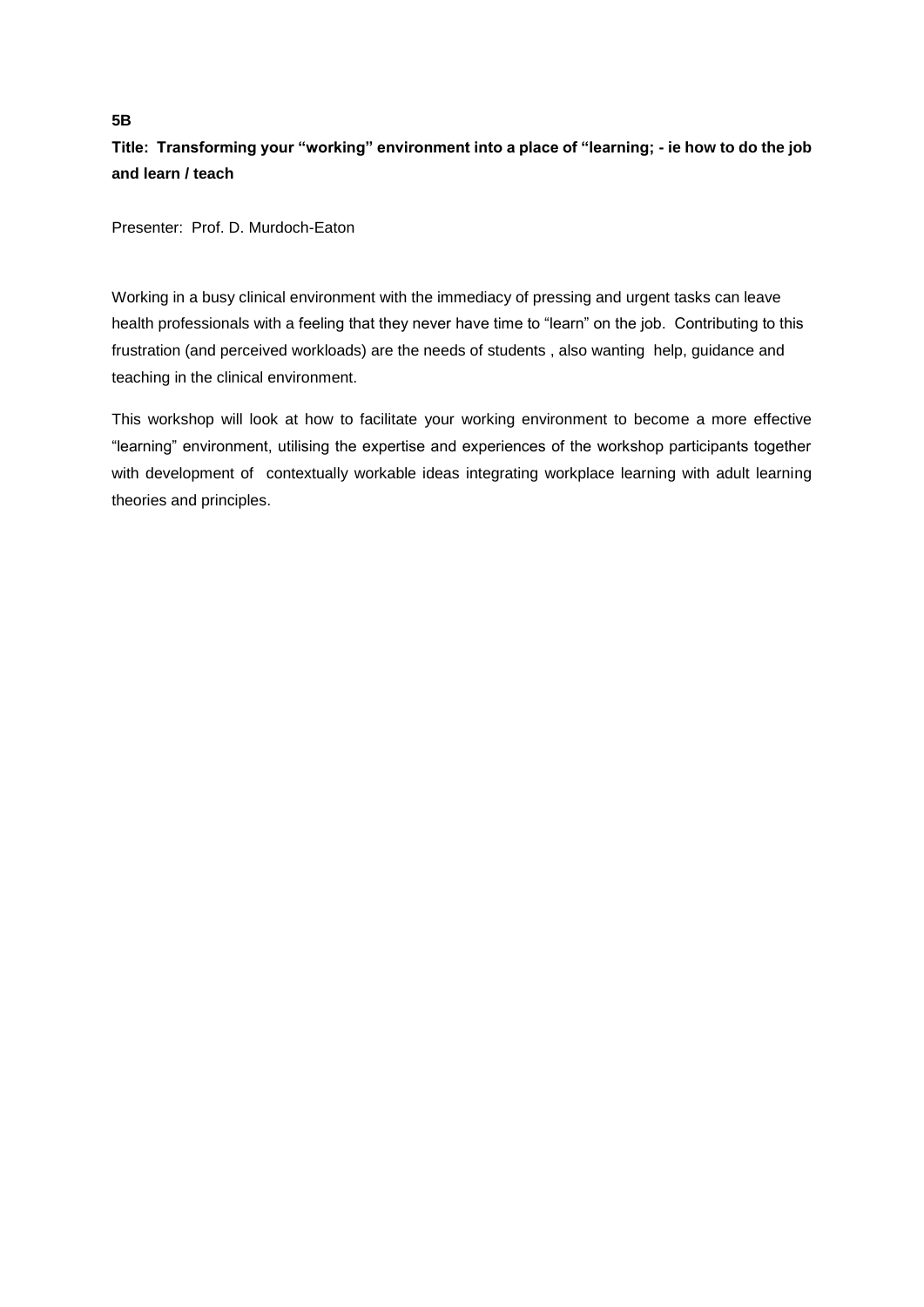## **5C Title: Using adult learning theories to plan assessment**

Presenter: Rev. Dr. David Taylor

When students learn they follow a clear sequence of four learning domains, recall, elaboration, organisation and reflection. One of the difficult aspects of designing assessment is working out which learning domains we are testing with each type of question or activity. Another is ensuring that we are not only testing recall.

The final problem is determining how to give meaningful and useful feedback to the students following or during the assessment.

Based on a simple plan of adult learning we will work in pairs or small groups to either develop or improve our assessment strategies, to meet each of these objectives.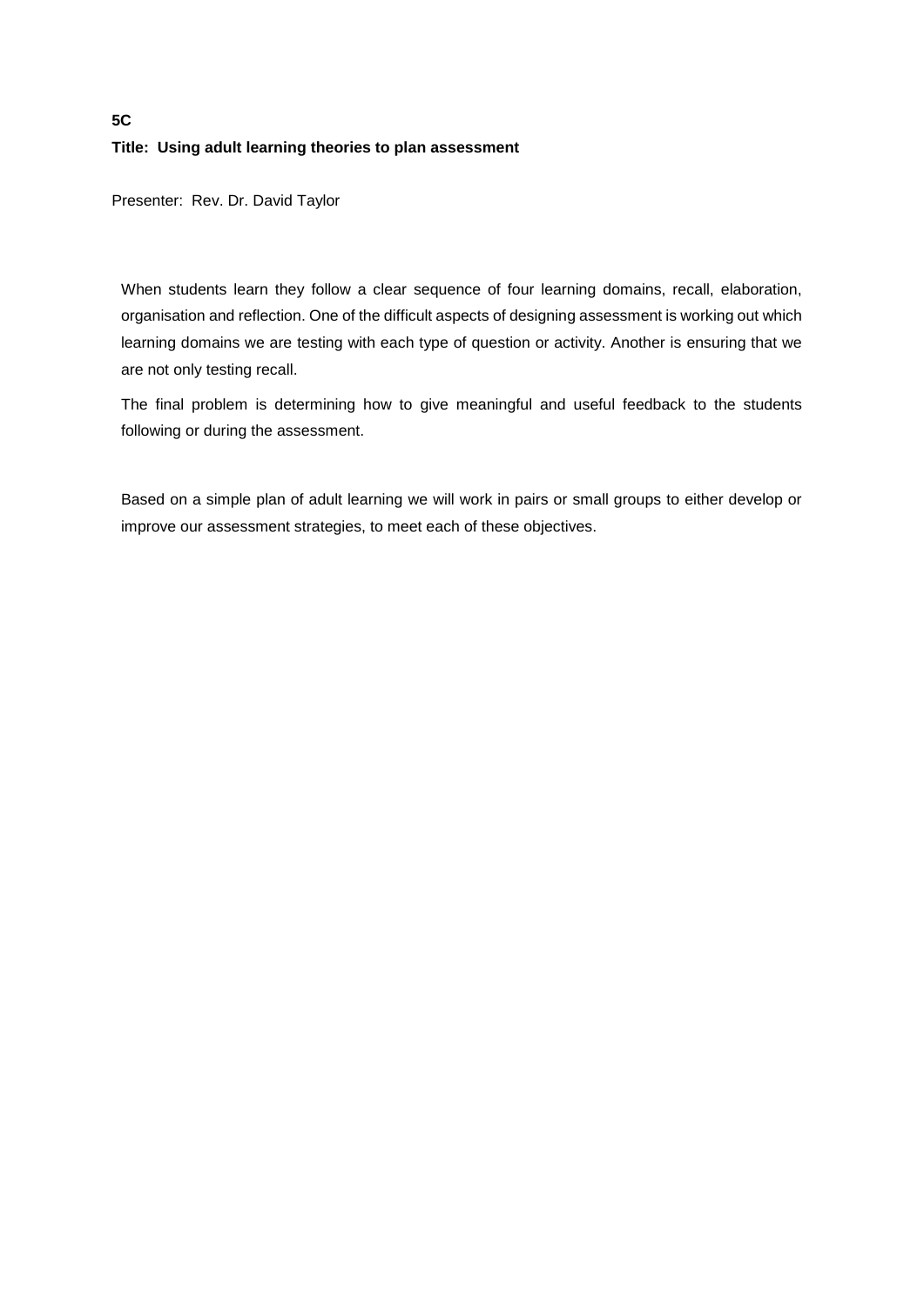#### **Title: Abuse: Acknowledgement and Action in the medical curriculum (Theme: Ethics)**

Presenter: Ms Veronica Mitchell

**Background/Context:** Abuse exists in the South African health system. It occurs in diverse forms at health-care facilities and students frequently confront examples in their clinical contacts. When they witness unprofessional behaviours they face dilemmas, often not knowing how to respond. At the University of Cape Town, the Department of Obstetrics and Gynaecology has created spaces in the curriculum opening opportunities to explore these difficult issues.

Aim: This workshop aims to empower participants to initiate conversations about the reality of human rights violations in the clinical teaching platforms. By sharing our experiences in using interactive tutorials, we plan to raise awareness on these challenging matters and to promote change. This workshop will allow participants to learn how these issues have been successfully addressed in a medical student environment. It will provide the attendees with techniques and skills to introduce similar methods in their own environments.

*Methods*: At the workshop we will use a participatory methodology to initiate a collective dialogue amongst educators. The methods and the results from our facilitated student workshops will be explored by attendees so that techniques may be successfully employed in their own situations. Existing literature underpinning abuse causes and an innovative reflective framework will be shared.

*Results*: The learning outcomes will be tabled and the students' feedback after the teaching sessions will be presented so that participants can judge their usefulness and applicability to their circumstances.

**Discussion:** Moving from silence to dialogue on issues concerning abuse requires innovative approaches and trusting relationships. By collaboratively exploring the realities of practice into which students are immersed, transformative practices can be promoted.

*Take home message*: Abuse is a difficult topic to address in a training curriculum. Innovative methods have contributed towards developing students' awareness and ability to respond in a sensitive and appropriate fashion to abuse in the workplace.

**5D**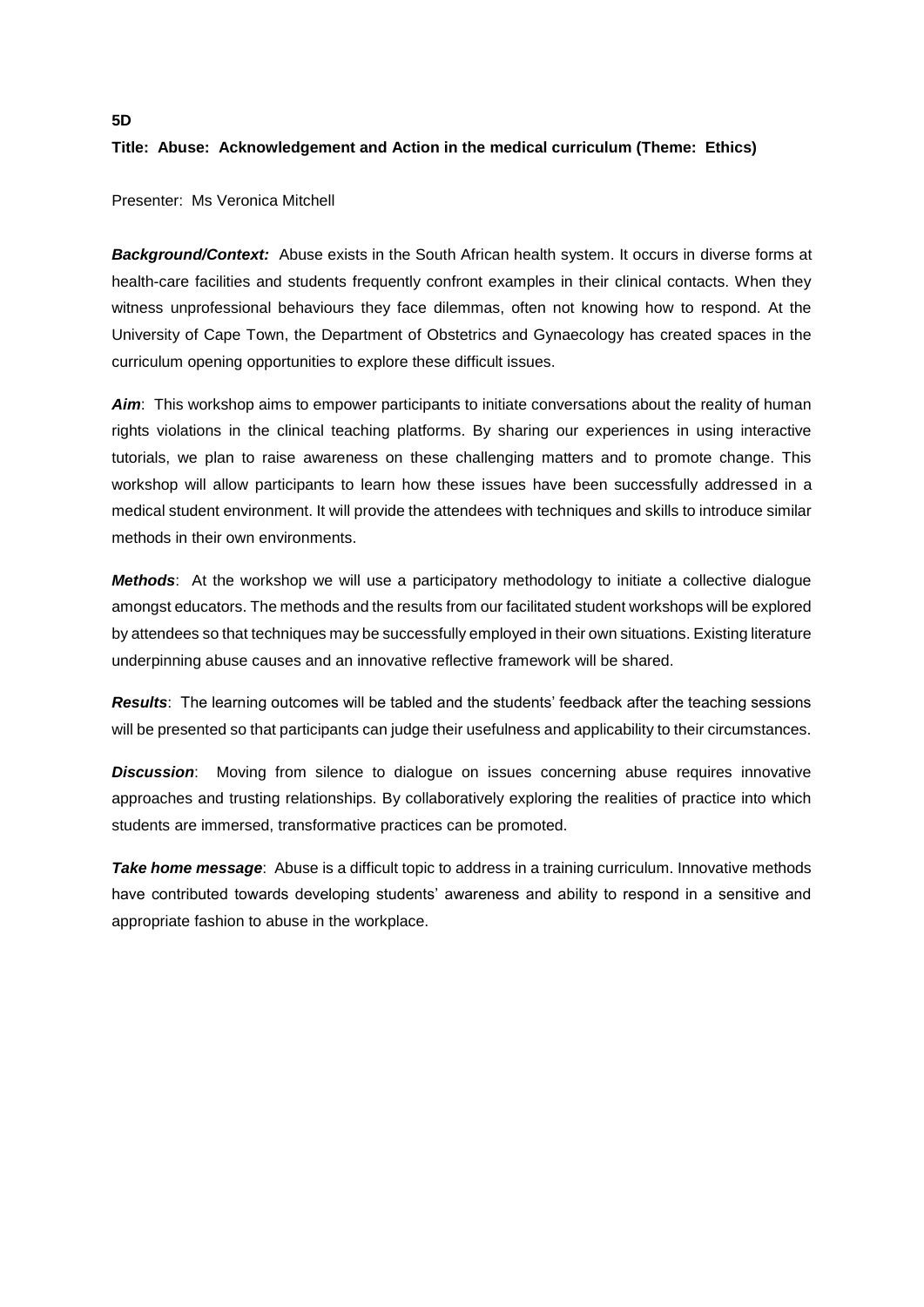## **Title: Student Support…. What a challenge….? (Theme: Selection/Support/Retention)**

Presenter: Dr. Aziza Bawoodien

*Background/Context*: Student support forms an integral part of endeavoring to optimise student success and throughput. Stellenbosch University has a multi-, trans- and interdisciplinary approach to student support. The core team consists of an educationalist, family physician, clinical and educational psychologist. We also utilize the services of speech and language therapists, psychiatrists and university social and financial services. Much experience has been derived from working with students and the interventions implemented, with many successes and some failures.

*Aim/Purpose*: The aim of the workshop is to generate discussion between participants. Best practice methodologies utilized by peer faculties could be determined, and the development of a network of student supporters could be fostered.

*Methods*: A workshop by means of case studies, hold with fellow student supporters to create and stimulate group discussions. The case studies will be representative of the different modalities of support or interventions utilized. All attempts at maintaining confidentiality of the cases under discussion will be ensured by removing all characteristics that could serve as identifiers of the cases. Attempts will also be made to minimalise marginalization or stereotyping of characters based on language, religion or cultural groups unless specific reference has a pertinent influence on the discussion of the case.

*Results and discussion*: The discussions generated may identify evidence based pedagogical and psychological theories and practice, on which student supporters can build to enhance own practice and to develop further research in this field.

*Conclusion/Take home message*: It is the moral obligation of institutions to enable students selected into programmes in the Health Sciences to succeed and progress back into society to fulfill societal commitments and service delivery.

# **SCHOOL FOR ALLIED HEALTH PROFESSIONS**

**Visit to the new Clinical Skills Unit at the School of Allied Health Professions, University of the Free State**

Presenters: Dr. Santie van Vuuren & Ms. Juanita Swanepoel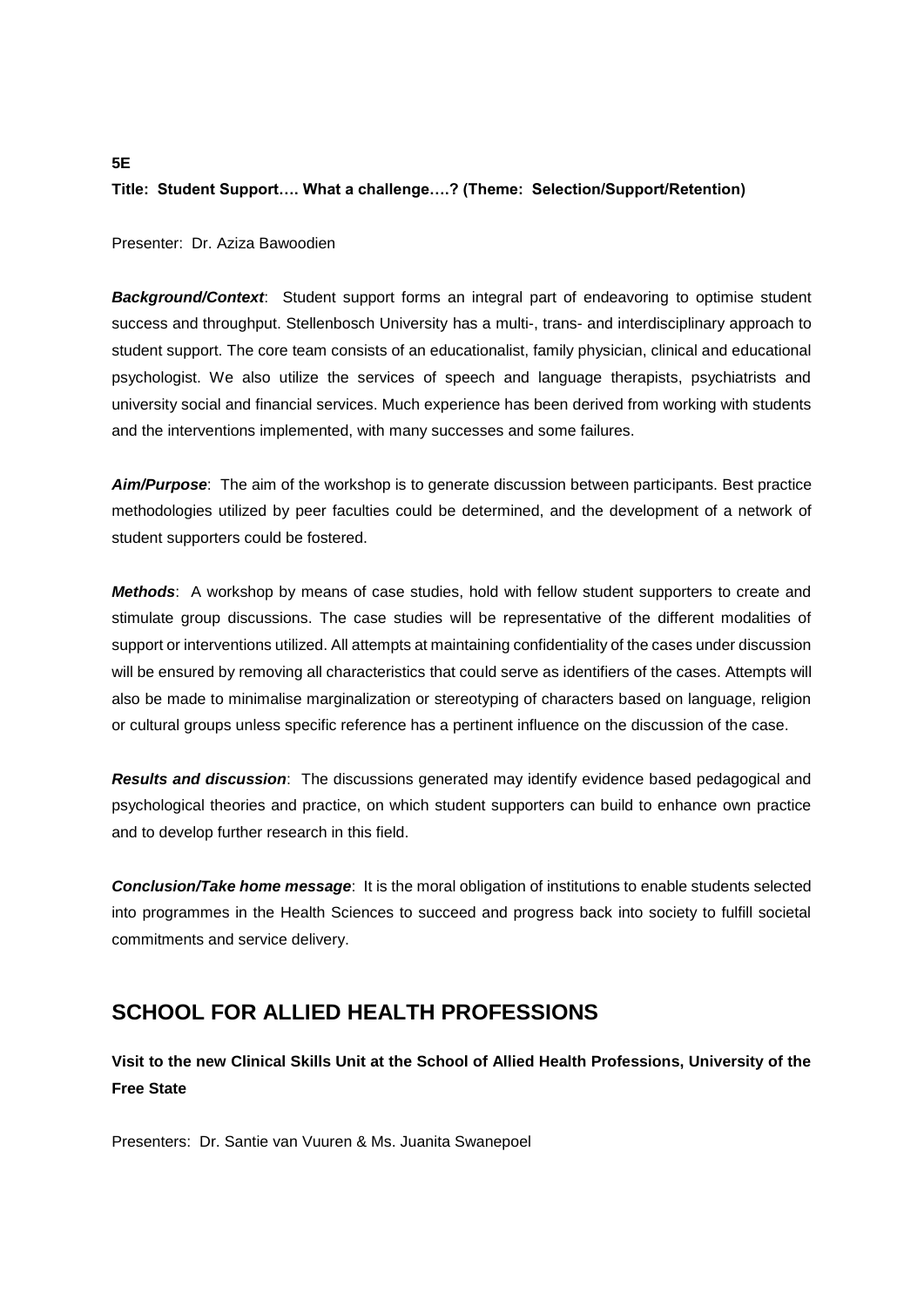# **SESSION 7 – Oral presentations**

## **7A**

**Title: Peer-tutoring in a language code-switching lecture as strategy for educators in multilingual classes.** 

#### Author: Sandra du Plessis

*Background/Context*: Educators have the responsibility to prepare students for the future, and to be successful in their task with multilingual students, they have to incorporate certain teaching approaches and strategies, as well as modifications, in their presentations. One of the challenges is to use language creatively in the multilingual classroom, and language code-switching (the switching from one language to another) may be one method of experimenting with language. Educators who cannot language codeswitch themselves, may employ peer-tutoring. Peer-tutoring is a promising strategy in multilingual classes in Higher Education, by which individualised help may be provided to students in a large groups. Through peer-tutoring the home language (L1) of the students may be a resource in an English-only environment where educators are not proficient in the students' L1.

*Aim/Purpose*: The aim was to evaluate the effectiveness of peer-tutoring as teaching strategy during language code-switching in a multilingual first year classroom.

*Methods*: A descriptive design within the quantitative framework was selected. A questionnaire was designed as data collection instrument and was completed by first year students after peer-tutoring in a language code-switching lecture.

*Results and discussion*: In the results the linguistic profile of the students is presented to illustrate the complexity of the situation. In addition an evaluation of the peer-tutoring strategy reveals that the majority of the students experienced peer-tutoring positively and provides some directions for future implementation. Other linguistic support needs are also identified by the students.

*Conclusion/Take home message*: By reinforcing students' conceptual base in their L1, a foundation may be provided for long-term growth in English skills. Language code-switching is currently recognised as a teaching strategy in multilingual classrooms. It is suggested that L1 can support especially first year students in Higher Education to understand curriculum content and new concepts.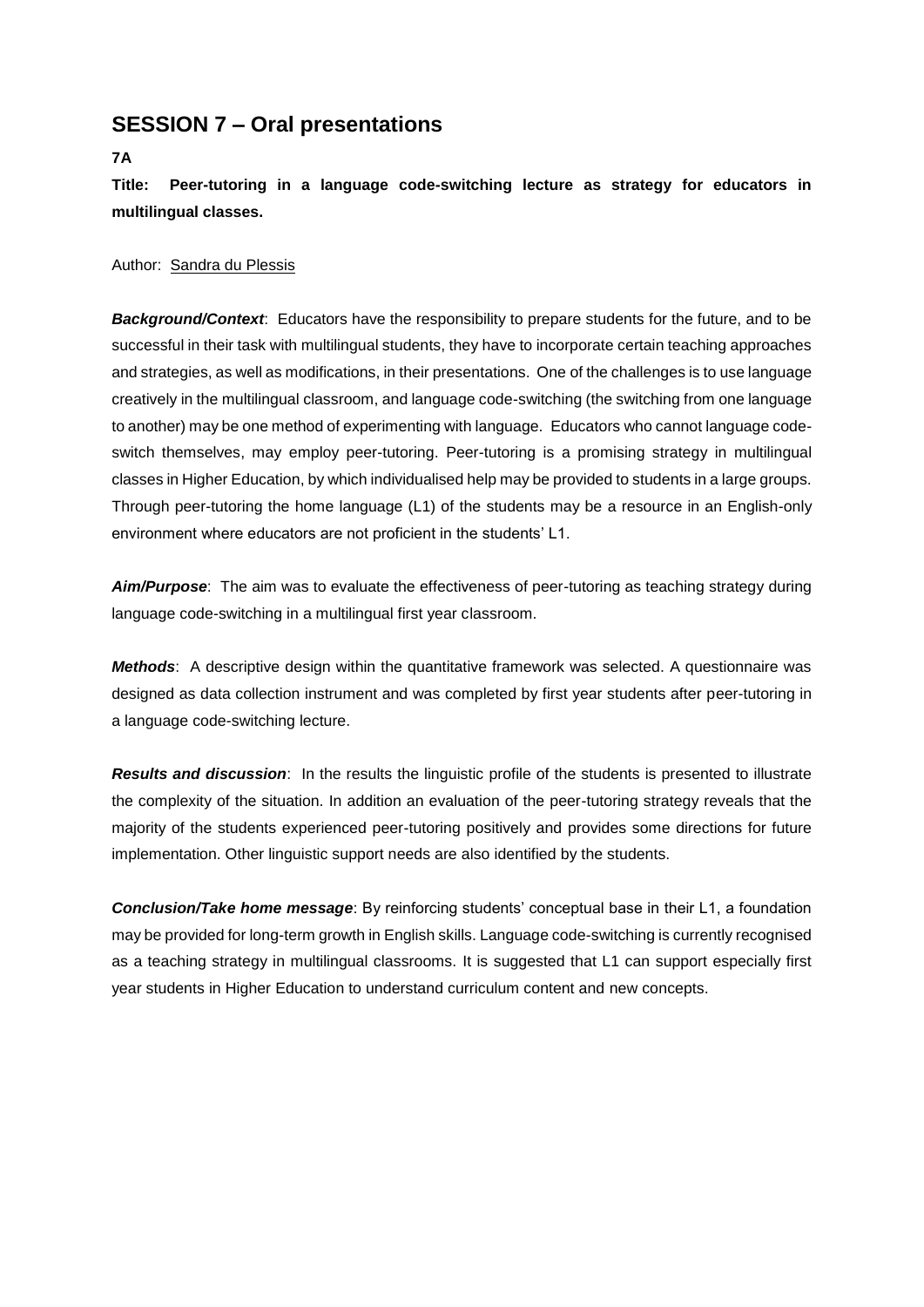# **Title: The autopsy as a teaching tool in forensic medicine for undergraduate students: An University of Pretoria experience**

#### **Authors:** Dr L du Toit-Prinsloo; Ms V Tredoux ; Prof. G Saayman

*Background / Context*: The use of the autopsy in teaching medical students has strong historical precedent. As large numbers of unnatural deaths in South Africa require medico-legal investigation by medical practitioners, it is important that undergraduate medical students receive some training and exposure to the field of forensic medicine. The scope and nature of such training remains a topic of uncertainty and discussion, whilst the possible vicarious effects of - and the attitude of students to - this activity, requires careful consideration.

*Aim / Purpose*: To assess the attitudes of senior medical students towards the autopsy as a training tool in the medical curriculum at the School of Medicine, University of Pretoria.

*Methods*: MBChB V students attend daily forensic autopsy at the Pretoria Medico-Legal Laboratory, for a continuous period of two weeks. Students were requested to comment on their experience, voluntarily and anonymously, regarding the general impression and rating of the rotation and to comment on strengths, weaknesses, opportunities and threats which may have been experienced.

*Results and discussion*: Of the approximately 220 students who were enrolled in MBChB V. 95% of students provided feedback. The overall experience appears to have been a very positive one, with an 8,2/10 overall rating for the block. However, sixty four students indicated that they felt psychologically unprepared for the block and that they experienced it as emotionally traumatizing, with some students stating that they experienced nightmares due to the exposure.

*Conclusion / Take home message*: Exposure of students to forensic autopsies may be a valuable training modality, but more research is needed as to the possible vicarious effects and the emotional support which students may require, before and after such exposure.

#### **7B**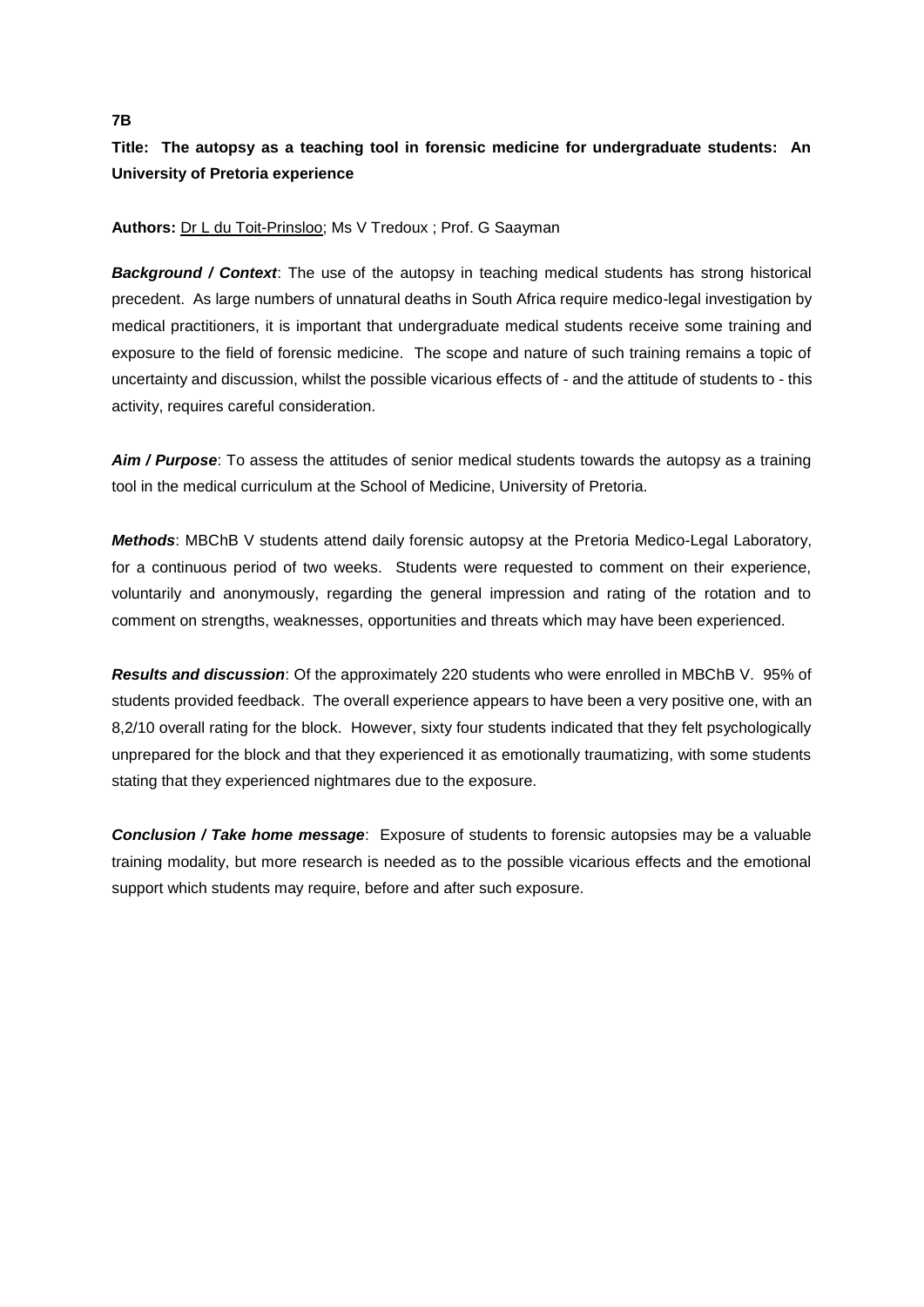**Title: Early exposure to physiology: challenges faced by health science students and their teachers**

Authors:Susan B Higgins-Opitz, Mark A Tufts, Lihle Qulu, Sabiha Essack

*Background/Context*: Health Science students at UKZN perform better in their professional as compared to their physiology modules. Pass rates of physiology modules, particularly in the first year basic physiology module taught in the first semester when students are still adapting to University, have steadily declined. Our data has also shown a strong correlation between these students' performance in their first class test and their final performance.

*Aim/Purpose*: To devise a strategy identify struggling students early i.e. before they write the first class test, so that appropriate interventions can be made to prevent them failing the module.

*Methods*: Using a short questionnaire, students' attendance of tutorials, financing of their studies, and their perceived relevance of physiology to their future professions were probed. Following the first class test, failing students were invited to complete a second questionnaire in which attendance of teaching sessions, perceived reasons for their poor performance, and their plans for improvement in subsequent evaluations were explored. Student results and demographics were obtained from the module records.

*Results and discussion*: 180 students completed the first questionnaire, which represented 83% of the class. 73% of the respondents were first year students and therefore had not been risk assessed, whilst 44% (n=77) of students failed test 1, which mirrored the failure rate of the entire class (46%). The questionnaire results indicated that most students were positive about physiology and recognized its relevance. Almost 50% (36/77) of failing students completed the second questionnaire, 28 of whom were first-time students. Analysis of their responses revealed that the majority of students (>60%) who eventually passed the module (n=8), had plans that specifically addressed their problems.

*Conclusion/Take home message*: Based on these findings, we have embarked on a more interactive strategy centered on e-learning and earlier monitoring of struggling students.

**7C**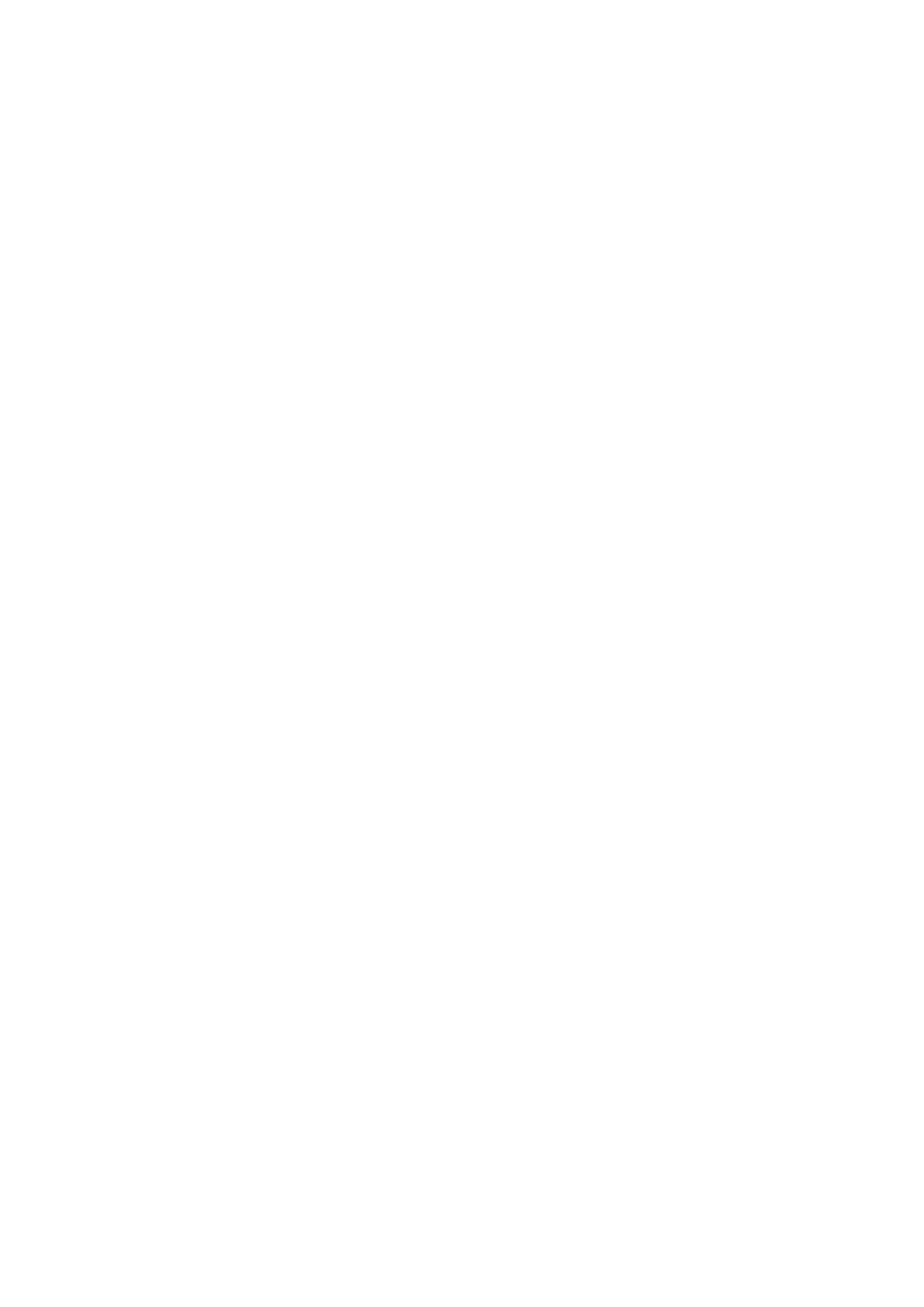**Title: Primum non nocere: The preparation of Wits medical students in Pharmacology – a student perspective.**

#### Authors: P. Keene, S. Moch, D. Manning

**Background/Context:** Medical education literature reflects a global concern about the pharmacology education of medical students and its ability to produce junior doctors who have the knowledge and skills to prescribe drugs safely and appropriately. Formal pharmacology teaching in the Wits MBBCh degree takes place in the  $3<sup>rd</sup>$  and  $4<sup>th</sup>$  years, consisting primarily of lectures within a system-based, integrated curriculum. A PBL case each week contextualises appropriate pharmacological management. Assessment is integrated and no subminimum is required.

*Aim/Purpose*: To determine: a) whether senior students are confident in their pharmacology knowledge acquired in the formal phase; b) attitudes to learning pharmacology and the factors contributing to this.

Methods: This study was conducted by 5<sup>th</sup> year MBBCh students in the compulsory research component of the curriculum. An anonymous questionnaire was administered to5<sup>th</sup> and 6<sup>th</sup> year students, consisting of 29 fixed-response items, (28 graded by a 5 point Likert scale), and 5 open-ended questions. Results were respectively analysed in Excel and thematically.

*Results and discussion*: While satisfied with the quality of the course as delivered, they indicated that their knowledge was insufficient both for the senior years of their course and for practice once qualified. The lack of a subminimum and consequent strategic failure to learn the subject contributed strongly to this. The lack of alignment of the curriculum to clinical experience and insufficient contextual learning were also problematic.

*Conclusion/Take home message*: Assessment drives learning – this course needs to be assessed more extensively and requires a subminimum in order to ensure that students gain sufficient knowledge.

**7D**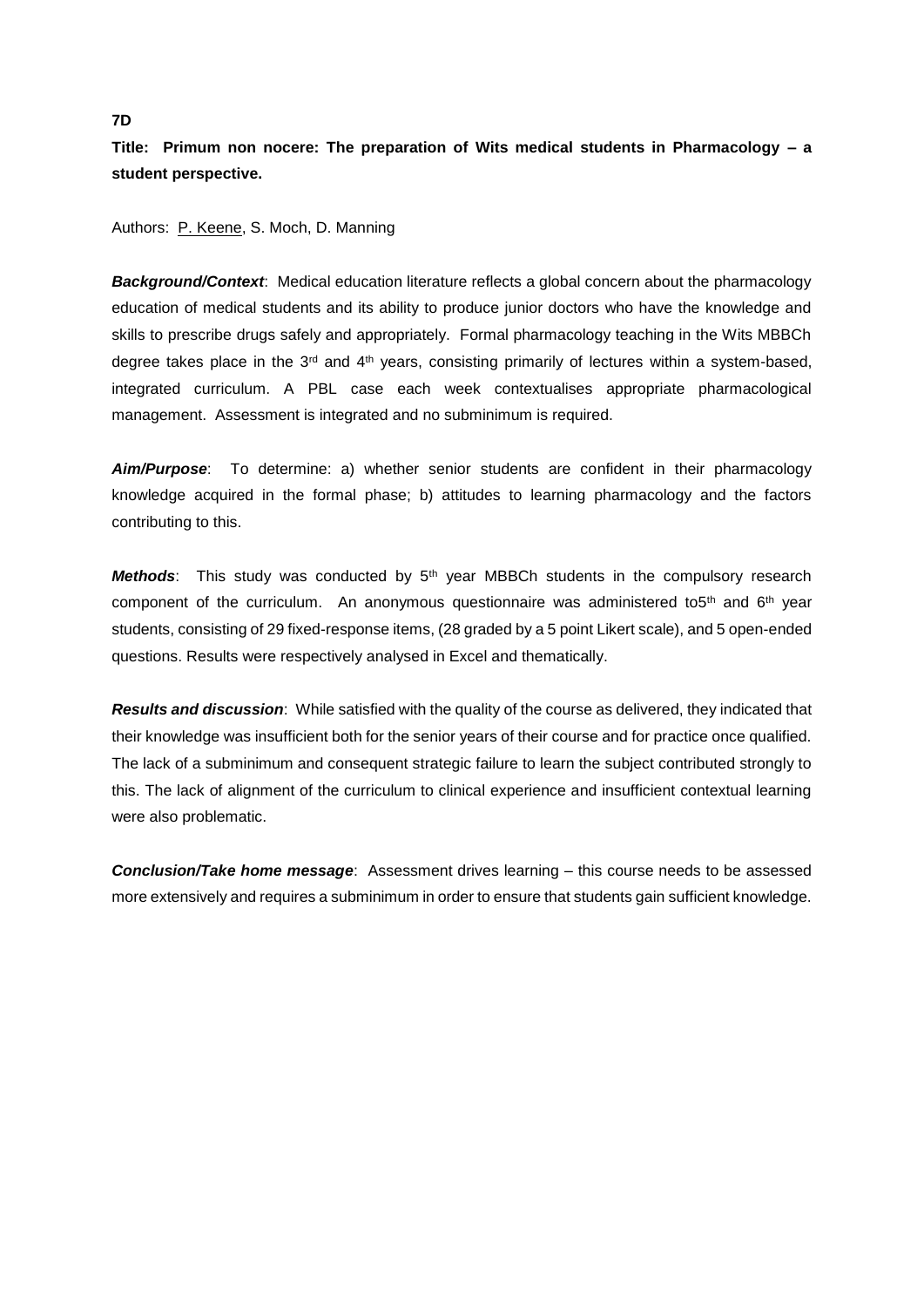**Title: Enhancement of registrar competence through professional development in completing a module in Health Care Practice**

Authors: Bezuidenhout, J., Nel, M.M. and Van Zyl, G.J.

*Background / Context*: A need for professional development in the training of registrars was identified by the School of Medicine, University of the Free State, in 2007. Registrars have not always been trained in aspects outside their specific clinical disciplines as required for professionals.

*Aim / Purpose*: This part of the research focused on responses from registrars regarding the orientation session, content and applicability of the module in Health Care Practice (GPV703). Module development was specifically aimed with a view to offer each registrar the scope to address the unique needs in as far as Ethics, Practice Management and Patient Communication are concerned.

*Methods***:** The study was a quantitative study enhanced by qualitative methodologies. A selfadministered questionnaire was completed by registrars evaluating the presentations made. The questionnaire included a rating scale and open-ended questions.

*Results and discussion*: A total of 40 registrars completed the newly introduced module GPV703 from 2009 to 2010 and participated in the study. Informed consent was obtained before completion of the self-administered questionnaire. Thirty eight (95%) of the 40 registrars completed the questionnaire. Registrars showed a total satisfactory and very good combination mean percentage of 91% for the questions related to the orientation session, content and applicability of the content of the module. Thirty one (77.5%) of the 40 questionnaires collected, were completed by HoDs on the insight of registrars in GPV and it was found that registrars showed significant improvement in content and applicability. Registrars found the lectures on ethics to be most valuable as an important aspect in the treatment and management of patients.

*Conclusion / Take home message***:** Value was added and aspects required by registrars to develop and/or enhance their skills, knowledge and professional behaviour with regard to Ethics, Practice Management and Patient Communication were addressed. Strive towards excellence in Medical Education.

**7E**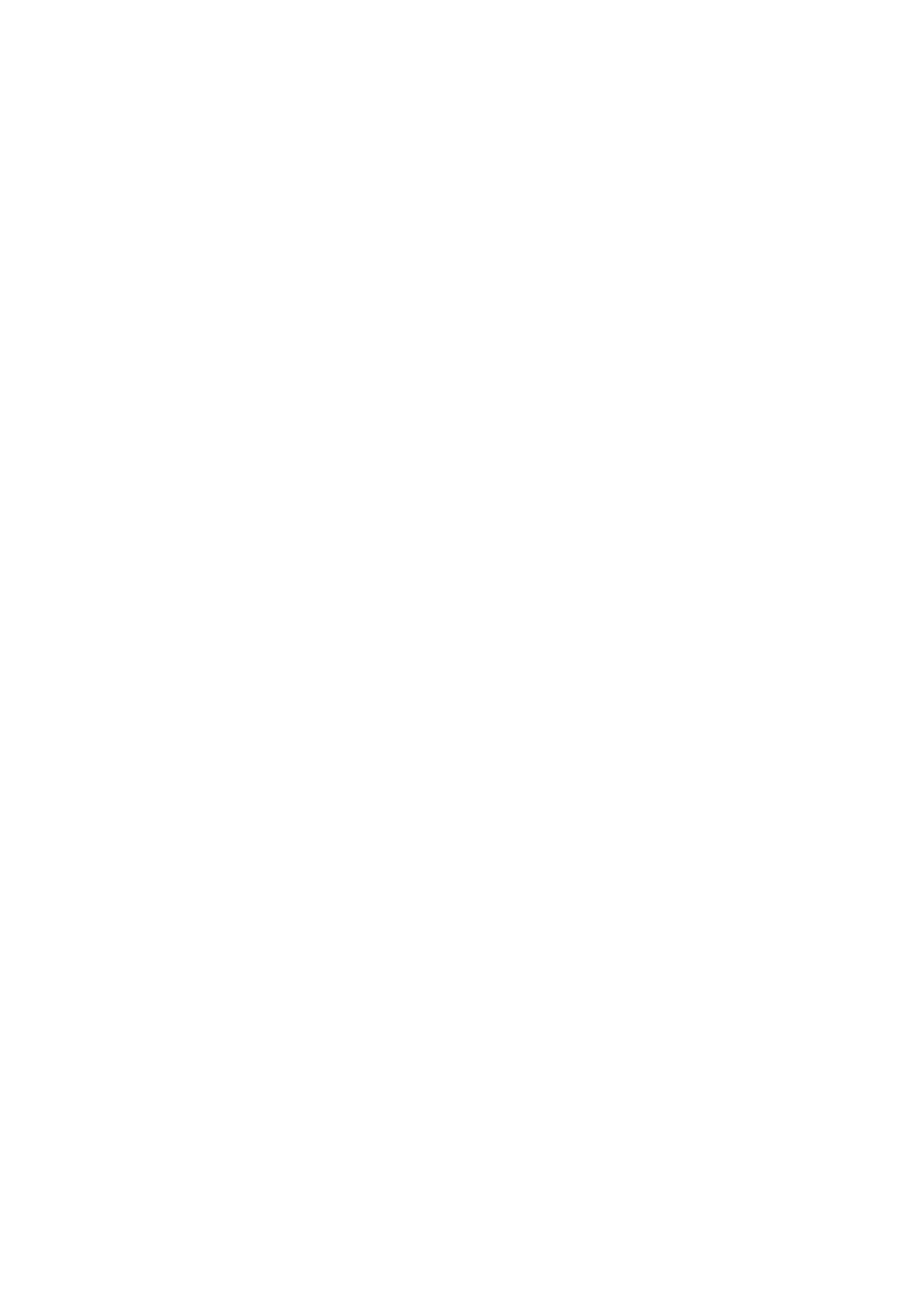## **Title: Health Professions Education (HPE): faculty needs assessment at the University of Zimbabwe, College of Health Sciences**

#### Author: M.M. Chidzonga

**Background/Context:** Faculty development has assumed great significance in meeting the diverse roles and responsibilities of health professions educator. HPE training facilities are desirable.

*Purpose:* No facility designed to train/ guide HPE issues exists at UZCHS. This study was designed to assess the faculty HPE needs so as to guide the establishment of a facility that offers relevant services.

Methods: A cross sectional survey using a self- administered questionnaire was used: sociodemographics, teaching experience, academic grade, education/experience/ training in HPE issues, willingness to participate in and time to be allocated to HPE activities and the format they should take, the use and role of technology were assessed. Perceived knowledge/importance of HPE issues was assessed using a 7- point Likert scale.

*Results/discussion:* The departmental response rate was 96% (22/23);overall response rate was 37% (74/201); 54% of the respondents were male, 34% in the age group 36-50 years; 54% were in the lecturer grade with less than 10 years teaching experience , relatively young and inexperienced. This should make training more acceptable and more useful before they are entrenched in their own ways. Curriculum development and finding relevant tools and aids were identified as important and faculty had least knowledge; regular seminars and online courses were the preferred formats for educational activities. Power point presentations,96%(71/74), most commonly used and the least used was webbased courses (10%)(7/74); 99%(73/74) indicated willingness to participate in HPE activities; 36% (27/74) preferred 2 hours per week; 58%(43/74) suggested the activities be compulsory.

**Conclusion:** The junior/young faculty with limited knowledge of HPE issues is appreciative of their importance willingness to train. The proposed HPE unit will be driven by the identified faculty needs.

**7F**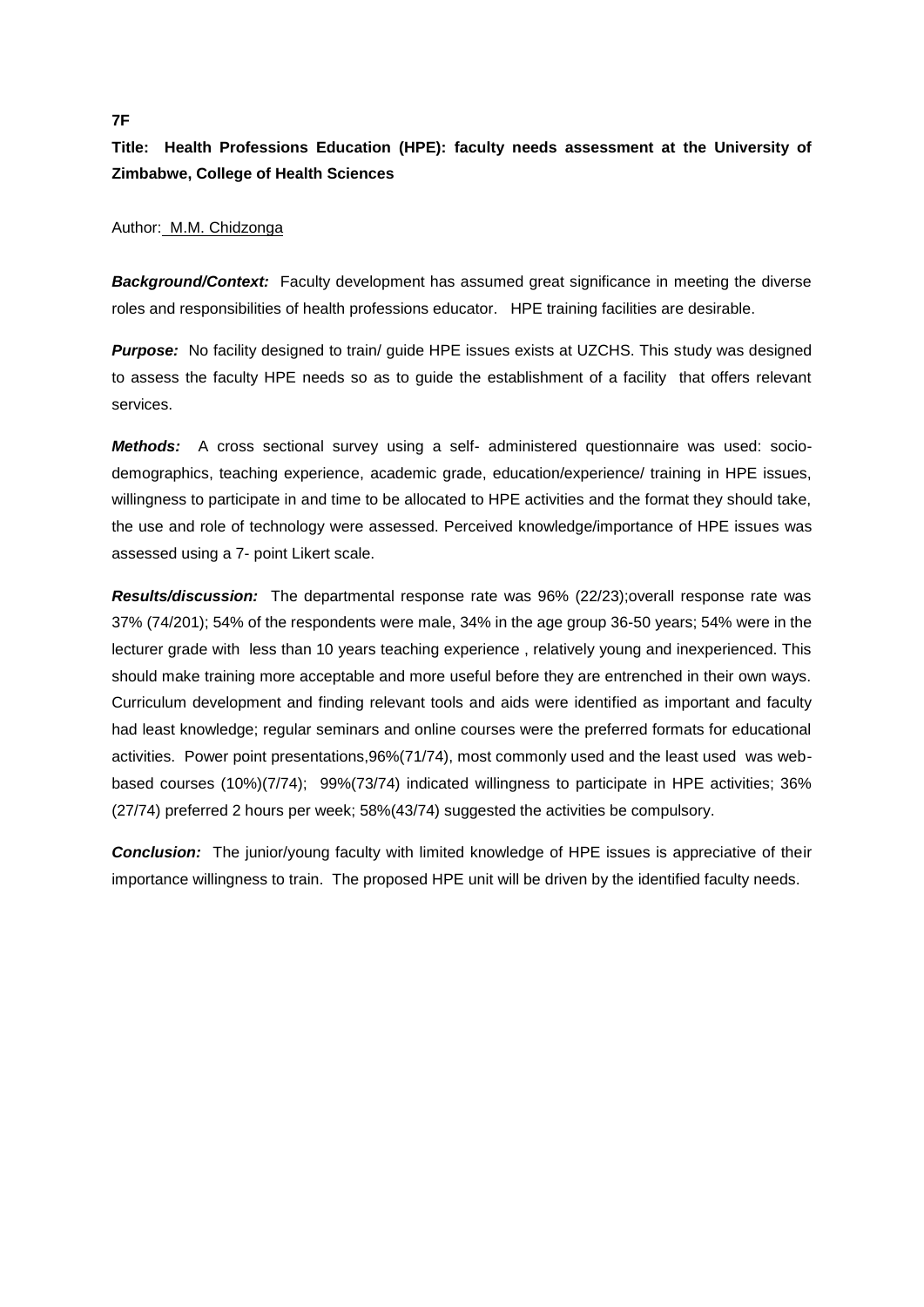## **Title: The perspectives of South-African general surgeons regarding their post-graduate training**

Authors: Dr. M.M. de Beer; Dr. H. Pienaar.

**Background/Context:** One of the most critical stages in the professional life of new surgeons is residency training, and the objective of a surgical residency program is to ensure that newly trained surgeons are competent to deliver the relevant skilled services to their patients. Because of the fact that the curriculum has not been revised for a number of years, the need arises to consider adapting the curriculum to changing needs and circumstances.

*Aim/Purpose*: The aim of the study is to determine communal strong and weak points in the training of general surgeons in South Africa, as well as to provide guidelines for the possible improvement of the current system.

*Methods*: The population group comprised of all qualified general surgeons in the country. Data collection was done by means of a questionnaire sent to the population group via e-mail.The number of responses was statistically adequate, and analysis of the data was done to extract the main themes.

*Results and discussion*: The four main areas of questioning in the survey were: theoretical knowledge, research training, operative technique training, and practice related needs. The discussion will cover all the main categories, and elaborate on each of them in detail.

*Conclusion/Take home message*: A discrepancy exists in the need of practicing general surgeons in South-Africa, and the training that is being provided. By examining the shortcomings, as well as the strong points of the current training programme, a more applicable curriculum can be established in the future.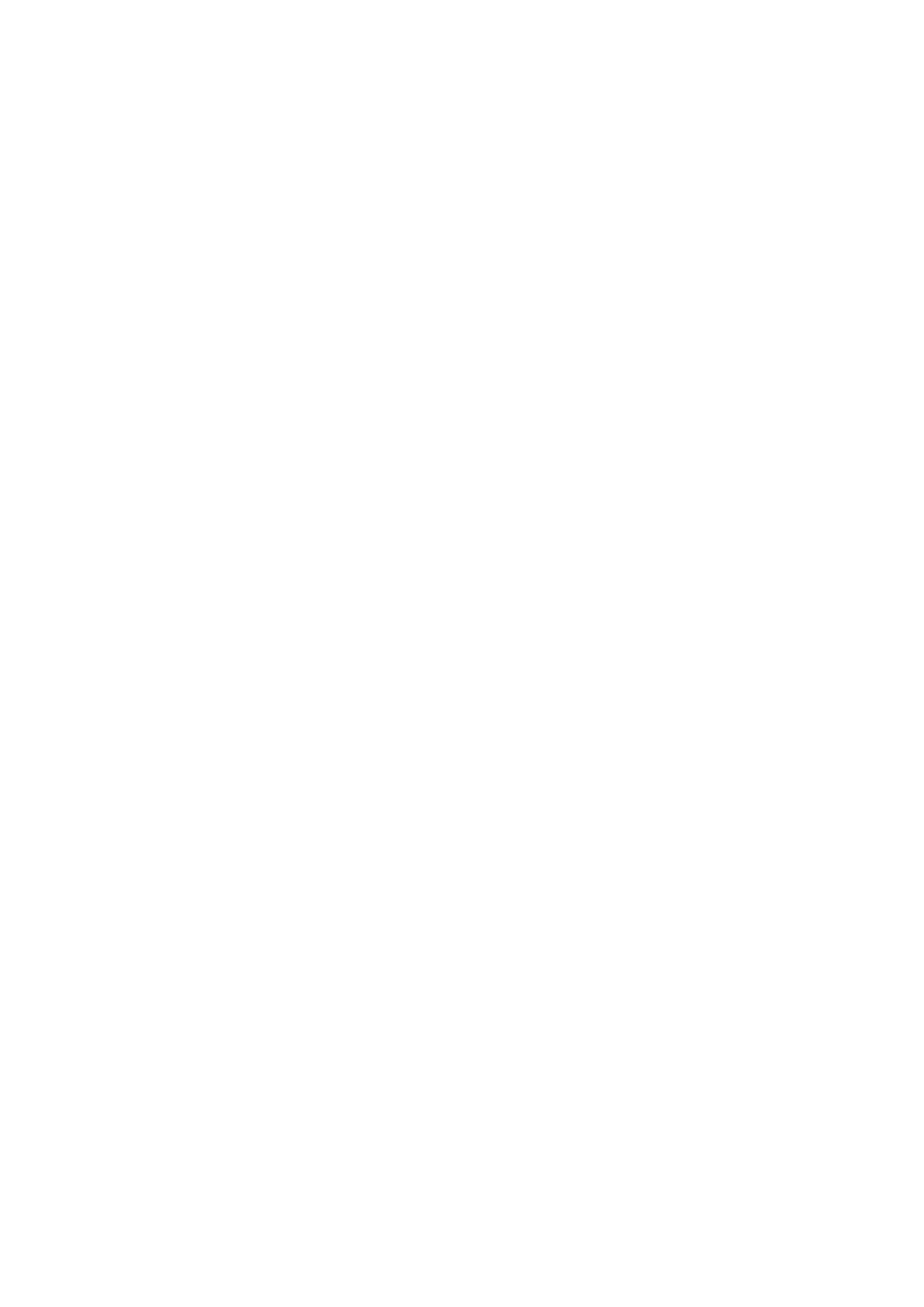# **Title: Improving facilitation of Problem Based Learning through monitoring, feedback and professional development.**

## Author:M. Alperstein

*Background/Context*: A Primary Health Care-led curriculum, with Problem Based Learning (PBL) as a philosophy and teaching methodology, was implemented in the UCT MBChB programme in 2002. A small core of PBL facilitators has remained constant, but there has been a rapid turnover of many facilitators annually. Quality of facilitation across PBL groups has been highlighted in the literature. A PBL monitoring project arose from concerns of course convenors regarding quality of PBL facilitation. For the Education Development Unit (EDU), it was to ascertain the aspects of training that needed more attention to promote improved quality of facilitation in PBL.

*Aim/Purpose*: This evaluative paper aims to demonstrate shifts in facilitation following monitoring, feedback and further professional development.

*Methods*: The EDU facilitated the development of a monitoring tool and coordinated a standardised monitoring project in 2009 and 2011 across the first three years of the programme. In 2009 and 2011 four experienced facilitators were recruited and trained to use the monitoring tool developed in 2009. Data were collected by the four facilitators by observing 32 out of 60 PBL facilitators in 2009, and 25 facilitators in 2011. Observations were recorded on the monitoring tool. Quantitative and qualitative data were captured electronically and analysed for results.

*Results and discussion*: Aspects identified as needing improvement in 2009 were focused on in PBL training in 2010. All facilitators monitored were given individual feedback on their strengths and areas needing improvement. The 2011 results showed improvement in all aspects monitored. Some aspects, while showing improvement since 2009, still need further development. These findings will be reported on in the presentation

*Conclusion/Take home message*: The quality of PBL facilitation could be improved by means of individual monitoring and ongoing professional development.

## **7H**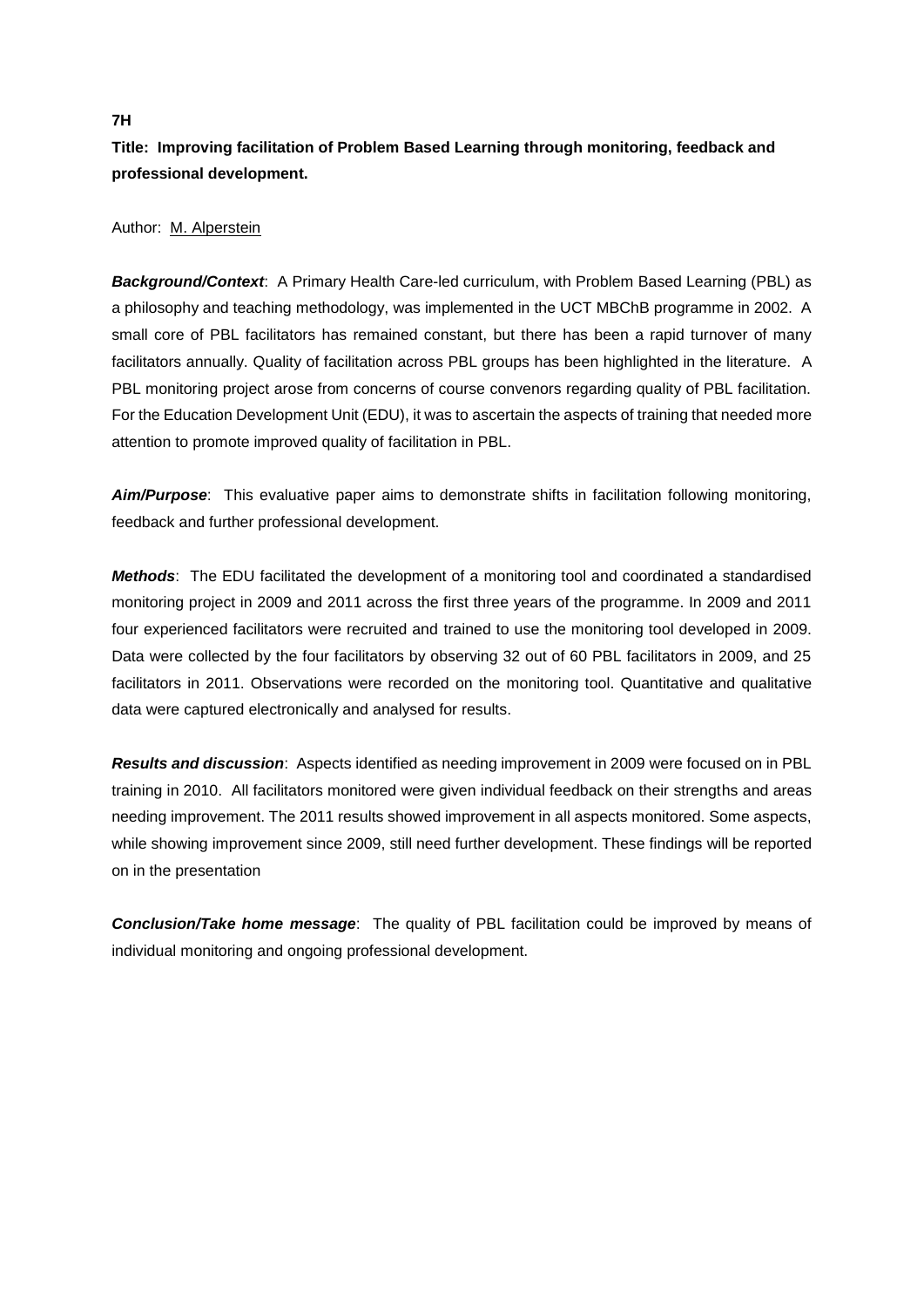# **Title: Initial outcomes of the Dundee Ready Educational Environment Measure (DREEM) among Wits final year Clinical Associate students**

Authors: Lilo du Toit, Abigail Dreyer, Mpumi Mnqapu, Ian Couper, Audrey Gibbs

**7I**

*Background/Context*: The Bachelor of Clinical Medical Practice (BCMP) is a three year degree programme leading to qualification as a Clinical Associate. The aim is to produce a mid-level health care worker that will work under supervision of the doctor in the team of clinicians in district hospitals. Most of the training takes place in district hospital sites. The ongoing development of the curriculum and of training sites is key in the implementation of the programme. Continuous monitoring and evaluation is necessary to improve quality.

*Aim/Purpose*: To assess the perception of the educational programme and training environment among the first cohort of Clinical Associate students, during their final year at Wits (2011).

*Methods*: The Dundee Ready Educational Environment Measure (DREEM) is a standardised tool used to evaluate students' perceptions of their educational environment.

DREEM questionnaires were completed by 22 of the 25 final year Clinical Associate students during 2011. This data was analysed using Excel to explore initial trends in perceptions.

*Results and discussion*: The DREEM is a useful tool for evaluating the perceptions of health professional students. Results from the first round of data collection explore issues for the implementation of Clinical Associate training in different educational environments. Collecting such data longitudinally would be invaluable in improving the educational environment, and therefore the learning of Clinical Associate students.

*Conclusion/Take home message*: A number of interesting issues emerge for consideration at management level. It is envisioned that the DREEM questionnaire will be used for at least three years to track and monitor perceptions among students of the learning environment for the BCMP degree.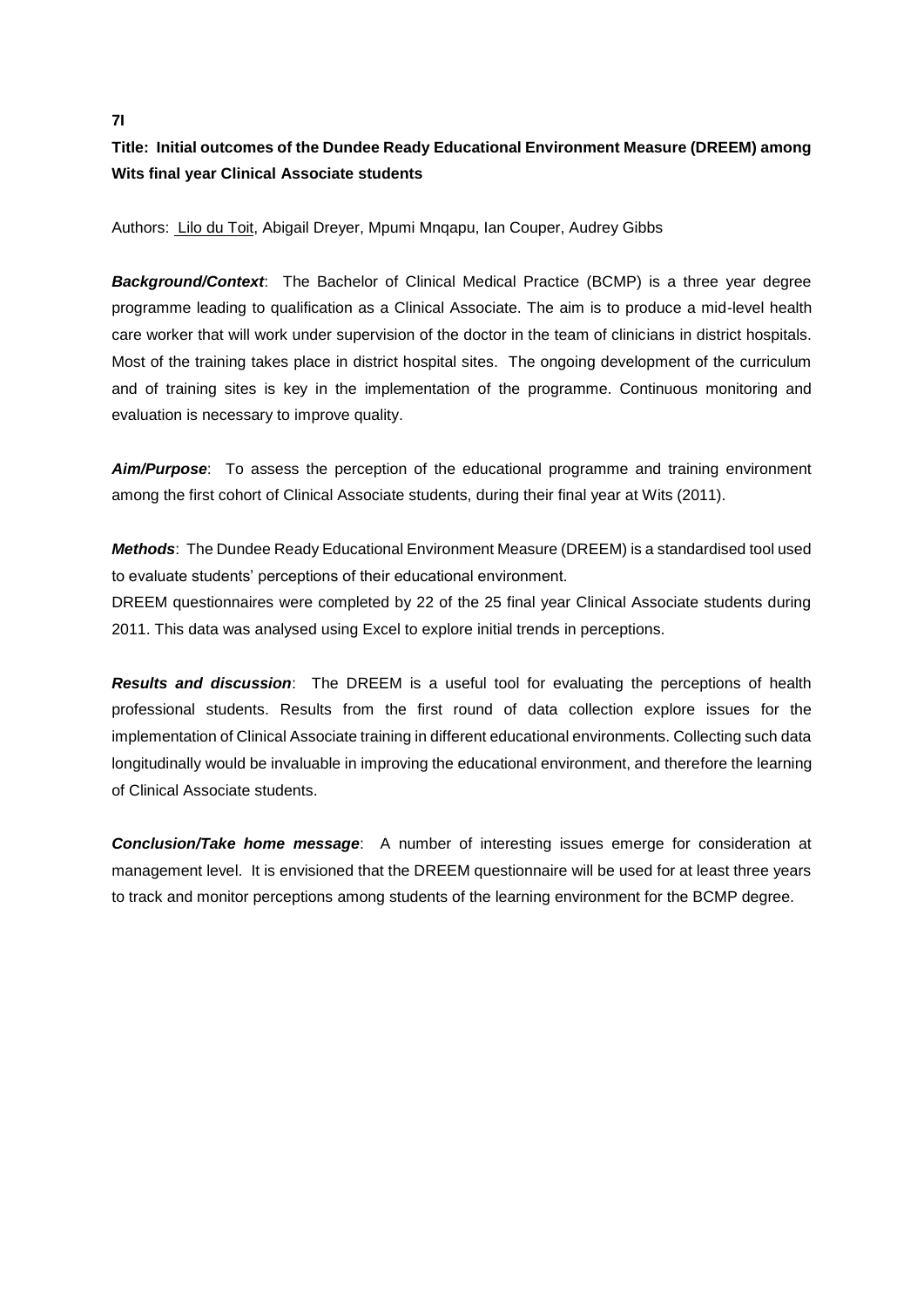## **Title: Reflecting on the quality of teaching and learning in the Internal Medicine module**

Author: Dr JMM Koning.

*Background/Context*: Obtaining student feedback is one of the ways in which the quality of a module can be measured. Alternatives to the current module evaluation form of the fifth year Internal Medicine module are being explored.

## *Aim/Purpose*:

- 1. To evaluate the quality of teaching and learning that takes place in the fifth year Internal Medicine module using a modified Student Course Experience Questionnaire (SCEQ).
- 2. To critically reflect on the findings in this pilot study and use them to implement changes.

*Methods*: An Action Research strategy was used in this study. The SCEQ, which was developed by Oxford University, was modified by Dr Saretha Brussouw for use at the UFS. This 32-question questionnaire was filled out by the fifth year students at the end of their rotation at Internal Medicine. The data from 7 different scales was analysed.

*Results and discussion*: 112 students completed the questionnaire (40 English and 71 Afrikaans). The scores for the Satisfaction, Generic Skills and Motivation scales were high. 70% of the students reported that they were satisfied, but there was a significant difference between the Afrikaans and the English students. The Teaching and Appropriate workload scales had the lowest scores. Almost 20% of the students thought the outcomes were not clear. A large number said that they did not know what was expected from them. 40% said that the workload was inappropriate. Significant differences were found between the two language groups in the scales measuring Generic skills, motivation and Satisfaction.

#### *Conclusion/Take home message*:

The modified SCEQ is a helpful tool to assess quality of teaching and learning. However, due to the lack of space for explanatory free text, the reasons for negative findings and differences between language groups could not be elucidated. A document which clearly states the expectations was included in the 2012 Module Guide. A programme is underway to ensure that the outcomes are better described.

**7J**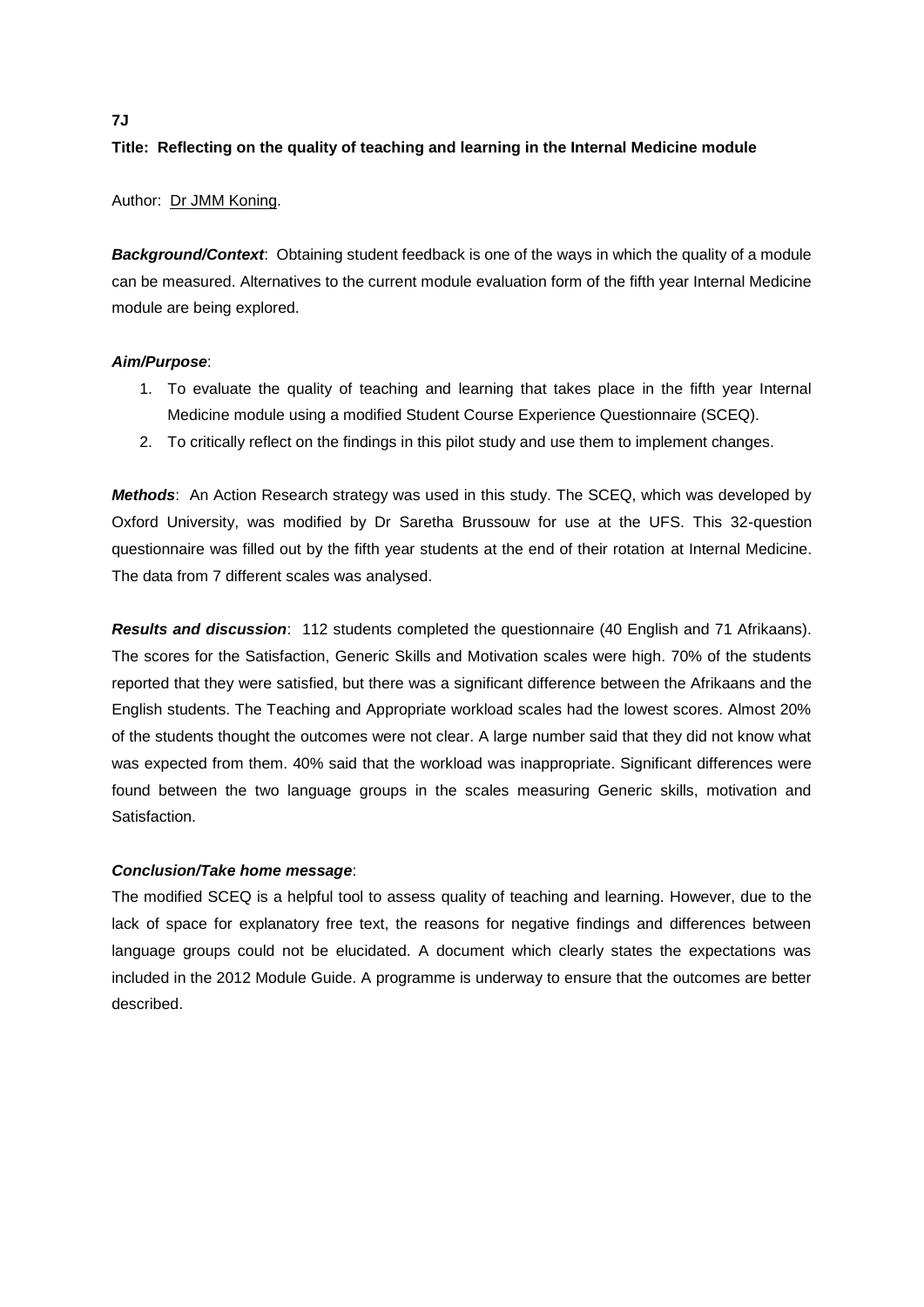## **7K**

## **Title: Nurses' experience of the transition from student to professional practitioner in a public hospital in Lesotho**

Authors: A.M. Makhakhe, M. Williams and E. Bornman

*Background/Context*: Newly qualified professional nurses in Lesotho experience a non-caring environment, marginalization, negative attitude and lack of support, resulting in questioning their choice of profession.

*Aim/Purpose*: The aim of this study was to identify the experiences of newly qualified nurses and to develop guidelines to support them in their transition from student to professional practitioners.

*Methods*: An explorative, descriptive, contextual, qualitative research design was chosen. The sample consisted of newly qualified professional nurses who worked in a public hospital in Lesotho for a period of one year or less at the time of the study. Data collection took place by means of semi-structured individual interviews with ten newly qualified professional nurses and a focus group interview with eight newly qualified professional nurses.

*Results and discussion*: Content analysis of the data in the qualitative tradition was independently done by two coders who identified four themes and ten sub-themes.

The identified themes included culture shock, competence, vision for the future, competence and support from management with subthemes of emotional reactions, limited resources, knowledge, attitudes and skills. These newly qualified professional nurses felt they were sufficiently prepared with knowledge and skills, but a restrictive clinical environment resulted in feelings of despondency, an attitude of blaming and not applying their capabilities. They viewed themselves as change agents for the future though. Guidelines to ease the transition from student nurse to professional practitioner were developed to address professional expectations and to enhance collaboration between the training institutions, the hospital, the Ministry of Health and Social Welfare and the newly qualified nurses.

*Conclusion/Take home message*: Clear guidelines and orientation programmes are needed with specific attention to welcoming, addressing expectations, code of conduct, monitoring and mentoring to ease the transition period from student to professional practice in future.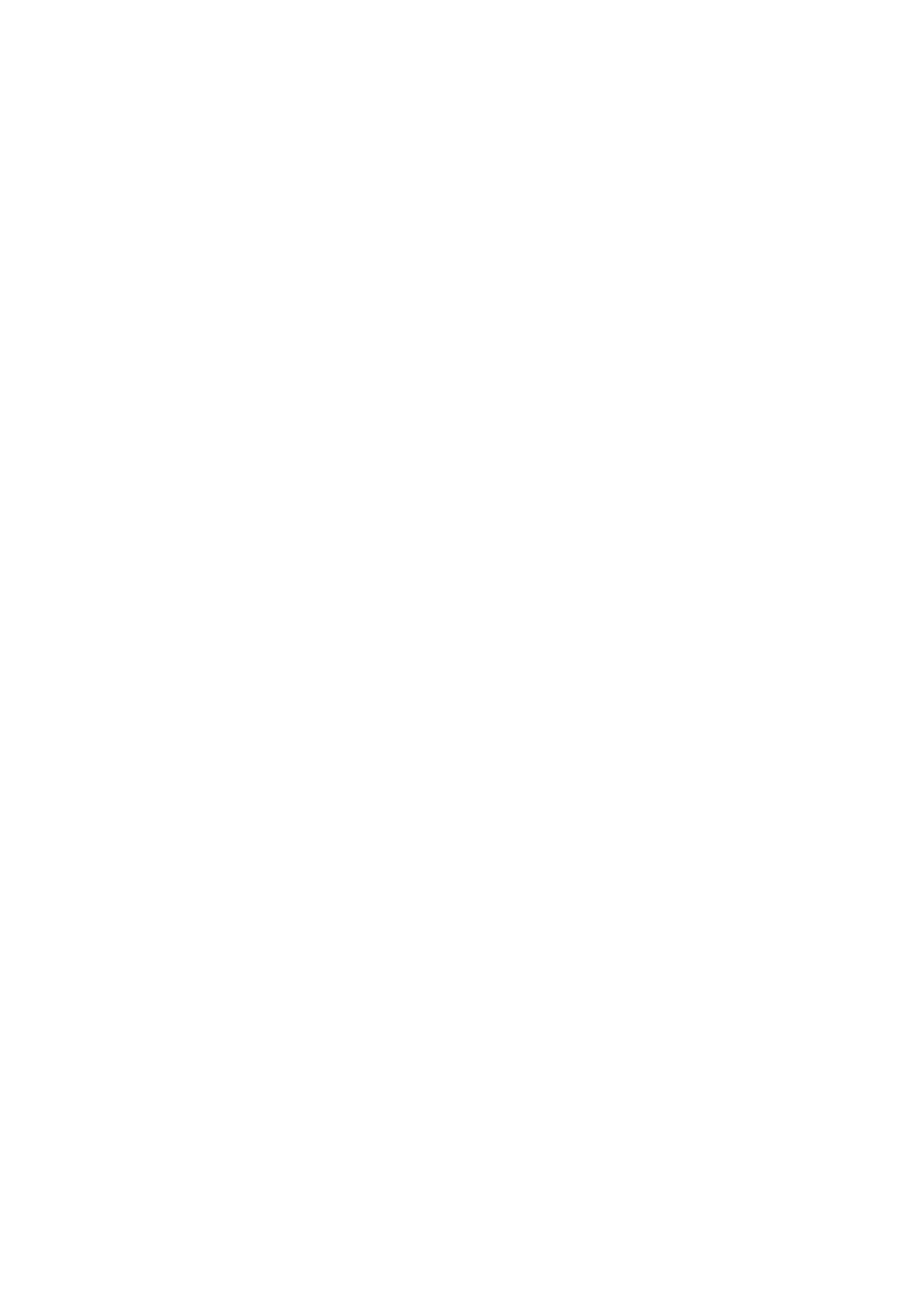**7L**

**Title: Service learning in Pharmacy: Instilling professionalism through sequential institutionalization of an undergraduate service-learning programme**

Authors: Akleker, M.B., Bheekie ,A., Butler, N.

*Background/Context*: At UWC School of Pharmacy, Service learning in Pharmacy (SLIP) was introduced as a pharmacotherapy initiative (2002) directed to final year pharmacy students. SLIP had a strong service bias and competency component, training students for the roles they would fulfill as pharmacy interns. An independent evaluation of SLIP found that while the course enabled students to be technically competent and prepared for internship, values-based professionalism was lacking.

*Aim*: To produce pharmacy graduates who are technically competent and socially able. Course expansion to the third and second years was aimed at exploring critical issues that underpin valuesbased professional practice; including social injustice, cultural competency and poverty.

*Methods*: SLIP 4, targeted toward final year students, boasts technical competency as a core focus area. A series of 3 rotational blocks (1 week each) allows service activities. SLIP 3, directed to third year students, entails students examining issues around social injustice and cultural barriers in the context of medicine use. The course comprises a single exposure to a PHC clinic and informal settlement. Students are assessed by way of a group project to fulfill a community need. SLIP 2, directed to second year students, focuses on developing professional communication skills.

*Results and discussion*: Outcomes from SLIP 3 service projects include various community targeted endeavours including drug awareness campaigns at schools, sustainable feeding schemes by way of community driven vegetable gardens, and educational initiatives such as the establishment of learning centers in informal settlements. Students report that these exposures are "eye-opening," and that the experience would mould their future professional practice. Early exposure to professional interface (SLIP 2) supports the development of interprofessional communication skills.

*Conclusion*: Learning opportunities that nurture technical and social and cultural competencies are more likely to produce graduates capable of addressing social injustices.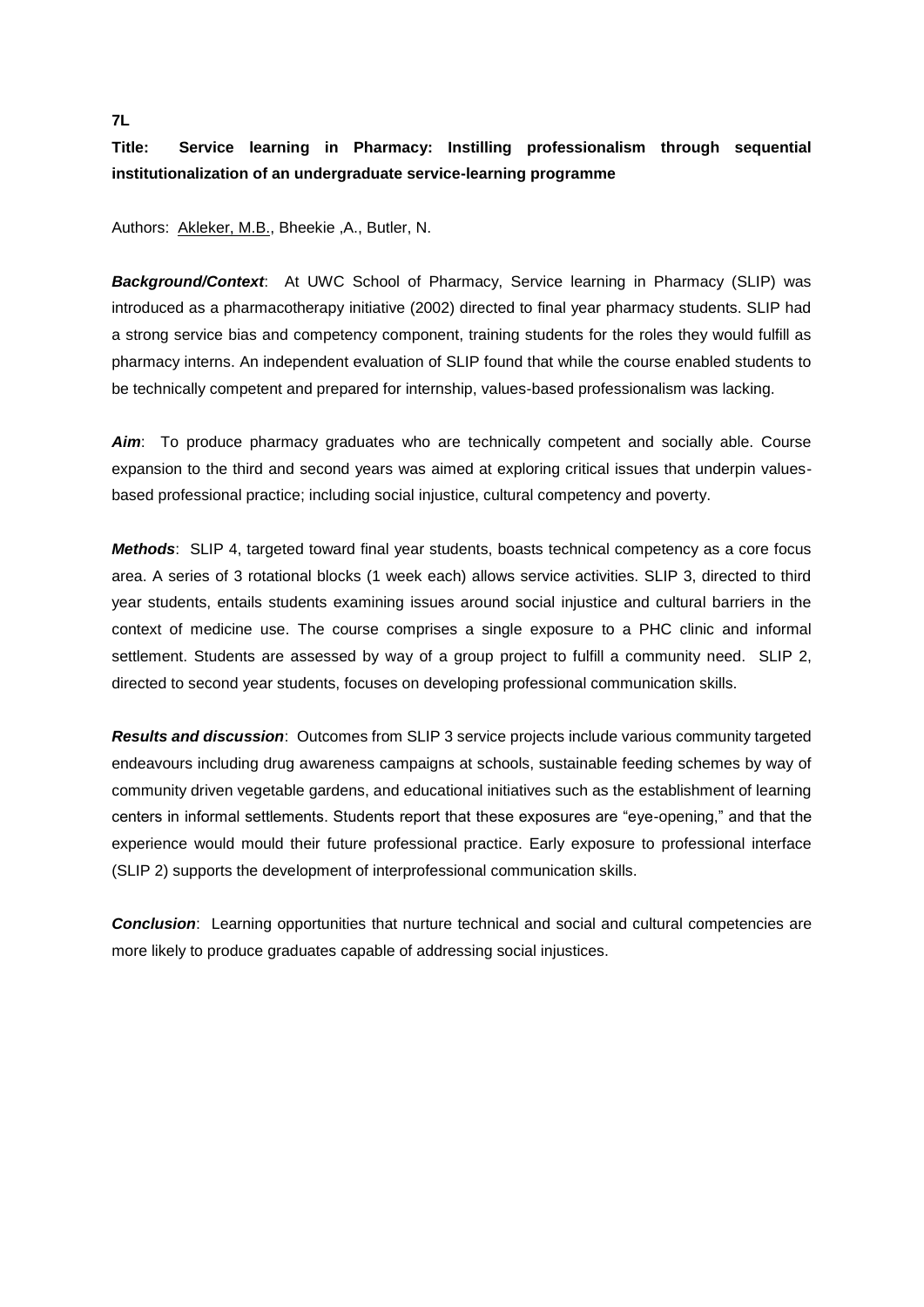## **7M Title: Community Service Learning for MBChB students, Medunsa**

## Author: Debbie Barnard

*Background/Context:* MBChB I-IV students learn about interacting with the community, identifying health needs and reacting to it, learning at the same time from that interaction, while simultaneously rendering a service to the community.

Successful training takes collaboration and the community is a highly effective collaborative partner in the training and education of Medunsa's medical students.

*Method:* By taking the MBChB I-IV students to the clinics and into the community for facilitated interaction with the community itself, new knowledge / meaning surfaces with each contact period which enriches the overall learning experience of the students.

*Results* : This results in learning about the community and its needs while simultaneously rendering a service to the community.

*Conclusion:* Service to the public/community is the core of the medical profession. Medical students at the University of Limpopo, Medunsa are trained to be committed to rendering humanistic care, improving the health of the community and serving the public (AAMC, 1998). They are taught to have insight into the needs of the community beyond the individual patient in order to serve the community needs, and to address community concerns and involve community partners in addressing these needs. Health care is approached as a partnership with the client, where the patients are involved in their own wellness and healing process.

*Take home message***:** Medical students should receive learning experiences outside the classroom, clinic room and hospital room in order to become integral parts of the communities in which they will practice medicine.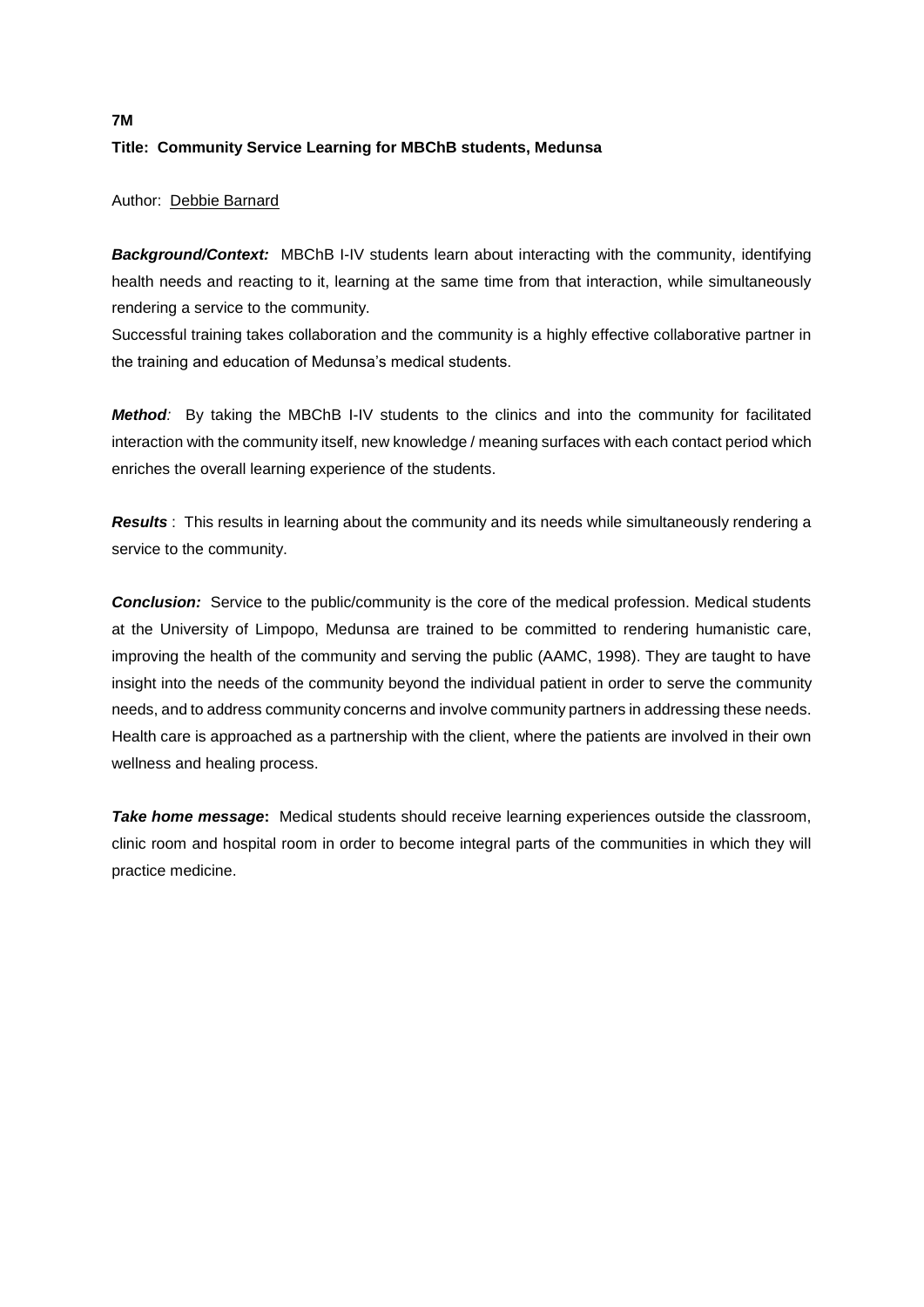# **Title: How does the community benefit from Community- Based Education?**

Authors: P. Diab and P. Flack

**7N**

*Background/Context*:: Community-based education has become a primary teaching and learning platform in all health sciences globally. There is a significant body of literature that explores the pedagogy and in particular the benefits of CBE to students. However there is little evidence in the literature from the perspective of the other role players in CBE, particularly the community partners.

*Aim/Purpose*: The aim of the study was to explore how community – based education is perceived by the various stakeholders, in the provinces of Limpopo, KwaZulu-Natal and Western Cape. This paper reports on the benefit to the community and what challenges need to be addressed in order for this to be an effective partnership.

*Methods*: Data was collected at multiple established training sites, through focus group interviews with participants identified through purposeful sampling. An open–ended interview guide was used and interviews were conducted in the vernacular, audiotaped, transcribed verbatim and then where necessary translated into English. Data analysis was aided with the use of Nvivo. Ethical clearance was obtained from the participating universities' ethical boards as well as the Provincial Departments of Health and participating health care institutions.

*Results and discussion*: Benefits ranged from reducing work load in the health care facilities, promoting more holistic patient care and clinician-patient interactions to the reciprocal nature of such learning where students could enhance the knowledge of local practitioners as well as gain practical training during their interactions. The tension between service delivery and teaching is an aspect that needed to be addressed in order to balance the needs of the patients, the students and the supervisors.

*Conclusion/Take home message*: In order for CBE to be beneficial to the community partner, the programme needs to be well structured, the students and community well prepared and student activities more aligned to community needs. Recommendations from this research will be valuable in evaluating existing CBE programmes.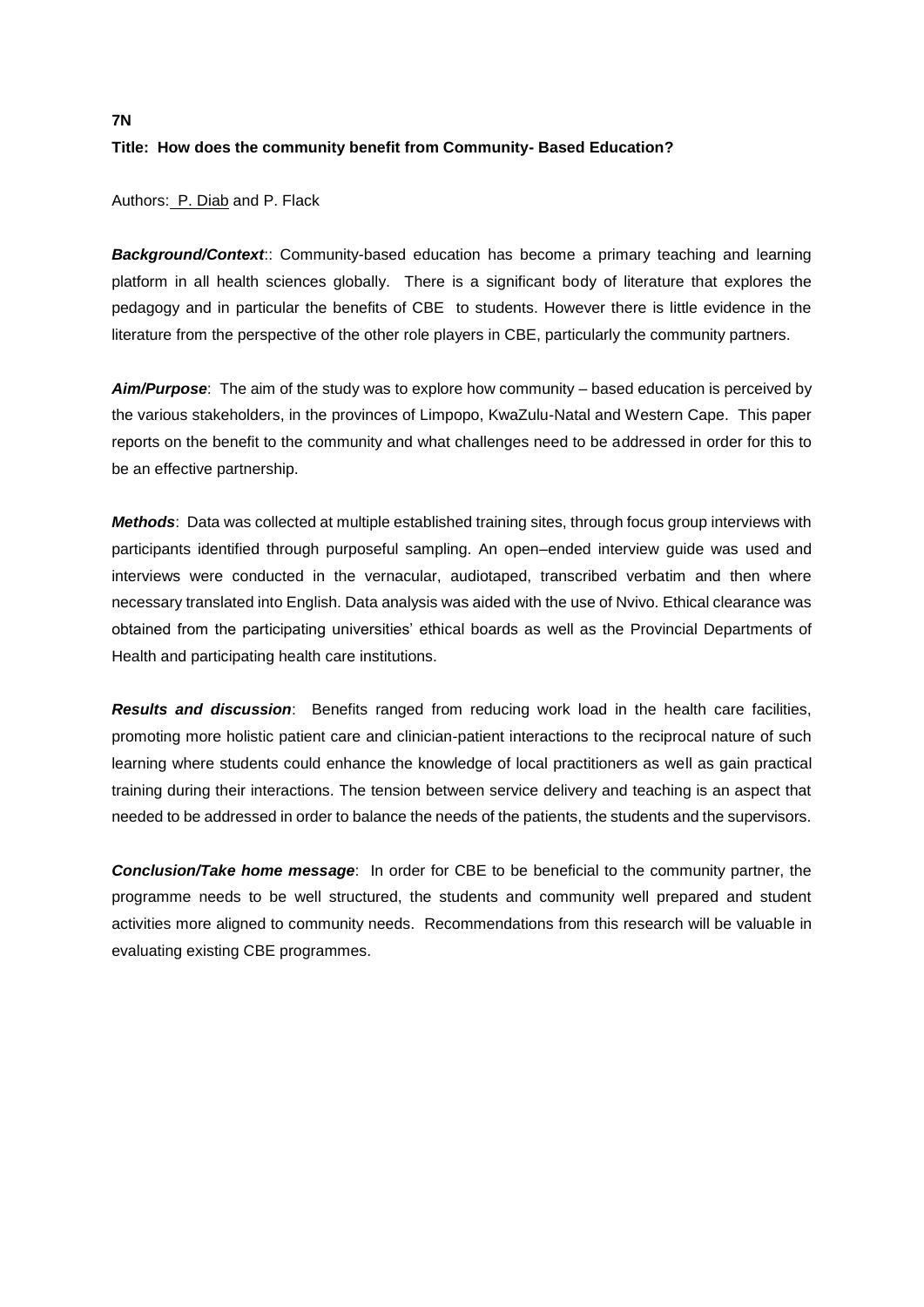# **Title: Integration of service learning (SL) into the 2nd year BSc Physiotherapy paediatric and child health module**

## Author**:** A. Human

*Background/context:* Service learning (SL) links the classroom curriculum (theory) with a community need and then collaborate with community members in improving service delivery (Lorenzo et al., 2006). Medunsa's community engagement and SL initiatives include Missionary of Charity (MOC) in Klipgat, a children's home close to the Medunsa campus, run by the sisters of Mother Teresa (Roman Catholic Church). This home serves Klipgat and the surrounding communities by caring for mainly children with physical disabilities and mental disorders, AIDS orphans, and abandoned children.

*Aim/purpose:*The aim of this study was to determine the effect of SL as an integral part of the second year BSc Physiotherapy paediatric curriculum. Physiotherapy students can be given the opportunity to apply theory in a practical setting (experiential learning) and gain a deeper understanding through reflection.

**Methods:** An action research approach has been applied in order to guide the curriculum and assessment of the BSc second year Physiotherapy students. A structured SL initiative was implemented, with the outcomes of some of the paediatrics modules aligned with the services delivered to MOC. As part of the experiential learning students were divided into groups and had to implement certain physiotherapeutic assessment and treatment principles, write it in the form of a case study, and do a reflection on their active learning experience.

*Results and discussion:* Students were introduced to the principals of experiential and active learning as well as reflective practice. Reflections of students indicated that this real-life challenge was an overall positive experience despite their initial fear and uncertainty.

*Conclusion/take home message:* Implementing and integrating SL at the second year level seem to have a positive impact on student learning and assists in establishing community service delivery. Integration of SL at junior levels can assist in developing graduates that can become facilitators of change within their communities.

#### **7O**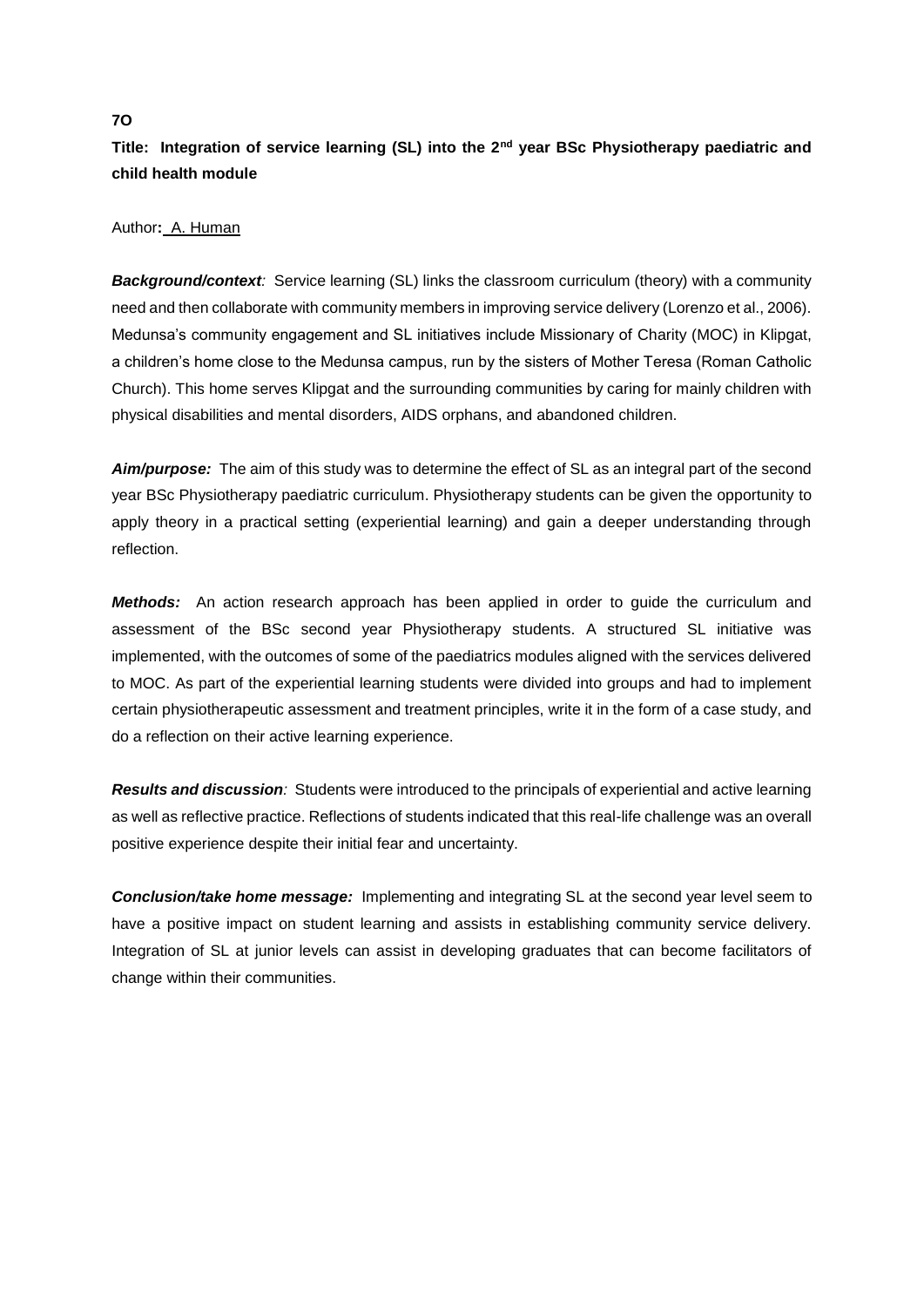# **Title: The utilisation of video as primary content delivery medium for staff development of health professions educators**

Authors: Nico Baird, Marietjie M. Nel and Sonet B. Kruger

**Background/Context**: We are living in a digital age, and even today with so many tasks being performed by computers, people are still the driving force in every organisation. Staff development can be seen as a continuous process. The development can begin at anytime but if successful will end at retirement or beyond. It encompassess the process in which staff engages to prepare themselves, continuously update themselves, and the constant revision and reflection of their own performance in their daily endeavours.

*Aim/Purpose*: The study forms part of a master's degree in the Health Professions Education programme with the view to determine the value of the use of online video as primary medium for content delivery for staff development of health professions educators.

*Methods*: A quantitative study was done with minimal qualitative feedback included in the questionnaire. A course was created with three sections. Content was delivered to the participants. After the completion of the course sections, the Health Professions Educators complete a short survey, which consisted of multiple choice questions and minimal open-ended questions.

*Results and discussion*: Findings indicated the value of online video as primary content delivery medium and will be made available as part of the presentation.

*Conclusion/Take home message*: Staff development opportunities can be improved and expanded through an innovative educational approach.

**7P**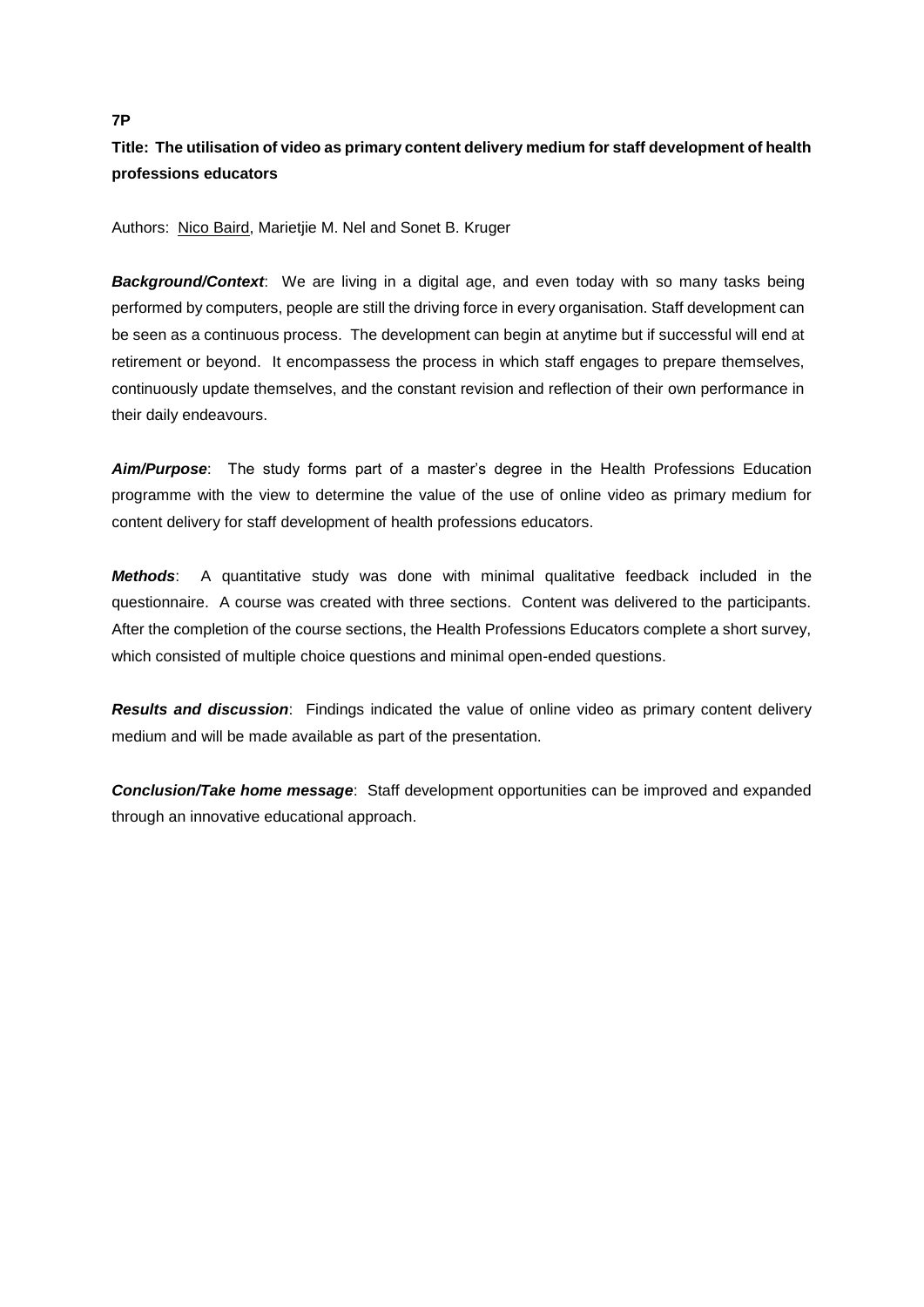## **7Q Title: The impact of podcasting on students and student learning**

## Authors: Mr Gegory Doyle

**Background/Context**: In South Africa the use of technology in teaching and learning does not compare with that in first world countries and new technologies often take longer to implement. The use of podcasting in institutions of higher learning in South Africa is minimal. This study took place at the University of Cape Town (UCT) and explores the impact of this technology among medical students. Podcasting is a technological intervention where lectures are audio recorded which in turn are downloaded by students via a web interface, often to a mobile device. In general podcasts have been found to be useful to students involved in distance learning. Yet there is little evidence on the impact of podcasting at a contact university.

*Aim/Purpose*: This presentation investigates undergraduate student engagement with podcasts and look at the issue raised most often by lectures – lecture attendance. The fear that if lectures are podcasted students would no longer attend lectures!

*Methods*: Educators involved in teaching second year medical students agreed to have their lectures recorded over a period of five months. Students were asked to complete a survey prior to the pilot to determine any pre-conceived ideas and implicit knowledge they had about podcasting. Also they completed a post-survey which focused on how they used the podcasts and how useful they found them. In addition a log file which automatically kept track when a podcast was downloaded was kept.

*Results and discussion*: The information provided via the surveys and log file was used to determine how the students viewed, used and interacted with the podcasts.

## *Conclusion/Take home message*:

- Lecture attendance was not affected.
- Not all students were interested in the podcasts; it does not cater for all learning styles.
- Podcasting made no noticeable difference to class performance, but anecdotal evidence exists that it made a difference to individual students.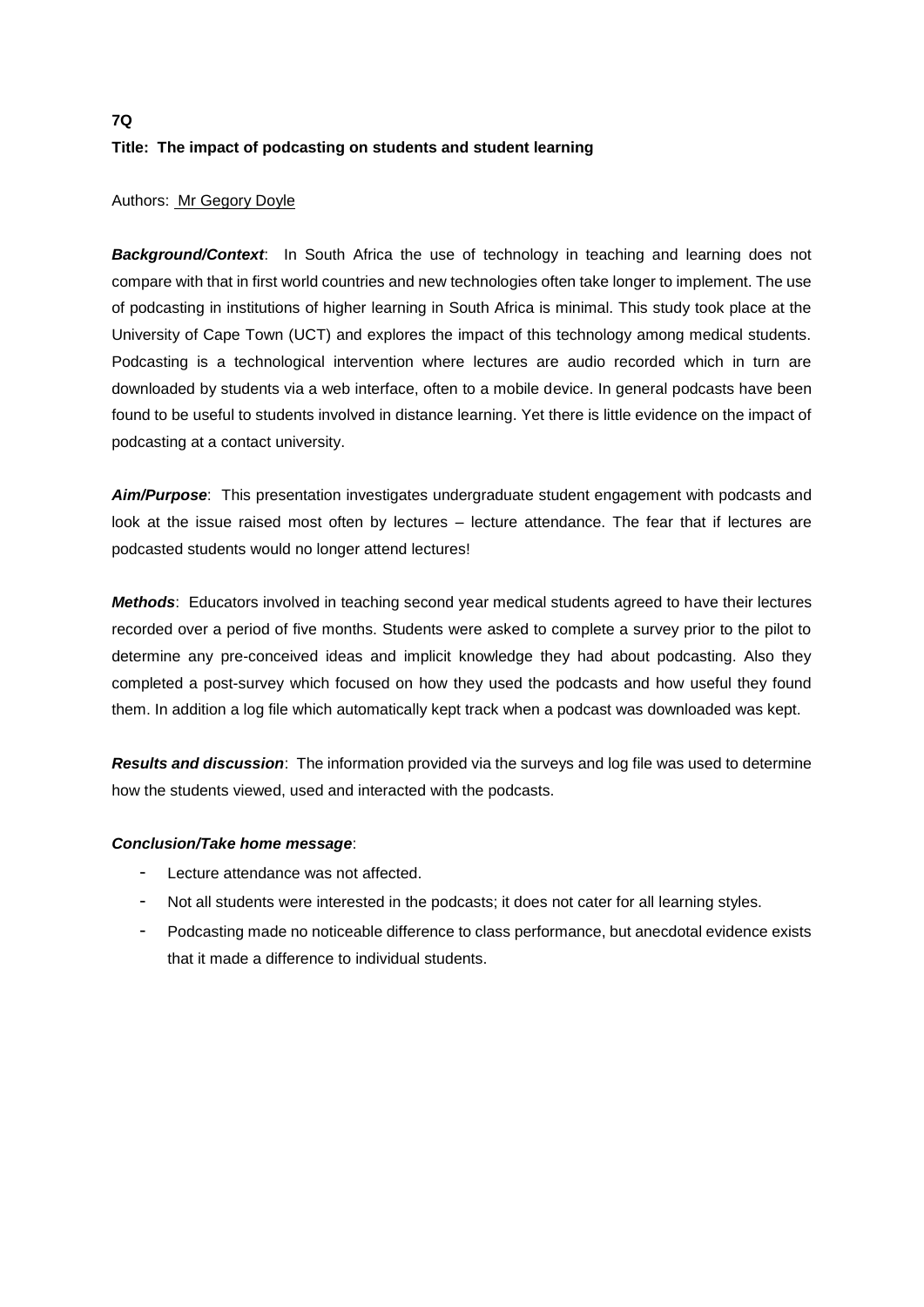# **Title: The usability and benefits of an electronic learning management system in learning clinical skills at Medunsa**

#### Authors: H. Havenga

*Background/Context*: Blackboard, an electronic learning management system, was introduced in 2011 and became fully operational in 2012. In the Skills Centre the system is being used as repository for learning material and assessment tools as well as for communication and as tool for monitoring and tracking of student activity on the system. It is essential to be aware of how latest technology can be used to enhance learning and therefore vital to monitor not only the students' perceptions on the usability of the system and their actual activity profiles but also to determine the value of the system for their learning experiences in clinical skills learning.

*Aim/Purpose*: To assess the perceived usability, as well as use and benefits, of the electronic learning management system in learning clinical skills.

*Methods*: The sample comprises 4<sup>th</sup> year medical students (Cohort 1) and 3<sup>rd</sup> year nursing students (Cohort 2). Prior to each practica session a pretest is done on relevant learning material. An online survey will be completed at the end of the block to gather data on the usability of the learning management system (ease of access, communication, suitability and quality of teaching material); the value for learning; the usefulness of the tools; transferability of material to clinical practice (Cohort 2 only) and recommendations for using web-based learning tools as learning aids.

A descriptive analysis of the outcomes will be done. A logical regression will be performed with student performance (pass or fail) as the dependent variable and with selected relevant questions in the survey as predictor variables. A correlation between students' performance and their activity profiles and perceptions will be done.

*Results and discussion*: Results will be discussed on the conference.

*Conclusion/Take home message*: Conclusions to be discussed at conference.

## **7R**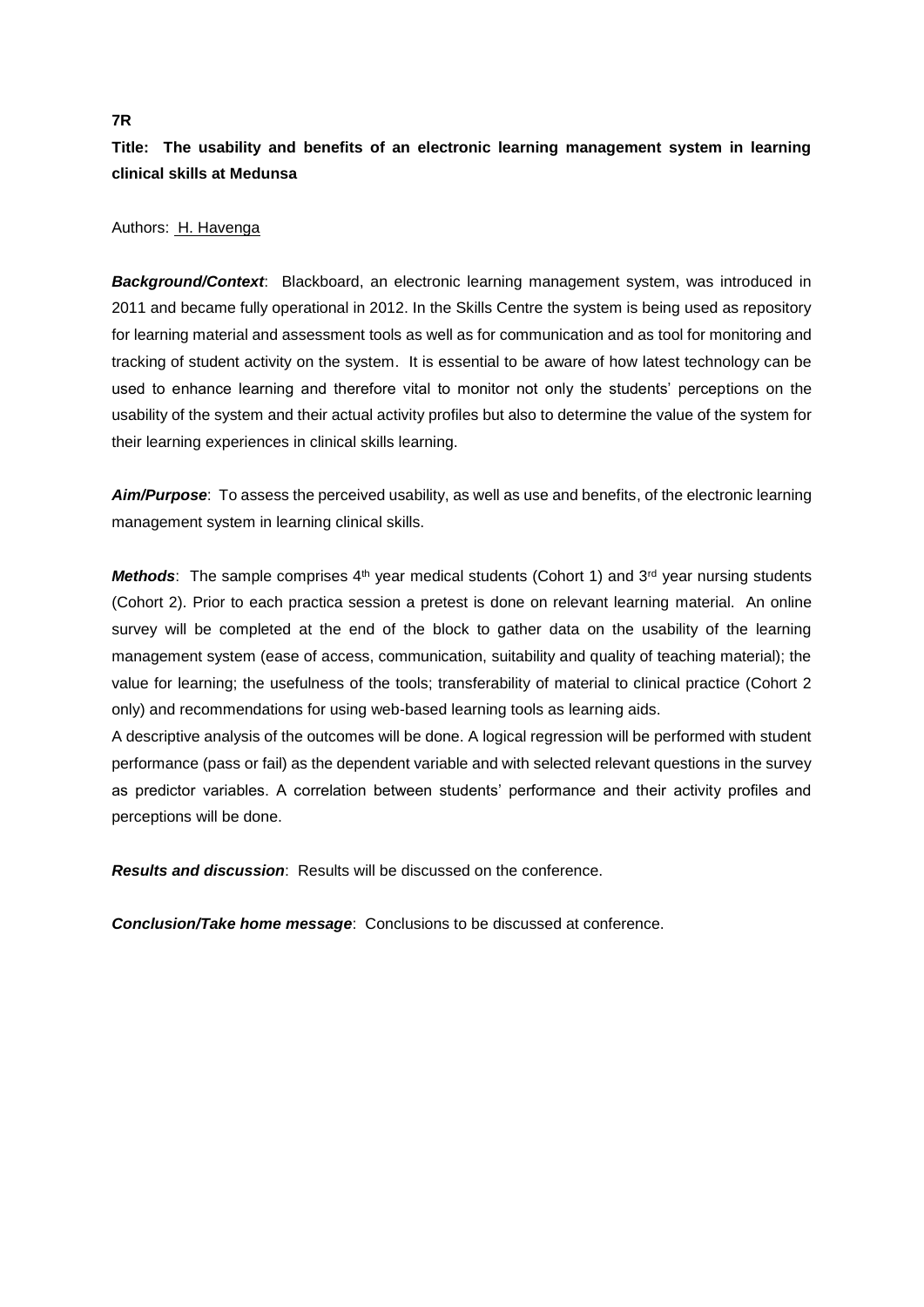## **Title: Alternative teaching method for anaesthesiology residency of third year students.**

Authors: Prof. C.L. Odendaal, Mr. A. Hugo, Prof. B.J.S. Diedericks

*Background/Context*: The Department Anaesthesiology investigates alternative teaching methods for a two-week residency of third year medical students.

*Aim/Purpose*: Sixteen basic anaesthetic subjects are presented the Blackboard e-learning platform. Two groups (8 students) rotate alternatively two weekly in (i) theatres for practical demonstration of anaesthesia theory and (ii) Visimed Computer Unit for student centred self-study of anaesthetic theory on Blackboard. Formative and summative assessments (from  $\pm$  600 subject-specific multiple choice questions) as well as written peer-evaluation assignments form the computer-based learning. The lecturer follows all computer-based learning closely and assesses peer-evaluations to verify the peerlearning process. All computer-based learning generates marks and form part of a portfolio that further includes a log book with 20 confirmed clinical tasks that must be completed and confirmed by an anaesthetist's signature and proof of three attended anaesthetic cases logged on a theatre chart.

*Methods*: An anonymous questionnaire to evaluate the programme is completed by students at the end of residency. Continuous analysis of the questionnaire and outcomes of the programme help to plan interventions and strengthen residency programme.

*Results and discussion*: Results are reported from one group of 105 third year students that completed the first rotation of the programme. The enthusiasm by which the students approached the programme was significant. Problems were minimal; the most important issue was limited time to achieve proper clinical experience. Portfolio marks were excellent.

*Conclusion/Take home message*: Accommodating a two-week residency needed an alternative approach due to time, staff and theatre space constraints in the Department of Anaesthesiology. The residency relies on student centred computer-based learning to master anaesthetic theory and a structured exposure to clinical work. The first results and impressions are positive indicating that the residency is realistic and effective in achieving outcomes as set in the M.B.,Ch. B.- programme at the University of the Free State.

#### **7S**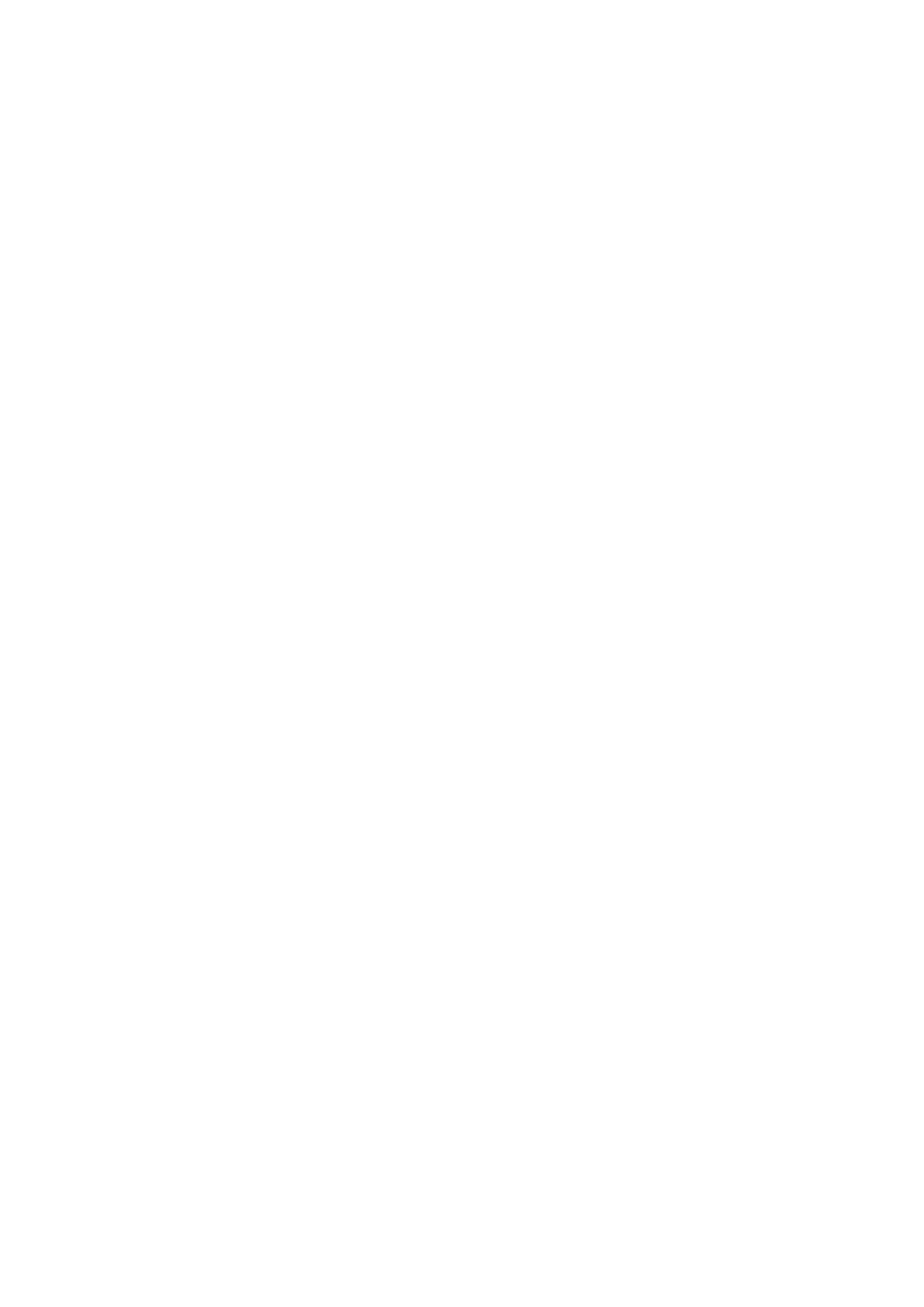# **SESSION 9 – Oral presentations**

## **9A**

## **Title: Turning an OSCE into a VOSCE**

Authors: Dr. J. Lombaard; Dr. L. de Bruyn

**Background/Context:** The Objective structured clinical examination [OSCE] is a performance based assessment tool which is used to evaluate the medical students' clinical competency in taking a history, performing a physical examination and simple procedures. The OSCE consists of stations through which students rotate and are assessed by lecturers using standardized checklists. It is a widely recognised assessment tool, but does have disadvantages.

*Aim/Purpose***:** The aim of this study is to determine whether a videotaped OSCE (VOSCE) can be used as an alternative assessment method and has advantages over a traditional OSCE.

*Methods***:** A sample group of 41 pre-clinical students were assessed in this qualitative explanatory study.During their semester 4 OSCE these students had to perform the procedure of venapuncture. They were evaluated by lecturers using standardized checklists. These students were again evaluated during their semester 5 module OSCE performing the same procedure. This time however it was a VOSCE. The students were asked to complete a questionnaire anonymously regarding the VOSCE station.

*Results and discussion***:** During the semester 4 OSCE, six different lecturers assessed these students and their average scores for the station fluctuated between 58 % and 85%. The average score of the 41 students was 65%. In the VOSCE the station was assessed by one lecturer who watched all the video recordings. The average score for the station was 70.2%.The majority of Afrikaans students preferred the traditional OSCE station, but the majority of the English group preferred the VOSCE station. The whole group, however, wanted a CD copy of their assessment for learning purposes.

*Conclusion/Take home message***:** A VOSCE has advantages over the traditional OSCE regarding reliability and saving resources eg. number of examiners. Students' performance was not influenced negatively by the VOSCE station.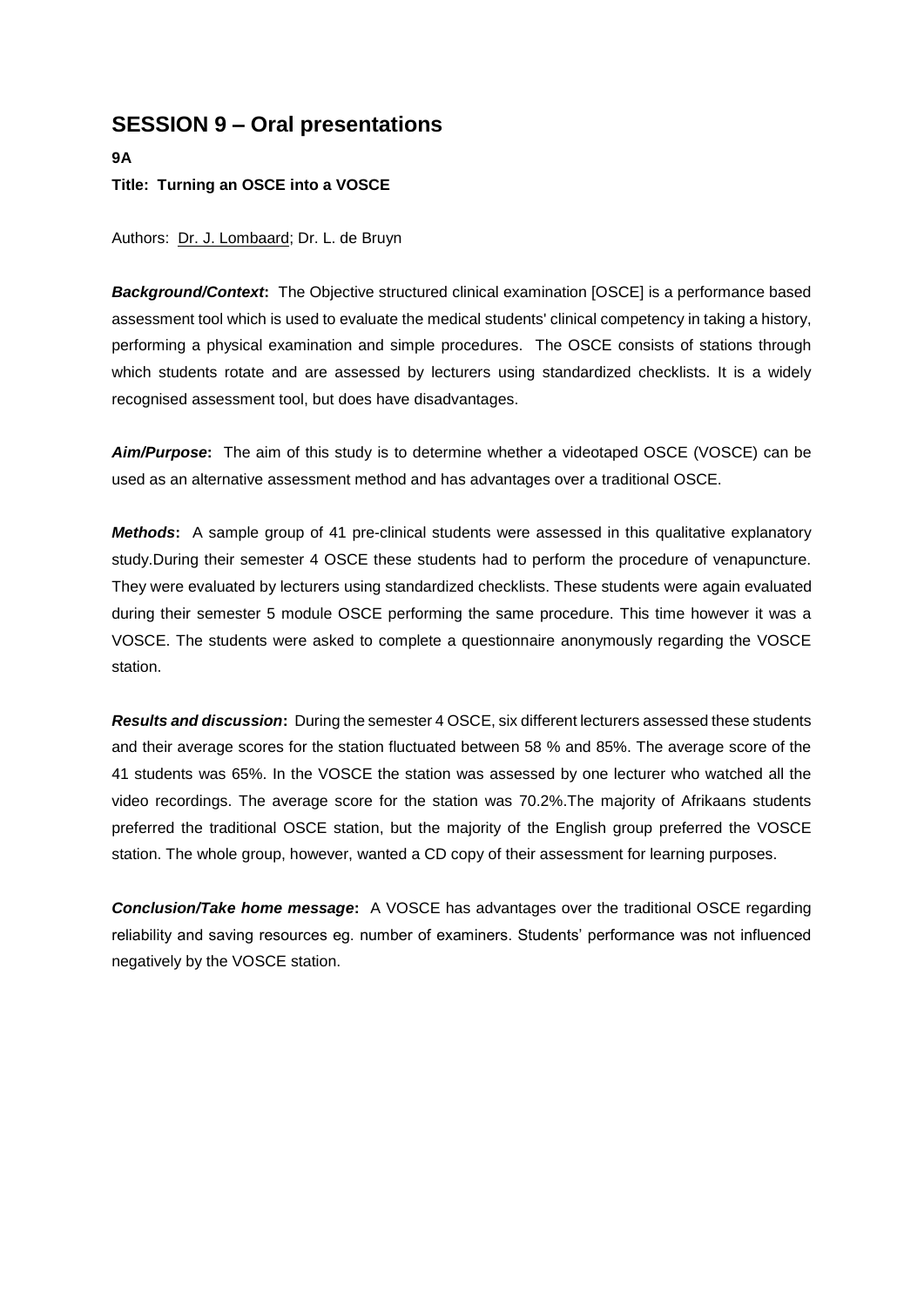## **9B Title**: **Tutoring scientific subject matter in students' mother tongue**

Authors: A. Louw; M. De Villiers; M. van Heusden

*Background*: Teaching in a country with different academic languages offered special challenges to institutions that cater for these languages. The languages English and Afrikaans are both used as languages of instruction at Stellenbosch University. However, at the Faculty of Health Sciences, Chemistry for Health Sciences for entry level students is only offered in English. This could cause understanding and interpreting problems, because some students studied Chemistry only in Afrikaans in the preceding years. Faculty put an intervention into place where all the Afrikaans and other African language speaking students could voluntary attend small tutor groups facilitated by senior students. The primary purpose of the groups was to create a safe space for students to communicate about chemistry in their mother tongue.

**Aim:** To determine the impact formally structured chemistry tutor groups in the students' mother tongue, have on their knowledge, skills and attitude towards the module.

*Methods*: A mixed method research approach was used to generate data in an effort to determine the effectiveness of the intervention. Focus groups and individual interviews with students and tutors, were used for qualitative data collection. Data from a questionnaire as well as summative results were also collected and analysed for triangulation purposes.

*Results and discussion*: Participating students performed very well. Although the objectives of the small group were aimed at translating content of the course into the mother tongue language of the participants, it also offered other benefits. These benefits included the development of essential generic skills e.g. group work, effective communication and peer learning of these students.

*Conclusion*: Providing space where students can communicate in their mother tongue about specific subject matters, assist in enhancing learning of that subject, as well as enhancing the development of critical generic skills that students need to function at an optimal level at university.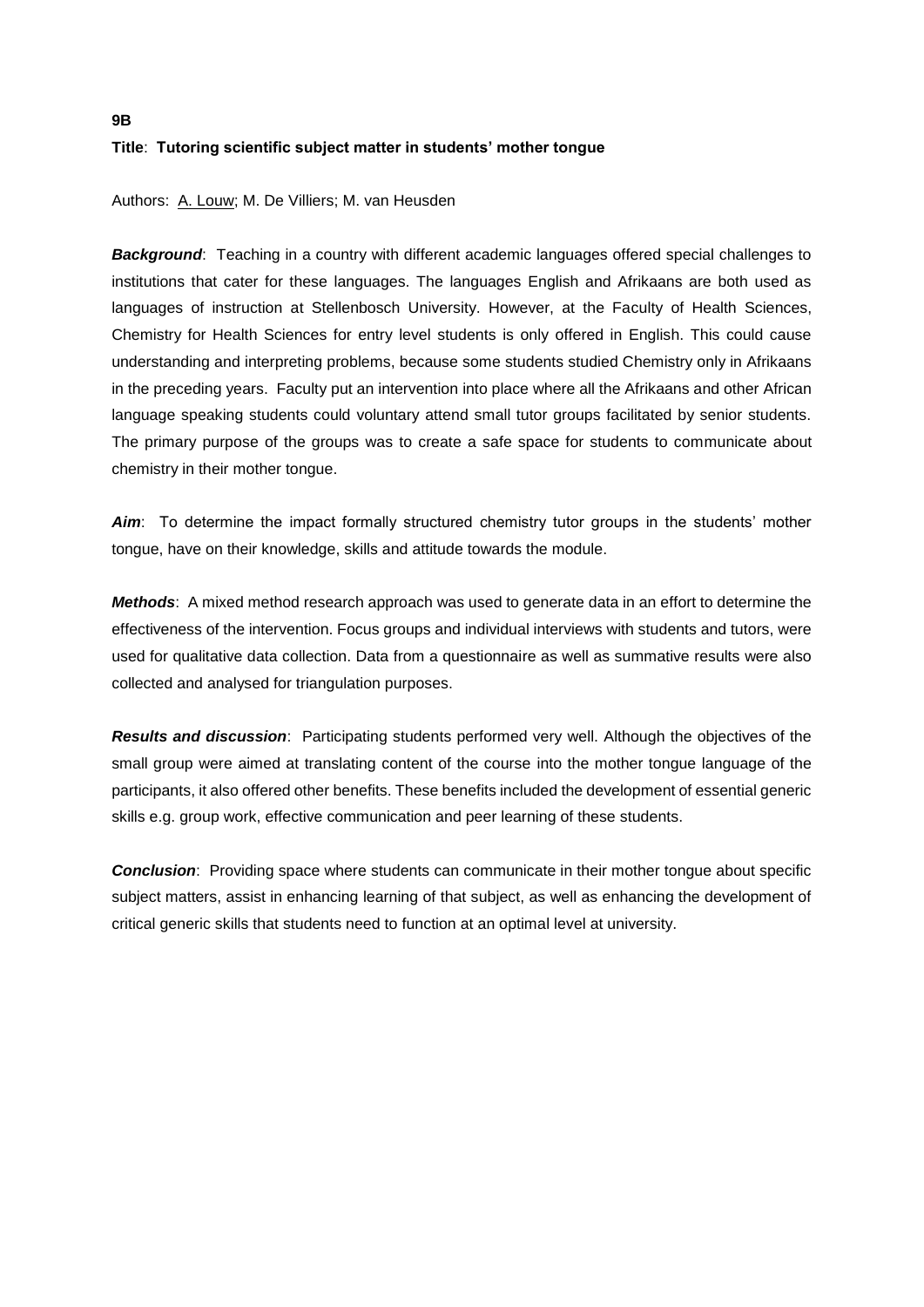## **Title: Aligning clinical assessment practices with the Prosthetic Dentistry curriculum**

#### Authors: R.D. Maart

*Background/Context*: Removable Prosthetic Dentistry is a fourth year module of the undergraduate dentistry programme which consists of a large clinical component. Clinical tests were introduced and implemented as an additional clinical assessment method. The intention of introducing the clinical tests was an attempt to ensure that students were assessed fairly, that their theoretical knowledge and the ability to apply it clinically were properly assessed, and to provide feedback.

*Aim/Purpose*: To compare the relationship between the students' performance in the clinical tests and daily clinical grades with their theoretical performance in this module. The second part of the study explored the academic staff s' perceptions of the clinical test as clinical assessment tool.

*Methods*: This was a case study design with a mixed methods approach. Record reviews of the results of students who completed this module in one year were used, and included 110 students. The data analysis was done with the assistance of a statistician. Three full-time lecturers within the Prosthetic department were interviewed. The analytical abstraction method was used to assist with the qualitative data analysis; first the basic level of analysis was done in the narrative form, followed by second higher level of data analysis.

*Results and discussion*: There appeared to be hardly any relationship between the students' clinical daily grade assessment marks and their theory marks. It appeared that there is a better correlation of the clinical test mark and the theory mark, than clinical daily mark and the theory mark. This finding related well with the lecturers' views that the clinical tests were more reliable as a clinical assessment tool than the daily clinical mark.

*Conclusion/Take home message*: The clinical test as an assessment tool is well accepted by the supervisors and they agreed that it is more reliable and accurate than the clinical daily grade assessment method.

## **9C**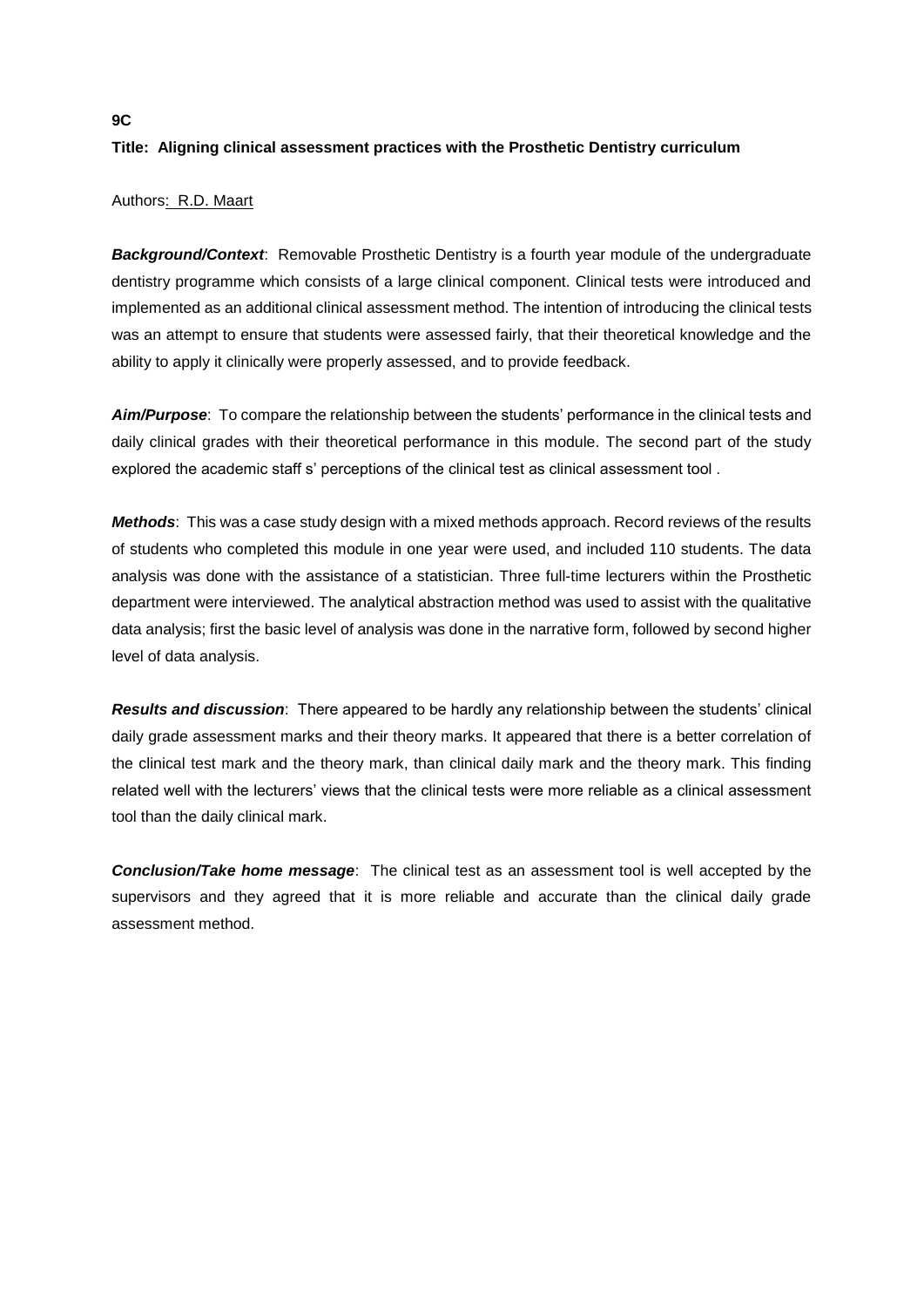# **Title: Learning approaches used by students in the Department of Emergency Medical Care at the University of Johannesburg**

Authors: Colin Mosca, Andrew Makkink, Christopher Stein

*Background/Context*: The relevance of identifying different learning approaches used by students lies in how these impact the way that the learner engages with the learning material, and how this in turn impacts the overall learning experience. The main distinction lies in that the surface approach is generally relied upon when the aim of learning is to 'momentarily' perform well in assessments as opposed to the deep approach, where the aim of learning lies in the understanding and interpretation of the learning material. Understanding the approach used by learners can provide important information on learner adaptation to the learning content and environment, and the learning strategies adopted in each of the specific years of academic study.

*Aim/Purpose*: The aim of this study was to examine learning approaches used by students in a four year professional degree programme in Emergency Medical Care

*Methods*: The research was conducted using the Biggs R-SPQ-2F questionnaire which was voluntarily completed by registered students of BEMC degree programme. A Likert scale method was used to facilitate the interpretation of the results of the survey.

*Results and discussion*: Data analysis demonstrated that the majority of students in the BEMC programme use a Deep approach to learning. Of the Deep learners, year one learners were mostly intrinsically motivated to adopt a Deep approach, while years two to four were mostly extrinsically motivated to adopt a Deep learning approach. Of the learners that scored as having a Surface learning approach, none were found to be Surface motive learners, meaning that the Surface learners were extrinsically motivated to adopt a Surface learning approach

*Conclusion/Take home message*: Although there is no significant difference between learning approaches between years, further research is needed to determine whether or not approaches change during the course of a student's studies.

**9D**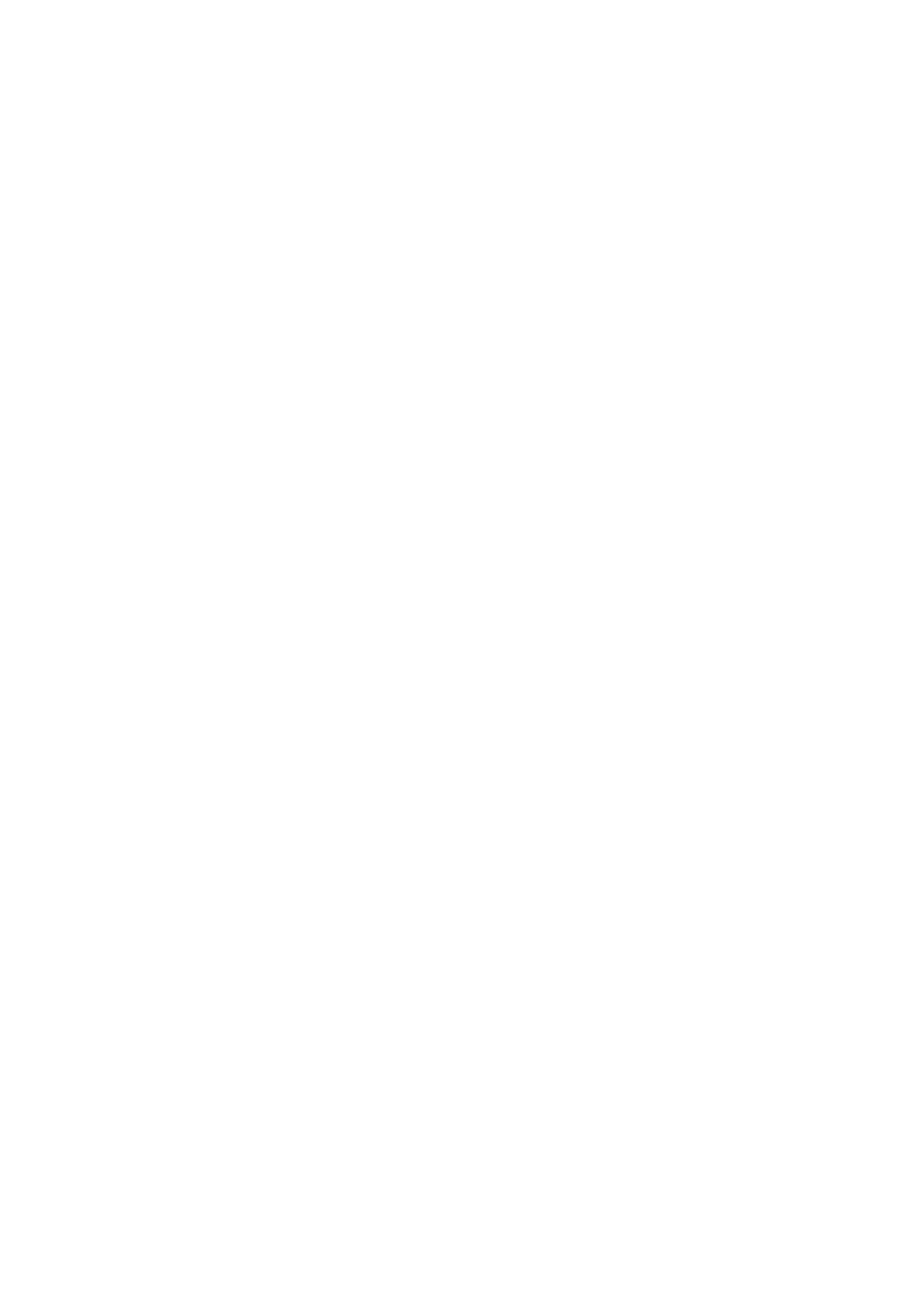## **Title: Does the gender of examiners determine the academic performance of medical students?**

Authors: Niehaus D.J.H., Jordaan E, Koen L

*Background/Context:* Final year medical students in the Department of Psychiatry at the University of Stellenbosch perform oral exit examinations. We had previously reported that the gender combination (female-female) of the examiners predicted ( $p=0.029$ ) poorer student outcomes, but the sample size was insufficient to determine whether specific characteristics of these combinations could account for this finding and we therefore now report on a much larger sample.

*Methods:* The class and examination marks (from all disciplines) of 685 final year medical students (2008-2011) were analysed. Odds ratio calculations were done based on thresholds identified by Bland-Altman statistical analysis. Group status was determined by the gender distribution of examiners and the additional variables evaluated included the examiner' age, first language, experience in examination and area of expertise.

*Results:* The majority of examiner pairs was male-female (62.9%), followed by male-male (25.0%) and female-female (12.1%). The mean mark in the psychiatry oral exit examination was 62.3% (SD 9.1) and the overall examination mark was 62.8% (SD 8.8). Twelve students failed psychiatry during the period of observation. The examiner's gender was a predictor (p=0.015) for the psychiatry oral exit examination marks.

*Conclusion:* This study suggests that the choice of examiners in oral exit examinations in psychiatry requires careful consideration in order to ensure a fair assessment of student abilities.

**9E**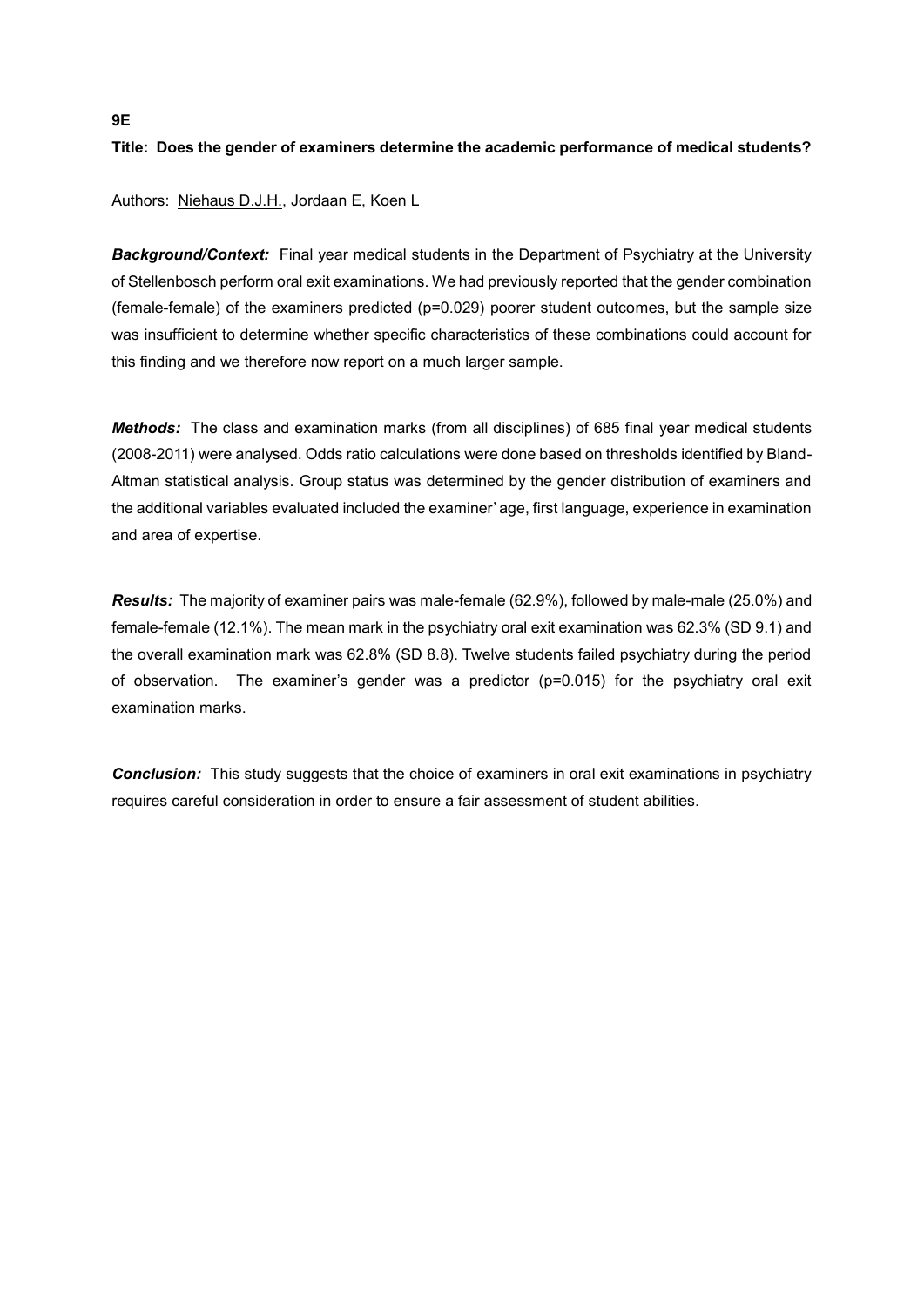## **Title: Developing Clinical Reasoning: reasons for progression and non-progression**

#### Authors: T.C. Postma

*Background/Context*: Third year dental students engage with case-based pre-clinical clinical reasoning training at the School of Dentistry, University of Pretoria. They are assessed using a standardized case-based progress test, which is repeated in the subsequent clinical study years. Action research shows that some students demonstrate progress in clinical reasoning skills over time while others don't. The reasons for this phenomenon are unknown.

*Aim/Purpose*: This study explores students' perspectives on the reasons for progression and nonprogression in developing clinical reasoning skills.

*Methods*: Two focus groups (eight students each), more or less representative in terms of race, and gender were purposively selected. Individuals in Group 1 achieved at least 9% or more improvement in clinical reasoning scores after one year while individuals in Group 2 achieved little or no progression. The dicotomy between the groups was based on improvement in clinical reasoning decisions over time and not on actual academic performance. The the focus groups were voice-recorded, transcribed and qualitatively analysed. The university's Health Sciences Ethics Committee provided ethical clearance.

*Results and discussion*: Students that had shown progression expressed appreciation for the casebased training. They were focussed on the main outcome of comprehensive patient care and provided constructive criticism to improve the system. Students who had not shown progression expressed less appreciation for the case-based training. Although they provided constructive criticism, they tended to be self-centred in their discussions, complaining about the feedback and a lack of structure, and displayed self-handicapping behaviours such as poor time management. Some were not aware of available learning opportunities.

#### *Conclusion/Take home message*:

The students who had demonstrated progress in clinical reasoning skills seem to be able to reflect and learn independently. Those who did not demonstrate progress may need more structure and intensive feedback, as well as formative feedback about behavioural aspects such as time management and professionalism.

#### **9F**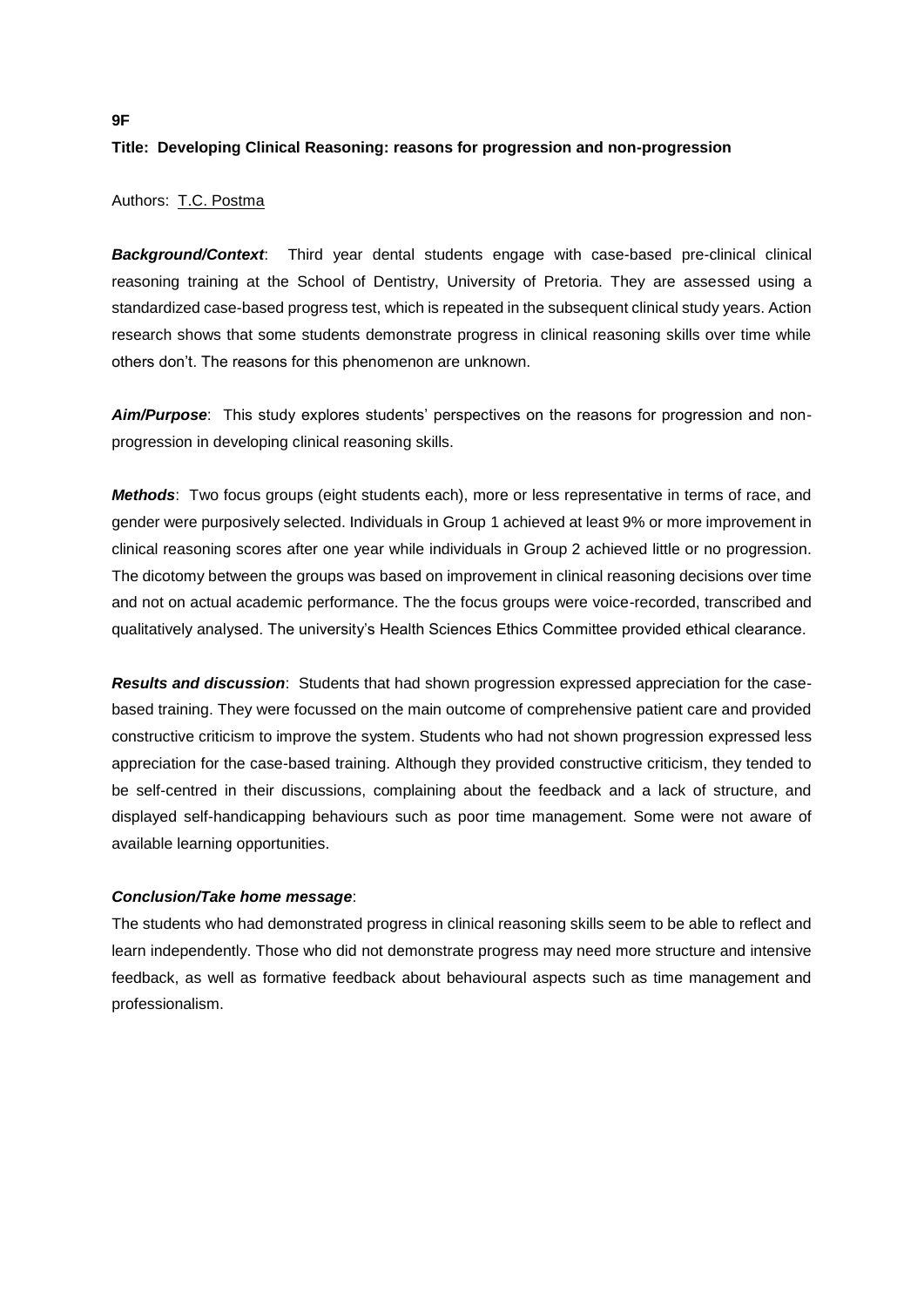# **Title: A board game for medical microbiology and infectious diseases: do academic members of staff think it can work?**

Authors: M.C. Struwig, A.A. Beylefeld, G. Joubert

**9G**

**Background/Context:** Innovative teaching and learning strategies have become part of medical training, and educational games are increasingly used to enhance the process of mastering subject content. Students in the Faculty of Health Sciences, University of the Free State, experience medical microbiology as an exceptional challenge because of unfamiliar terminology and the extensive volume of work. Consequently, many students believe that medical microbiology could be a major contributor to failing an academic year. A board game, Med Micro Fun With Facts (MMFWF), based on Trivial Pursuit™ principles, was developed to stimulate second-year medical students' interest in microbiology, and to expose them to the subject content of an Infections module in an informal way involving active group dynamics.

*Aim/Purpose*: When a novel approach to teaching and learning is considered, evaluation of the instrument or process should not be limited to the students for whom it is intended. Therefore, the purpose of this descriptive study was to corroborate students' positive experiences of the MMFWF game, by having it evaluated by academic members of staff.

*Methods*: Members of staff participated in direct observation of the play process. The nominal group technique was used to identify their perception of the game as a learning tool. Feedback was analysed to investigate the potential viability of the innovation, and comments were interpreted in terms of the criteria of the diffusion of innovation theory.

*Results and discussion*: The game itself and the play process generated positive feedback from staff members. Measured against the criteria of diffusion of innovation theory, the game meets the requirements for an innovation to be accepted. Its relative advantage, observability, compatibility, level ofcomplexity, and trialability has been confirmed by the participants' feedback.

*Conclusion/Take-home message*: Supplementary to formal lectures, MMFWF has the potential to enhance students' learning experiences in medical microbiology.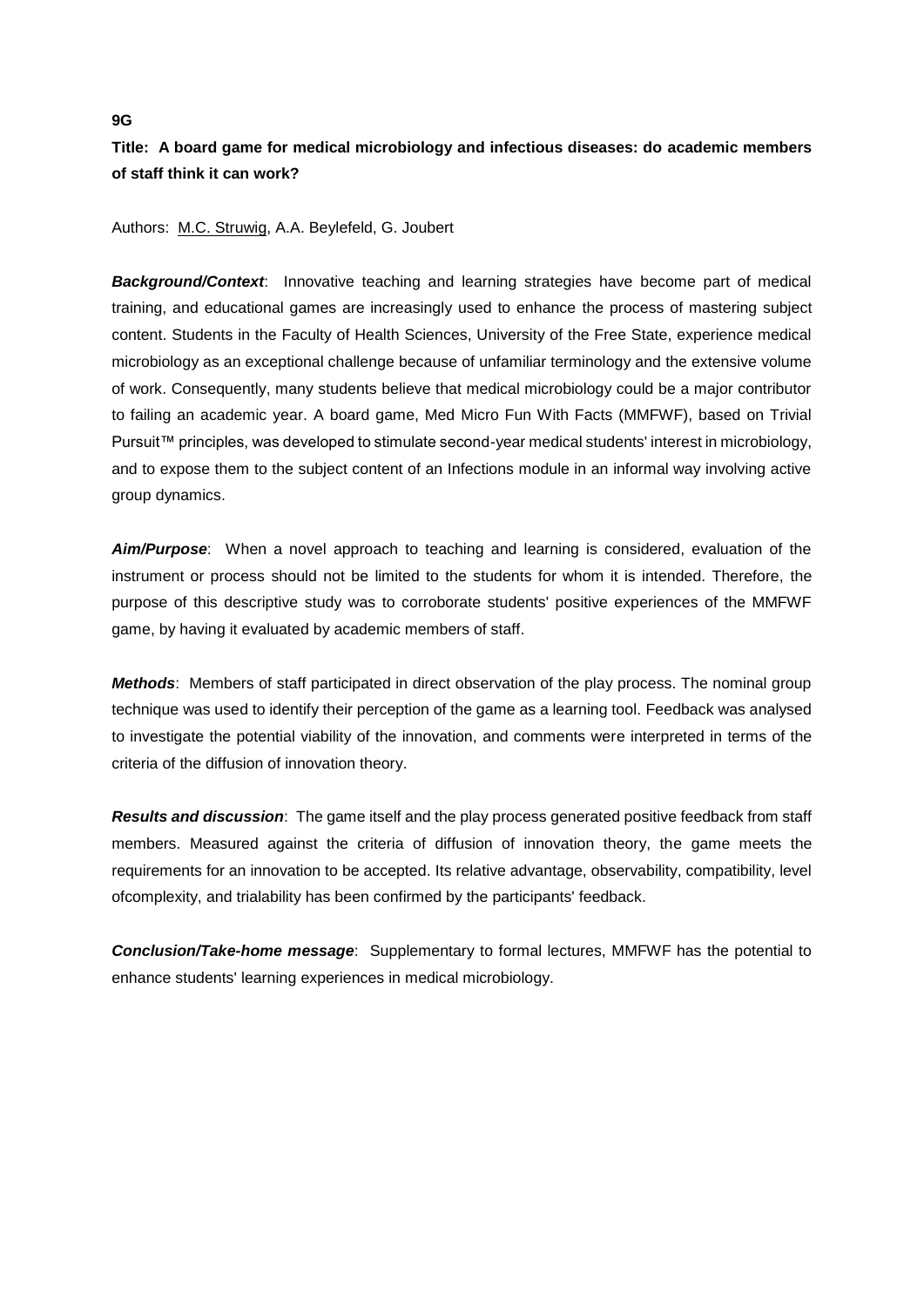# **Title: How can I help the students visiting my practice to learn more?**

## Author: M. van Rooyen

**Background/Context**: Each 4<sup>th</sup> year medical student from the University of Pretoria visit a primary care practitioner (PCP) for two weeks. They submit a reflective photo-story report on their experiences and their personal and academic growth after the visit. To identify whether the objectives of the visit have been met and to describe the experiences of students, the reflective reports are qualitatively analysed. A second purpose of the analysis is to propose strategies that can be implemented by the PCPs to optimise the learning experience of the students in their practices.

Aim/Purpose: Using a qualitative analysis of 4<sup>th</sup>-year medical students' photo-story reflections to propose strategies for physicians hosting these students in their practices, to optimise learning opportunities.

*Methods*: A qualitative approach to analyse the narratives of the photo-story reports was used. Main and sub-themes were identified in terms of the topics reflected upon. Quotes from the narratives were selected to support the themes. Each of the quotes was then scrutinised for evidence of learning taking place.

*Results and discussion*: The main themes were identified as: the impact the visit had on the student, the emotions they experienced, working with the physician, interacting with patients and the clinical care of patients. Conditions where learning generally happened were identified as when students felt comfortable, confident or happy and inspired, they actively participated, they were challenged, they could see the advantage of learning and they received feedback

**Conclusion/Take home message:** Strategies that practitioners can use to optimise the learning experience of students in their practice are proposed. Strategies include active participation, reflection, creating a positive environment, challenging experiences, active learning plans and quality time with patients

**9H**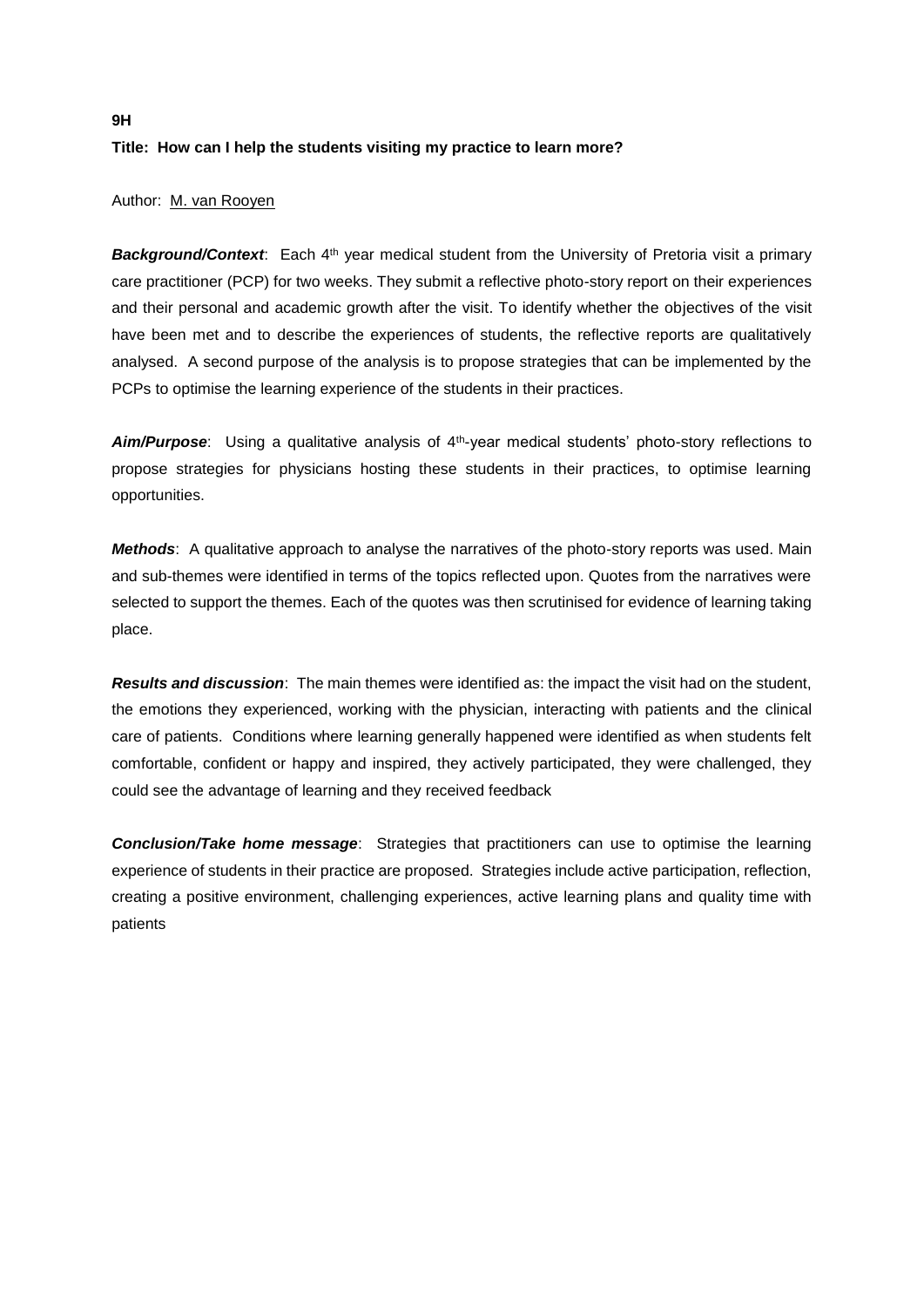## **Title: The State of Educational Research at the Faculty of Health Sciences, Stellenbosch University**

Authors:Juanita Bezuidenhout, Ben van Heerden, Marietjie de Villiers

*Background/Context*: Since its inception in 2006, the Centre for Health Sciences Education (CHSE) has committed itself to the promotion and support of Health Sciences Education research in the Faculty of Health Sciences (FHS) at Stellenbosch University. It played a pivotal role in initiating research, and collaborating with researchers in other disciplines within the faculty, the university, nationally and internationally. Therefore in April 2011 a Research Unit for Health Sciences Education was established within the CHSE.

*Aim/Purpose*: To establish a research framework for educational research in the FHS by firstly determining the educational research that is currently performed within the FHS.

*Methods*: A document analysis was performed to collect information regarding existing projects. All projects were classified according to programme; research focus; location of research and discipline/division/departments involved.

*Results and discussion*: There are 106 educational research projects, mostly at undergraduate level, of which 50% are in the MB,ChB programme. More than 50% of projects focus on teaching and learning design or evaluation, while very few focus on assessment. All five undergraduate programmes are represented in educational research with only nine medical disciplines focusing on postgraduate education. Although most projects are within the FHS, a number of projects are situated in communities and also national and international collaborations. Only 20% of projects are classified as clarification research; the rest as justification or description research.

*Conclusion/Take home message*: Educational research appears healthy in the FHS, but it is essential to establish macro-projects with comparative, collaborative and/or longitudinal aspects. These would reinforce the results and interdisciplinary cooperation, lead to better use of current capacity and promote trans-professional and interdisciplinary cooperation. Research projects which are explanatory in nature must be developed. Recommendations are made on how to achieve these aims.

**9I**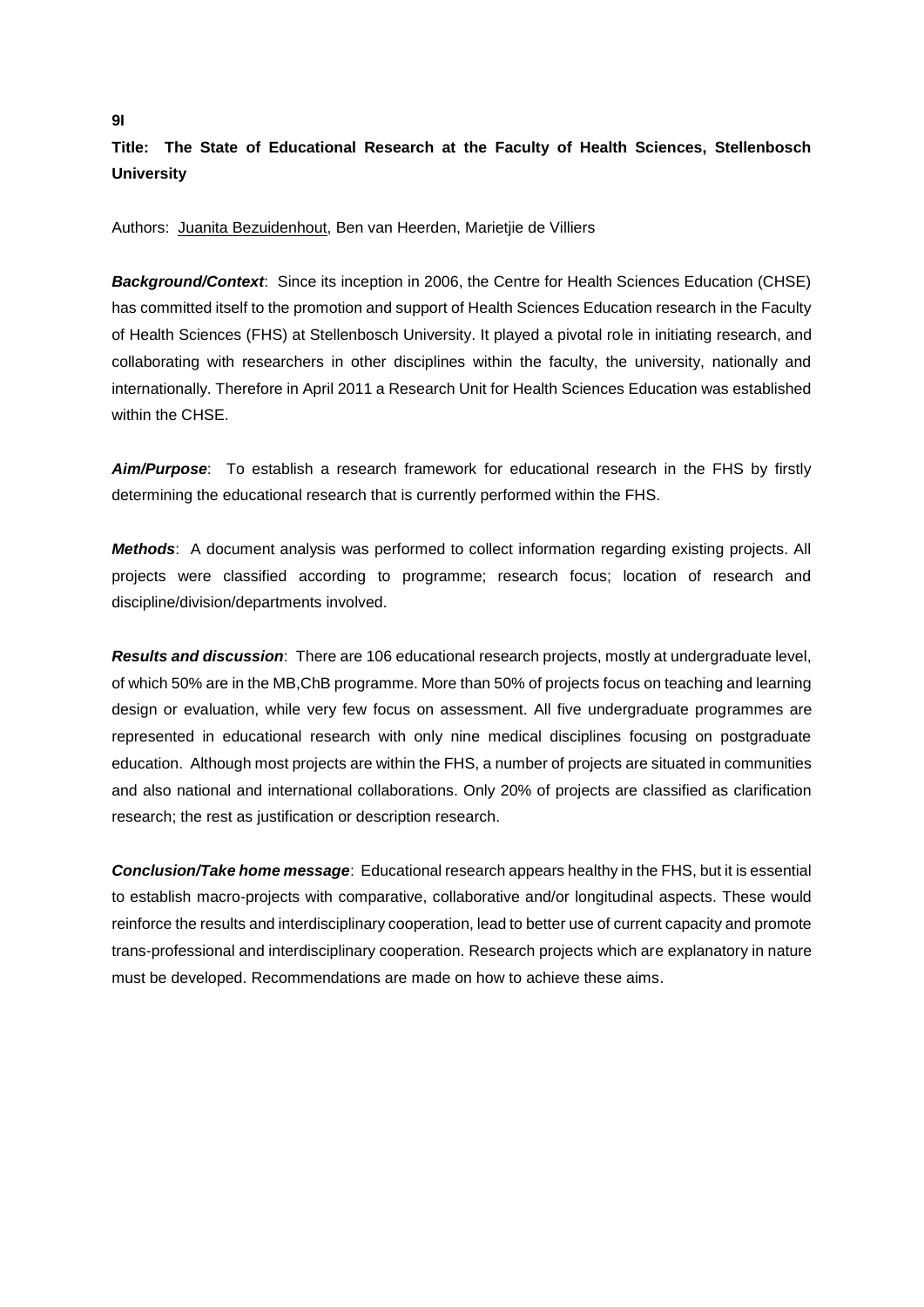## **9J Title: From undergraduate research report to publication**

Authors: G Joubert, M.C. Struwig

*Background/Context*: During their second and third years of study in the five-year undergraduate medical programme at the University of the Free State, students plan, perform and report on a research project in small groups of three to five students, under the guidance of a clinical study leader.

*Aim/Purpose*: We report the experiences of the module leader, Faculty medical writer, and study leaders in taking undergraduate student research reports to publication.

*Methods*: In this descriptive study with both quantitative and qualitative elements, the approximately 300 projects completed in the decade since their introduction were reviewed for suitability for publication. The research reports that have already been submitted for publication were reviewed in terms of publication success and comments received by reviewers.

*Results and discussion*: Approximately a third of the student projects are considered publishable. The main reason for not pursuing publication in the remainder is small sample sizes or low response rates. Forty-three student projects have been submitted for publication and have all been published. The methodology of the student projects is generally sound, as their protocol is evaluated as part of the research methodology module, and is reviewed by the institutional ethics committee. Analysis is done or verified by biostatisticians. What is often lacking in the student reports is an understanding of the topic. As a reviewer has stated: "The Introduction is rather inappropriate and does not give an adequate picture of the topic". Similarly, students often lack insight into the meaning of their results, and struggle to write a thorough Discussion.

*Conclusion/Take home message*: Undergraduate student research reports can be published successfully, if one acknowledges the limited knowledge and insight of pre-clinical students into the specific field. The Introduction and Discussion sections thus generally need to be rewritten, which also circumvents problems regarding inadvertent plagiarism and incorrect referencing.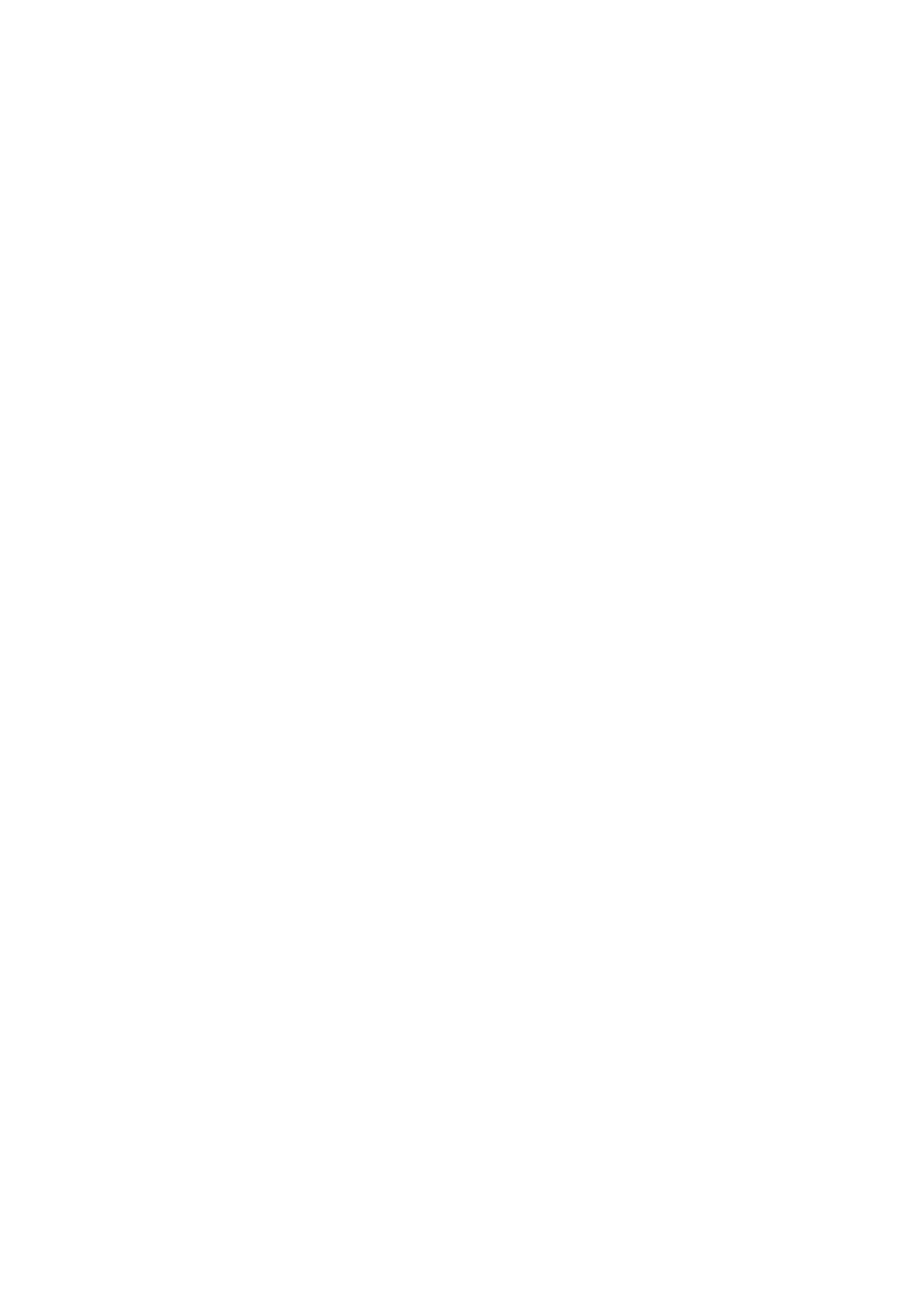## **Title: Health professions students' beliefs of and learning strategies for acquiring Xhosa**

#### **Authors:** Dr. Philip Lewis & Prof. M.R. De Villiers

**Context/Background:** In keeping with evidence that communication in a patient's mother tongue improves quality of care and patient outcomes, the Faculty of Health Sciences at Stellenbosch University (SUFHS) has embarked on an extensive initiative to implement Xhosa training in the clinical consultation in all five of its undergraduate courses. Other than anecdotal evidence, it would appear that little is really known about the preconceived ideas students from different language backgrounds have about Xhosa language learning and in particular, their i) beliefs, and ii) the language learning and communication strategies they employ to master the language.

*Aim and objectives:* The objectives of this study are to gain insight into the nature and identity of SUFHS students' language learning beliefs and the strategies they employ learning Xhosa; determine whether students from different language backgrounds reflect similar Xhosa language learning beliefs and language learning and communication strategies; and identifying factors that will enhance effective Xhosa language teaching and learning.

*Methods***:** A survey comprising of a 31-Likert scale closed answer options followed by open question options was conducted with 48 students from the divisions Speech-Language & Hearing Therapy and Human Nutrition in the faculty. Statements used in the survey were divided into the following categories, i.e., aptitude, motivation, the nature of language learning, communication strategies and difficulty of language.

*Results***:** The study is currently in progress and it is anticipated that the preliminary findings of this ongoing study will be available from April 2012. These results will be reported in this presentation. We plan to use the results to further compare with other undergraduate programmes envisaged to begin learning Xhosa from July 2012; as well as findings of a post-course survey which will be conducted in October 2012 to determine whether students leaning strategies and beliefs reflected in the prequestionnaire remain prevalent.

**Conclusion:** We hope that the findings from this study will provide useful insight into students' Xhosa language learning beliefs and trends which will be used to focus, guide and improve Xhosa teaching and learning interventions at SUFHS.

## **9K**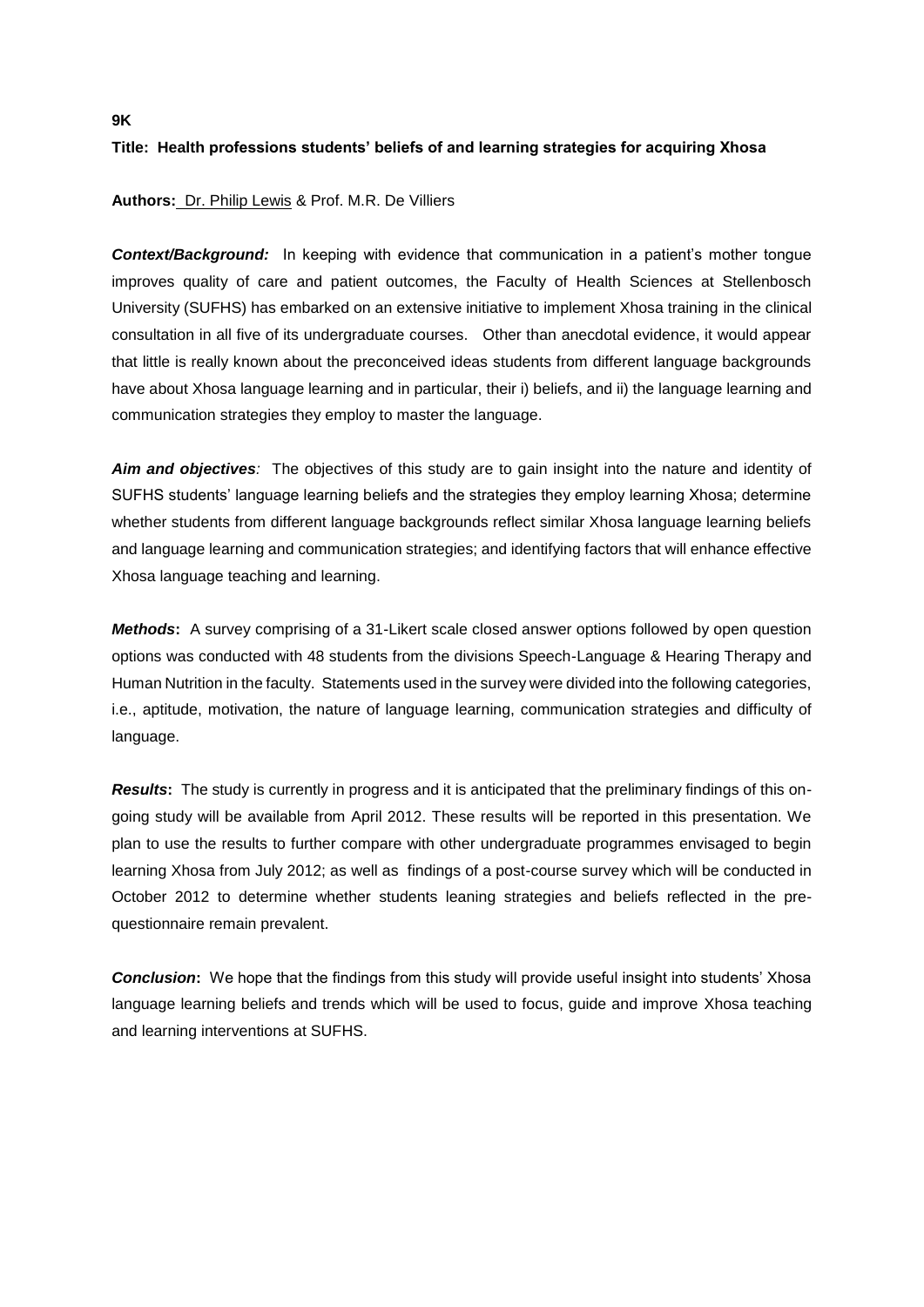# **Title: A novel method of data collection.**

**9L**

## Authors: Alma Snyman & Francois Cilliers

*Background/Context*: The use of group methods to collect data can pose a number of problems. This is especially true when engaging with a group of participants who work together within a specific department or hierarchy. The lack of anonymity is one of the most inhibiting problems in such situations and one that motivates us to search for new methods of facilitating participation. Participlan is a method of facilitation originally used to facilitate meetings, group discussions and workshops in the business world. This method of facilitation uses visual mapping to stimulate group participation and the free flow of ideas in a non-threatening environment.

*Aim/Purpose*: To introduce the Participlan method and share the experience of this novel data collection method with colleagues who want to engage with groups during the data collection process.

*Methods*: The experience of the presenter will be used to illustrate the possibilities and results of using this novel method of data collection to engage with a group of Health Sciences Educators.

*Results and discussion*: The Participlan method was recently used with great effect to create a positive, non-threatening and engaging process of data collection in a research project focused on the assessment of professional behavior in Health Sciences Education. In addition to the issue of anonymity being addressed, equal participation by all group members were also facilitated and a concise visual record of data was generated during the sessions.

#### *Conclusion/Take home message*:

- There are existing methods of group facilitation that offer possibilities in terms of reliable data collection for research purposes.
- It is possible to guarantee anonymity during a participatory group session for data collection.
- Participlan is an example of a novel, valuable method of data collection.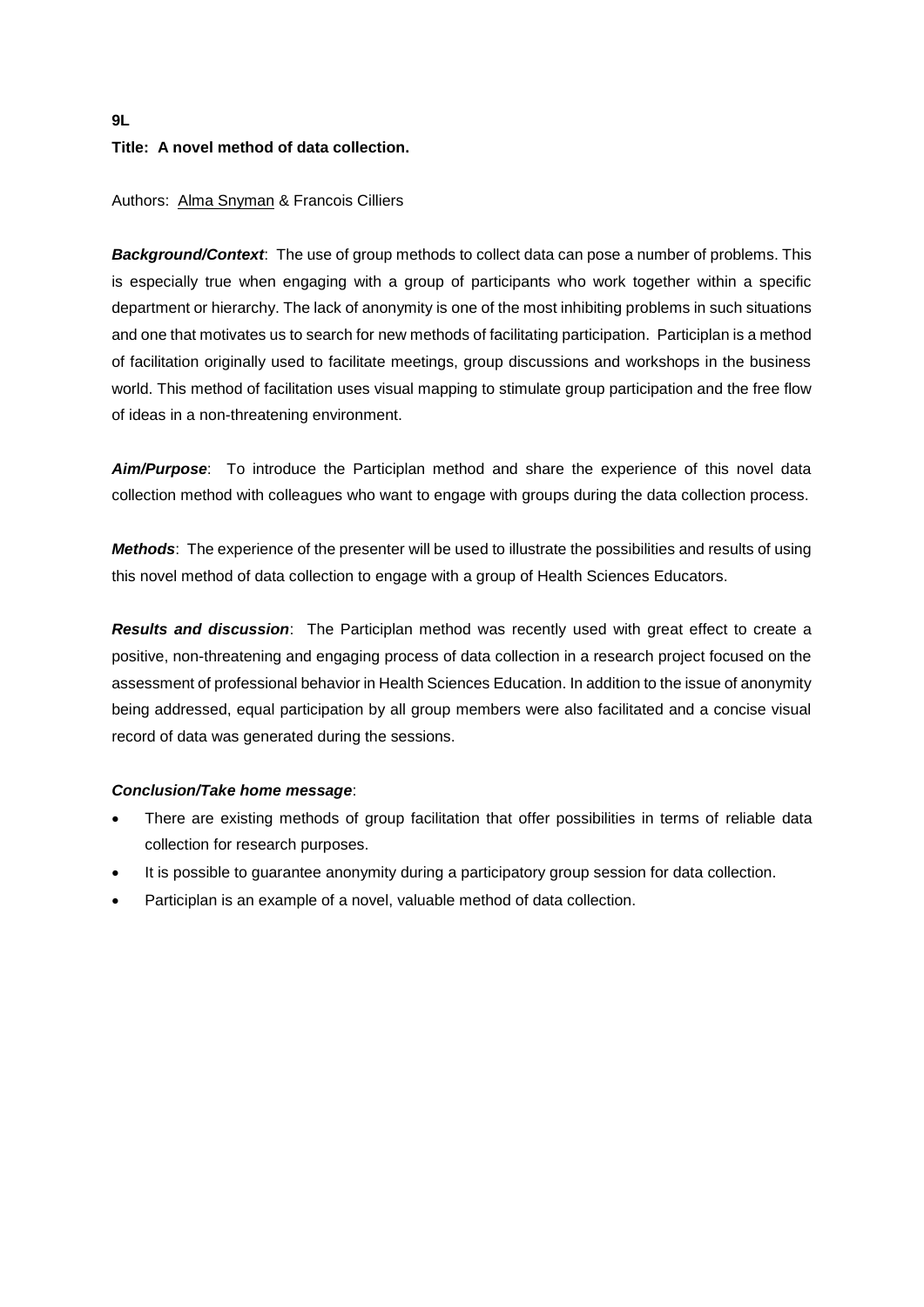# **SESSION 9 – Poster presentations**

## **9A (P)**

**Title: Acute Shortage of Faculty at School of Medicine of the Catholic University of Health and Allied Health Sciences, Tanzania**

Authors: Mange Manyama, Stephen Mshana, Steve Justus, Ralf Graves and Fikile Mtshali

*Background/Context*: The number of medical schools and student intake in Tanzania has increased threefold in the last decade in response to the growing population and health needs. However, there has not been a correspondingincrease in the number of facultyresulting in a critical shortage of faculty at these institutions.

*Aim / Purpose*: This study was conducted to determine the extent and nature of the faculty shortage at the school of medicine, Catholic University of Health and Allied Sciences (CUHAS). Results from this study will aid the school in planning future interventions to address the shortage.

*Methods*: A cross-sectional descriptive survey approach was used to gather information from department heads and university records on the number of faculty and students at CUHAS.

*Results and discussion*: At the time of this study, the school of medicine had a total of 86 faculty and 700 undergraduate students and residents. Of the entire faculty, 40 (46.5%) work as full time and 46 (53.5%) as part time. The department of surgery had a higher number of faculty while the psychiatry and ophthalmology departments had the lowest. Over 50% of departments had shortages of 30% or more of the required number according to departments requirements/wishes. The extent of the shortage was determined based on department requirements/wishes since there is no existing policy for specifying the faculty required per department. The World Federation for Medical Education (WFME) recommends that the teacher-student ratio should be relevant to the various curricular components and the appropriate number of faculty should be determined by departments implementing the curriculum.

*Conclusion/Take home message*: The shortage of faculty is likely to compromise the quality of teaching and therefore the competence of future health professionals. Various interventions are recommended including establishment of a residents-as-teachers program and faculty development programs to help meet the shortage and groom faculty for leadership roles in finding solutions to improve health professions education in Tanzania.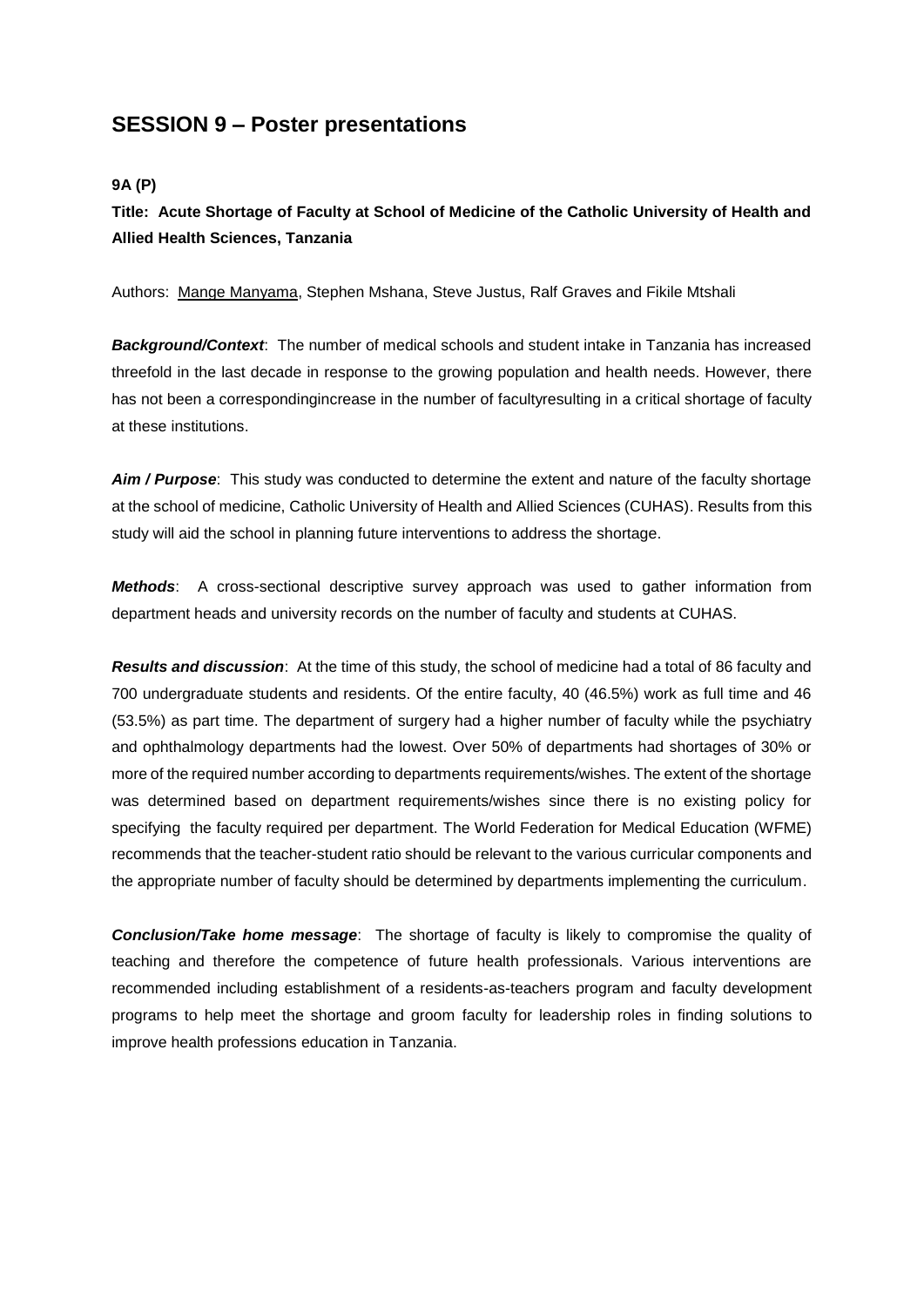## **9B (P)**

## **Title: The impact of brief quality improvement projects (QIPs) by medical students**

Authors: Claire van Deventer; Ian Couper; Nontsikelelo Sondzaba

*Background / Context*: Since 2006 final year medical students do QIs as part of their primary care block in Gauteng and North West province.

*Aim / Purpose*: To report on the QI reports done in the North West province between 2006 and 2008

*Methods*: The triggers, methods and outcomes of the projects are reported

*Results and discussion*: Mother and child projects comprised 30% of the Qi's, followed by health education (25%), Emergency room, chronic illness and observation (all 13%) and administrative issues (6%). Most of the methods used were questionnaires followed by training sessions and psoters or information brochures. The outcomes were mainly short term knoledge improvement and some systems improvement eg well organised emergency rooms.

## *Conclusion / Take home message*:

Even very short projects can have an influence on clinic staff and patient care as well as helping students learn particular skills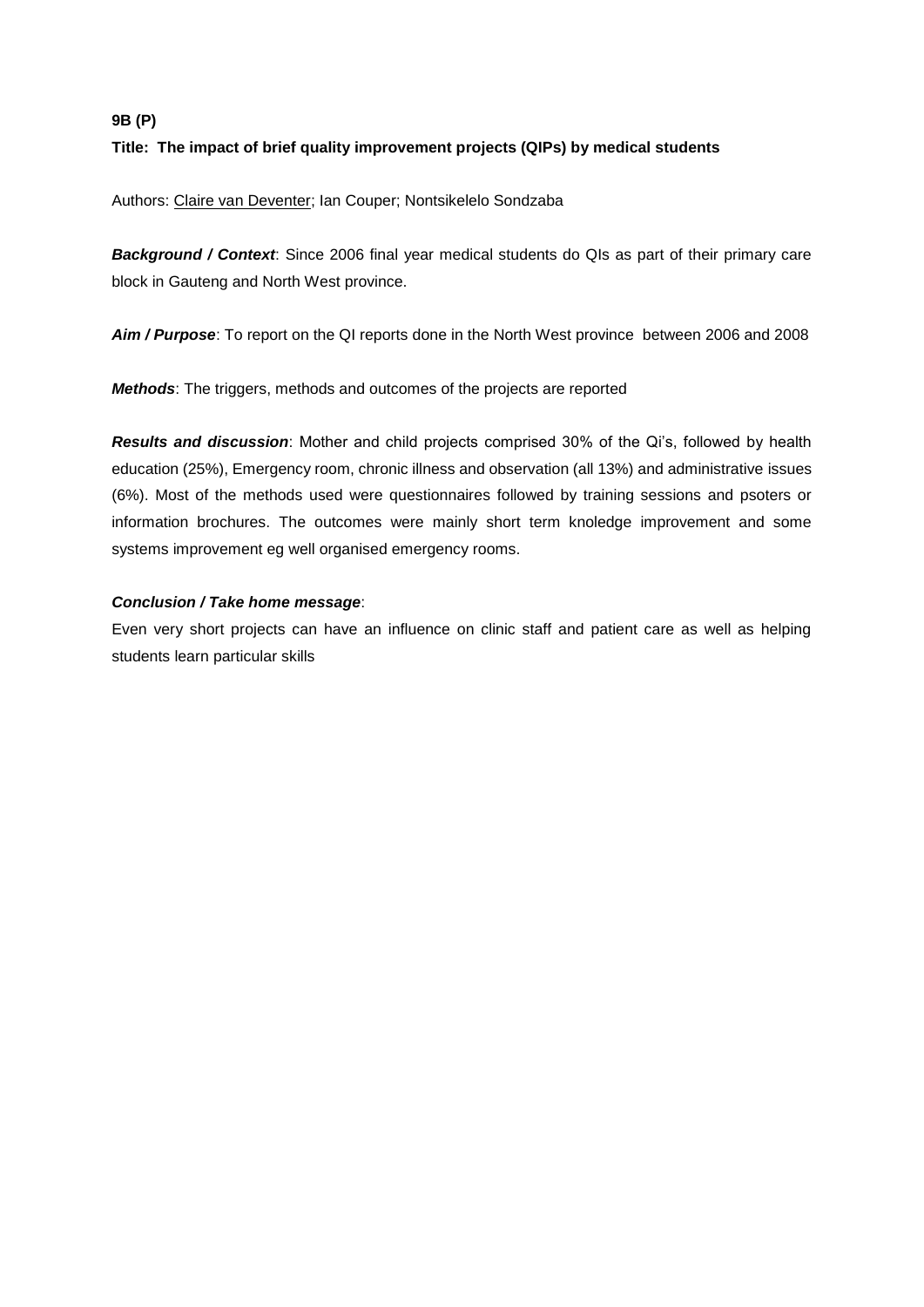## **9C (P)**

# **Title: Support of HSS-TA in the implementation of National Continuing Education Strategy for the MOHSW**

Authors: R.M. Mpemi; S.H. Phafoli & M. Theko

*Background/Context*: Lesotho, like many African countries, faces challenges of shortage of Human Resources for Health (HRH) due to migration to other countries. This has led to a grave decline in key health indicators. In an effort to retain the scarce HRH, the MOHSW with assistance from its Health Development Partners (HDPs) has developed a 5 year national Continuing Education Strategy (CES). The Health Systems Strengthening Technical Assistance (HSS-TA) plays a key role in facilitating the implementation of this strategy. HSS-TA is an MCC/MCA funded project, that focuses on four main areas of health reform processes:

- Developing Human Resources Capacities and Competences (HRCD),
- $\triangleright$  Supporting the Ministry's process of decentralization of health services,
- $\triangleright$  Developing the Health Management Information System (HMIS), and
- $\triangleright$  Strengthening the Ministry's ability to coordinate and oversee health research activities.

The poster will focus on the first area – HRCD.

*Aim/Purpose*: To illustrate the support and achievements of HSS-TA in the implementation of the MOHSW national CES, 2010-2015.

*Methods*: Desk review of documents from inception of the project to date, stakeholders' interviews and observations.

*Results and discussion*: Training activities are coordinated by the HR Directorate of the MOHSW and HDP support one training plan. As of the 31st March 2012, 1212 participants from different cadres of HRH were trained on different health related topics and a draft Competence Based Curriculum for Nursing Assistants is available.

*Conclusion/Take home message*: There are a variety of ways in which HRH could be retained and providing continuing in-service training has proved to be one of the best mechanisms. Retaining HRH needs a concerted effort from both the Ministries of Health and HDP.

**9D (P) Withdrew**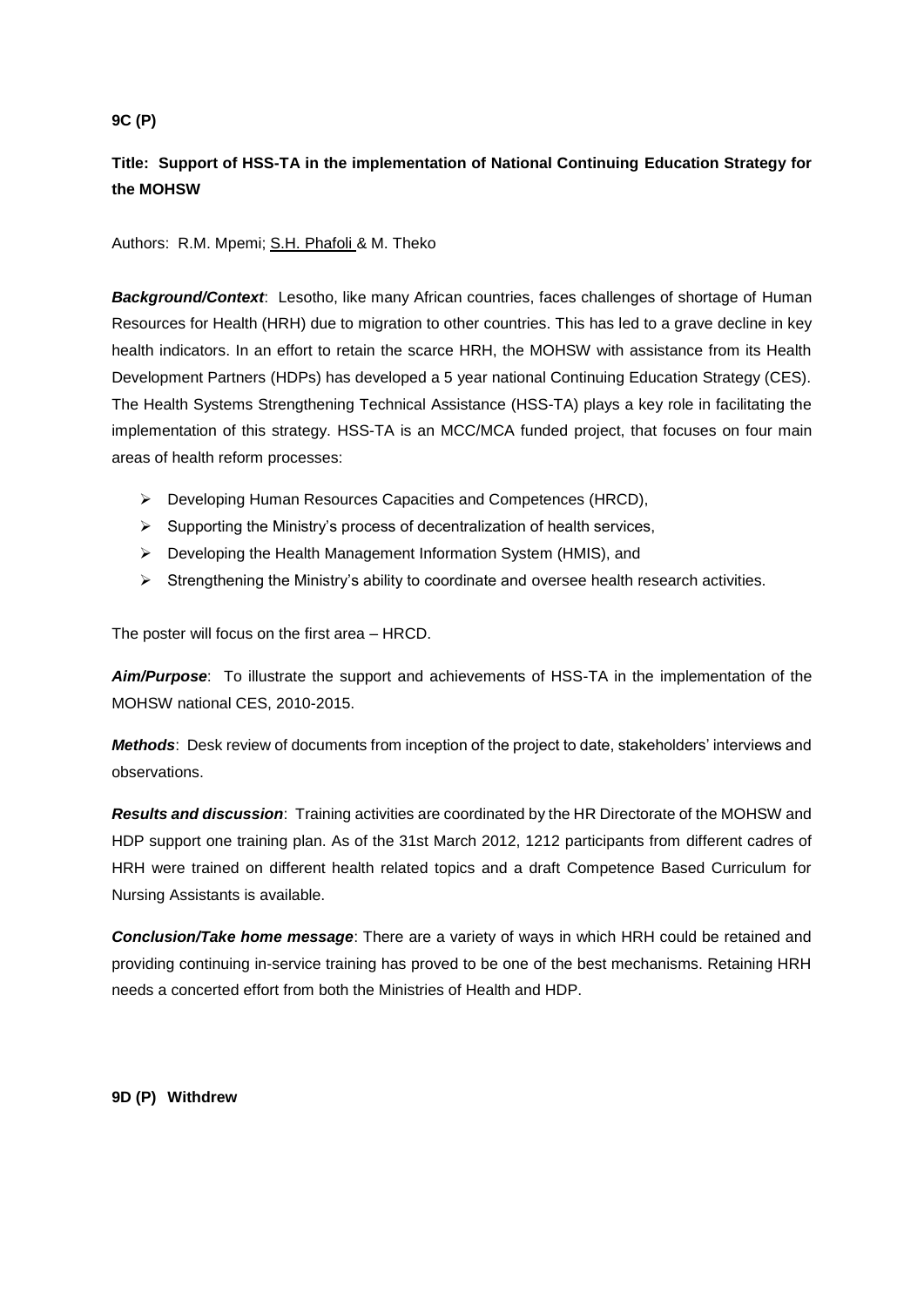### **9E (P)**

#### **Title: Service learning in Pharmacy: Student reflections on changes in the health service**

Authors: A. Bheekie

*Context/Background:* Service learning is institutionalized in undergraduate pharmacy training at the University of the Western Cape (UWC). Strengthened partnerships between UWC School of Pharmacy and the Department of Health, Western Cape initiated service learning across several tiers of the healthcare system. Student objectives were to contextualize learning during service provision.

*Aim/Purpose***:** The aim of this investigation was to assess student reflective reports of practice patterns within the health services, that they would consider changing.

*Methods:* Final year pharmacy students engaged in routine service activities under the direct supervision of pharmacy service staff for a week, for three academic terms. After the session, students offered feedback to the service facilitator, and actively engaged in a guided reflection session on campus with an academic facilitator. The reflective report typically focused on a practice theme that they had experienced or observed during the service session. Students were exposed to different healthcare sites for each service learning week. After the 3<sup>rd</sup> service learning week (2011), students gained profound insight into the public health service sector. The theme for the reflective report focused on identifying a practice pattern that students felt they would like to change and indicated how that change could be achieved.

*Results and Discussion:* Preliminary qualitative analyses of the reports indicated that students would consider changes in several service aspects. Amongst others improving staff language proficiency and inculcating a positive attitude, promoting greater engagement on medication therapy management were emerging themes. Service and reflection prompt students towards personal and professional transformation.

*Conclusion:* Reflection contextualizes learning and sensitizes students to dissonance between theory and the health service. Pharmacy students can emerge as change agents towards quality service delivery.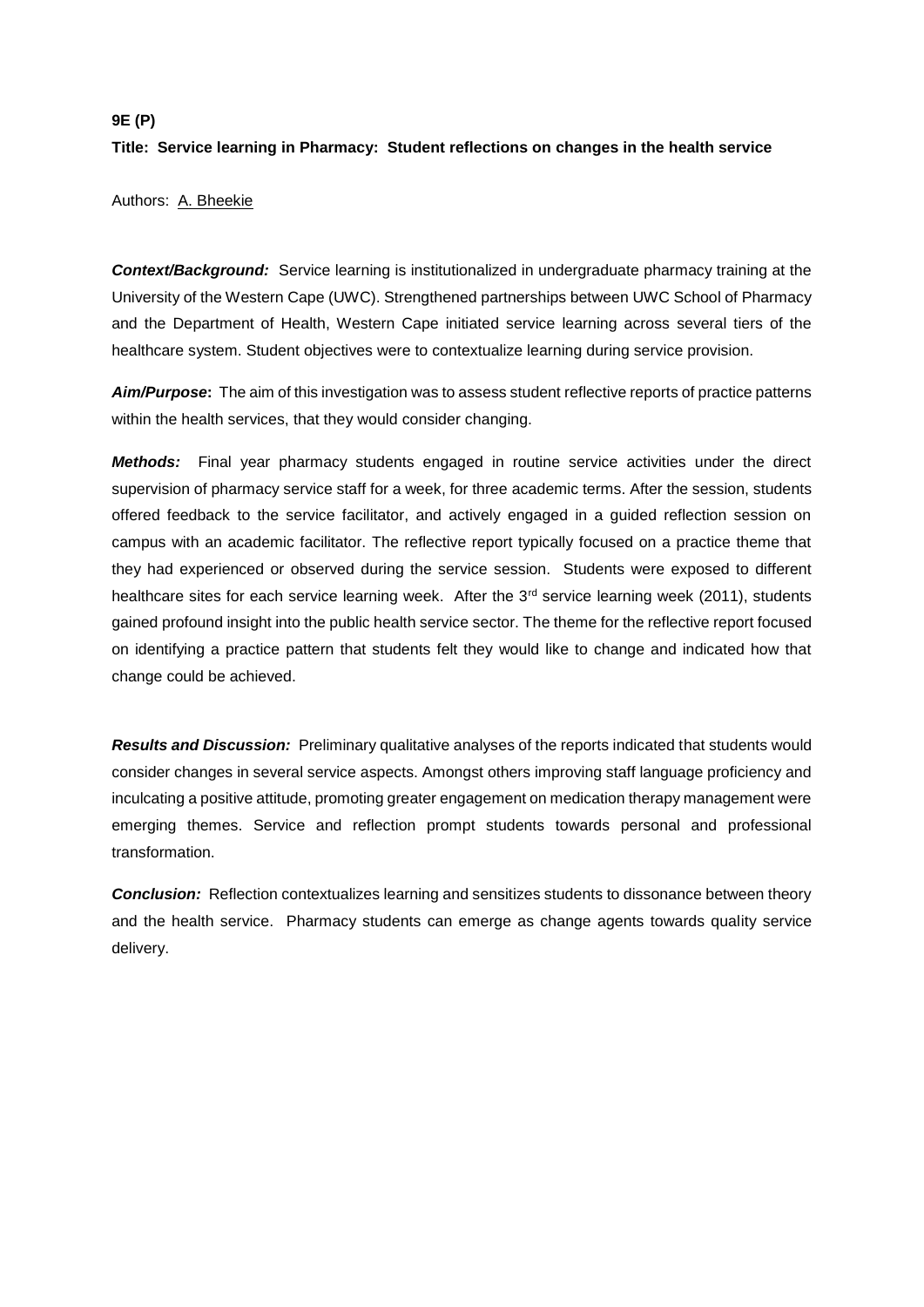### **9F (P)**

# **Title**: **Enhancing the interprofessional interface through early exposure of undergraduate pharmacy students to the health care environment**

Authors: Butler N., Bheekie A.

**Background/Context:** Senior undergraduate pharmacy students at the University of the Western Cape (UWC) undertake extensive experiential learning within a structured and institutionalised servicelearning programme.

Aim: To extend the experiential learning component to entry-level pharmacy students within the context of a module on Primary Health Care (PHC) and Development.

*Methods*: Students, within the first month of their first term of pharmacy studies, initiate, arrange and undertake a visit to a PHC clinic. This telephonic communication is structured and supervised by a staff member; students complete a tracking sheet containing details of the interaction. A prior assignment served to develop specific interview skills. During the visit they compile information by observation and interviews with both staff members and patients, to critically assess the facility in terms of adherence to PHC principles. A current innovation (2012) entails including a reflection session after the visit, intended to introduce students to reflective thinking and to allow a sharing of experiences around their first interprofessional encounter and the impact of the visit on their communication skills and self-identification as a potential health care provider.

*Results and Discussion*: Pre-exposure data collection on expectations showed an overwhelmingly positive towards the visit as a potential learning experience; nervousness was the dominant emotion expressed. The strategies of prior development of interview skills and structured, guided and supervised telephone communication both served to overcome their apprehension and enhance their confidence, communication skills and professional identity.

*Conclusion:* Student development in terms of both embedding knowledge and enhancing professionalism is nurtured through early exposure to experiential learning. This serves to support the notion that it is possible to use an alternative approach to extended classroom-based instruction prior to practice exposure.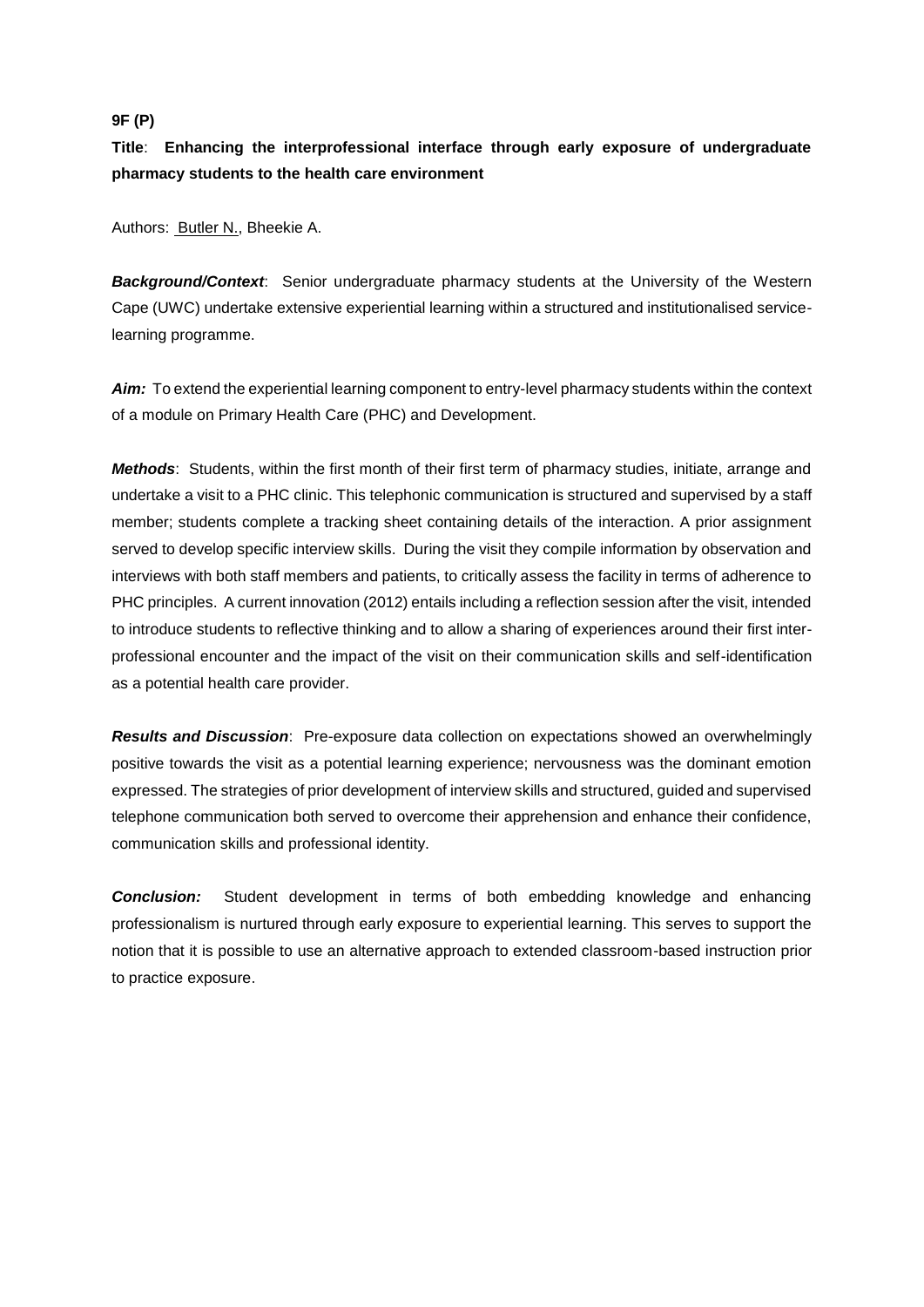### **9G (P)**

# **Title: Challenged in caring for post stroke clients in low socio-economic settings: A community health nursing experience**

### Authors: Rosemary Duduzile Mbatha-Ndaba

*Background/Context*: Community health nursing students conduct part of their clinical practice in communities. They go on home visits to work with clients of different health needs. Home visiting to clients who are cared for at home post stroke, has unravelled a number of challenges to students, faculty and home based care workers. The country (Botswana) has prioritized Community Home Based Care as a strategy to address the overburdened inpatient care services resulting in the need for additional health manpower to attend to varied health needs of clients cared for at home.

*Aim/Purpose*: This presentation discusses various constraints, repeatedly reported by students, during home visits, in the endeavour to improve the care of a client who has had a stroke, maximize body function, and prevent complications.

*Methods*: This is a clinical experience while working with community health nursing students in the communities.

*Results and discussion*: Constrains which students cannot do anything about create anxiety and frustration when evaluating the plan and efficacy of care rendered against the time spent with the client. Some of these clients have been in the some state of health for several years.

*Conclusion/Take home message*: It concludes that from the planning process, faculty need to be involved in guiding and supporting the student as he/she implements and evaluates the care. The long envisaged multidisciplinary home based care team is overdue. This may necessitate an increase in the numbers of health care professionals and /or creating a cadre which can be 'stretched' to render several care activities which are currently, inadequately offered.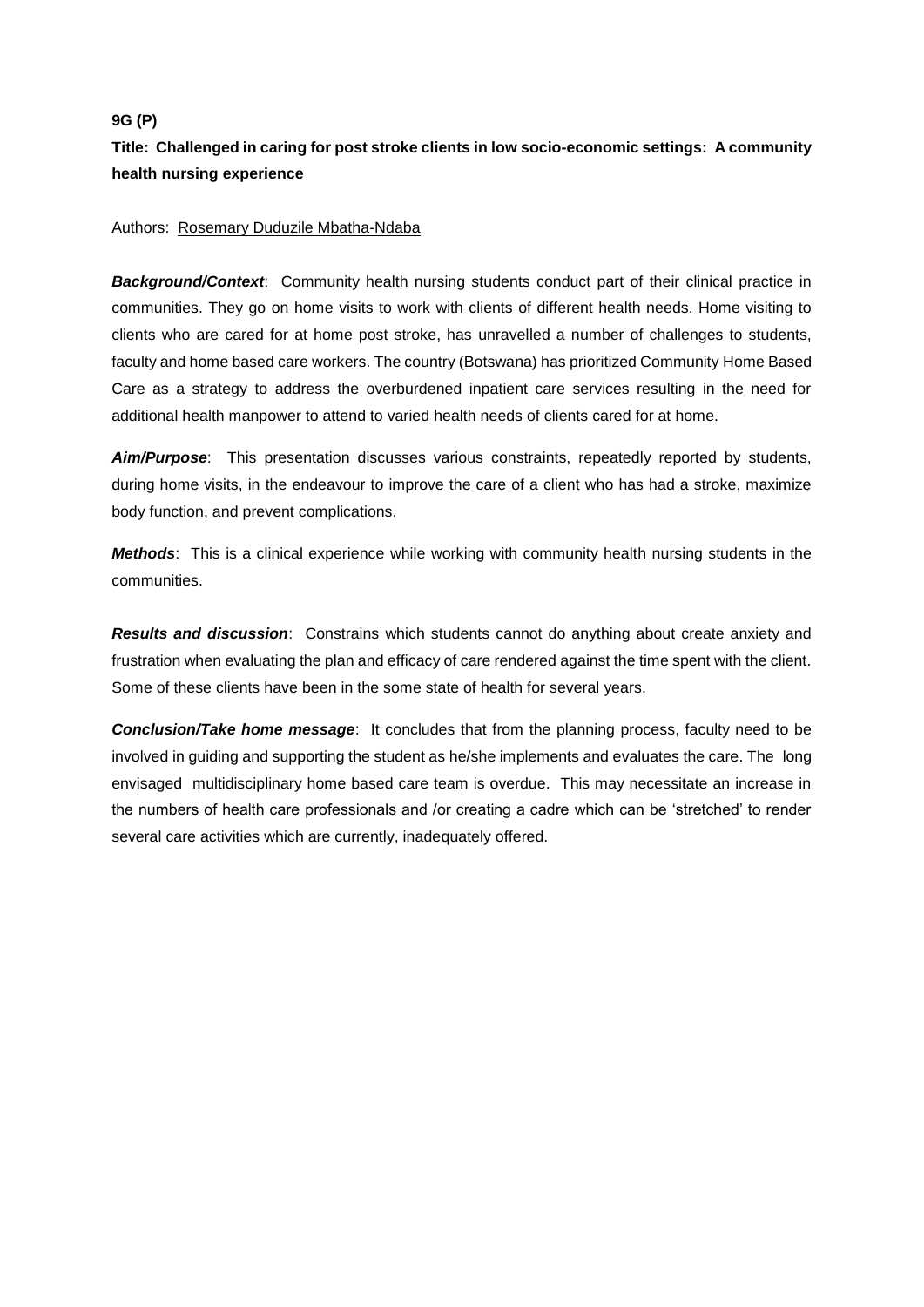#### **9H (P)**

**Title: The development of inter-professional learning sites at Community Oriented Primary Care (COPC) health posts, by multi-professional teams.**

Authors: M. van Rooyen, R. Jansen, A. Reinbrech-Schutte

*Background/Context*: In 2011, the re-engineering of Primary Health Care (PHC) was promulgated by the Minister of Health. This innovation involves moving the focus of intervention from institutions (clinics and hospitals) to the community. UP Health Sciences, with collaborators, is setting up health posts in a model. Nine such sites are being established. L-CAS is a medical-education-through-experientialservice-learning initiative that was implemented in the UP School of Medicine. The program faces logistical challenges, like limited space and resources at the clinics that are threatening to impact negatively on it.

*Aim/Purpose*: The adaptation of L-CAS by supporting the development of learning sites at the COPC health posts, in answer to the posed challenge by the minister, and other logistical difficulties.

*Methods*: A participatory action research project was initiated to evaluate, review and adopt the L-CAS program. This project includes questionnaires, focus groups and a workshop.

*Results and discussion*: After the initial round of evaluations a number of proposed changes were identified including the development of inter-professional learning, creating a more diverse learning platform, exploring partnerships with students from other faculties working in the same communities, and continue the research. One of the challenges faced by implementing these proposed changes in the COPC sites, is limited space. Through the community engagement division of the University, a partnership was formed between the Faculties of Health Sciences and Construction Engineering to build physical structures at the sites. These structures could provide an academic meeting place, academic resources, consultation rooms, office space and safe parking facilities.

*Conclusion/Take home message*: Exposing students through service learning to address the needs of the community, based on the COPC health post model. Medical students will receive exposure through the medical-education-through-experiential-service-learning initiative and construction economics students will receive exposure through the construction-education-through-physicalconstruction-service-learning.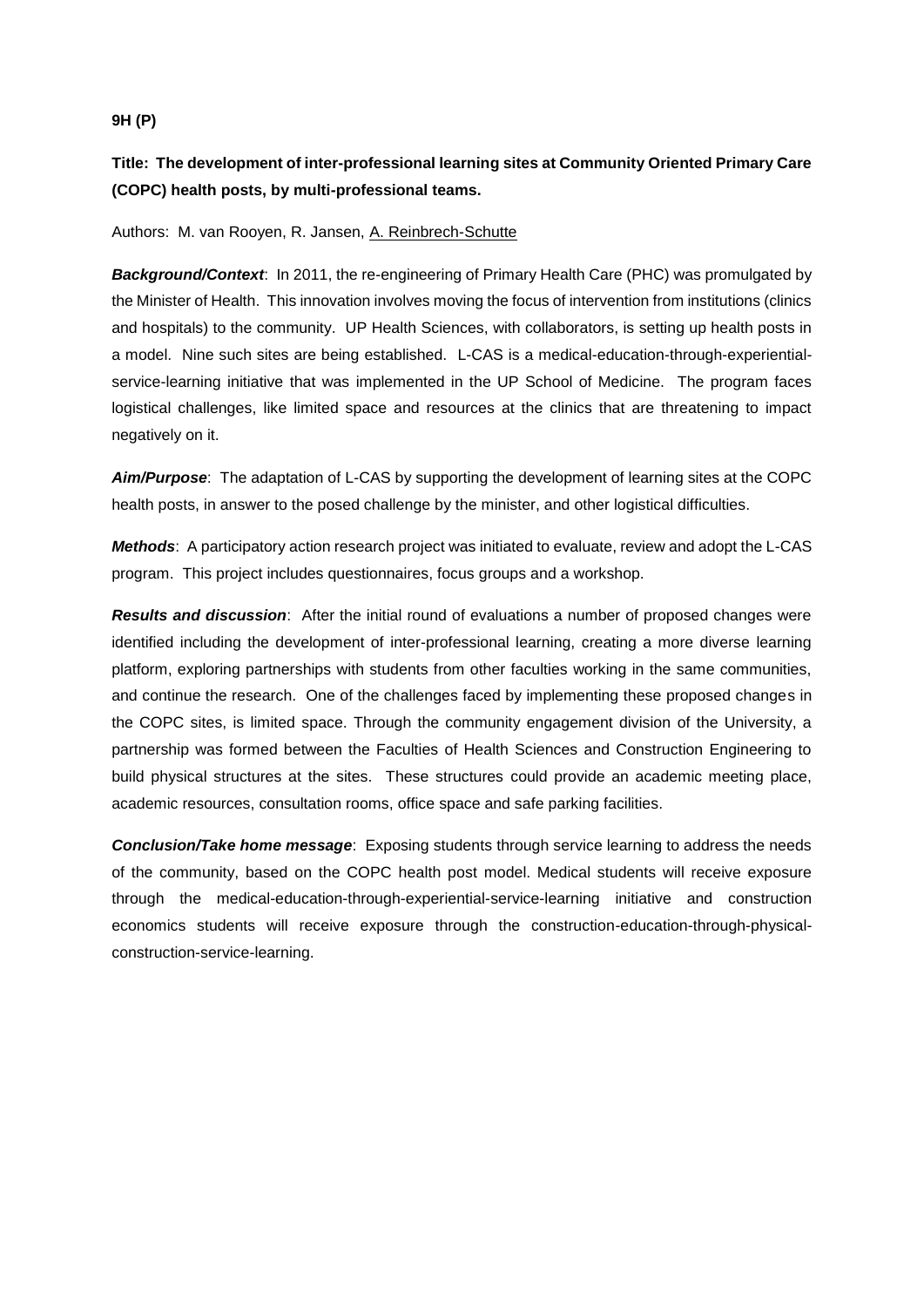# **9I (P) Title: Connecting the Dots: eLearning during Public Health Fieldwork**

### Authors: Paula Barnard-Ashton and Dianne Manning (University of the Witwatersrand)

*Context/Background*: The 4th year occupational therapy students attend a three-week rural community fieldwork placement for Public Health. The placements are typically under-resourced, and the students are "virtually cut-off" from accessing learning materials and online library resources. Connectivity during this placement could be facilitated through supplying students with pre-paid data on a tablet-computing device.

**Purpose**: This study investigated the relationship between use of tablet computing for learning during rural fieldwork and the self-reported perceived knowledge gain of the students.

*Methods*: Post ethical clearance, a pre-test: post-test survey design was used. The students completed an initial survey of their perceived knowledge (on a 5-point Likert scale) for each of the 16 rural fieldwork learning objectives (RO's), as well as 32 other-setting fieldwork objectives (OO's). The survey was re-administered after their 4th fieldwork rotation. Students were assigned to groups by the department. Seven students on rotation 1 & 2 did not take the devices with them on their rural placement (control). The 13 students on rotation 3 & 4 took a minimum of 1 device/ pair, on their rural placement (experimental). The data was organized into four clusters: Control Group's Rural Objectives (CGRO); Control Group's Other Objectives (CGOO); Experimental Group's Rural Objectives (EGRO); Experimental Group's Other Objectives (EGOO).

*Results and discussion*: T-test analysis of the pre-test and post-test data for each cluster showed significant difference in all clusters with a highly significant difference for the EGRO's (p=0.000145). A greater difference in the perceived knowledge gain was found in the Likert scale of the EGRO's (average gain of 0.9), compared to the other clusters (EGOO =0.4; CGRO =  $0.5$ ; CGOO =0.4). A oneway ANOVA showed this to be significant (p=0.046).

*Take-home message*: There is self-reported perceived benefit to students having connectivity and access to online resources during rural fieldwork place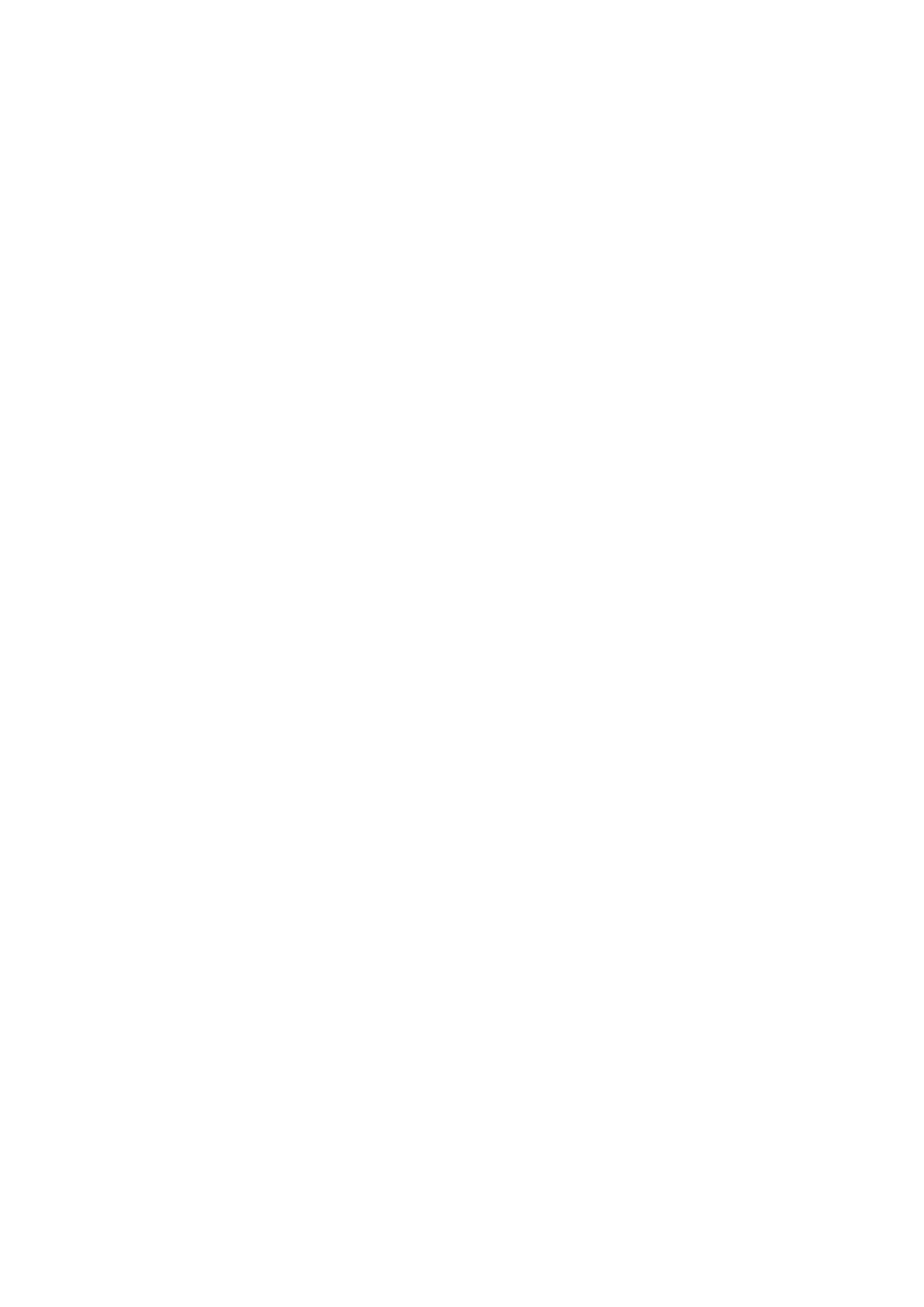# **9J (P) Title: Technology in Emergency Medicine teaching in South Africa: Are we ready for 2.0?**

### Authors: Heike Geduld

*Background:* Enthusiasm for web 2.0 and technology usage in medical education is high. In the field of Emergency Medicine there is a move to an increasing and diverse amount of electronic resources. However in postgraduate education students are generally on the wrong side of the "digital divide" and their focus is primarily on shop-floor learning.

**Aim:** The aim of the study was to survey technology literacy amongst the staff and students in the Division of Emergency Medicine at UCT/SU, to determine levels of access to technology, confidence with standard software and tools, and the current usage of technology in teaching and learning.

*Methods*: A Google-form electronic survey was sent to 62 participants (42 registrars, and 20 faculty members). The survey included open-ended questions on attitudes towards technology for learning. Participants had to rate their confidence with search engines, word processing, presentation and referencing software. Participation in the study was voluntary. All responses were anonymous.

*Results and discussion*: 48 out of 62 (77%) responses were received: 30 of 42(71%) registrars and 18 of 20(90%) faculty. 2(4%) had no access to a computer and the internet at home. 39 of 48 (81%) of respondents were able to access the internet at work, mostly (21,44%) using smartphones. Confidence was high with using word-processing programs (45, 94%), presentation software (46, 96%), social networking sites (37, 77%) and search engines (36, 75%). More people read online journals (38, 81%) compared to printed journals (15, 32%). Respondents were generally positive but emphasised the need for local content. Technology should "complement not replace" traditional learning.

**Conclusion** : Technology may provide a means for students to access up-to-date clinical information and an always accessible teaching platform, however mature learners are not necessarily as familiar with or confident in using technology. Training is essential before instituting technology based interventions.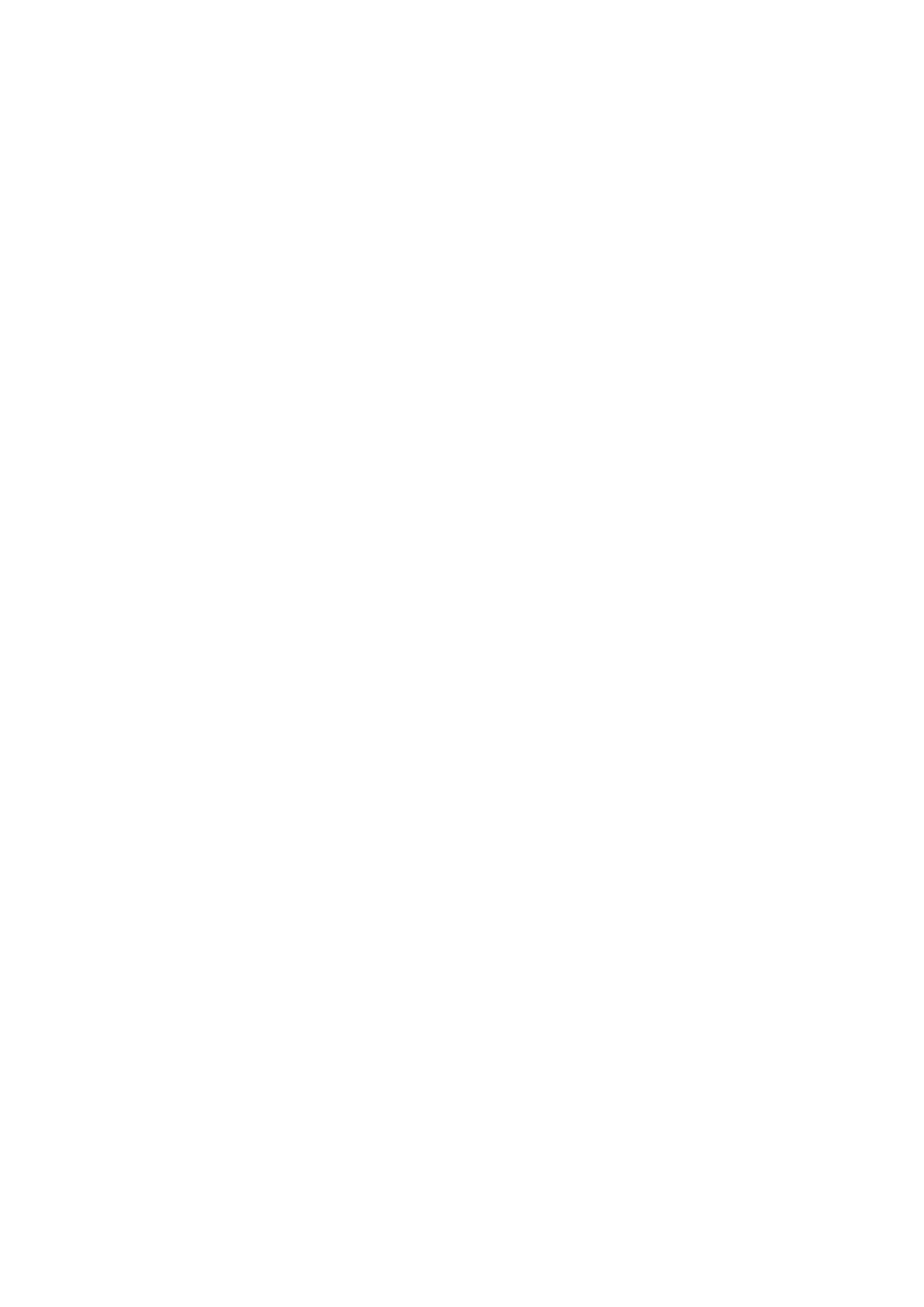#### **9K (P)**

# **Title: A needs analysis/situational analysis for professional development distance learning courses for doctors in rural areas of Sudan.**

#### Authors: Shahd Osman

*Background/Context*: The Continuous Professional Development Centre (CPDC) in Khartoum aims to assist all health professionals in Sudan to use continuous professional development (CPD) more effectively. However, in rural areas difficulties of accessibility, finance and manpower are limitations.

*Aim/Purpose*: The study aims to identify the distance learning (DL) courses needed for doctors in rural areas, and assess the technologies needed to implement and support DL.

*Methods*: A descriptive pilot study was used. Qualitative data was collected using in-depth interviews with instructors' representative of courses provided by the CPDC and its technical support department. A focus group discussion with doctors was held in Al Gezira; and a questionnaire was developed and then completed by a stratified sample of forty doctors working in rural areas of Al Gezira province.

*Results and discussion*: In-depth interviews with CPDC members indicated the need for a material production unit with technical support and instructional designers and a need for co-facilitators in rural areas. The results of the questionnaire indicated electricity was available for more than 12hours/day for (85%) of participants. Computers were available for (92.5%); and internet connectivity good or excellent for (72.5%). Nearby technical support was available for only (57.5%). Courses which participants considered of greatest need included: basic life support (85%), trauma life support (75%), advanced life support (62.5%), severely ill child (62.5%) and patient at risk (62.5%). Computer skills were important for the professional development of (80%), but only (40%) felt very competent with their skills. Other courses that were suggested the CPDC could offer were ultrasound, and "when to refer" course.

*Conclusion/Take home message*: Though CPDC has reasonable equipment to start DL, technical support must be addressed. Courses delivered should target the rural doctors' needs. Courses aimed at improving computer skills may be offered to ensure benefit from DL.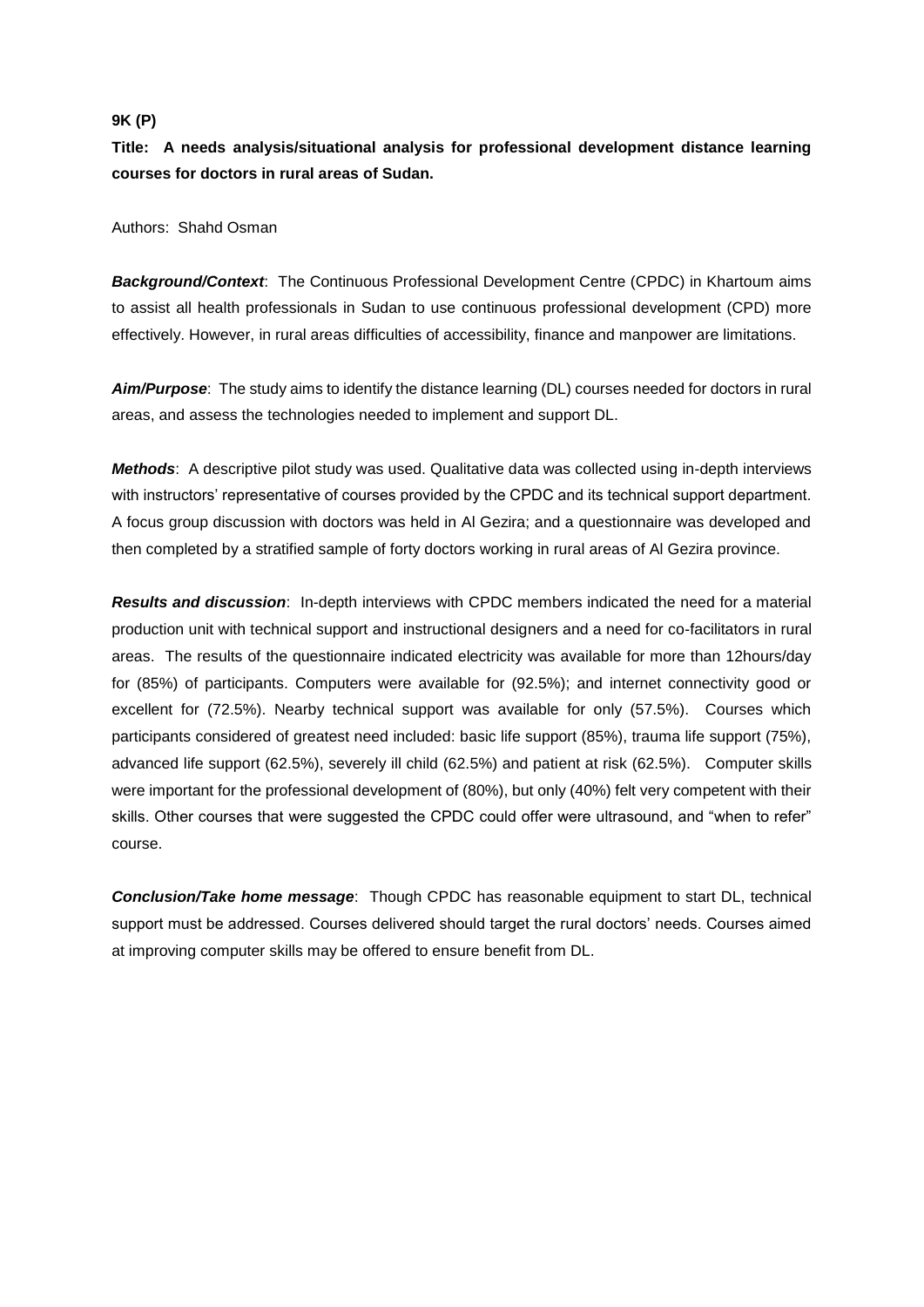### **9L (P)**

# **Title: The use of automated integrated management of childhood illness guideline in Primary Health Care in the Western Cape in South Africa**

### Authors: Ms Hilary Rhode / Prof Bob Mash

**Background / Context:** The IMCI guidelines provide a standardized integrated approach to delivering quality care for children under 5-years of age. Nurses in South Africa are currently using a paper-based guideline. The automated guideline in the format of a convertible personalized computer tablet aims to improve training in IMCI and the quality of clinical decision making in primary care. The automated guideline has been designed to systematically navigate through the IMCI algorithm reducing errors and making it more effective. This study evaluated the use of automated guidelines in improving the training of nurses and use of the IMCI guidelines in primary care settings in the Western Cape.

*Aim / Purpose*: The purpose of this research is to evaluate the use of automated guidelines in improving the training of Clinical Nurse Practitioners (CNPs) in the use of integrated management of childhood illness guidelines in Primary Health Care setting in the Western Cape.

*Methods*: A sample size of thirty Professional Registered Nurses was selected from a population of 100 nurses who attended the one year Postgraduate Diploma in Clinical Nursing Science at Stellenbosch University. Descriptive study design compared cohorts of CNP's who used and did not use the automated guidelines during training and subsequent practice. The study was conducted in rural and urban primary health care centres in the Western Cape.

*Results and discussion*: Results compare the CNP's knowledge of the IMCI guidelines at the end of the IMCI training course in those using and not using the automated version; the CNP's adherence to the IMCI guidelines in practice following the IMCI training course when using and not using the automated version and the experience of those CNP's who use the automated guidelines.

*Conclusion / Take home message:* The use of automated guidelines shows potential for improving adherence to IMCI guidelines in the Western Cape.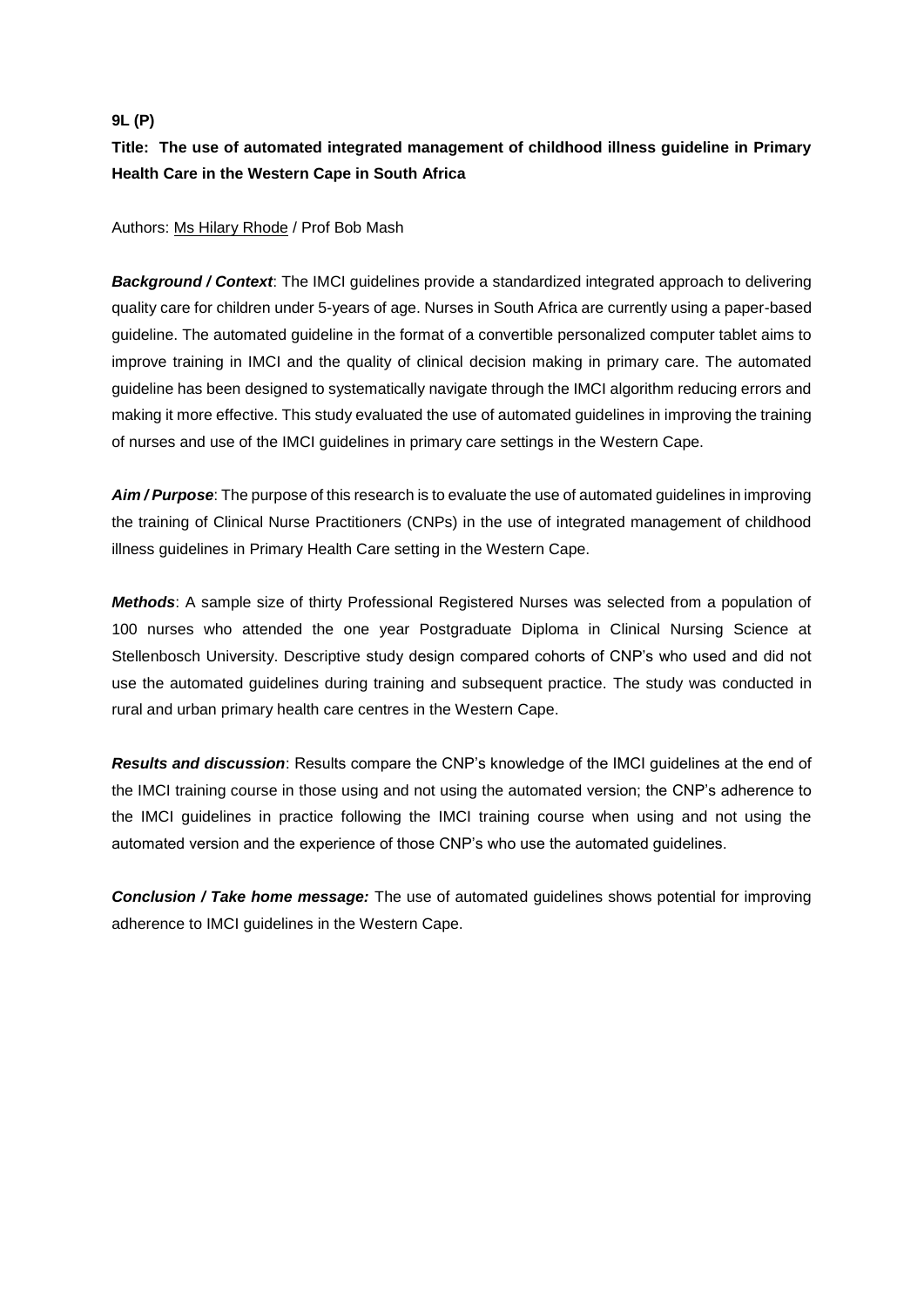#### **9M (P)**

# **Title: Evidence regarding information communication technology used by generation Y students in Health Sciences Education**

Authors: Van der Merwe L.J., Van Zyl G.J., Nel M.M., Joubert G.

*Background / Context:* Challenges in Health Sciences Education include effectively engaging the current cohort of so-called Generation Y students (born 1981-2000), who are said to display typical characteristics due to sharing a common place in history. This includes the impact of information technology and a uniquely South African educational context.

*Aim / Purpose:* The aim of this study was to formulate an educational approach for the generation profile of undergraduate students at the Faculty of Health Sciences, UFS, by discovering whether common perceptions describing Generation Y are accurate and how differences in perceptions impact on the teaching-learning environment.

*Methods:* A mixed-methods research design was used. In phase one, concurrent triangulation, quantitative and qualitative data were gathered simultaneously in a questionnaire survey for undergraduate students and academic staff members respectively. In phase two, sequential explanatory design, a focus group interview held with academic staff members yielded qualitative data, followed by incorporation of a literature survey and the results of the questionnaire survey and focus group interview in order to formulate the educational approach as indicated in the aim of the study.

*Results and discussion:* Results indicated that there was agreement between undergraduate students and academic staff members with many of the positive characteristics attributed to Generation Y, e.g. confidence, but differences existed regarding perceived weaknesses, e.g. an attitude of entitlement. Their values and behaviour, communication and learning styles, skills and needs, and environment and shaping events revealed an information-communication technology connected cohort with poor interpersonal communication abilities desiring structured guidance and role-modelling. This distinctive profile necessitates a bespoke educational approach.

**Conclusion / Take home message:** The focus for effective educational practices by well-equipped lecturers should be on the involvement of students by means of teaching-learning approaches that are appropriate and balanced, as well as theoretically sound, within a suitable, relevant environment.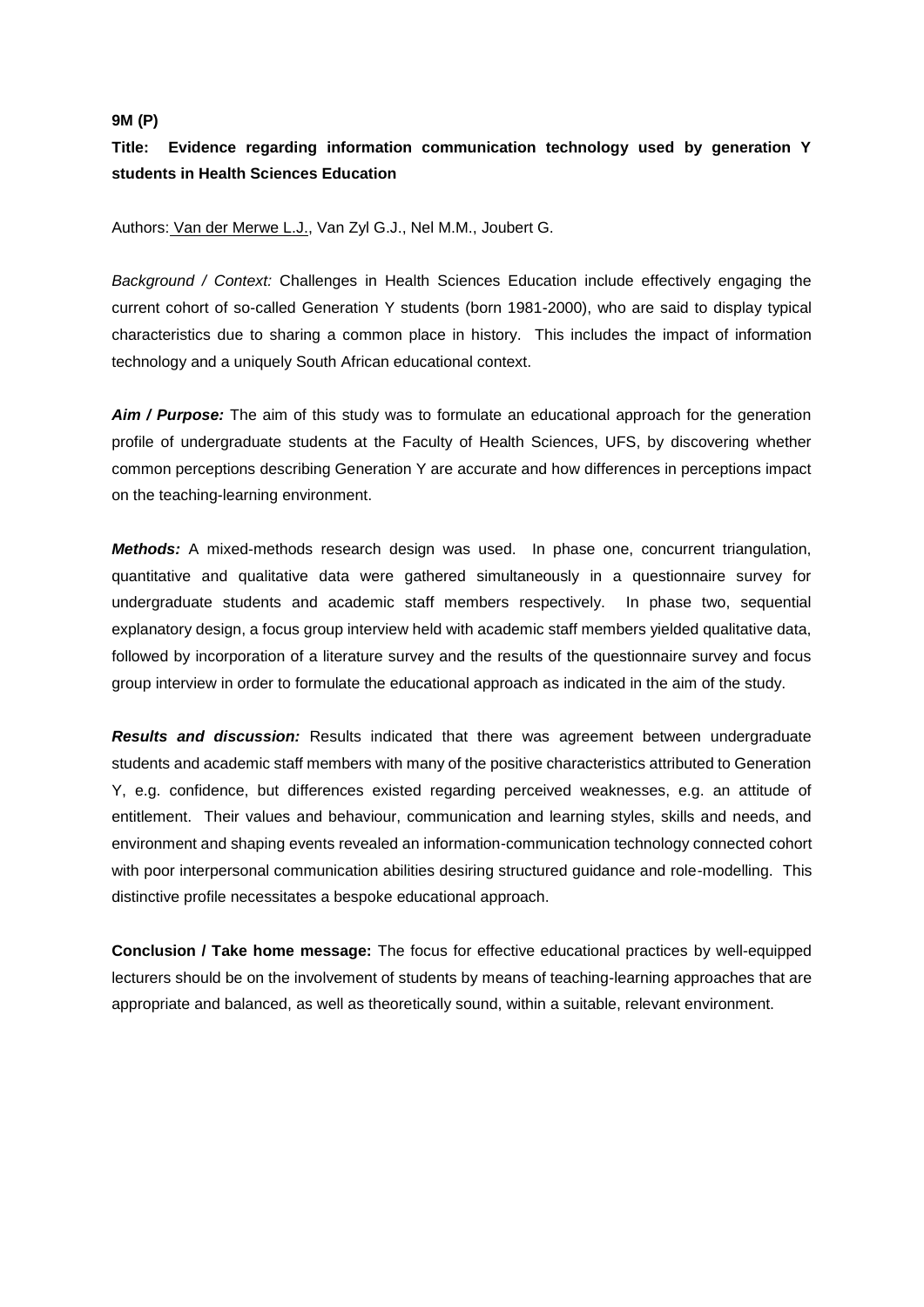### **9N (P)**

# **Title: Podcasting lectures for second year medical students at the Faculty of Health Sciences, Stellenbosch University**

Authors: Walsh SH, De Villiers MR

*Background / Context*: The podcasting of lectures has been shown to benefit students. Students mostly use them for revision and test preparation. Lectures in the Respiratory Block of the MBChB II course were converted into podcasts and placed on Webstudies, where students could view or download them as a measure to improve the success rate of the class.

*Aim / Purpose*: The aim of this study was to determine whether undergraduate medical students find podcasting a useful addition to lecture attendance. Further objectives included whether the availability of podcasts influenced the Respiratory Block test scores; and lecturers' experience of podcasting.

*Methods*: Questionnaires were send to the students and lecturers at the end of the block. End-of-block class scores were compared to those of the previous year. The marks of the students who downloaded the podcasts were statistically compared to those who did not. A focus group interview was held with the students who assisted with the podcasting in the class.

*Results and discussion*: The 82 podcasted lectures were downloaded and viewed 1737 times (an average of 21 times each). 78% of the students used the podcasts and 88% thought that all lectures should be podcasted. 88% of students used podcasts for clarifying concepts not fully grasped in class. The focus group identified benefits and challenges and ways to deal with it. 70% of the lecturers thought that the process was stress free or extremely stress free and 80% thought the podcasts did not influence class attendance or even showed an improvement. The test marks of the class improved.

*Conclusion / Take home message*: Our students mostly found podcasts beneficial for clarifying concepts they did not grasp in class. The feedback provided useful pointers for change, including clarification around copyright issues and that we will be continuing to podcast the entire second year's lectures.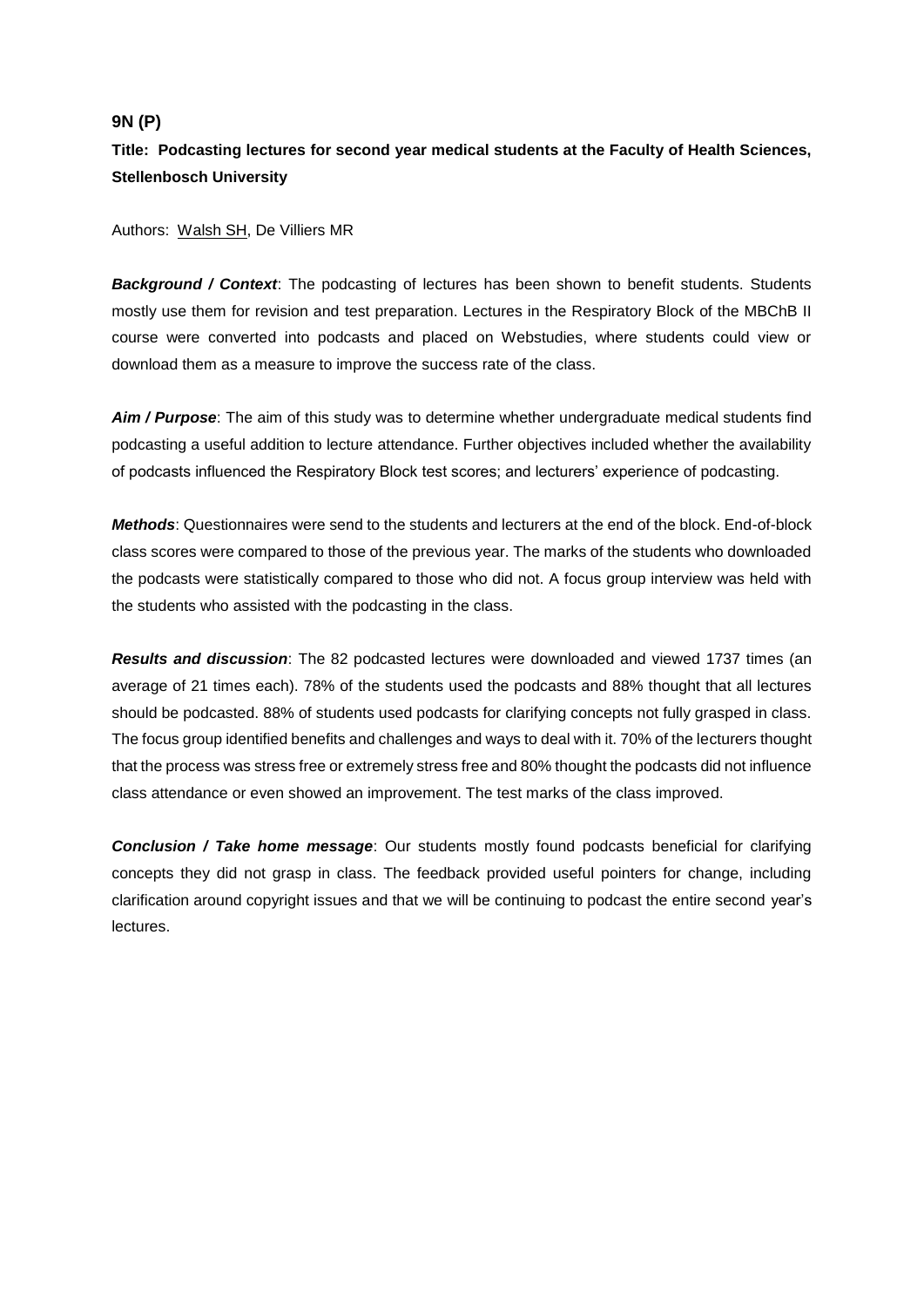### **9O (P)**

# **Title: Training needs on violence against women in a medical curriculum at the University of Ibadan, Nigeria**

#### Author: O. I. Fawole

*Background/Context*: Medical practitioners are in an ideal position to be able to mitigate the impact of violence on the health of women. They manage women with various health conditions and are thereby able to educate, screen and treat victims.

*Aim/Purpose*: To determine final year medical students' knowledge and skills in managing VAW victims and describe extent to which VAW was taught by faculty in the College of Medicine, University of Ibadan, Nigeria.

*Methods*: Quantitative data was collected from 109 students using semi-structured self administered questionnaire. Qualitative data was collected by review of documents and modules and interview with one key informant faculty each from six departments in the College, namely:- Family Medicine, Paediatrics, Obstetrics and Gynaecology, Accidents and Trauma, Dentistry and Public Health.

*Results and Discussion*: Response rate was 85.1%. Mean age was 25.2 ± 3.1 years. Sixty five (59.6%) were males. Physical, sexual, psychological and economic violence was known by 73.8%, 72.6%, 54.8% and 44.0% respectively. Majority (77.4%) felt it was part of their duty to ask patients about abuse. Less than half (46.4% or 39) had ever received training on VAW, most of which were formal lectures (83.3%). Students with previous training were more likely to be knowledgeable (OR 1.64; 95%CI: 0.61-4.42) and skilled (1.27; 0.53-3.05). Males had better knowledge and skills than females (OR 2.44; 0.89-6.65 and 1.27; 0.53-3.05 respectively). The review of curriculum documents revealed that the topic had not been included for teaching. Key informants admitted to not having a formal teaching programme, although Public health, Family Medicine and Obstetrics and Gynaecology stated they occasionally mentioned it at teachings.

*Conclusion/Take home message*: While most students were willing to ask patients about abuse, they lacked fundamental knowledge and skills to do so. The present teachings should be enhanced to improve knowledge and management skills. Faculty agreed to review the curriculum.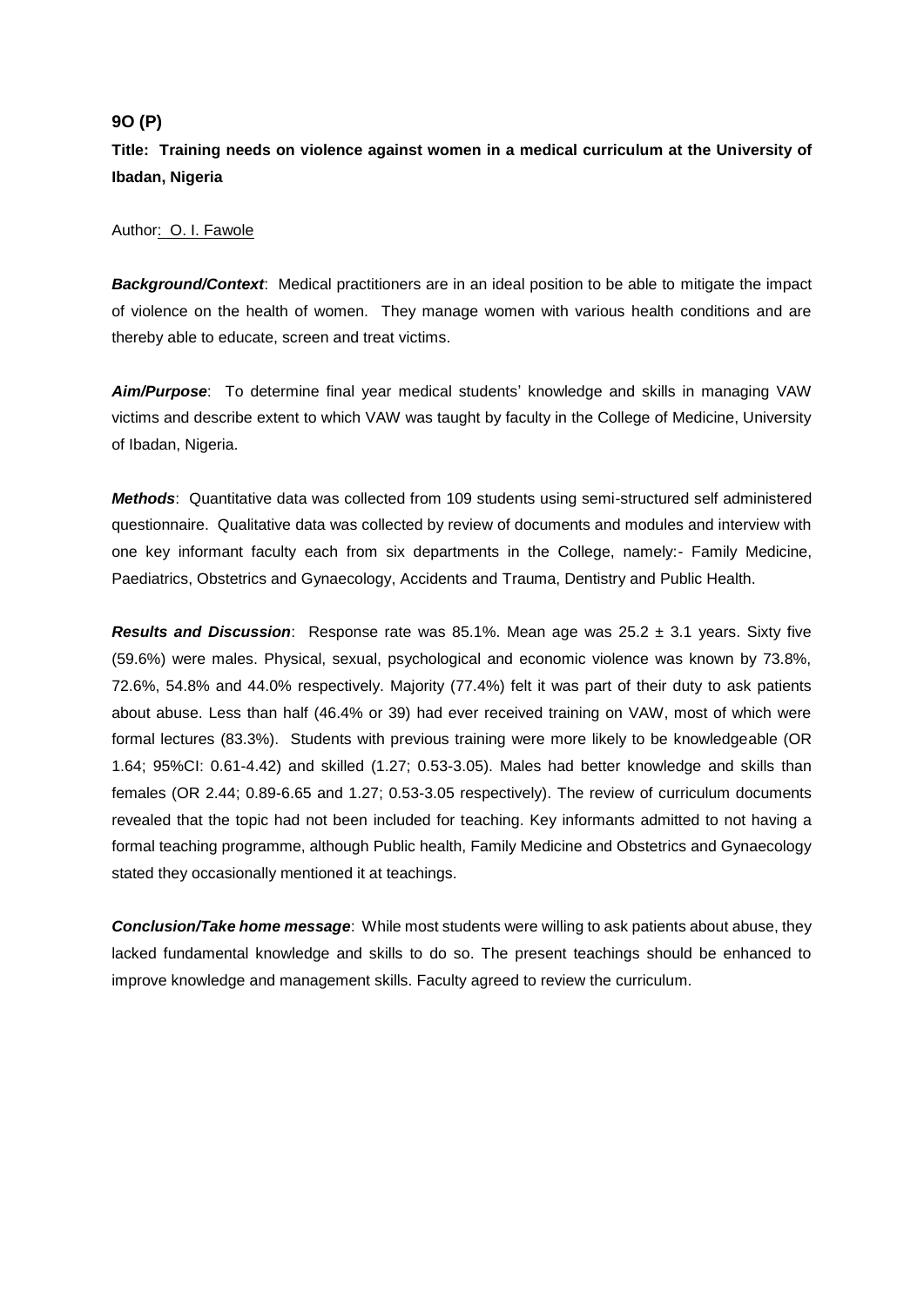## **9P (P)**

**Title: Point of care Ultrasound in Madagascar: What should be core knowledge?** Work in progress.

Authors: Rabenandrasana Hajasoa Alain, Juanita Bezuidenhout

*Background/Context*: Although use of point of care diagnostic ultrasound (**DUS**) is an increasingly valuable diagnostic tool to the general practitioners (**GPs**), providing adequate DUS training in Madagascar is difficult due to the lack of standardization. Detailed international training guidelines for those who are using or wish to use this imaging technique are underutilized.

**Purpose:** The purpose of this study is to determine the required content for undergraduate clinical ultrasound and training in Madagascar.

*Methods:* Questionnaires based on the WHO: *Technical Report Series*, 1998 and the *Joint Review Committee on Education in Diagnostic Medical Sonography* (USA) guidelines and addressing content, were distributed randomly to GPs (n=41) and all faculty (n=11) at University Hospital of Toamasina, Madagascar. The data were collected and were entered on *SurveyMonkey***®** and analyzed.

*Results*: Completed questionnaires were received from 38 GPs and 9 faculty members (90% response rate). They agreed that ultrasound instruction should start with second-year medical students (43% GPs and 36% Faculty). Based on their priority rankings, DUS instruction should focus on: physics that underlie ultrasound (92% GPs, 89% Faculty) and diseases relevant to Madagascar (79% GPs; 89% faculty). Based on these results, ultrasound training was initiated in 2011. Student evaluation was obtained at the start of in 2012. Based on these results, concomitant video and/or tele-medicine should be used to supplement lectures.

*Conclusions:* These findings indicated that it is possible to adapt international guidelines for use in Madagascar. Concomitant video and or tele-medicine in addition lectures will be valuable. US educational materials can therefore also serve to advance e-learning, reaching a larger number of health practitioners, resulting in creating a virtual learning environment.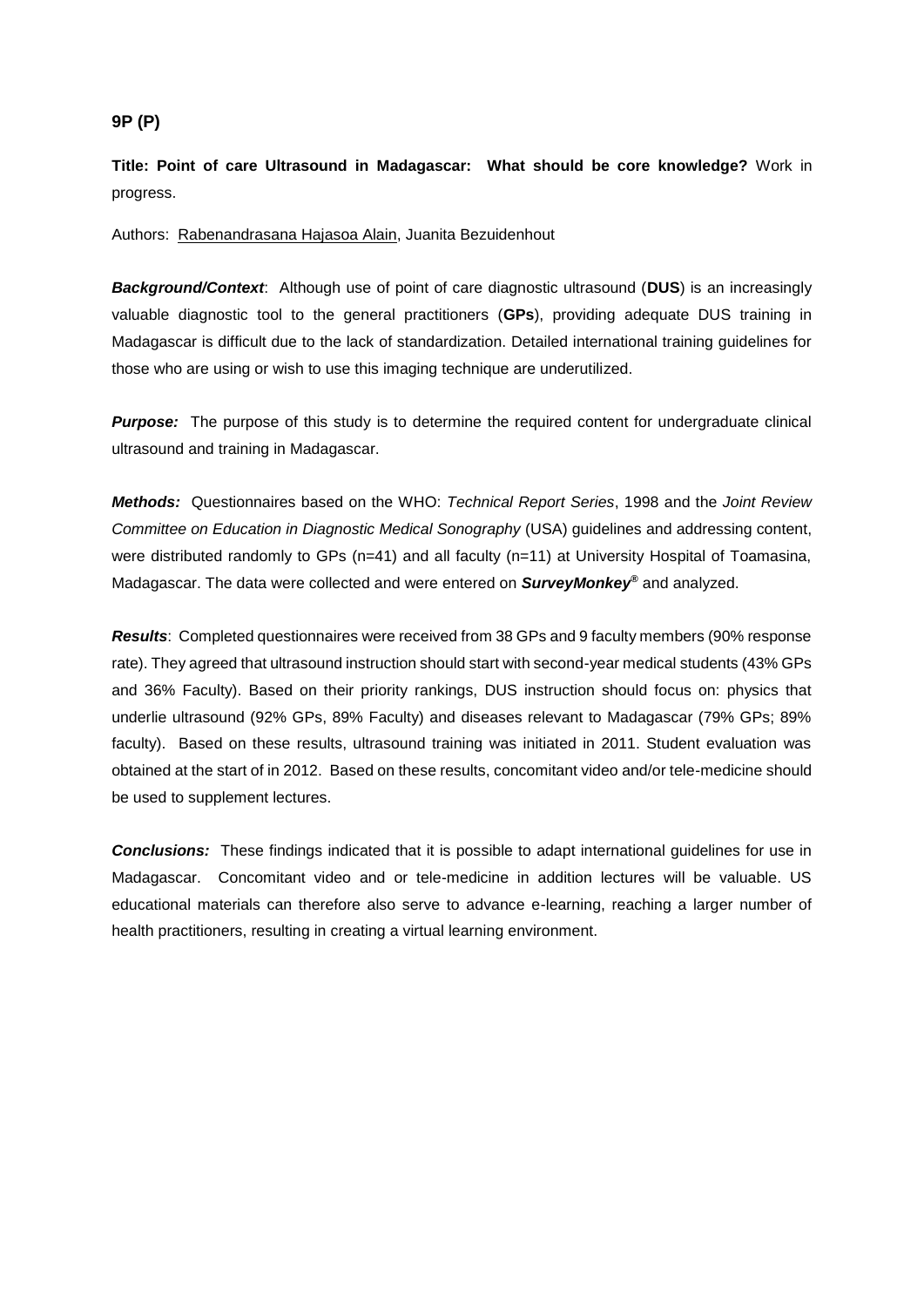### **9Q (P)**

### **Title: Reflections of graduating medical students: A qualitative study.**

Author: Lionel Green-Thompson; Patricia Mcinerney; Dianne Manning; Ntsiki Mapukata-Sondzaba; Shalote Chipamaunga; Tlangelani Maswanganyi

*Background/Context***:** The six year medical programme at the University of the Witwatersrand admits students into the programme through two routes – school entrants and graduate entrants. Graduates join the school entrants in the third year of study for a transformed curriculum called the Graduate Entry Medical Programme (GEMP). In years I and 2 of the GEMP, the curriculum is structured into system based blocks. Problem-based learning is applied in these two years. The curriculum adopts a biopsychosocial approach to health care, which is implemented through spiral teaching and learning in four main themes – basic and clinical sciences, patient-doctor, community- doctor and personal and professional development. In 2010 this programme produced its fifth cohort of graduates.

*Methods*: We undertook a qualitative, descriptive and contextual study to explore the graduating students' perceptions of the programme. Interviews were conducted with a total of 35 participants who volunteered to participate in the study. The majority of the participants interviewed participated in focus group discussions. The interviews were transcribed verbatim and analysed using Tesch's eight steps. Ethics approval for the study was obtained from the Human Research Ethics Committee of the University of the Witwatersrand.

**Findings:** Six themes were identified – two separate programmes, problem-based learning and Garmins (navigation system) , see patients for real, being seen as doctors, assessment: of mice and MCQ's, a cry for support and personal growth and pride. Participants were vocal in their reflections of experiences encountered during the programme and made several insightful suggestions for curriculum transformation. The findings suggest that graduates are exiting the programme confident and ready to begin their internships.

**Conclusion:** Qualitative methods provide a valuable tool for the evaluation of programmes. Participants felt adequately prepared by the programme for their internship. Concerns were raised about variability in learning opportunities as well as assessment.

**9(R) P - Withdrew**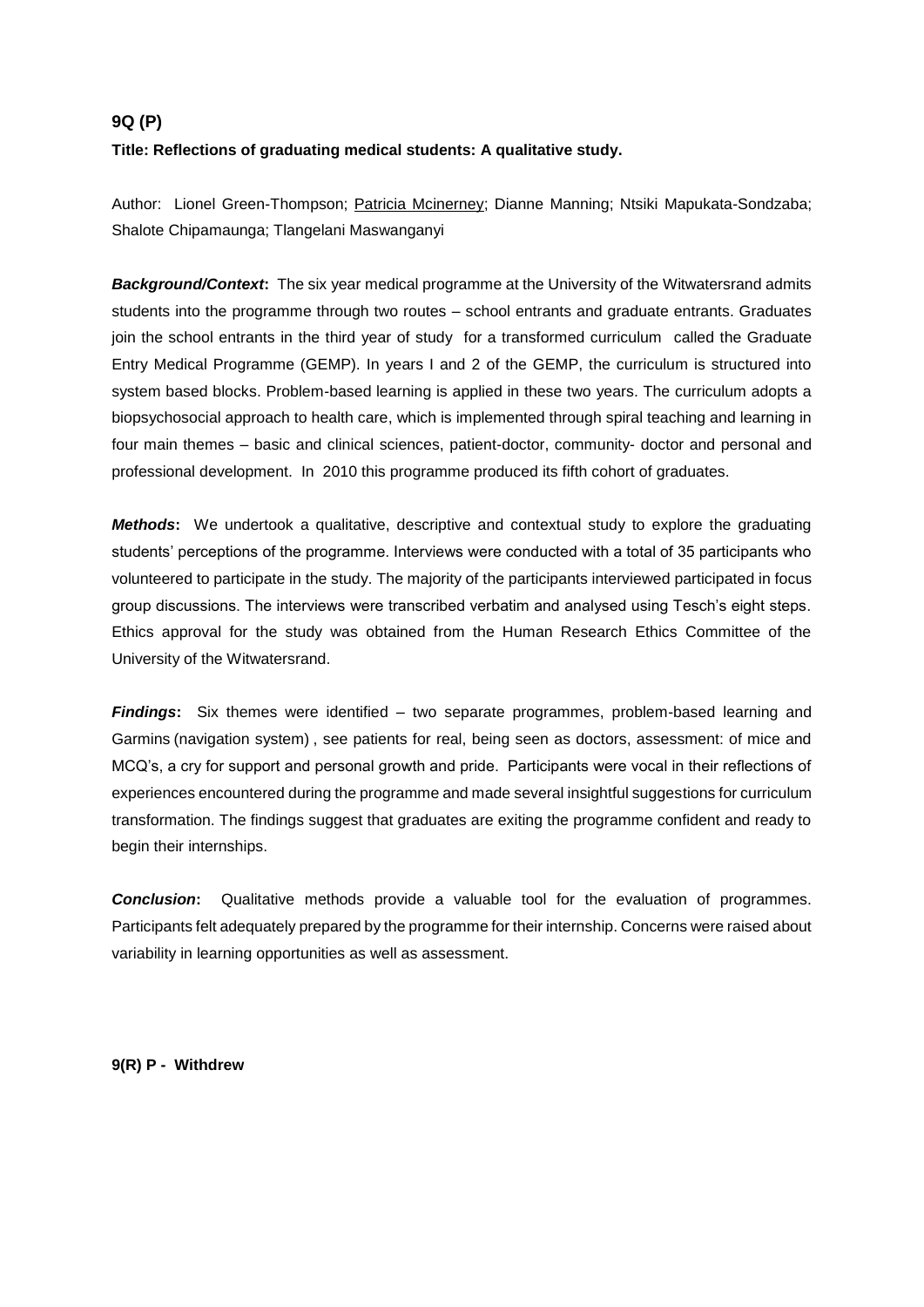### **9S (P)**

# **Title: A survey of the conditions treated by 3rd and 4th year physiotherapy students at the University of Cape Town during placement in general hospitals**

#### Author: Lunelle Pienaar

*Background/Context*: Clinical practice is the mainstay of training of physiotherapy students. The HPCSA requires that students spend at least 1000 hours in the clinical arena. What is unclear is how students spend their time while in the hospitals.

*Aim/Purpose*: This study aims to document the most common conditions treated, the intervention techniques used, and the time spent on administration and patient treatment respectively.

*Methods*: Students were asked to complete an on-line questionnaire regarding their practice. As this was initially planned as a simple audit, no ethical approval was sought.

*Results and discussion*: Seventeen students who completed the survey were included in the study. 190 new patients were recorded, most common condition were respiratory (75) and orthopaedic (38). The  $4<sup>th</sup>$  year students treated more respiratory conditions (30%) compared to  $3<sup>rd</sup>$  years (13%). Third year students had more orthopaedic conditions (13%) compared to 4<sup>th</sup> years (10%). Third year students included technique of gait re-education  $(51%)$  in treatment whereas  $4<sup>th</sup>$  years included chest physiotherapy (43%). Third year students spent more time on 219 treatments (37.1, SD13.2). Fourth year students spent shorter time (28.7, SD19.0) on their 460 treatments (t=5.8, p>.001) and significantly more time writing up patient records (15.2, SD12.2) than  $3<sup>rd</sup>$  years (10.0, SD6.5) (t=6.0, p<.001).

*Conclusion/Take home message*: Further work is needed to explore the influence of conditions students encounter in clinical practice and the application of practical skills.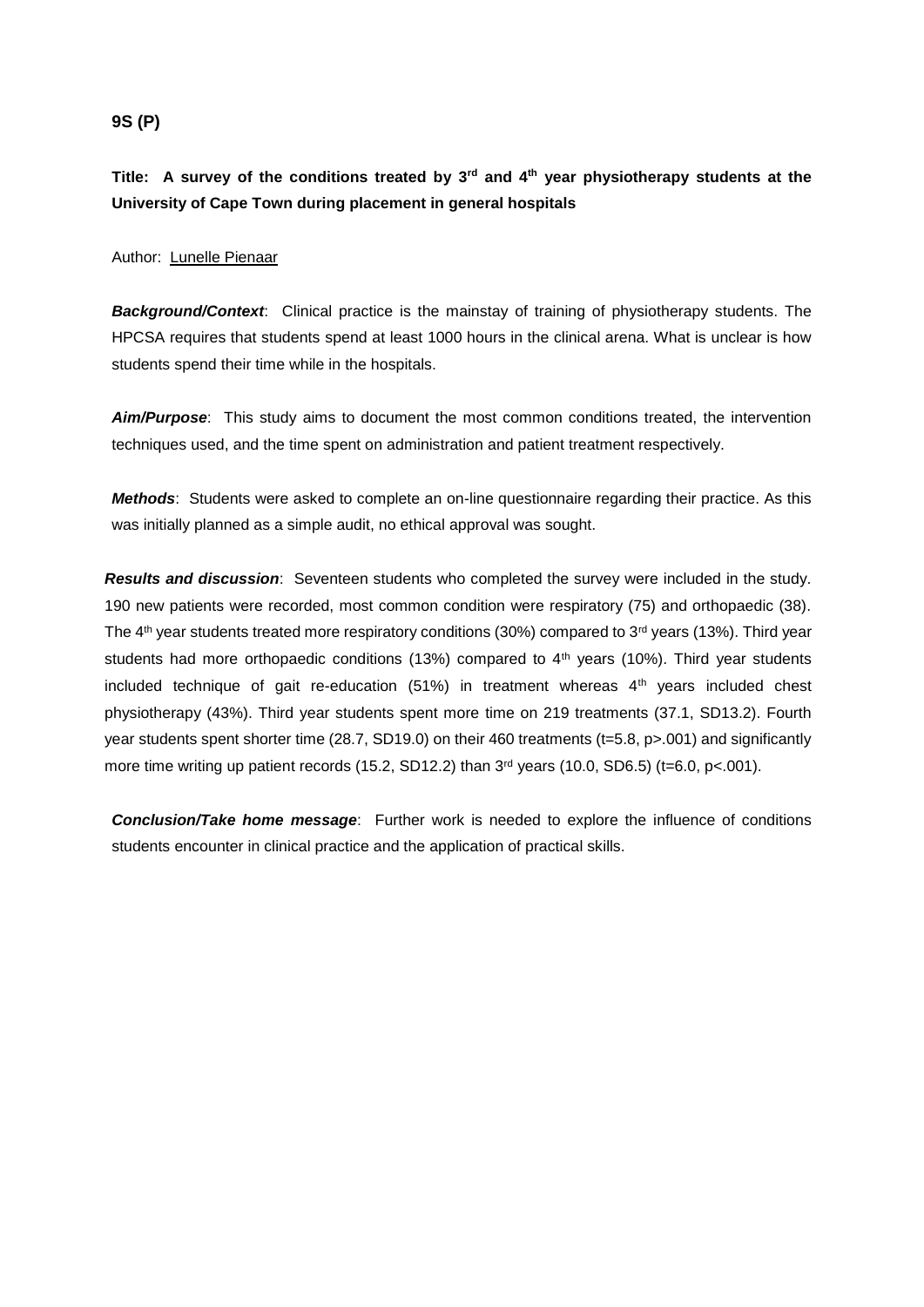# **9T (P)**

### **Title: Problem-based learning at UKZN – pedagogy, people and paradigms**

Authors: T. E. Sommerville

*Background/Context*: Some forty-odd years after problem-based learning (PBL) was introduced to higher education, its strengths and weaknesses and its widespread application have been documented. Most evidence emanates from first world settings, in quantitative terms, making comparisons with traditional teaching methods.

*Aim/Purpose*: Ten years after PBL's introduction in UKZN's medical school, I examined the form of PBL pedagogy practised in a diverse, multi-racial, multi-cultural, multi-lingual, multi-educational, developing-world setting, through the eyes of students, staff members and institution.

*Methods*: Qualitative study using interviews with 19 students and 6 staff members, analysed using Nvivo™ and compared to institutional statements, using Bernstein's theory of classification and framing as an analytical framework.

*Results and discussion*: Faculty documents reflected a conventional type of PBL: student-centred, self-directed, collaborative learning in response to a 'problem'. Interviews, in contrast, revealed a picture of a strongly classified and framed pedagogy. The boundary between everyday and medical knowledge was significant (in slightly different ways) for both students and staff, who had differing views of interand intra-disciplinary boundaries. Seven different conceptions of 'integration' were voiced. Local perceptions of PBL differ from the theoretical view of a weakly classified and framed pedagogy. The everyday-medical boundary is delineated chiefly by differences in discourse, rather than by the language of pedagogy. Differing perceptions of inter- and intra-disciplinary boundaries can be related to curriculum and faculty structures. The range of conceptions of 'integration' probably relates to conceptions of the knowledge structure of medicine. The field has been regarded as akin to the natural sciences – in Bernstein's terms, a hierarchical knowledge structure.

*Conclusion/Take home message*: Medicine is largely a horizontal knowledge structure, comprising a number of distinct regions with minimal overlap. This leads to dissonant perceptions of 'integration'. The pedagogy applied should strive actively to assimilate disparate areas of knowledge.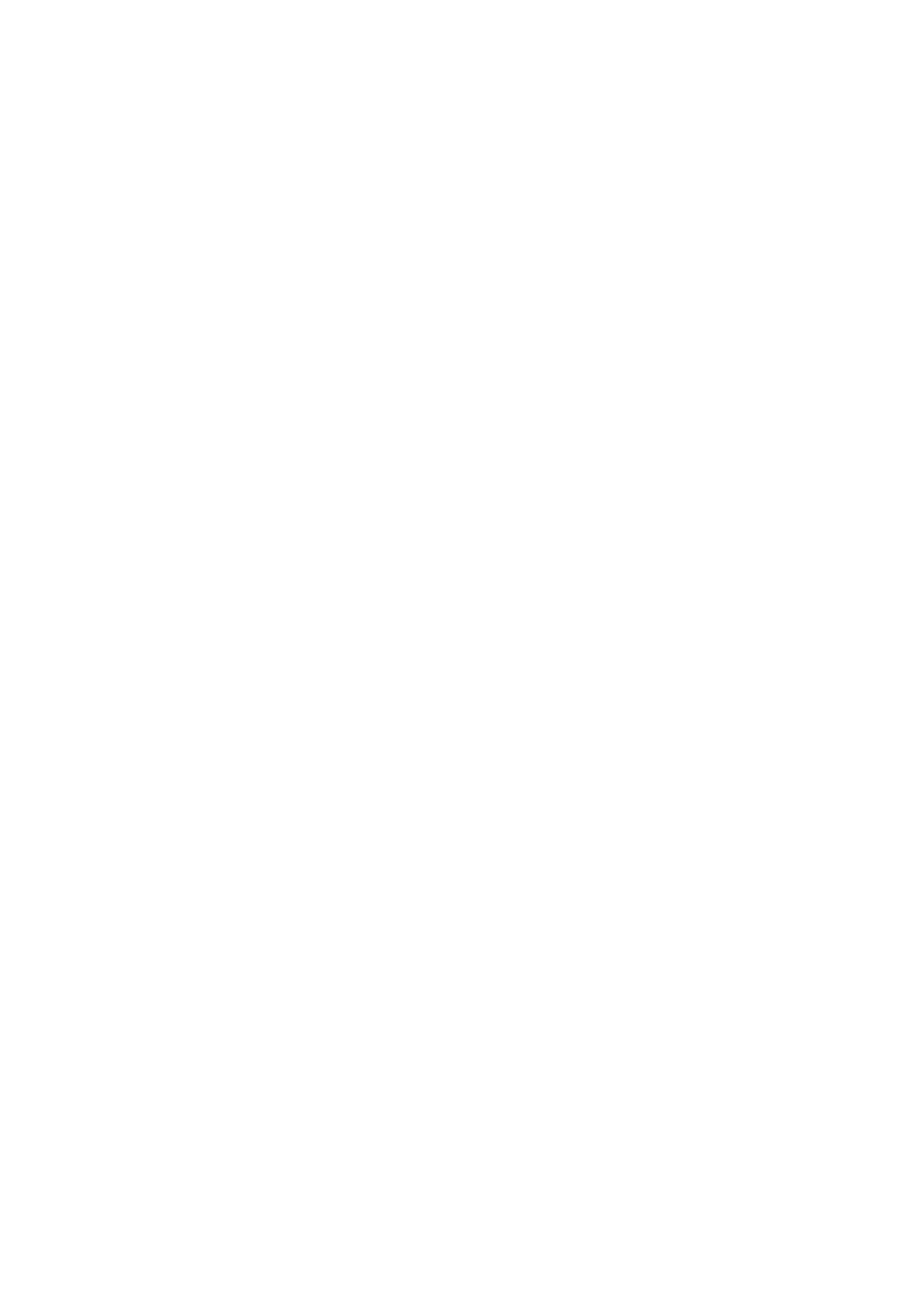### **9U (P)**

### **Title: Breaking bad news: public health electives for medical students**

Authors: Liz Wolvaardt , David Cameron , Vanessa Burch

*Context/Background*: The HPCSA has decided to include public health in the medical curriculum. This headline intention is difficult to implement: lack of clarity of content; lack of interest by students and an overloaded curriculum remain challenges. At our University one opportunity is the one-month elective in the third year.

*Purpose*: As students self-design their elective, few design one in public health as students cannot choose what they do not know. Students also lack the social capital to identify meaningful learning opportunities in the community. Simultaneously medical schools should demonstrate social accountability that considers the priority health concerns of the community for education, research and service. This elective could address the goals of learning and social accountability.

*Methods*: Post ethical clearance, an action research study used a voluntary 10-item online studentneeds survey to inform the development of an inner-city elective. The elective was marketed and a review of actual choices conducted.

*Results and discussion*: 106 students participated and 25 (28.1%) showed interest with another 44 interested but needing details. The majority (n=66) preferred to do an elective that would deepen their knowledge of something already in their curriculum. Proximity to home (n=38) and public transport access (n=18) were unimportant. Open-ended responses revealed three themes that influence elective choice: institutional factors that support learning; the setting and opportunity to practice. Two named public health topics as an interest. The bad news is that no students enrolled for this elective. The 230 elective forms showed that 33.5% (n=77) of students divided their electives into two or more activities. Possibly this group includes those who expressed interest, so a one-month elective (irrespective of the number of activities included) is inappropriate.

*Take-home message*: It seems like public health electives should be like miniskirts. Long enough to cover the topic but short enough to be interesting.

**9V (P) Withdrew**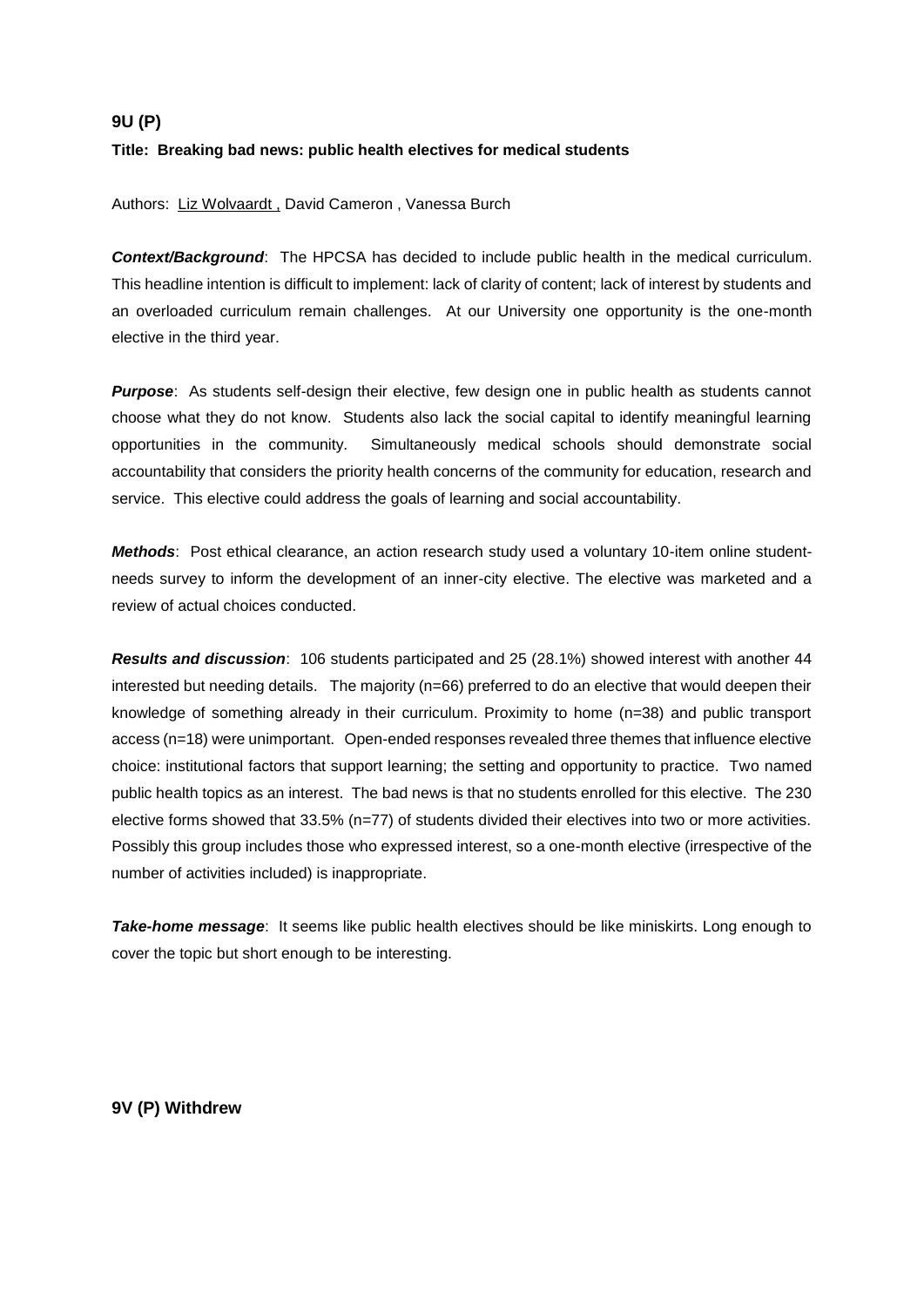# **SESSION 11 – Oral presentations**

### **11A**

### **Title: Computer-based simulation as e-learning tool**

Authors: M.J. Labuschagne; M.M. Nel; G.J. van Zyl; P.P.C. Nel.

*Background/Context*: Computer-based simulation and game play are new emerging e-learning tools. The use of computer-based simulation can be an e-learning tool that can be utilised to add a new dimension to e-learning. Computer-based simulation can be used to assess higher order skills.

### *Aim/Purpose*:

- 1. List e-learning tools
- 2. Describe the tools for the different e-learning categories
- 3. Explain the uses, advantages, disadvantages and assessment possibilities for computer-based simulation and game play

*Methods*: A literature review, semi-structured interviews with international simulation experts and focus group interviews with lecturers of the clinical phase of the undergraduate medical programme at the UFS were conducted, analysed and interpreted.

*Results and discussion*: The author will give as background, some of the e-learning tools that are available to develop online lectures and activities. The aspects that will be discussed include: content/course or learning management system (CMS/LMS); synchronous collaboration applications; computer tools/applications (including asynchronous collaboration applications); game play or game simulation software. The tools for the different categories will be discussed and the author will elaborate especially on computer-based simulation options, the uses, advantages and limitations and the options that are available for developing flat screen simulation to use in simulation centres and online.

*Conclusion/Take home message*: Computer-based simulation and simulation games can be useful tools to be added to the e-learning toolbox. Computer-based simulation and virtual games can be used to assess higher order skills.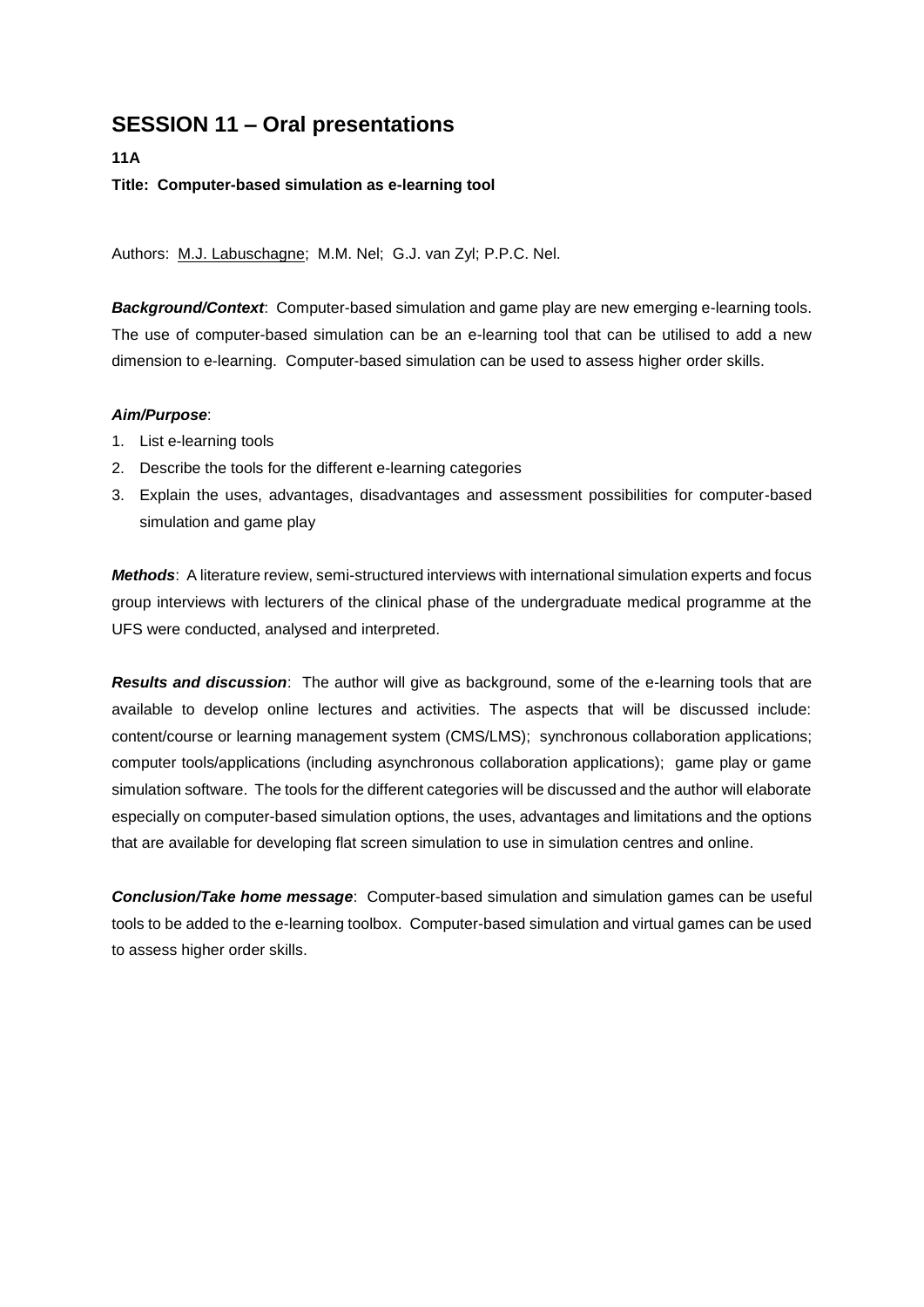### **11B**

**Title: Developing an e-Learning platform to complement Xhosa and Afrikaans language teaching and learning: a Stellenbosch University Faculty of Health Sciences initiative**

Authors*:* Dr .Philip Lewis, Dr. Leandra Khoury and Prof. M.R. De Villiers

*Context/Background:* Communication problems experienced between healthcare professionals and patients are well documented and perceived as a major barrier to quality healthcare. Stellenbosch University Faculty of Health Sciences (SUFHS) has embarked on a range of innovative roll-out initiatives to empower students with the necessary Xhosa communication skills to improve patient quality care. This presentation demonstrates a novel e-learning platform, specifically designed to complement formal lectures and to enhance students' Xhosa language skills.

*Aims* : This project aims to develop and design a range of task-based activities and interactive assessment procedures to assist students in learning Xhosa for use in the clinical consultation, and prepare them for their simulated OSCE's. The implementation is informed by a study investigating students' perceptions and application of the e-learning platform for Xhosa.

*Methods:* The presentation describes the application of the Xhosa e-learning platform design as well as the development of the course material consisting of various interactive text-to-speech language learning activities and assessment procedures. The e-learning course is designed to be hosted on *Blackboard,* which is SUFHS's Learning Management System (LMS), and will be in the format of a Sharable Content Object Reference Model (SCORM) module.

*Results*: Currently twenty students from the division of Human Nutrition are appraising the effectiveness and application of the e-learning material. These findings will be made available from October 2012, and will lend it self to further analyses to improve the application of future e-learning related developments as well as further ways to support and reinforce future students' Xhosa communication skills.

*Take home message:* South Africa is faced with huge language barrier challenges in the healthcare sector. The SUFHS e-learning course is not only designed to complement Xhosa lectures to improve language proficiency but also to prepare students in clinical communication contexts. We trust that by developing this novel e-learning course material we will be able to greatly enhance the learning of an African language for health professionals in order to improve patient care in our health services.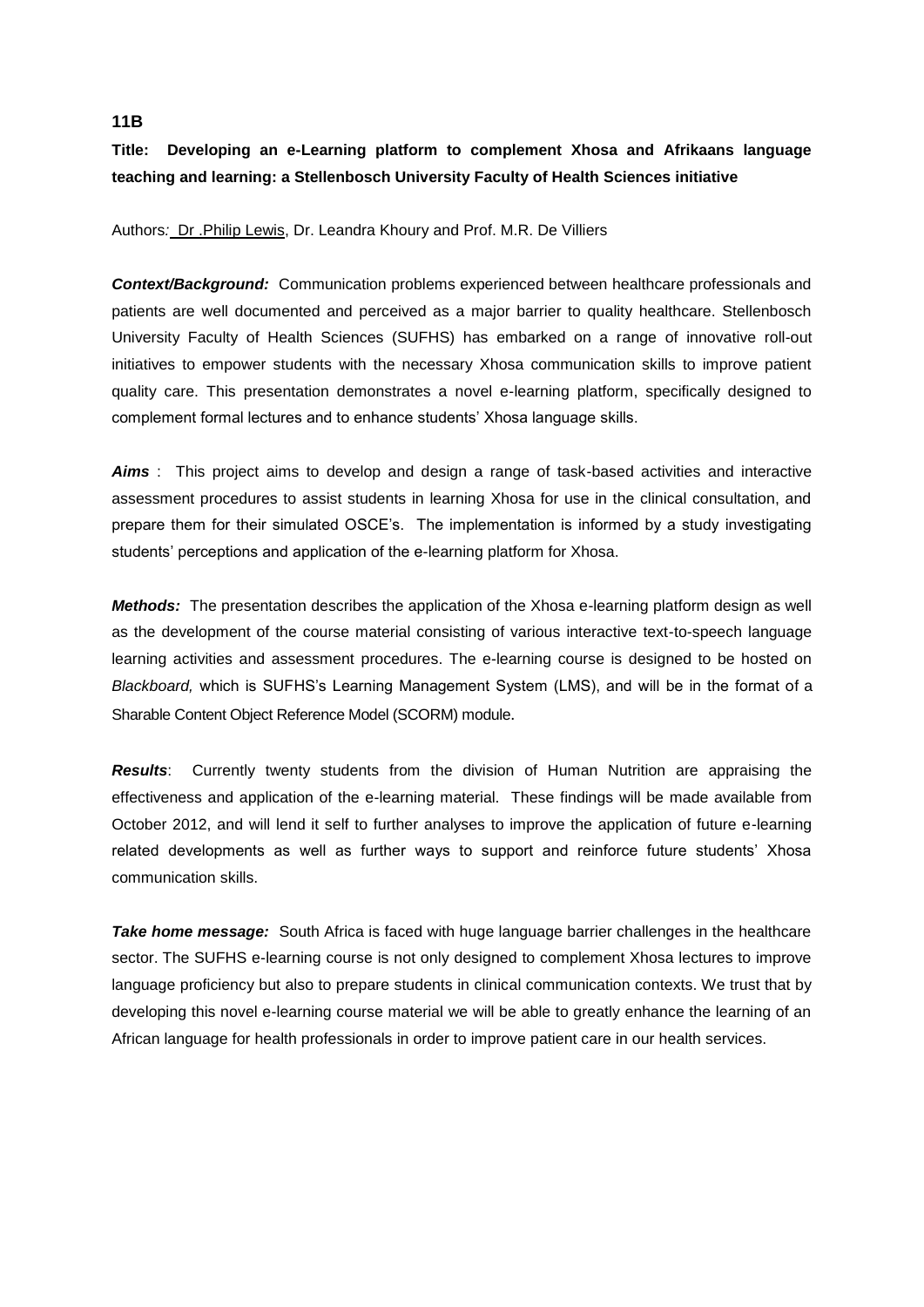# **11C**

**Title: Fostering lecturer-student engagement using the social network (facebook) in an undergraduate radiography course.** 

### Authors: Mr. S. Mdletshe

*Background/Context*: Engagement with the students in higher education (HE) is critical to their success with their studies. In Radiography engagement is more critical because the students spend half of their academic time in the clinical environment for work integrated learning (WIL). This implies that they only have direct access to the lecturer during half the academic time which negatively impacts on effective student engagement. Effective engagement is enhanced by communication with the students.

*Aim/Purpose*: This presentation reports on an intervention to address the challenge of student engagement based on the use of Facebook (FB) as a communication tool with the third year radiography students at the University of Johannesburg (UJ). The presentation focuses on the experience of the author in using this tool and how it impacted on student engagement.

*Methods*: The author noted the lack of communication with the students and the negative impact this had on engagement. In response to this, the author decided to use FB as a communication tool with the students by creating a FB page and called it "Radiography Thirdyr Diagnostic."

*Results and discussion*: The use of this tool showed enhanced communication between the students and the lecturer, which positively affected student-lecturer engagement.

*Conclusion/Take home message*: Student-lecturer engagement can be greatly enhanced by using the various platforms of currently available social networking tools.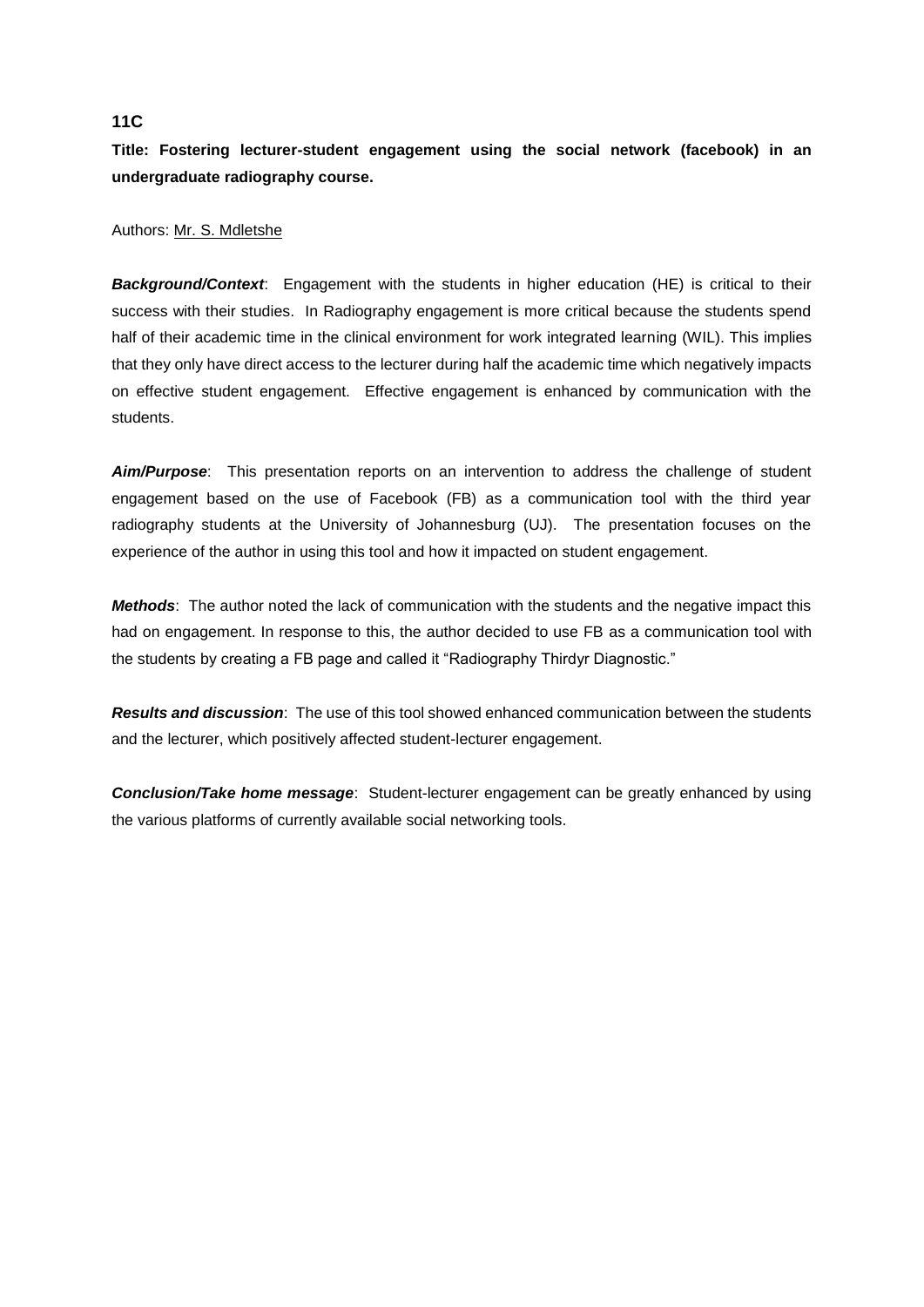### **11D**

**Title: What academic advisors need to provide better student support – lessons from a Malaysian medical school**

Authors: Tan C.P.L., Bezuidenhout J., Blitz J.J.

*Background/Context*: Academic support programmes have an important part to play in addressing the needs of students experiencing difficulties. A quality assurance exercise by the national accreditation body highlighted the fact that academic staff involved in non-academic counselling had no prior training.

*Aim/Purpose*: The purpose of this study was to investigate the current practice(s) of academic advisors in a Malaysian medical school in order to determine their needs and to make recommendations for a faculty training programme.

*Methods*: Focus group discussions (FGDs) involving 10 academic advisors were conducted using a semi-structured interview schedule.

*Results and discussion*: Study participants demonstrated some instinctive understanding of their role (especially as role models in their professional development) although they did not have clear guidelines. They strongly expressed a need for training in counselling skills and better administrative support. There was some reluctance to undertake the task of academic advising as there were no perceived rewards or incentives.

*Conclusion/Take home message*: The training of academic advisors needs to be addressed in faculty development programmes. Strong institutional administrative support is important with efficient channels of communication to academic advisors on student performance and other relevant information. Teaching activities need due institutional recognition and reward.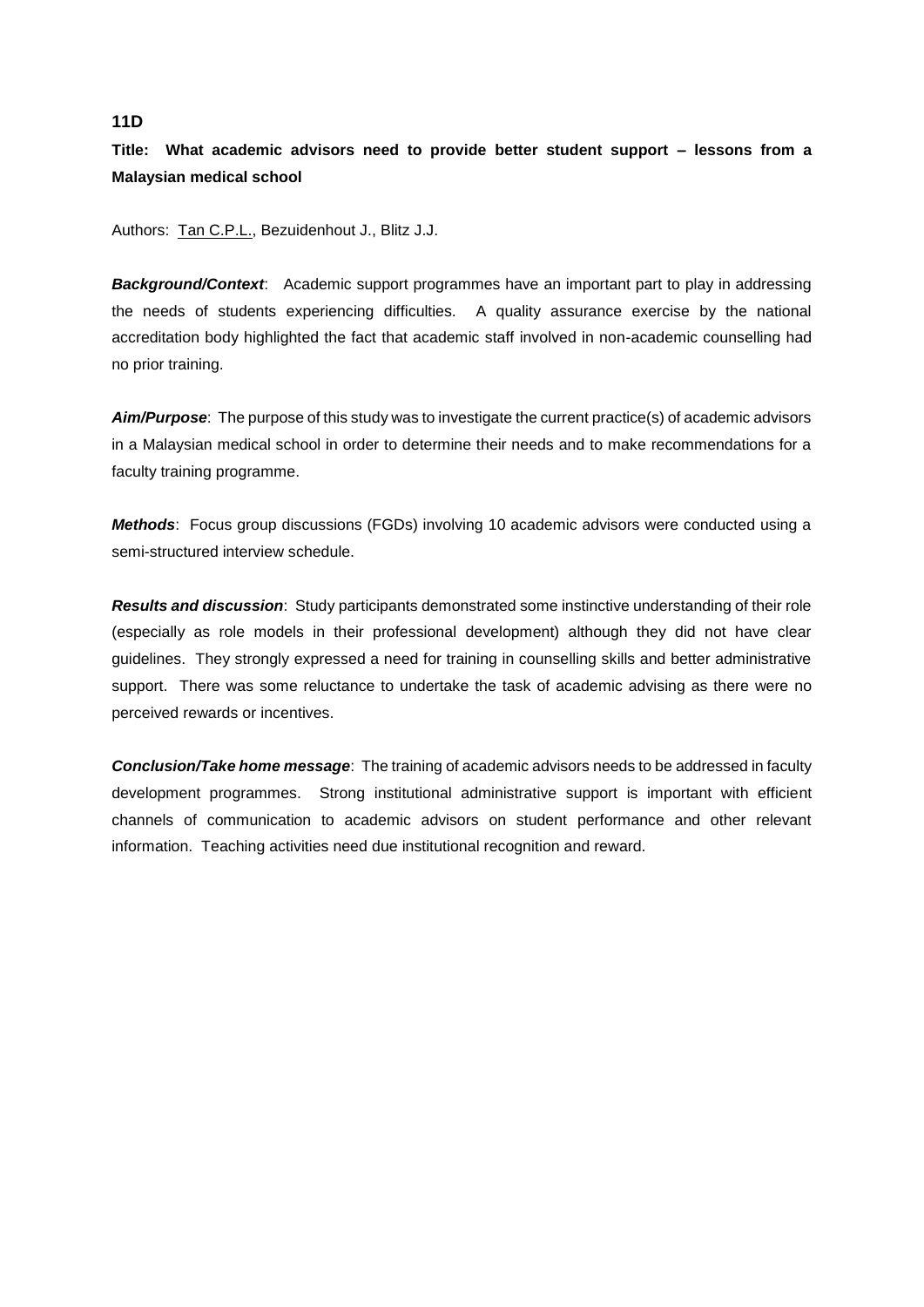# **Title: A pilot study on the validity and reliability of an assessment using R-Type MCQs**

Authors:Lunelle Pienaar & Gregory Doyle

*Background/Context*: The Faculty of Health Sciences at UCT uses a problem based learning medical curriculum which focuses on developing problem solving abilities rather than recalling facts. It is therefore best that the assessment instruments should focus on problem solving. More R-type MCQs asking students to solve problems based on information provided in a clinical case based scenario have been included. R-type MCQ or Extended Matching Items (EMIs) have approximately eight options and two or more items. The extensive list of options reduces chance of guessing and recognition of correct answers. Literature sees this as a better alternative to A-Type MCQs where the limited number of options (usually 4 or 5) encourage guessing. Application of theory and problem solving can be tested in the same EMI as it allows greater range higher order reasoning to be tested.

*Aim/Purpose*: To determine whether using EMIs rather than A-type MCQs will result in a more reliable and valid assessment instrument based on the difficulty and discrimination.

*Methods*: One of the fifth year medical papers was analysed. The 193 students answered a paper containing five EMI sets with 34 items and 16 best of 4 A-Type MCQs The item difficulty and discrimination for the EMIs and A-type MCQs were determined.

*Results/discussion*: The EMIs' mean discrimination and difficulty was 0.2 and 78% respectively. Whereas the A-type MCQs mean difficulty was 70% and the discrimination the same, 0.2.

*Conclusion/Take home message*: The small sample of test items made it difficult to demonstrate validity and reliability. A larger study with more items needs to be conducted to determine which MCQ type results in a more valid and reliable assessment.

### **11E**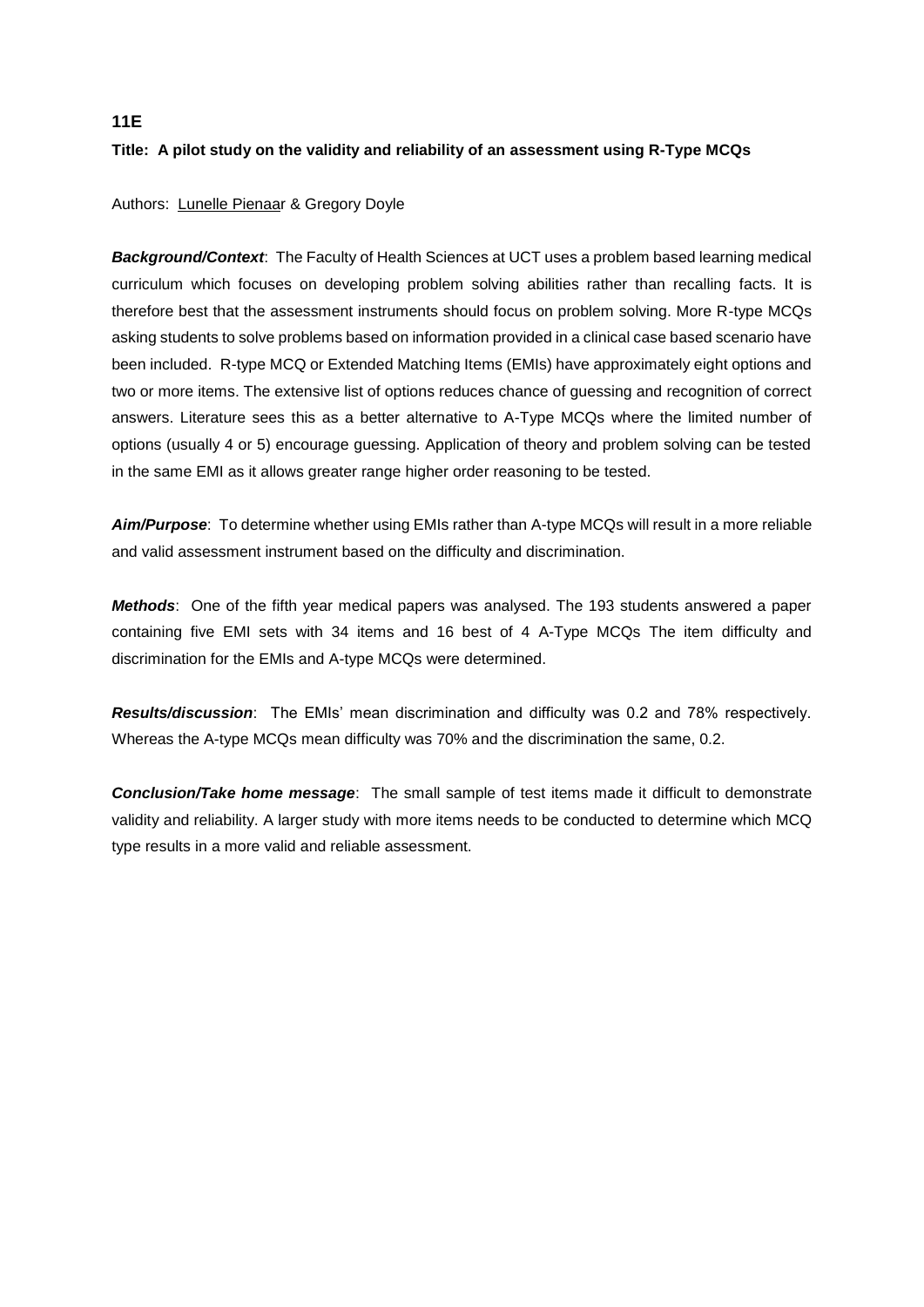### **11F**

**Title: Do you know your brain dominance status? A participatory action research project in the School of Health Care Sciences, University of Limpopo, Medunsa Campus.**

Authors**:** A. Human; H. Pitout; A. M. Wium

*Background/Context:* Multi-disciplinary teamwork is considered best practice and is essential for the efficacy of service delivery. The three disciplines of physiotherapy (PT), occupational therapy (OT) and speech-language pathology and audiology (SLPA) are therefore expected to work together as team during service delivery. The intention of this research was to enhance collaboration between these three professions by using the Herman Brain Dominance Instrument (HBDI) to determine the learning preferences of each discipline in an effort to create a better understanding of each other.

*Aim/Ppurpose:* A collaborative action research project was conducted by three facilitators of learning (FOL) to compare the brain dominance profiles and learning style preferences within and between these disciplines. In each discipline, the brain dominance of second year students and the FOL was determined to improve teaching and learning practices as well as collegial collaboration..

*Methods:* Within a participatory action research approach the brain dominance and learning preferences of second year students (n=82) from the various departments were determined as baseline data by using the Hermann Brain Dominance Instrument (HBDI) (Herrmann, 1996). The data was quantitatively analysed. The findings informed changes to be made to the teaching practices and collaboration of the respective FOL.

*Results and discussion:* Similar brain profiles and learning preferences were noted across the three disciplines as the majority preferred learning primarily in the B Quadrant (Sequential/Organised), and secondary in the A Quadrant (analytical/intellectual), which is predominantly left brain. The results obtained enhanced teaching and learning practices and contributed towards the professional development of the FOL.

*Conclusion/take home message:* The knowledge accrued contributed towards improved communication, collaboration and understanding on various levels (individual, departmental and School). It is therefore recommended that similar studies be conducted at other tertiary institutions in South Africa.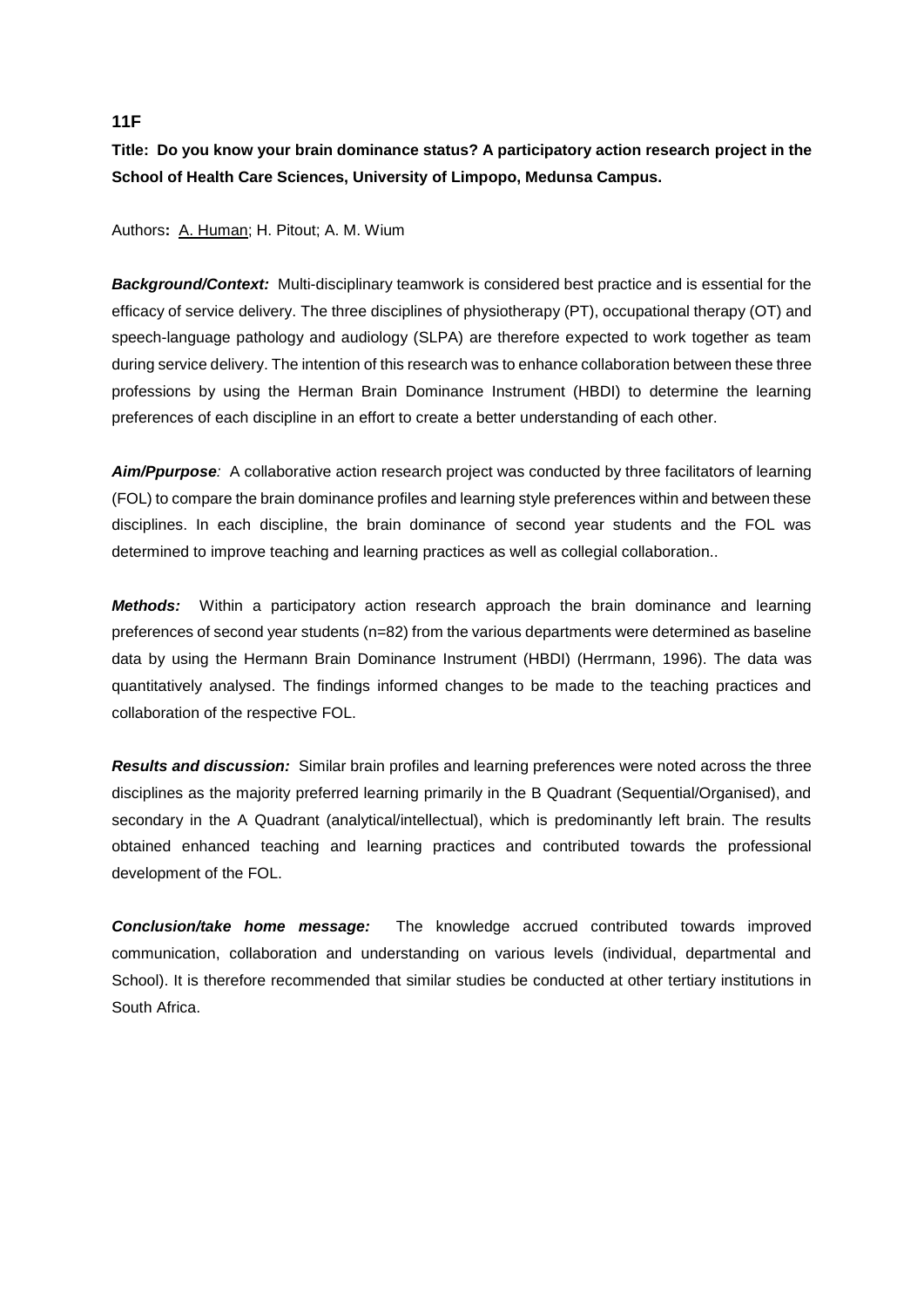# **11G**

**Title: An educational approach for the generation profile of undergraduate students in the Faculty of Health Sciences, University of the Free State**

Authors: Van der Merwe L.J., Van Zyl G.J., Nel M.M., Joubert G.

*Background/Context*: Challenges in Health Sciences Education include effectively engaging the current cohort of so-called Generation Y students (born 1981-2000), who are said to display typical characteristics due to sharing a common place in history. This includes the impact of information technology and a uniquely South African educational context.

*Aim/Purpose*: The aim of this study was to formulate an educational approach for the generation profile of undergraduate students at the Faculty of Health Sciences, UFS, by discovering whether common perceptions describing Generation Y are accurate and how differences in perceptions impact on the teaching-learning environment.

*Methods*: A mixed-methods research design was used. In phase one, concurrent triangulation, quantitative and qualitative data were gathered simultaneously in a questionnaire survey for undergraduate students and academic staff members respectively. In phase two, sequential explanatory design, a focus group interview held with academic staff members yielded qualitative data, followed by incorporation of a literature survey and the results of the questionnaire survey and focus group interview in order to formulate the educational approach as indicated in the aim of the study.

*Results and discussion*: Results indicated that there was agreement between undergraduate students and academic staff members with many of the positive characteristics attributed to Generation Y, e.g. confidence, but differences existed regarding perceived weaknesses, e.g. an attitude of entitlement. Their values and behaviour, communication and learning styles, skills and needs, and environment and shaping events revealed an information-communication technology connected cohort with poor interpersonal communication abilities desiring structured guidance and role-modelling. This distinctive profile necessitates a bespoke educational approach.

*Conclusion/Take home message*: The focus for effective educational practices by well-equipped lecturers should be on the involvement of students by means of teaching-learning approaches that are appropriate and balanced, as well as theoretically sound, within a suitable, relevant environment.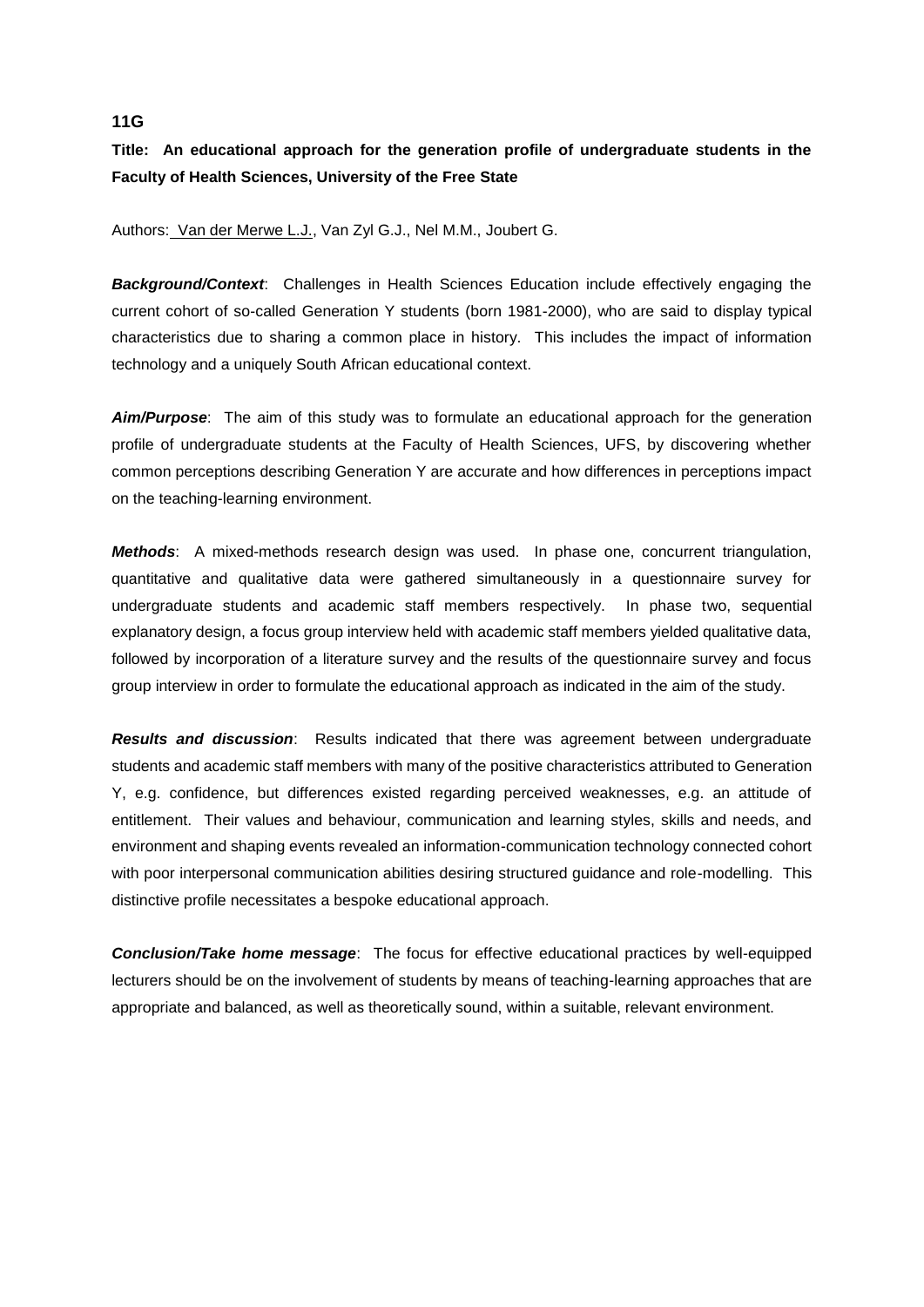### **11H**

**Title: The usefulness of a tool to assess reflection skills in service-learning in the Department Speech-Language Pathology and Audiology, Medunsa.** 

#### Authors: A. M. Wium; S. Du Plessis

*Background/Context*: Service-learning is a credit-bearing educational experience which requires students to reflect on the service activity in order to develop a deeper understanding of course content and relate these to the scope of practice within the discipline, as well as to develop a sense of social/civic responsibility. Reflection following a clinical learning experience helps to organize the students' thoughts, provides them with a permanent record of their experiences, allows them to talk about their experiences to each other, and share their thoughts and feelings. Second year students in the Department Speech Language Pathology and Audiology are engaged in service learning at a rural site on a weekly basis and reflect on their experiences. The researchers had a need to assess reflection skills to monitor the students' personal and professional growth and therefore developed an assessment tool to this purpose.

*Aim/Purpose*: The aim was to determine the usefulness of a tool to assess students' reflection skills in the Department Speech-Language Pathology and Audiology, Medunsa.

*Methods*: The data was obtained retrospectively from the reflection diaries of the students. These reflections were analyzed and scored with a matrix. Scores were compared over the course of the academic year to measure change.

*Results and discussion*: The assessment tool proved to be useful in documenting change in reflection skills over time. The reflections portrayed an increased sense of social responsability, problem solving and insight.

*Conclusion/Take home message*: Guided reflection conducted on a regular basis is key to the service-learning experience and contributes to professional and personal growth. Reflection is an integral part of effective practice and meaningful service delivery.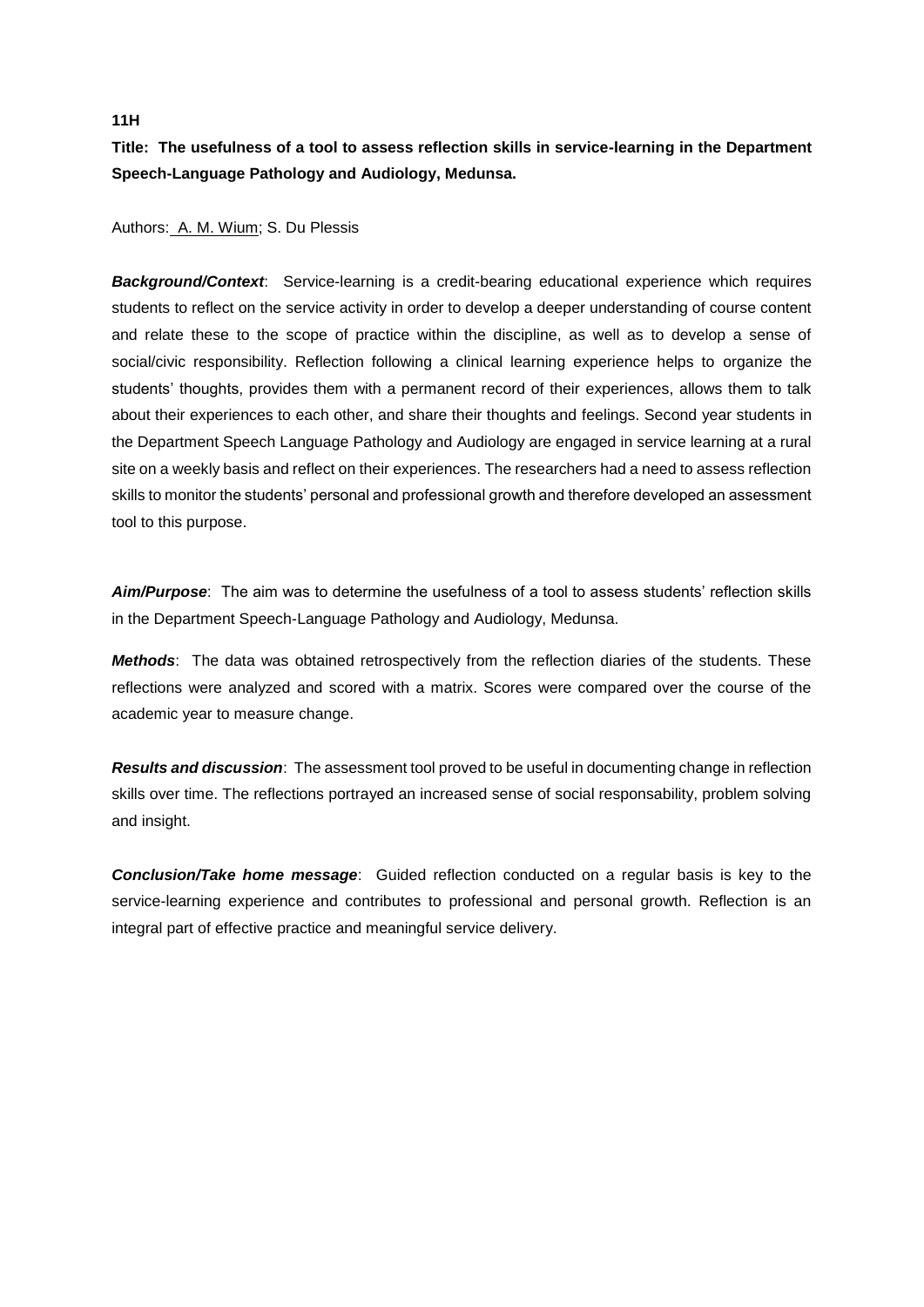# **Title: Infection Prevention and Control practices in SA revealed through teaching and assessment strategies**.

#### Author: M. Theron

*Background/Context*: The *National Infection Prevention and Control (IPC) Policy & Strategy* for Health Care Facilities was introduced in 2007. Research conducted by the Department of Health in 2011 showed that there are only 253 IPC practitioners in South Africa, not all of them trained. Policy states that there should be one practitioner for every 200 occupied beds. This shortage of trained IPC practitioners in the country led to the development of a theory and practice integrated IPC Short Learning Program. Training programmes could also lead to the identification of shortcomings in IPC practices.

*Aim/Purpose*: To highlight the shortcomings of IPC practices through reflection on a Short Learning Programme.

*Methods*: The IPC Short Learning Programme, based on unit standards (NQF level 7) was presented during seven contact sessions. Facilitation of the program comprised teaching and assessment strategies such as group work, class activities, reflection reports and assignments. Narrative information and records were obtained from the participants' written learner activities, reflection reports and conversations in class. The main shortcomings of IPC in practice were identified and the needs of the candidates were revealed.

*Results and discussion*: IPC was viewed as an additional task, added to the daily work load of most of the candidates. Policies, Protocols and Hospital acquired infection statistics were not available. IPC teams and committees were absent at most Health Care Facilities.

The learning experience and quality assurance projects of the candidates improved IPC practices in their health care settings.

#### *Conclusion/Take home message*:

The Short Learning Program equipped IPC practitioners with the knowledge and skills needed to provide high quality care through appropriate implementation, evaluation and improvement of IPC practices in Health Care Facilities.

### **11I**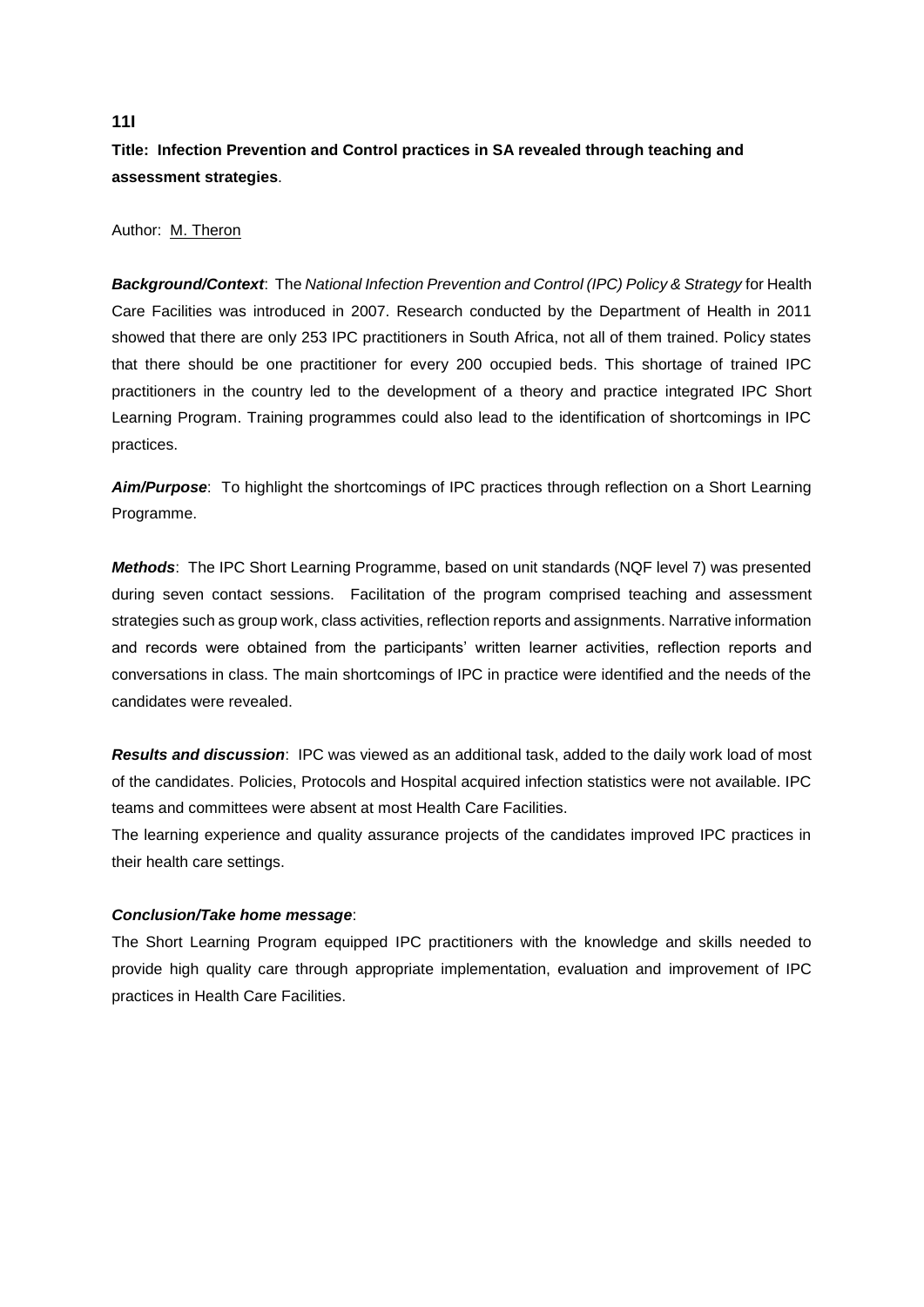# **Title: Teaching medical students quality improvement in health**

Authors: Claire van Deventer; Nontsikelelo Sondzaba

**Background/Context**: 6<sup>th</sup> year medical students involved in a 6 week integrated primary care block are expected to do a facility audit and based on that or other observed problems initiate a quality improvement (QI)project.

Aim/Purpose: To assess the QI reports of 6<sup>th</sup> year students from 2005-2010

*Methods*: An observational study of QI reports done by students. Project reports assessed and compared to site marks, indicators of learning assessed and individual and group marks compared.

*Results and discussion*: Of 274 projects undertaken, 223 (81.4%) were available for evaluation. Geographical placements and QI themes were categorized. Management issues were most frequently identified as being problematic followed by chronic illnesses. Understanding and applying the principles of QI was partially achieved and gaps were identified for future projects. The most common intervention was training of personnel and design and distribution of posters or pamphlets.

*Conclusion/Take home message*: Most QI projects were well thought out and relevant to the chosen setting. In the majority of cases, a great deal of effort and creativity went into the process and skills other than clinical skills were employed such as writing, presentation of data in graphs and tables. Integration of theory and practice was achieved only partially

**11K Withdrew**

### **11J**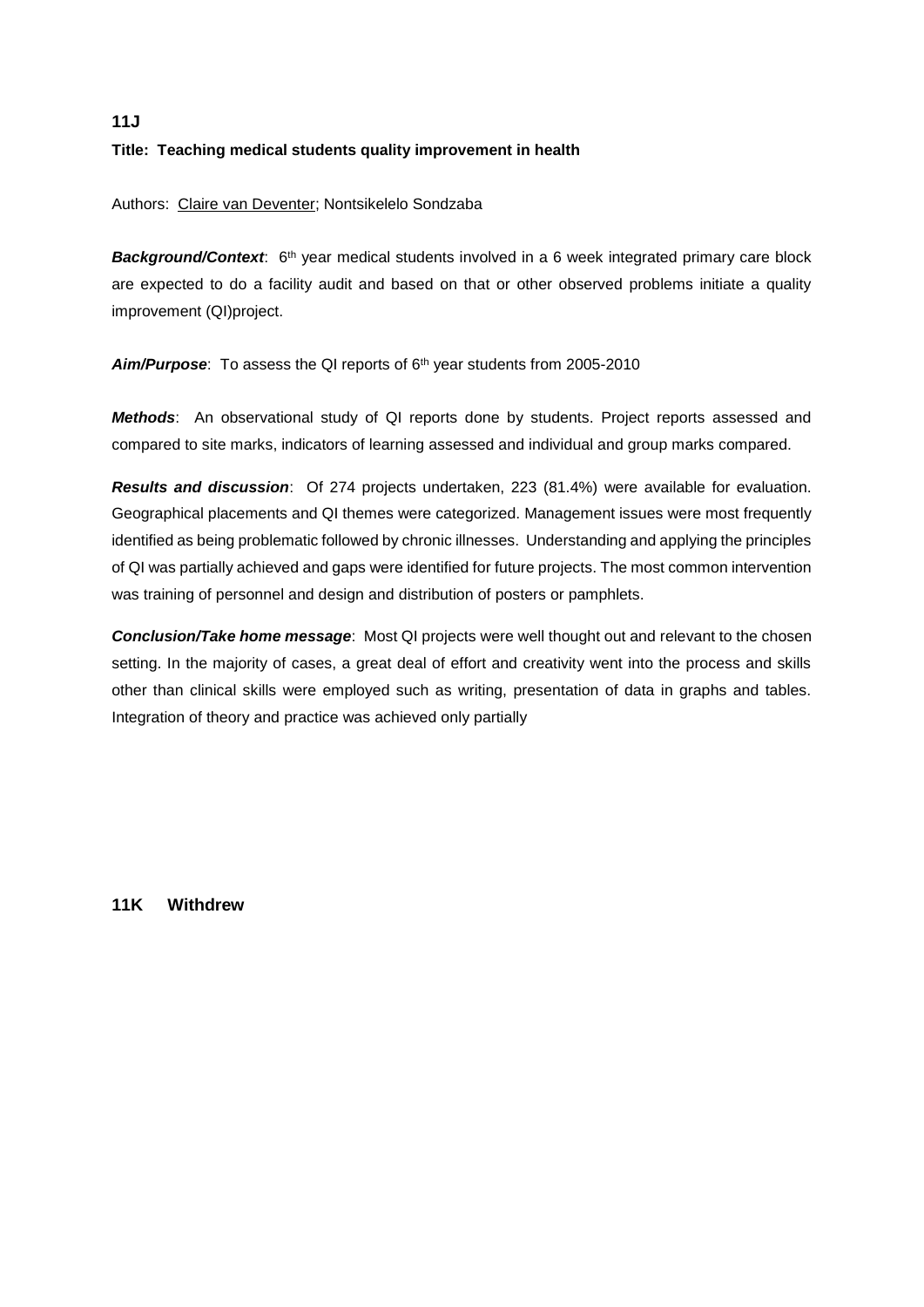# **Title: Emergency Medical Care Student Opinions of a Reflective Journal**

Authors: Andrew Makkink

*Background/Context*: Students in the first year of study of a four year Bachelor's degree in Emergency Medical Care at the University of Johannesburg are required to complete a reflective journal in which they reflect on a number of various situations and skills that they have been exposed to within the clinical learning environment. Information of student opinions of this tool may provide important strategies at improving the format and structure of the reflective journal, and potentially also the reflection process.

*Aim/Purpose*: The aim of this study was to examine student opinions of the reflective journal and to assess a number of areas related to its relevance within the learning environment.

*Methods*: A questionnaire containing open-ended questions, forced-binary and Likert-type scales was developed wherein students registered in their first year of study were able to assess various aspects of the reflective journal. Data was captured and analysed using Microsoft Excel and reported on descriptively.

*Results and discussion*: Most students understood what the purpose of a reflective journal was and assigned a positive value to the reflective journal. Interestingly, many students did not regularly make entries into their journal as was expected with most leaving their entries to the last minute. There were a number of interesting trends observed when analyzing whether students would prefer an online or written format for the journal. Although students are often observed discussing cases, most students did not read other students' journals, nor allow others to read their own.

*Conclusion/Take home message*: The reflective journal has an important place in the Work-Integrated Learning (WIL) environment, the challenge is to use it to encourage reflective thinking in our students by ensuring their active involvement in developing their skills as reflective practitioners.

**11L**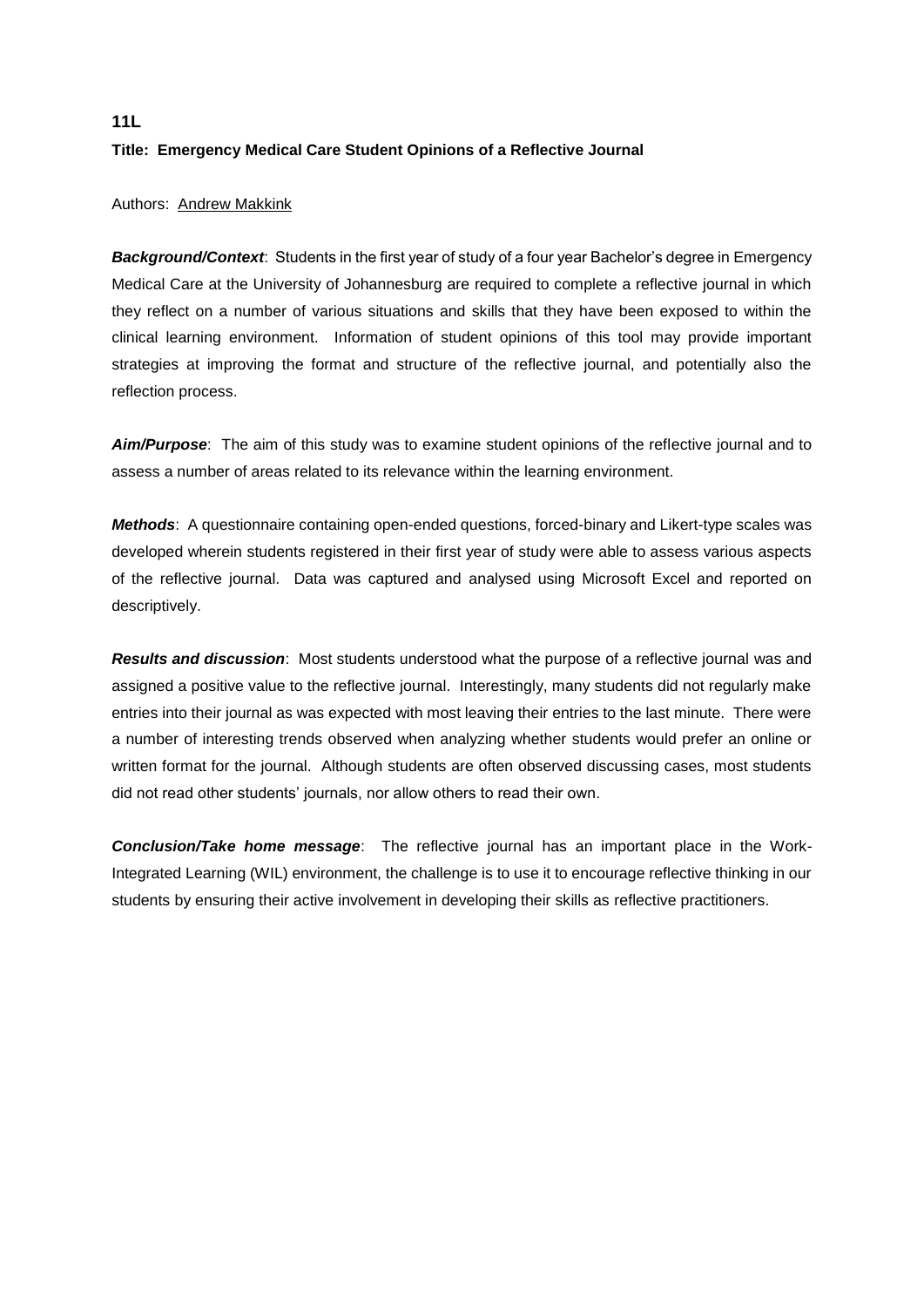# **SESSION 11 – Poster presentations**

# **11A (P)**

**Title: Illuminative evaluation of the final year prosthodontic component of the Oral Health Science curriculum**

Author: P.D. Moipolai

*Background/Context*: A hybrid problem based learning curriculum was introduced in the early 2000s in the School of Oral Health Sciences, and since its inception no evaluation of the innovation had been done. It was felt necessary to undertake such a project to adjudicate the worth of the reform. This was to determine whether goals were being achieved and that the programme remained relevant and did what it set itself to do.

*Aim/Purpose*: The aim of the study was to use a qualitative evaluation approach to assess the impact of curriculum change at classroom level and to evaluate how a department had reformed its teaching and learning strategies. Additionally, it was to evaluate how this curriculum operated in its own terms. This approach was employed to illustrate how an evaluation strategy was used to assess classroom practices following institutional curriculum reform.

*Methods*: Illuminative evaluation as a research method in the qualitative paradigm was utilised. From July through October 2007 small group teaching involving problem based learning, led by two faculty from the department of prosthodontics were observed. Six two hour long small group sessions, were observed. In depth followup interviews with both students and faculty were conducted. The plan, as outlined in the instructional system was held up against the reality through observations of what happened in the classroom.

*Results and discussion*: By and large the findings illustrated that much of what was planned was realised, with the more experienced staff member teaching more or less to the plan. However, from the themes that were inductively derived from analysis of the data, it was clear that integration of content knowledge and critical thinking necessary to assist in the comprehensive management of dental patients was not as robust as would be expected from the students at this level during their training.

*Conclusion/Take home message*: This finding illustrates the importance of using qualitative evaluation approaches as a mechanism to assess curriculum change efforts.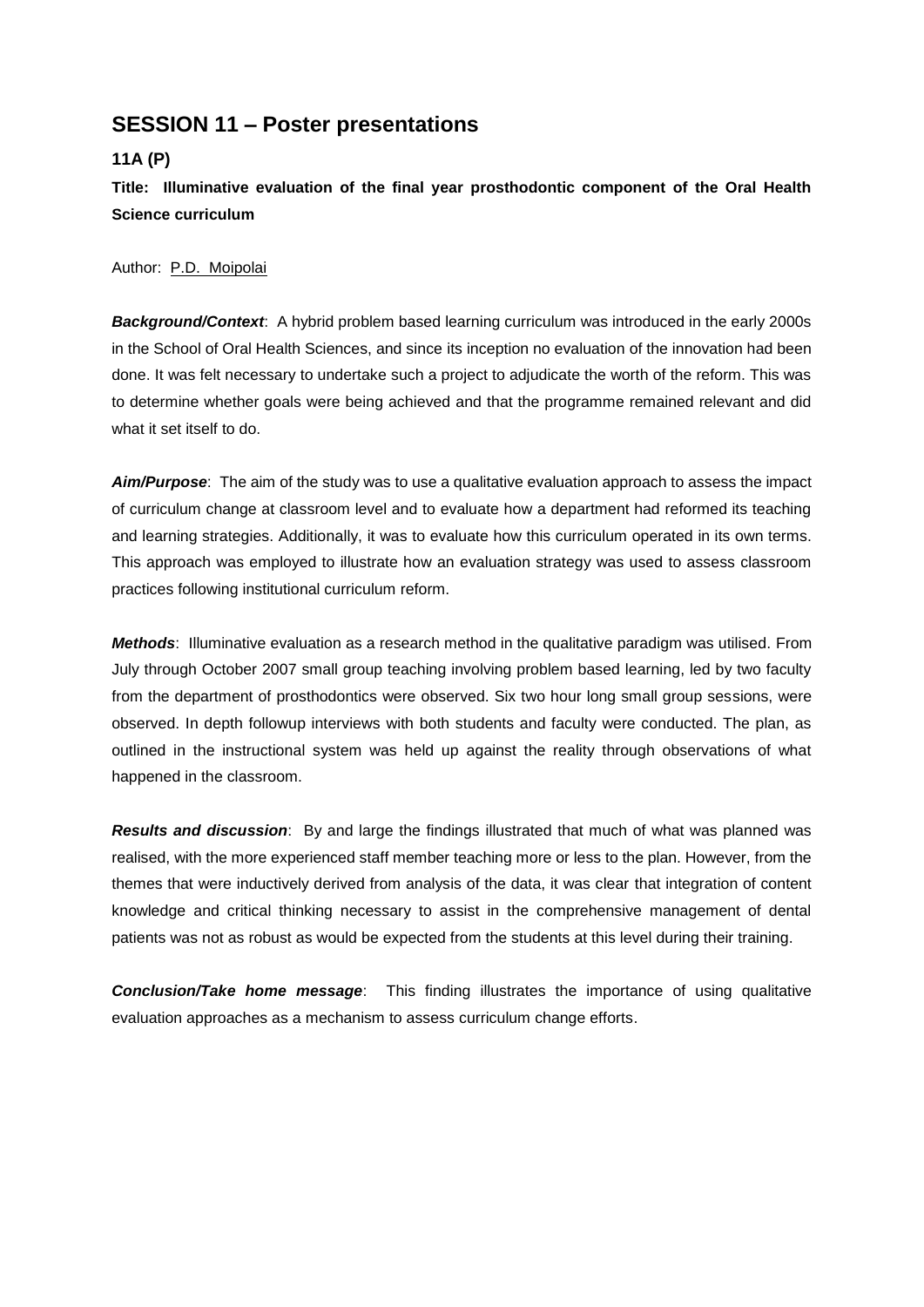### **11B (P)**

**Title: Development of a specific approach to facilitate knowledge in Augmentative and Alternative Communication across two learning contexts** 

Authors: A.M. Wium; M. Mophosho

*Background/Context*: HPCSA exit level outcomes specified by the HPCSA, requires that students in speech-language pathology and audiology are competent to provide services to clients who require augmentative and alternative communication (AAC). Such clients present with severe communication problems and their assessment and intervention, as well as management is complex. To ensure high quality teaching and learning two facilitators of learning at two universities collaborated to develop a specific teaching approach for AAC. Such an approach accommodates all learning preferences and therefore consists of multiple teaching methods, of which assessment (as teaching method) is one.

*Aim/Purpose*: To determine the outcomes of a specific approach that facilitates learning of final year students in AAC.

*Methods*: The students at both campuses received similar learning experiences, learning material and assessments. In both instances the process of facilitating learning was evaluated by both students and a peer to increase the validity of the findings. The results obtained from assessing the students were compared and factors were identified which could have affected the results.

*Results and discussion*: The results obtained showed that learning was facilitated by using a multimethod approach but that the specific context had to be taken into account.

*Conclusion/Take home message*: A 'one-size-fits-all' assures effective learning and teaching but that this approach is not necessarily the best option to ensure quality in teaching. Specific factors need to be considered, especially for students in a semi-rural context.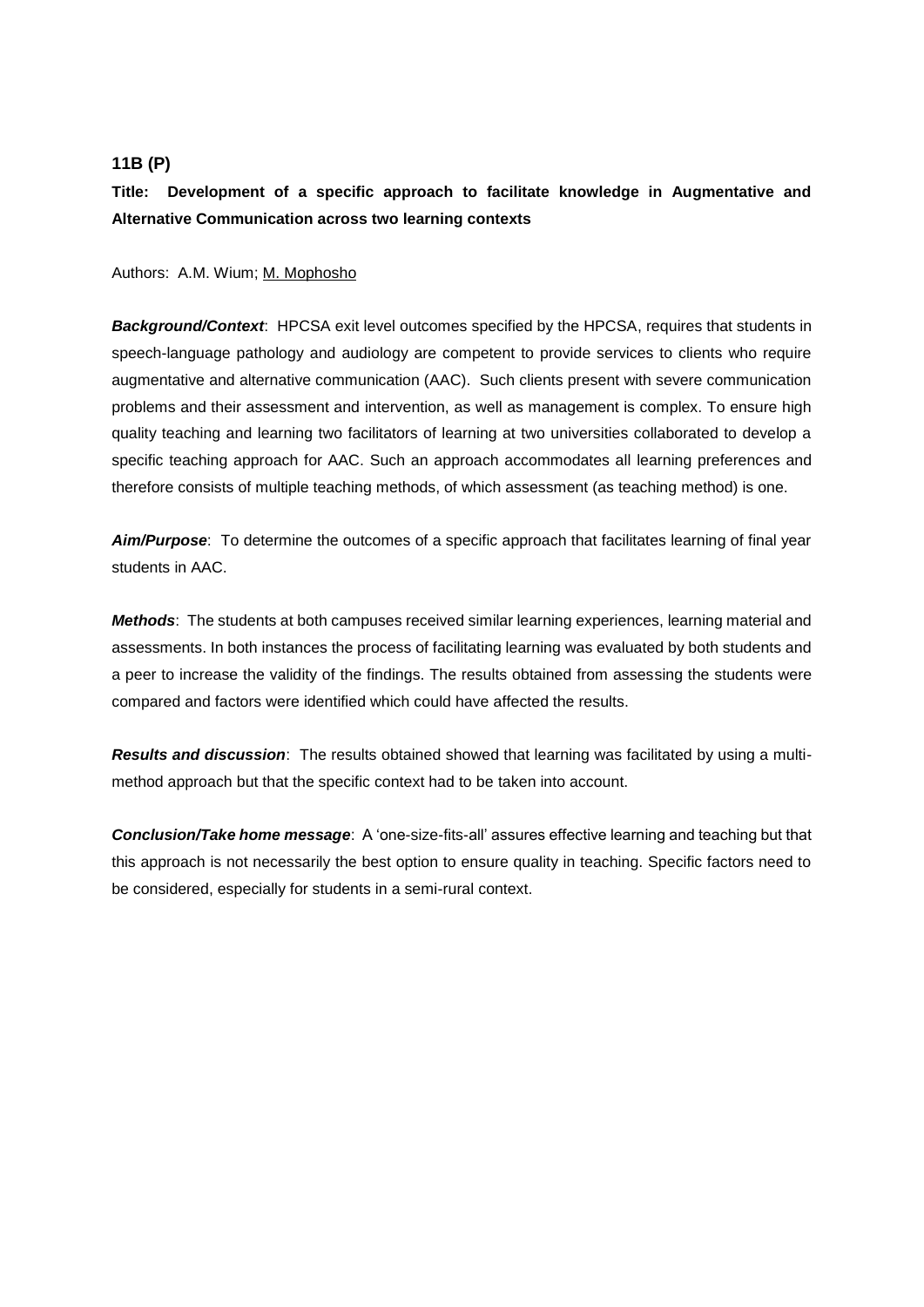### **11C (P)**

### **Title: Peer teaching at the University of Zimbabwe: understanding the learning needs**

#### Authors: Chiratidzo E. Ndhlovu, Jose Frantz

*Background/Context*: At the University of Zimbabwe (UZ), clinical skills training occurs during the 3rd year of a 5 year undergraduate medical curriculum. The clinicians providing the bedside training are "content experts" but most are not trained medical educators. Given the declining senior clinician numbers, it is proposed that interns and Masters in Medicine (MMed) students be formalised as clinical teacher assistants (CTAs).

**Purpose:** To determine the experiences of the third year medical students and the learning needs of interns and MMed students.

*Methods*: A mixed qualitative and quantitative design using 2 focus group discussions (FGD) and selfadministered questionnaires was employed. The target sample was 60 interns and 32 MMed students. 12 participants were purposively selected per FGD. All data were entered into Microsoft Excel. The qualitative data were analysed using the broader themes of strengths, weaknesses, opportunities and threats. The quantitative data was analysed using Stata 10 (Stata Corp LP). Ethics clearance was obtained from the institutional review board.

*Results and Discussion*: The response rate was 21(35%) interns and 7 MMeds (22%). Nine (75%) medical students and 8 (67%) interns turned for the FGD. From the FGD, using "real" patients was a strength; weaknesses included the classes being too large and students feeling "ignored" by their trainers. 10 (48%) interns perceived themselves as <5% of their time teaching. Both groups (100%) reported "high or some confidence" in teaching the medical students. Clinical load was a major barrier to teaching. Only one of the Mmeds and none of the interns felt they "belonged" to UZ.

**Take Home Message**: There is urgent need to address the sense of "not belonging" to the training institutions as well as balancing teaching and service delivery if clinical skills training by peers is to be introduced.

**11D (P) – Withdrew**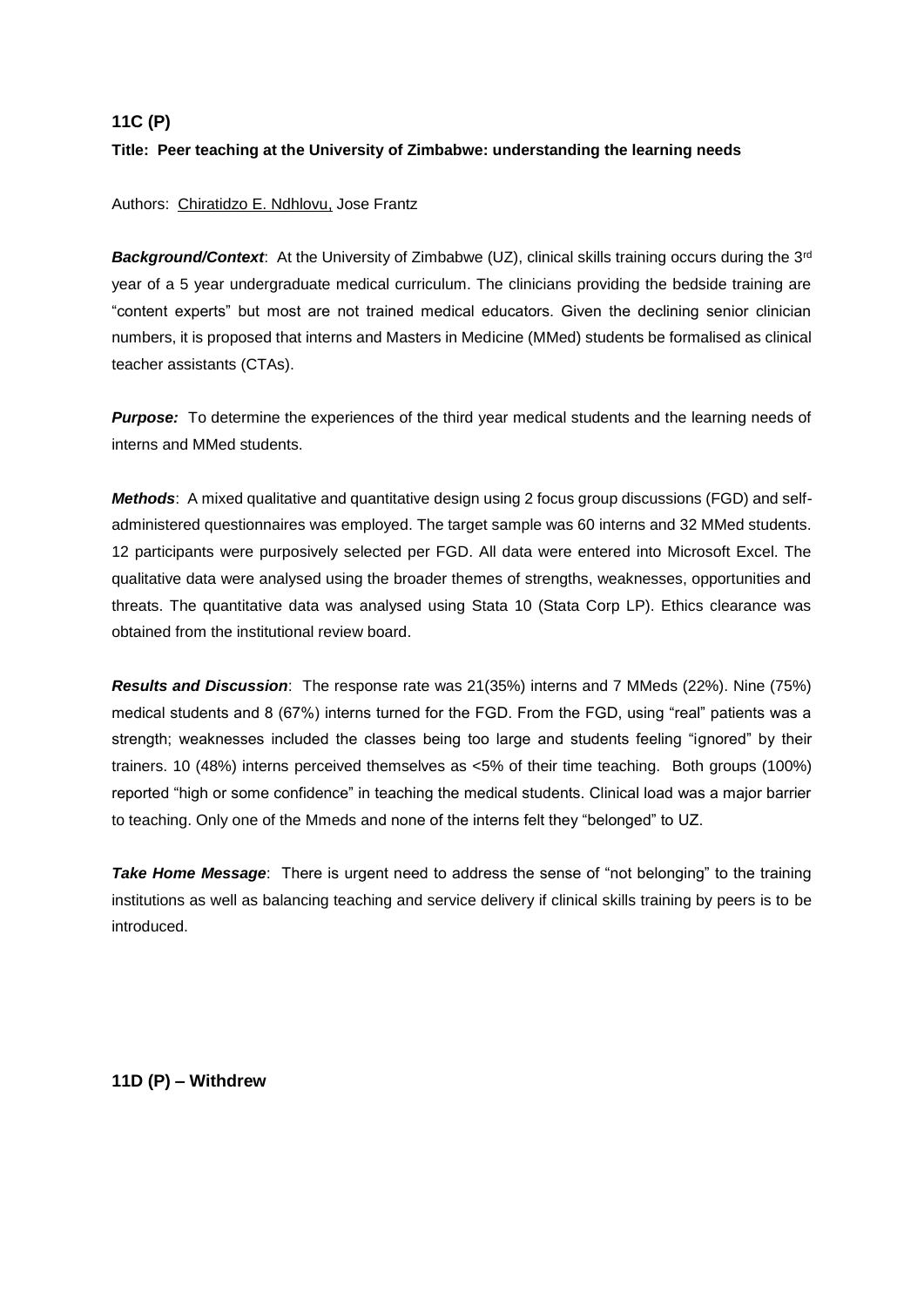### **11E (P)**

#### **Title: Students' perception of their readiness for the clinical area**

Authors: Masava, B., Munangatire, T., Nyoni, C.N., Shawa, M.M.

*Background/Context*: Paray School of Nursing in Thaba Tseka, Lesotho was established in 1977. The school then offered the Certificate in Nursing Assistant which was a one year programme. The institution operated with one permanent faculty member and part-time teachers from within Paray Hospital. Over the years the institution has grown, it had its first intake of the Diploma in General Nursing in 2009. However, the institution is facing challenges in the training of future nurses for Lesotho. The current enrollment is 97 against a staff faculty of 6 nurse educators and 2 clinical instructors. These staff members are responsible for the 2 programmes being offered by the institution. Notably there is over burdening of the Nurse educators who can teach up to 6 courses per semester. This compromises the quality of pre-clinical training of students. The school does not have fully equiped clinical skills laboratory, that may aid the learning of vital nursing skills necessary in the clinical area. In addition to these challanges, the clinical area where the students are mostly attached has several noted shortcomings, namely; lack of variety of both patients and departments, unavailability of material to use in nursing care and poor supervision as majority of staff in the hospital are Nursing Assistants who profess difficulty in supervising a student for senior position. These challanges then prompted the researchers to then determine the perception of the students regarding their preclinical preparation and whether they perceive themselves to be ready for clinical placement inspite of all challanges they are meeting.

*Aim/Purpose*: To improve preclinical training of nursing students

*Methods*: Self-administered questionnaires in English or Sesotho to be given to 30 second year students. Questionnaire will be analysed utilizing descriptive statistics, in determining frequency amongst variables. Data is to be presented in graphs and tables.

*Results and discussion*: In progress

*Conclusion/Take home message*: In progress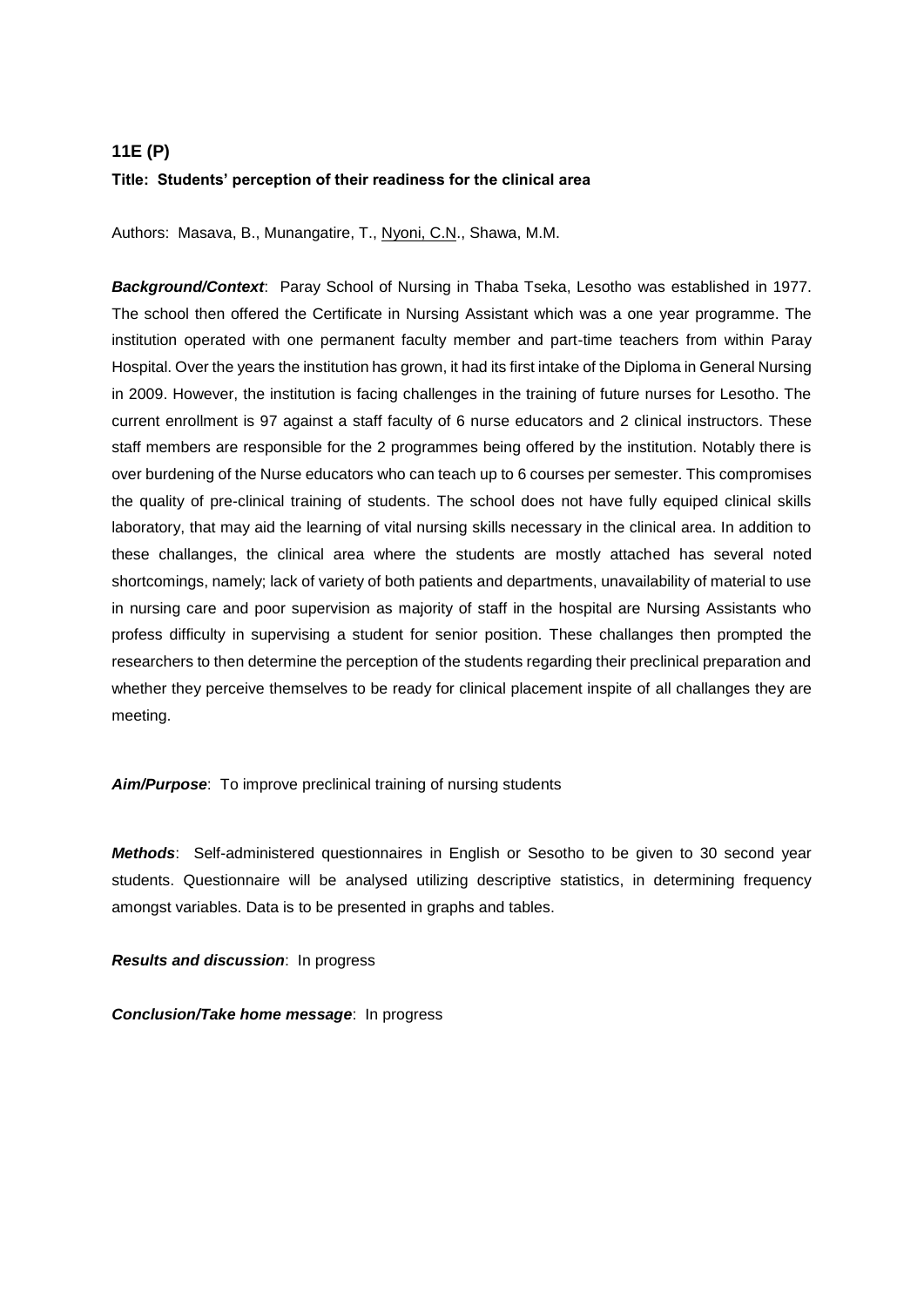### **11F (P)**

# **Title: Improving Objective Structured Clinical Examinations (OSCE) practice in Kampala International University (KIU)**

Authors: A O. Ogah & E M. Kiguli

*Context/Background:* Kampala International University Medical School was established in 2007, and adopted the OSCE as a form of clinical assessment in 2010. Since then, there has been effort to improve the quality of the examinations to meet with international standards.

Aim: To describe OSCE practices and examination outcomes at KIUTH and to assess faculty knowledge on conducting OSCEs.

*Methods:* Both quantitative and qualitative methods were used. It was conducted in five clinical departments (Internal medicine, Paediatrics, Obstetrics and Gynaecology, Surgery and Psychiatry). Thirty examiners and seventeen graduating medical students at the July 2011 exit examination were involved. The examiners' knowledge was assessed using a self-administered semi-structured questionnaire. The OSCE set-up and process were observed using a checklist. Five key informant interviews were conducted with Heads of Departments.

*Results and Discussion:* Examiner response rate was 86.7%. Surgery declined to conduct OSCE. Only 16(61.5%) examiners could correctly write OSCE in full. Fourteen (53.8%) had heard about OSCE only from the faculty. Twenty-four (92.3%) had never heard of blueprinting nor of standard setting. OSCE was highly accepted but twenty-three (88.5%) examiners believed that OSCE alone was not sufficient for clinical assessment at the exit examination. Prior organization was fairly done. Examinations were delayed for two hours and information sharing was common. There was neither a blueprint nor standard setting. The manned and unmanned stations ratio:  $> 1:1$ . The differences in the mean marks and pass rate between the manned (62.2%, 100%) and unmanned (45.8%, 35.3%) stations were significant (t.test and p.value <0.005).

*Conclusion:* Faculty knowledge and practice of OSCE were poor. Examiners' scores probably overrated the students' performance. There is need to set up an OSCE committee to conduct OSCE training workshops, encourage all departments to participate and develop guideline for the faculty.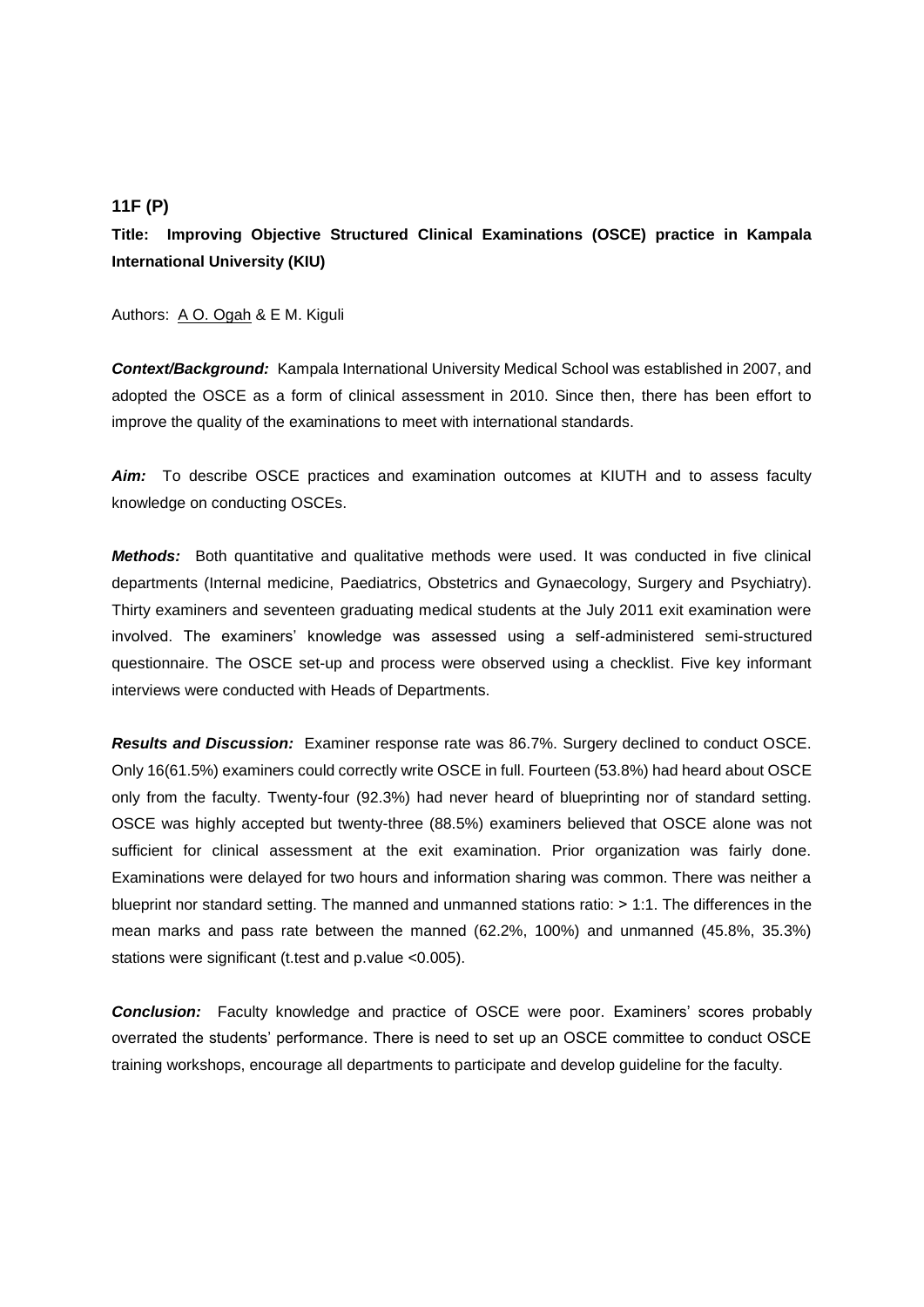### **11G (P)**

#### **Title: Developing Clinical Reasoning: Pre-clinical case-studies or lectures? – Student feedback**

### Authors: . T.C. Postma

*Background/Context*: Pre-clinical case-based training was introduced as a teaching method for thirdyear dental students at the School of Dentistry, University of Pretoria in 2009. The aim of the casebased training is to develop the students' clinical reasoning skills as part of a Comprehensive Patient Management (CPM) module. The module stretches over three years and the skills that are acquired pre-clinically are applied in the subsequent two clinical years. Prior to 2009 the pre-clinical course was lecture-based.

*Aim/Purpose*: This study explores differences in course feedback between students who received preclinical case-based training (CBT) and those who received lecture-based instruction (LBI).

*Methods*: A standardised student feedback questionnaire was administered (100% response rate) at the end of the fourth and fifth study years (2009-2011). Students were asked to rate the course relevance, training alignment with course outcomes, assessment's contribution to learning, faculty competence, knowledge integration, their own clinical reasoning ability, and the extent of the gap between the pre-clinical- and clinical years, using a visual analogue scale. T-tests were used to compare the feedback of the CBT and LBI groups.

*Results and discussion*: Fourth-year students who received CBT (n=99) rated the relevance of the course, training alignment with course outcomes, assessment's contribution to learning, faculty competence, and the knowledge integration between subjects in the same study year significantly  $(p<0.05)$  higher compared with those who received LBI ( $n=51$ ). The CBT group also perceived the jump to the first clinical year to be significantly (p<0.05) smaller compared with the LBI group. Fifth year students in the CBT group (n=43) gave similar feedback. The fifth-year LBI group (n=95) scored the course organization, knowledge integration between subjects of different study years, and their selfperceived treatment planning ability significantly (p<0.05) lower compared to the CBT group.

#### *Conclusion/Take home message*:

According to student feedback, pre-clinical case-based training is more effective to prepare students for the clinical setting compared to a lecture-based approach.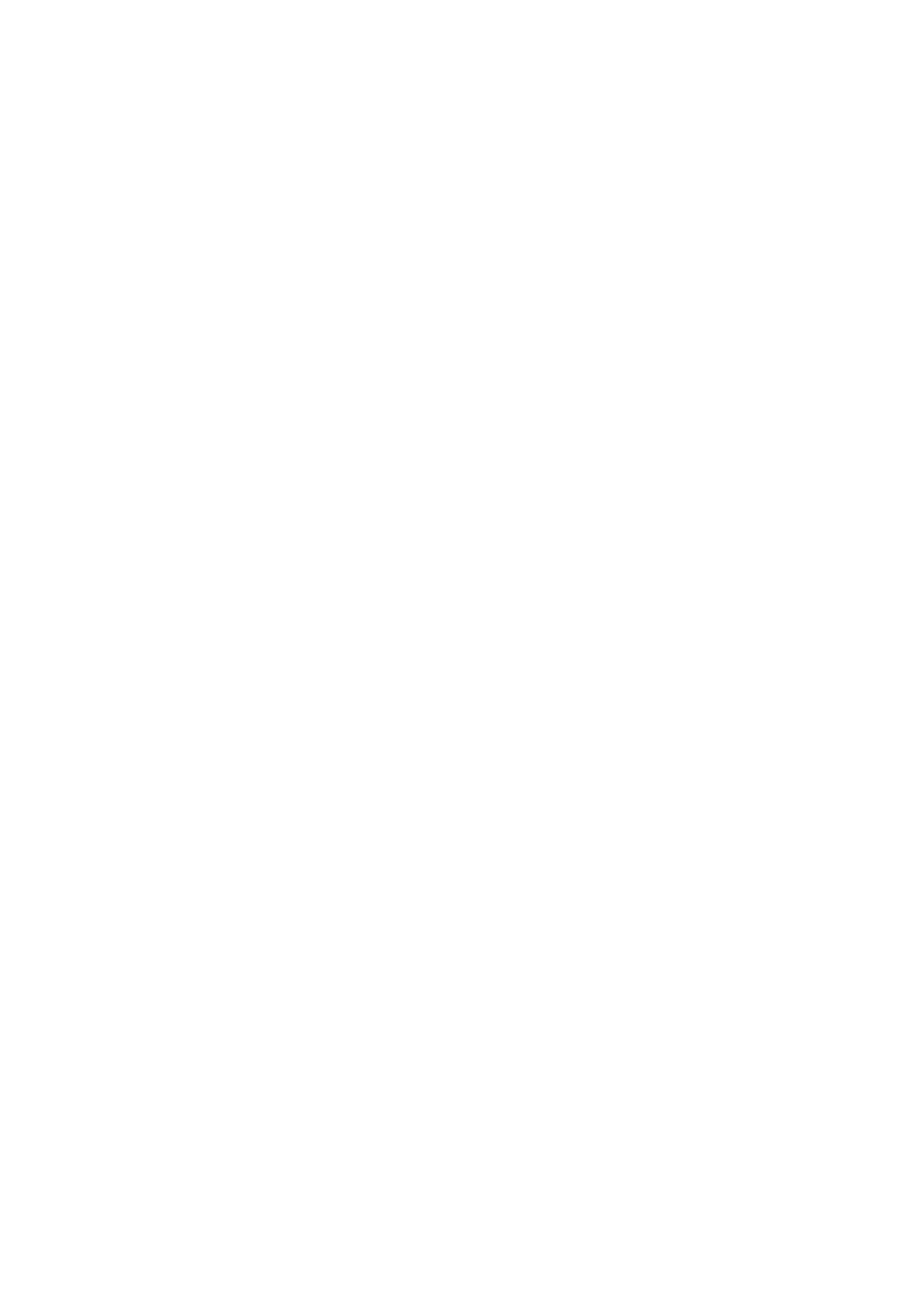### **11H (P)**

### **Title: Student support initiatives in the Department of Internal Medicine**

Authors: Dr. J.M.M. Koning

*Background/Context*: The undergraduate students often perceive the fifth year Internal Medicine module as extremely difficult to pass. Over the last few years three challenges were identified which contribute to this perception, namely a negative attitude towards the module, underlying emotional challenges and surface learning amongst the students. Utilizing the process of transformative reflection, a variety of student support initiatives has been introduced by the Department to try and change these perceptions.

*Aim/Purpose*: To identify the different initiatives which are undertaken in the undergraduate Internal Medicine module.

*Methods*: An audit of all student support initiatives taking place in the undergraduate programme of the Department of Internal Medicine was undertaken in 2011. The results of the audit will be described.

*Results and discussion*: A departmental Education committee drives these initiatives. All the staff of the Department, as well as the Departments of Cardiology, Neurology and Dermatology gives their input at an annual strategic planning meeting, which focuses on teaching and learning. The Internal Medicine module have a year group tutoring system in which the tutor will have weekly meetings with the students. Students' photographs are taken and circulated to encourage staff to know the students. Extensive feed-back is sought from students and taken into consideration when planning any changes. Students with attitude or emotional problems are seen by the year group tutors. These students are referred to Kovsie counseling or a private psychologist. Since 2011 Internal Medicine is also part of the University's NATP programme.

*Conclusion/Take home message*: Having a structured student support programme in a clinical department is extremely beneficial. As a result of these initiatives the general attitude of students towards Internal Medicine has improved. The support rendered contributed to the academic success of a number of students who had been identified with emotional challenges. From January 2012 the support programme has expanded to include workshops on Stress management, Self-esteem and Time management.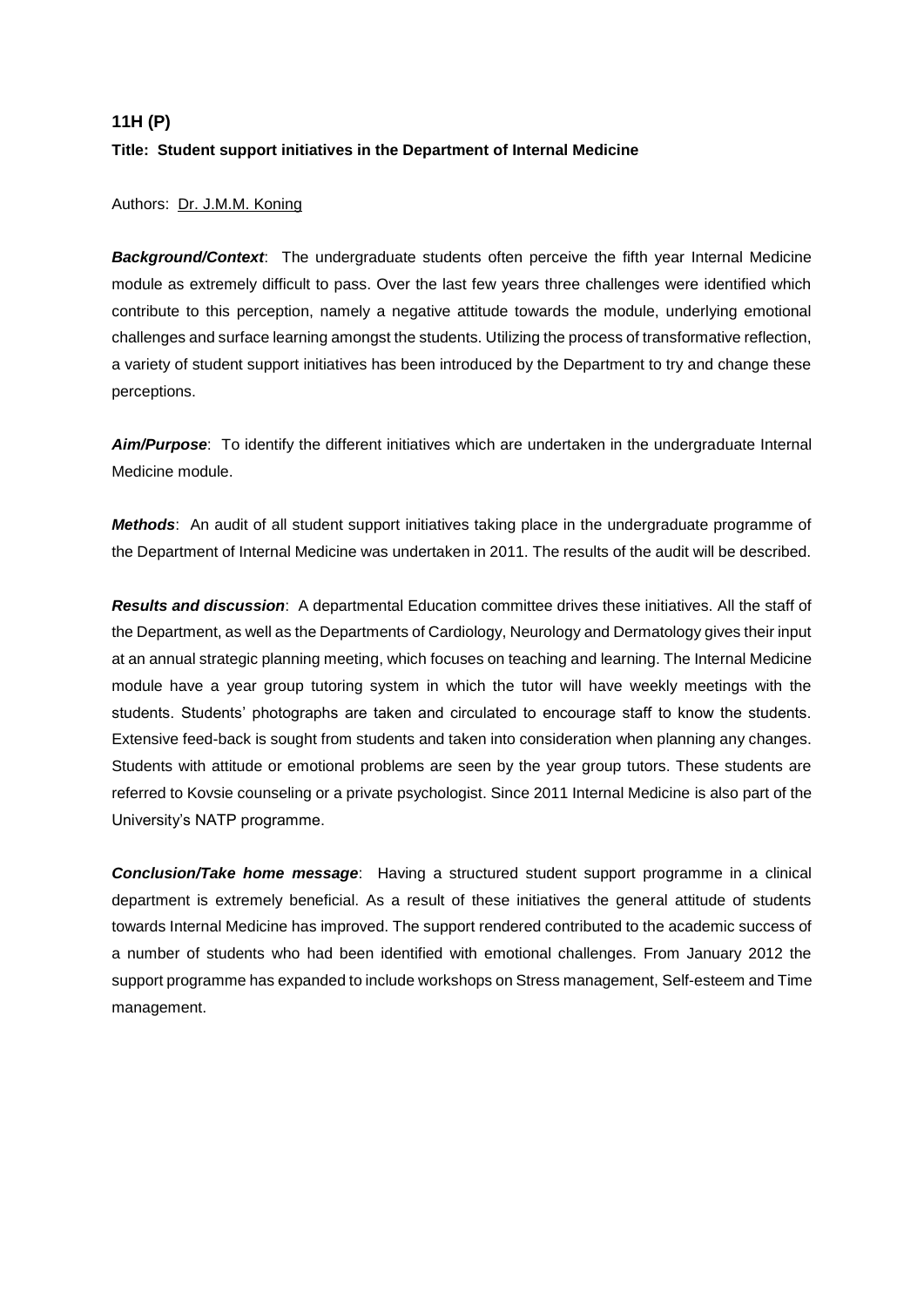### **11I (P)**

### **Title: The UFS School of Medicine Transport Project**

Authors: Mrs. Anne-Marie Nel & Dr. Scarpa Schoeman

*Background/Context*: The clinical training component of the University of the Free State's medical curriculum is presented at five different hospitals in the greater Bloemfontein area. Previously, our underprivileged students and many international students, who do not have access to private transport, had to rely on the costly and often dangerous public transport system (taxi's) in Bloemfontein to commute between these five hospitals. This placed enormous pressure on these students' time, monetary resources and most probably their academic performance.

*Aim/Purpose*: This need and challenge was recognized by the medical school and a plan was made to address the issue and help these students. A business plan was developed and together with some gracious corporate sponsors the School of Medicine Transport project was implemented in April 2011. The main aim of the project is to support the underprivileged medical students' academic performance and study efforts by removing a huge logistical hurdle to enable them to focus more on their studies and be successful! By providing daily regular dedicated transport for them, they do not have to stress about making use of expensive, untimely and unsafe taxi's any more.

*Methods*: The students buy semester tickets, currenly R1350 per semester, to make use of the service This money, together with the sponsorship money, is used towards covering the operational costs. Regular trips per day is carried out by two dedicated drivers, commited to ensure the students arrive safely and on-time at their different destinations.

*Results and discussion*: The appreciation of the students benefitting from this project cannot be expressed in words. It is clear from the student's day to day testimonies that the project is certainly having its desired impact and effect on their educational experience. The satisfaction of their thankfulness and overwhelmed gratitude is definitely worthwhile.

**Conclusion/Take home message:** Coming together is a beginning: keeping together is progress; working together is success.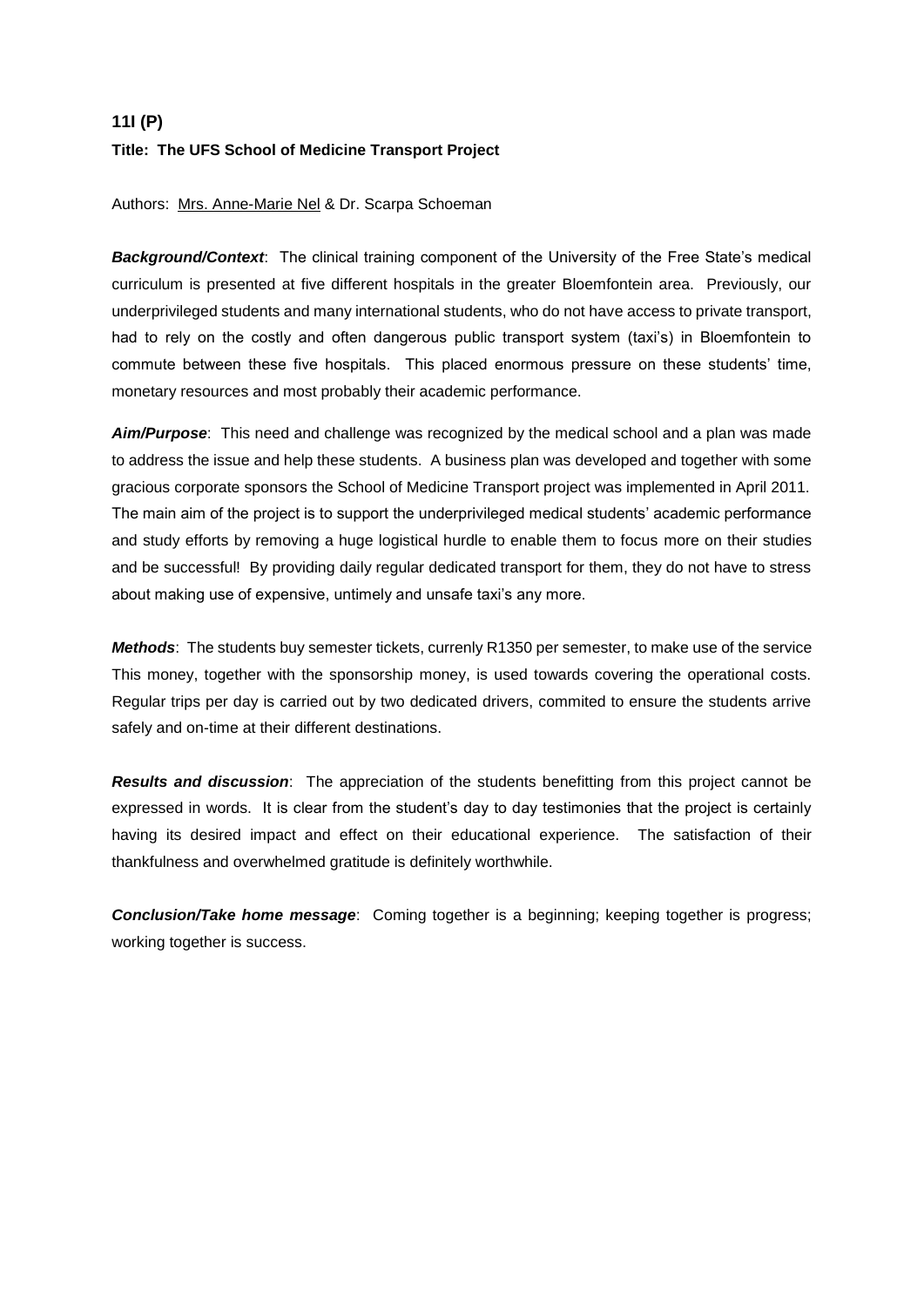### **11J (P)**

### **Title: Training needs assessment for a group of medical educatorsat Al Neelain University, in Sudan**

Author: Sara L. Brair

*Background/Context:* Quality of teaching practice is an important determinant of the graduating doctor competency. In order to achieve this, special emphasis has to be put on the educational development of teachers. Al Neelain University does not offer Medical Education courses to teachers; therefore, there is a need to offer such courses and to train teachers in order to improve the quality of education being offered to undergraduate and postgraduate students.

*Aim:* Al Neelain University decided to start a program of regular training in medical education to all staff working in the institution. The aim of the study was to find out needs and priorities of medical educators at Al Neelain University regarding such a medical education training program.

*Methods:* Medical educators had to rate a predetermined list of medical education topics so as to start their training program according to the topics most important to their educational practice. A questionnaire containing a list of all medical education topics was circulated among full time academic staff. Answers were rated on a five-point Likert scale of importance. The mean results were calculated for each topic and topics were arranged in a descending order of importance.

*Results:* Response rate was 77.50%. Analysis of the questionnaire showed among the "most important" topics was student-teacher relationship with a mean value of 4.45. Amongst the "important" topics was microteaching with a mean value of 4.22. "Moderately important" topics were philosophies of learning and concept learning with a weighted mean of 3.36. Among topics rated as "of little importance" was qualitative research with a weighted mean of 2.59. No topics were rated as "not important".

*Conclusion:* The study showed that among "most important" topics is student-teacher relationship, therefore it was recommended to start the training program with this topic.

**11K (P) - Withdrew**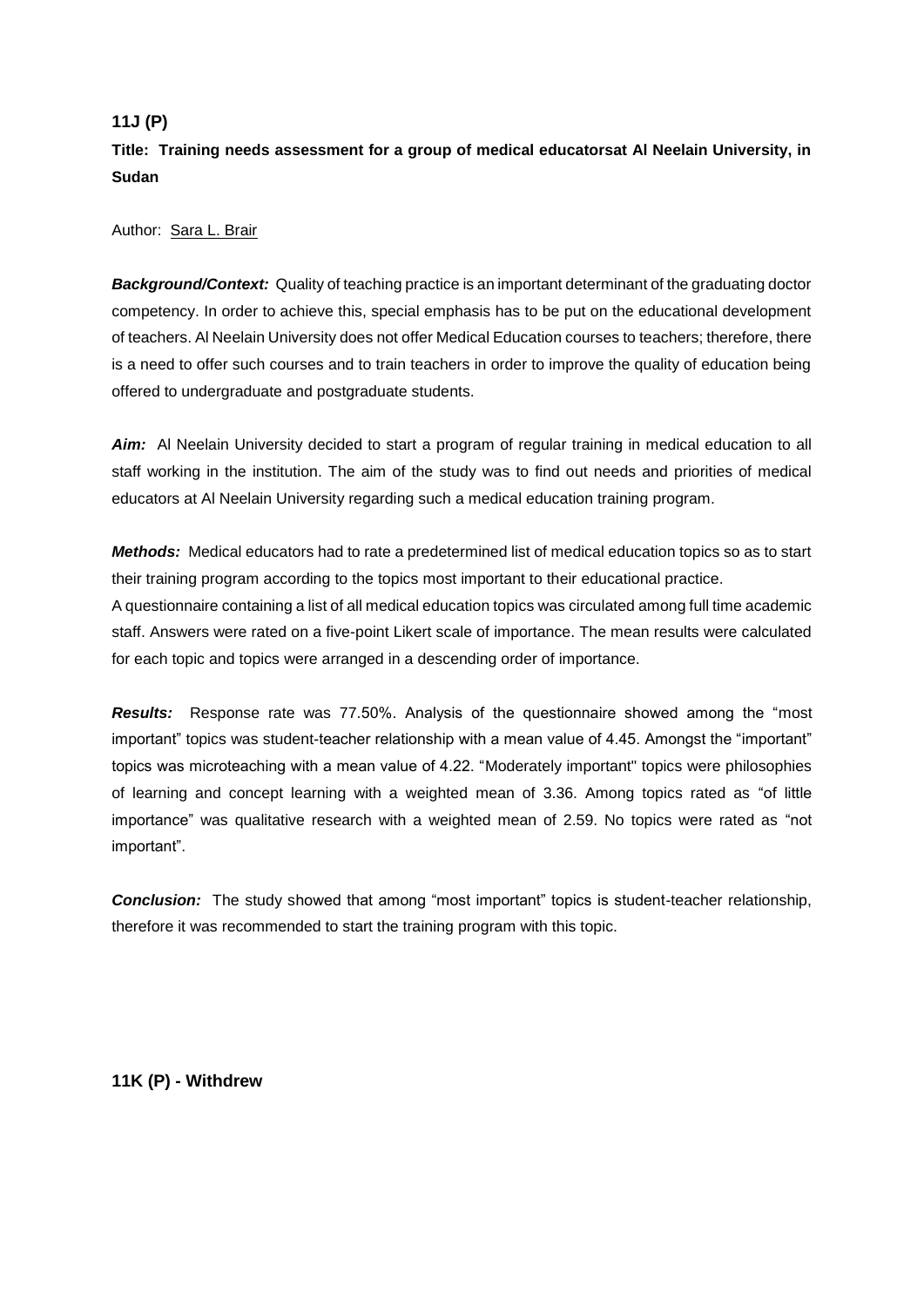### **11L (P)**

### **Title: Improving health professions education in Sub-Saharan Africa: what are the needs?**

Authors: Elsie Kiguli-Malwadde, Francis Omaswa, Fitz Mullan, Seble Frehywot

*Backgroun/Context:* The US Government through PEPFAR (Presidents emergency plan for AIDS Relief), Health Research and Systems Management (HRSA) and National Institute of Health (NIH) awarded grants to 13 African institutions in 12 countries. The aim is to increase numbers and quality of Health Care Workers and retain them where they are most needed, strengthening medical education system infrastructure and improving locally relevant research capacity in Africa.

*Results/Findings:* The grants are unique in that the schools identified their needs and addressed them accordingly. Some emergent themes were identified. Most school projects are focussed on Curriculum development, faculty development and improving the learning environment through skills laboratories and ELearning. The greatest numbers of efforts are aimed at undergraduate training. In the area of curriculum development, schools are reviewing the competencies for their graduates and also the methods of delivery. This is aimed at producing graduates that can meet the needs of their communities. Many schools are focussing on training teachers mainly in the basic sciences subjects where there is a great need. All schools are embracing the use of technology in teaching so as to improve access to the internet and educational resources.

Schools are also establishing research support centres to help improve research. These are aiming at training faculty and students in research methods and ethics, mentoring young faculty and students in conducting research.

**Conclusion:** The aim of all this is to try to combat the human resource crisis which though global is worst in Sub-Saharan Africa. The Health Workforce is an important integral part of health systems strengthening. It is hoped that strengthening the component of training will lead to improvement of population health.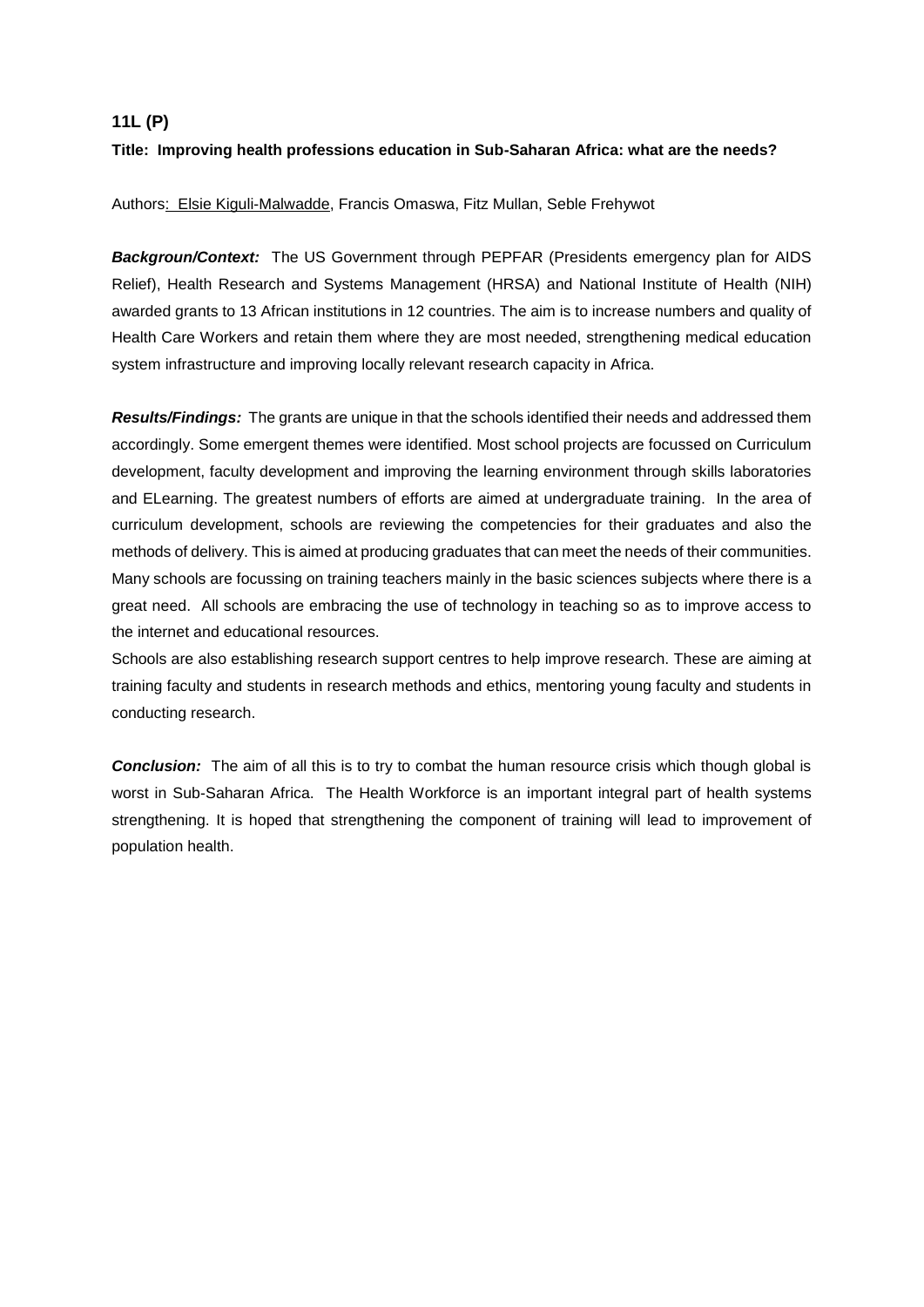### **11M (P)**

### **Title: Expert tutors' role in capacitating educators in health training institutions in Lesotho**

Authors: M.C. Earle, R.M. Marck-Katumba, J.E. Chikuse, M.M .Tlapu, N.E. Mabitle & S.H. Phafoli

*Background/Context*: The Ministry of Health and Social Welfare (MOHSW) of Lesotho is faced with a challenge of shortages human resources and inadequate continuous professional development of educators in health training institutions. The MOHSW with assistance from its health development partners developed a 5 year National Continuing Education Strategy to address these challenges. The Millenium Challenge Corporation / Millenium Challenge Account (MCC/MCA) contracted the National Institute of Health and Welfare, Finland (THL), functioning in Lesotho as Health Systems Strengthening Technical Assistance Project (HSS-TA Project), to recruit six expert tutors. The role of the expert tutors is to capacitate the National Health Training College and the Christian Health Association of Lesotho Training Institutions. The main terms of reference for the expert tutors are:Curriculum development,Training programme development and implementation, Training programme management, Quality assurance in training and Monitoring and evaluation

*Aim/Purpose*: The aim of this poster is to illustrate the role of the expert tutors in capacitating educators in health training institutions in Lesotho.

*Methods*: The needs were identified through focus group discussions and individual interviews, selfadministratered questionnaires, as well as review of documents and observation.

*Results and discussion*: Areas identified for capacitation were on: Curriculum development, Teaching skills, Quality assurance, Assessment and measurement, Mentorship and preceptorship. Induction of tutors, Research, Management structures, Strategic planning, Clinical laboratories and Student support. Workshops and mentoring activities were conducted. Educators at the training institutions were also exposed to conferences, symposiums and special educational capacity building events.

*Conclusion/Take home message*: It is evident that a pool of experts can contribute positively to maximise the quality of human resources for health. Recommendation is made for countries with scarce resources to have a pool of experts to be used nationally for capacity building in health education.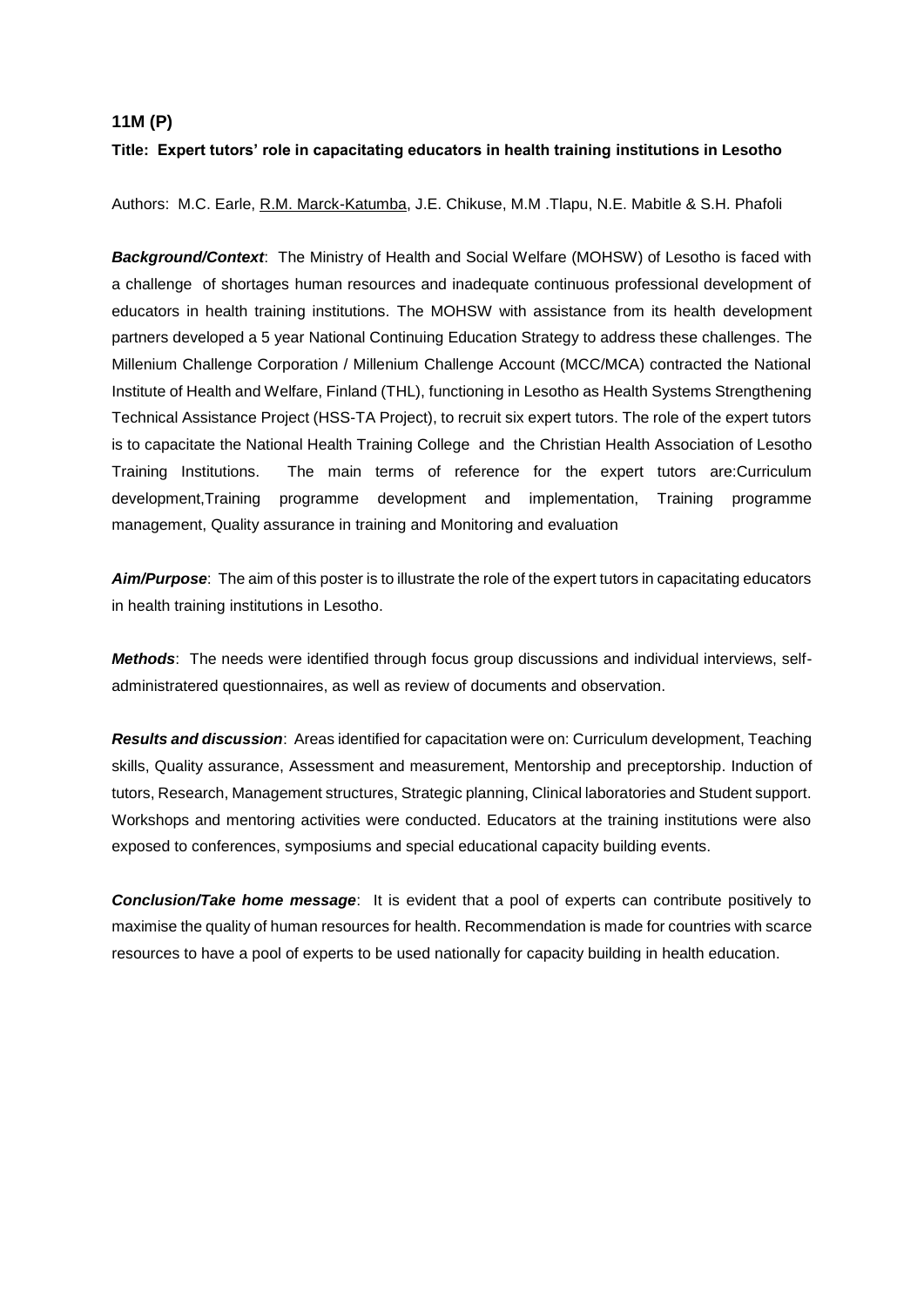### **11N (P)**

### **Title: Factors influencing recruitment and retention of faculty at Catholic University of Health and Allied Sciences (CUHAS) – Bugando, Mwanza, Tanzania**

Authors: 1Stephen E. Mshana, 1Mange Manyama, 1Steve Justus, <sup>2</sup>Ralf Graves, <sup>3</sup>Enoch Kwizera

- 1. Catholic University of Health and Allied Sciences-Bugando, Mwanza, Tanzania
- 2. FAIMER , Philadelphia, USA
- 3. Walter Sisulu University NMD Campus, Mthatha, South Africa

**Background/Context:** Attracting and retaining faculty is essential for success of any higher learning institution. This has become a major challenge for higher educational institutions, especially in the newer Medical Institutions in Tanzania.

Aim: This study was conducted to determine factors favoring recruitment and retention of faculty at CUHAS – Bugando.

*Methods*: Using standardszed self administered questionnaires developed after focus group discussion; a cross-sectional survey was conducted. Respondents were asked to rank each factor that might influence recruitment and retention on a 4-point Likert scale of: 'very important', 'important', 'less important' or 'does not apply'. Data were analyzed using SPSS. 17.

*Results and discussion*: Of the 55 questionnaires distributed, 42 (76%) were returned and analyzed. The ranks of faculty surveyed were Tutorial assistants (16) Assistant lecturers (3), Lecturers (16), Senior lecturers (5) and Associate Professors (2). Opportunity for professional growth, support from colleagues for creative ideas, opportunities for promotion, financial support for scholarly activities and staff collegiality were the top 5 factors which made faculty take up CUHAS positions; and the same factors were cited as very important or important determinants of respondents remaining at CUHAS. The most important factor for the faculty to accept a CUHAS position and remain at CUHAS was the opportunity for professional growth. Salary was the most important factor for recruitment and retention in only 7.1% of the faculty surveyed.

*Conclusion*: The majority of academic staff surveyed were junior and their opportunity for professional growth was the most important factor cited by them in favoring recruitment and retention at CUHAS. The University should focus on providing such opportunties to create a favorable environment to attract and retain more academic faculty. Further study in relation to other academic ranks is warranted to generate additional recommendations for the owners of these Universities in Tanzania.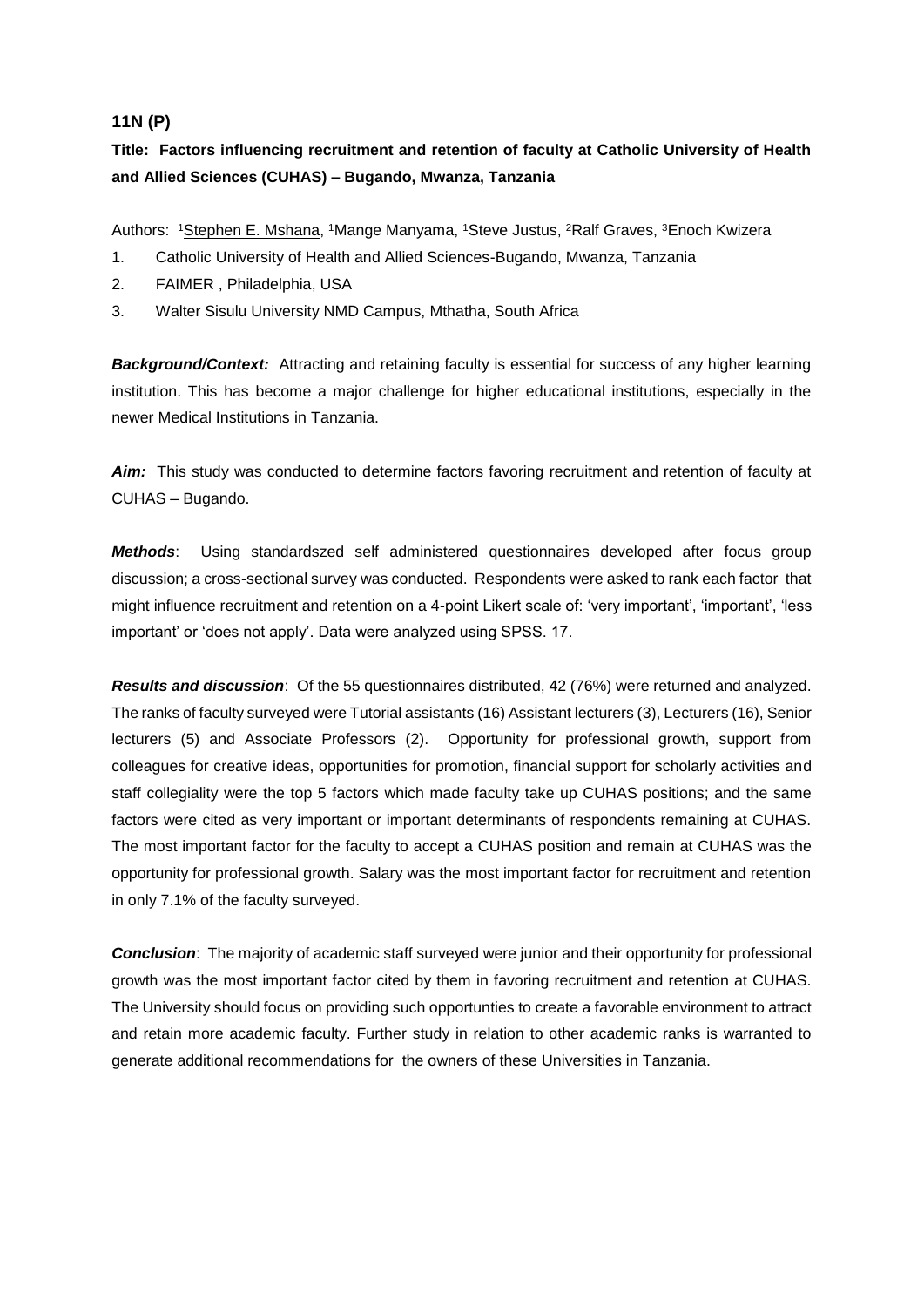### **11O (P)**

### **Title: Stress in medical students in a problem-based learning curriculum.**

Authors: Naidoo, S.S., Van Wyk, J.M.,Moodley, K.,Higgins-Opitz, S.

*Background/Context:* An unintended consequence of any educational programme is the development of maladaptive stress in students. Many studies have shown that this can impact on students' health and their academic outcomes.

Aim: This cross-sectional study was conducted to explore the prevalence of stress in a diverse cohort of final year medical students in a problem-based curriculum.

*Methods*: A qualitative study was conducted among 94 students representing 66% of the final year medical cohort in 2008. Semi-structured interviews were conducted. Data was thematically analysed.

*Results and discussion*: Seventy eight percent (n=73) of the participants experienced stress during the programme. Of these 49 (67%) were female and 24(33%) were males. Differences were identified between the different racial groups of students. Participants identified the following as the main sources of stress: academic related issues, time management, language difficulties and financial problems. Individual lifestyle adaptations, family support and religious structures and study groups were reported strategies used by students to cope with stress.

*Conclusion/Take home message*: Maladaptive stress is a serious problem in medical students. Curriculum designers need to take cognizance of this and take appropriate action to minimize this. All students (including seniors) need guidance and support to manage their time and workload effectively.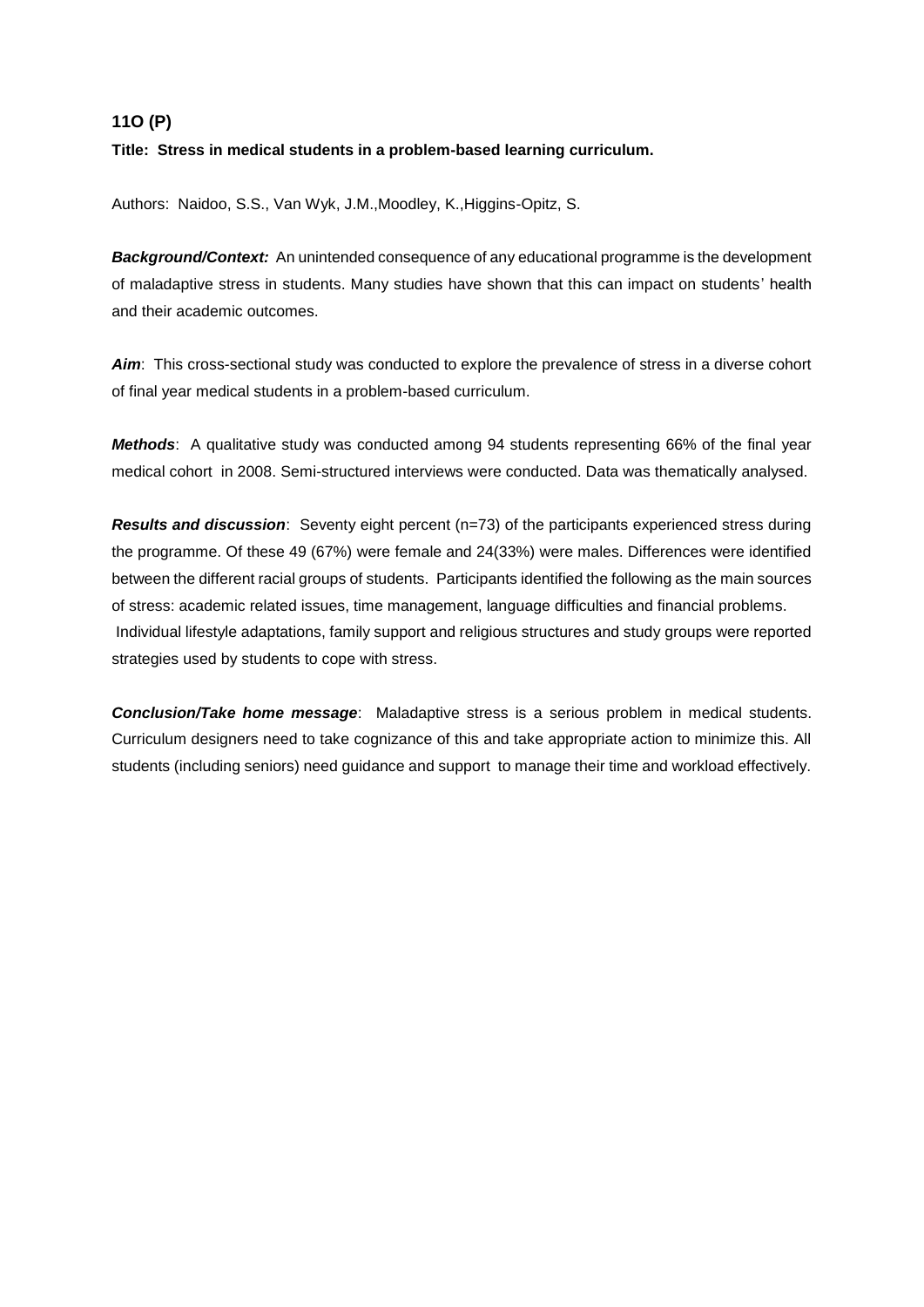### **11P (P)**

### **Title: Factors influencing nursing students' absenteeism from scheduled learning events.**

Authors: K. Kgasi, M. Randa

*Background Context*: Student absenteeism creates a negative classroom environment that makes students attending class uncomfortable and the lecturer irritable. It also disturbs the dynamic teachinglearning environment and adversely affects the overall well-being of classes. Absenteeism is seen as a waste of educational resources, time and human potential. It causes repetition of teaching, wasting lecturers' and students' time. Student absenteeism in undergraduate studies is a concern as it results in inefficient or inadequate learning and poor academic performance in certain instances.

*Aim/Purpose*: To explore the factors resulting in absenteeism amongst undergraduate nursing students.

*Methods*: A qualitative, descriptive explorative research design will be conducted at the University of Limpopo, Medunsa campus. The focus groups will be held in May 2012. Voice recording and field notes will be made during the interviews. The voice recordings will be transcribed and exported to a qualitative data analysis package. Content analysis will be done to conclude valid inferences from the data. Coding of qualitative data, content analysis and development of themes will be done. The factors influencing undergraduate nursing students' class attendance will be determined.

*Results and discussion*: The data will be presented in the form of graphs, tables and statements. Recommendations will be made to improve class attendance.

*Conclusion/Take home message*: Conclusions to be discussed at conference.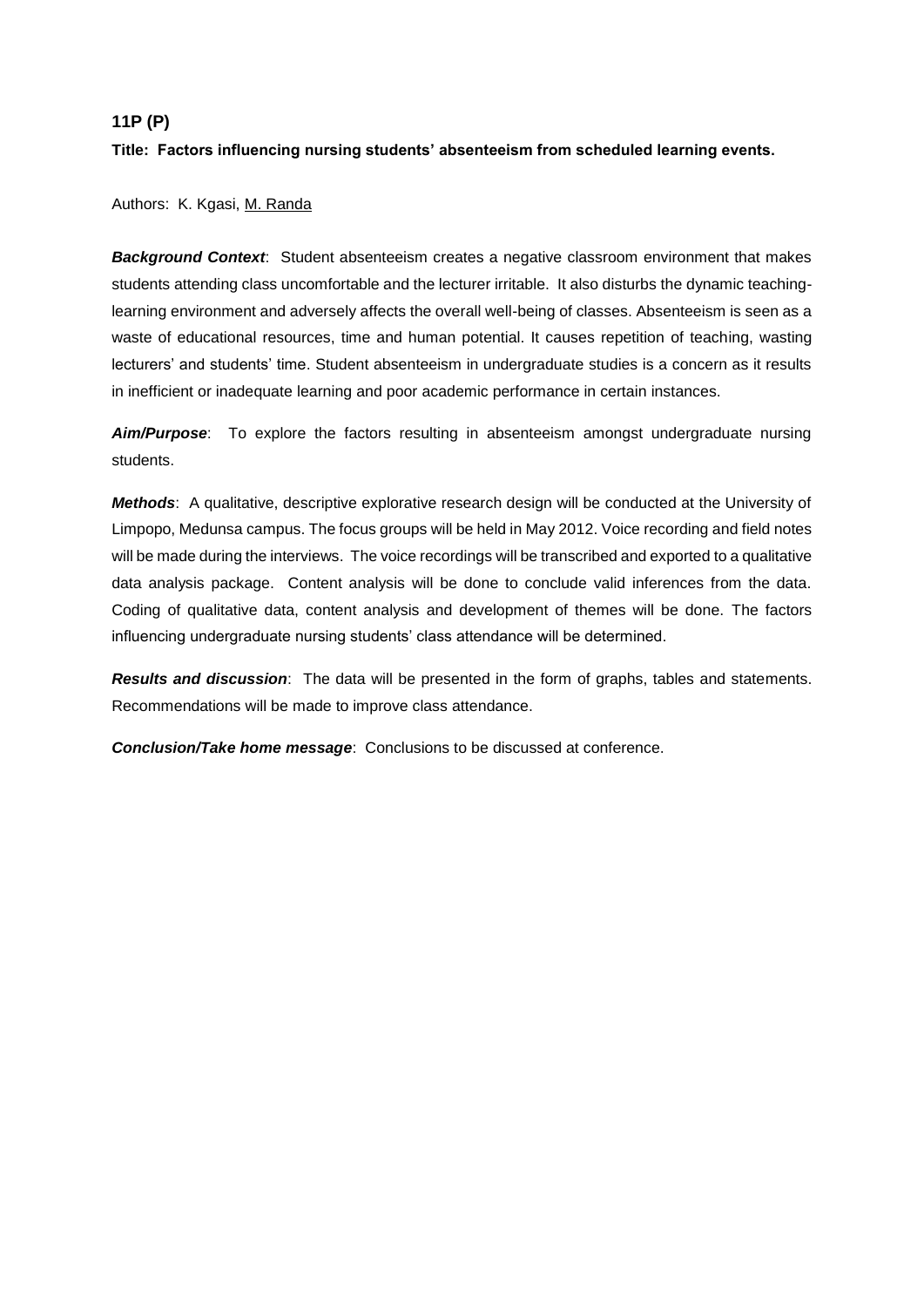### **11Q (P)**

### **Title: Using impulse reviewer training sites to engage students in basic research**

Authors: S. Smith, M. Barkhuizen, P.D. Theron, D.J. Joubert, I. Seale, L. Jones

*Background/Context:* One option to expand student understanding of basic research is by mentoring and training students as reviewers for the journal IMPULSE. IMPULSE is an international, online neuroscience journal for undergraduate publications. Submissions are reviewed by students worldwide under faculty guidance, and articles are immediately published online, as they are accepted.

*Aim/Purpose:* As the Faculty Advisor of a Review Training Site with IMPULSE, many of the concepts of basic research can be introduced through the experience of reviewing primary submissions to the journal. The online journal has been publishing undergraduate neuroscience articles since 2003. Currently, the international team of reviewers comprises students that have come from over 65 universities and 10 countries (one in SA – the first site outside US). Most reviewers are affiliated with Reviewer Training Sites, where they receive formal training on reviewing. However, the particulars of that training vary from site to site.

*Methods:* Dr Stephanie Smith (MBChB), lecturer at the Department of Basic Medical Sciences, UFS (SA), was introduced to IMPULSE in October 2010. Dr Smith acts as Faculty Advisor for a Review Team consisting of Marizna Barkhuizen (Associate Editor), PD Theron, Daniël J Joubert and Inge Seale (current 4th year medical students). These students have completed an undergraduate research project as part of their curriculum. Dr Smith meets with the review team to discuss their comments on submissions as they arrive. The Associate Editor compiles the final comments of the team, sends it to the Editor-in-Chief, who merges all the comments from the different teams into the final review, again, under the guidance of a Faculty Advisor. This process assures both maximal involvements of as many reviewers as wish to participate as well as professional quality. This final review, commented on by as many as 50 reviewers world-wide, is then sent back to the corresponding author.

*Conclusion/Take home message:* Faculties are encouraged to consider ways they might enhance the research experience of their undergraduates by hosting a Reviewer Training Site at their institution.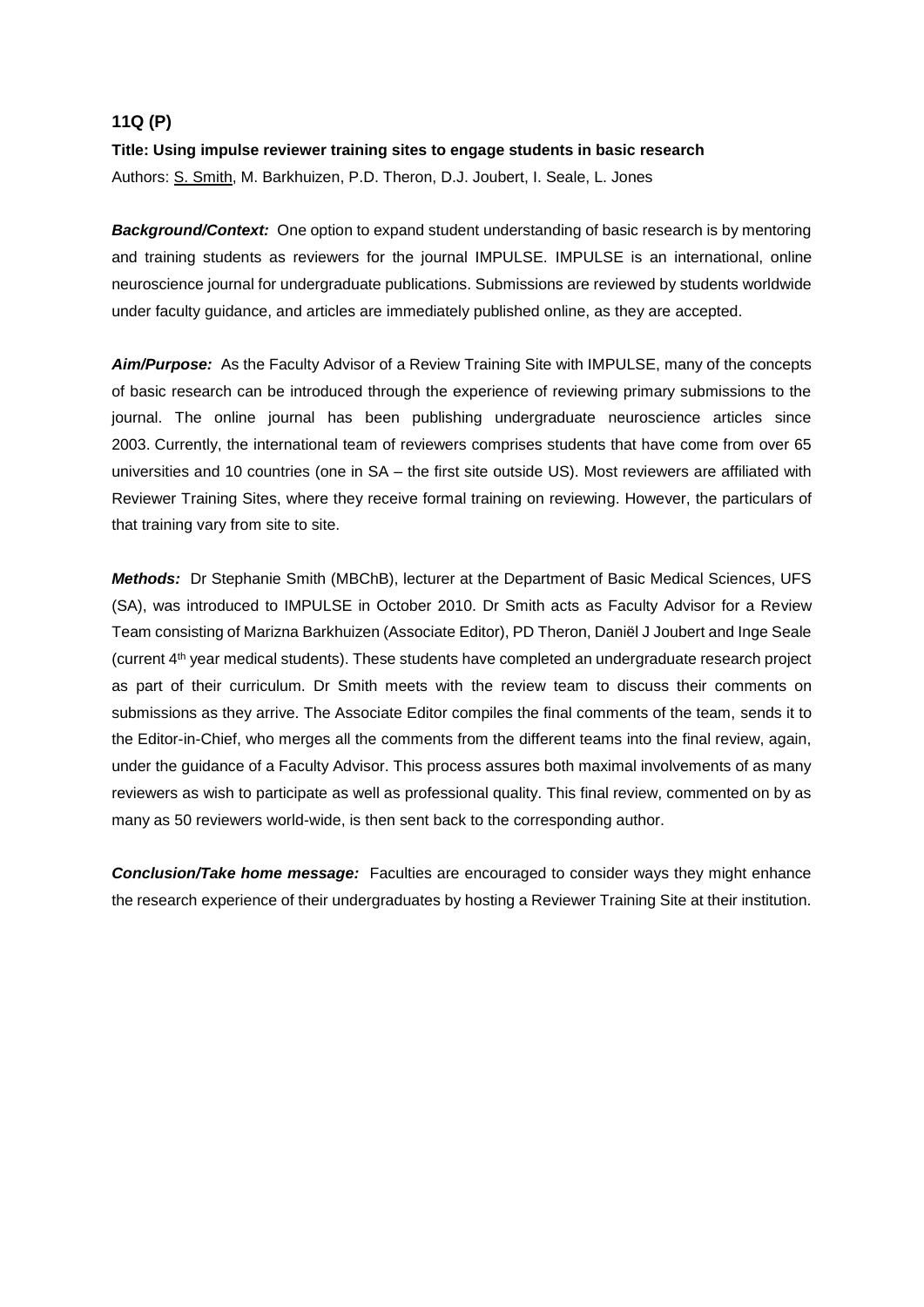### **11R (P)**

#### **Title: Evaluation of a workshop to teach techniques for large group teaching**

Authors: Green-Thompson LP, McInerney P,

*Background/Context*: The South African higher education environment is characterized by teaching in large groups of lectures. This is particularly significant in the health sciences environment where there is a growing pressure to increase the numbers of students trained for these scarce skill professions.

A two hour workshop was conducted by the authors using many of the techniques described in the literature as encouraging active learning. These included buzz groups in pairs, feedback during presentation, automated responses (clickers) and minute papers.

*Aim/Purpose*: To describe the process used in this faculty development workshop on large group teaching and comment on the evaluation of this workshop.

*Methods*: An evaluation of the workshop was conducted using the minute paper (a recognized technique to enhance active learning). Participants were asked to list what they had learnt and what they would use in their ensuing lecturing practice. A second evaluation will be conducted as a second part to this process.

*Results and discussion*: All 30 participants completed a minute paper and had a positive response to the workshop. The participants commented positively on the use of the minute paper as the means of evaluation. The learning by the faculty attending the workshop covered a range of areas – new ways of engaging students (20%), active learning techniques (43%), different theories of learning (10%), effective use of power point (30%) and use of clickers (17%).

The workshop evaluation has demonstrated that faculty members need training at different levels for large group teaching. Many of the respondents commented that seeing the techniques of active learning in action was important.

*Conclusion/Take home message*: When conducting Faculty Development activities, it is important that the theory being taught is also experienced by the participants.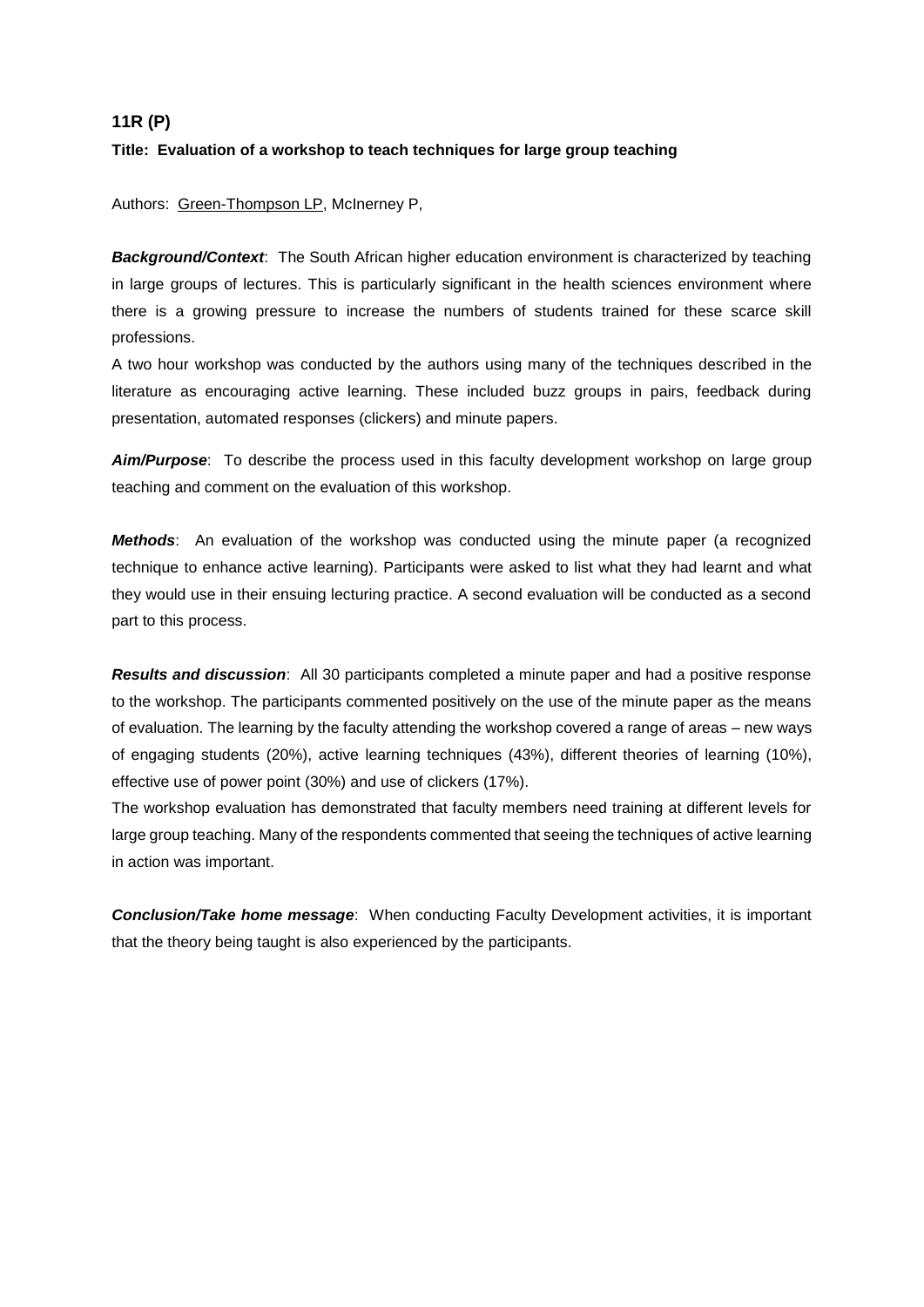### **SESSION 12 – Workshops & Symposia**

### **12A**

**Title: The design, implementation and evaluation of the New Academic Tutorial Programme in the School of Medicine at the University of the Free State with a view to improve throughput rates and student retention**

Authors: Dr. M. Jama, Dr M. Koning, Ms. L. Damons

*Background/Context*: Student retention has been and is still a challenge for universities internationally and nationally. In an effort to improve throughput rates and student retention, the School of Medicine (SoM) at the University of the Free State (UFS) has, in collaboration with the Centre for Teaching and Learning (CTL), among other strategies designed and implemented a New Academic Tutorial Programme (NATP). This is a structured programme designed to increase mastery of content in "high risk" modules. The programme was first implemented in the Pre-Clinical Phase of the M.B,.Ch.B Programme in 2007 and extended to the Clinical Phase in the Department of Internal Medicine since 2011.

**Purpose**: The purpose of the symposium is to describe and discuss how the NATP has been customised and how it has contributed in improving the throughput rates and student retention in the SoM at the UFS.

*Type of Workshop/Symposium*: Presentation and discussion of the NATP by the three authors.

*Intended outcomes*: (i) Explain the design, implementation and evaluation of the NATP (ii) Elucidate how the NATP has contributed towards the academic performance of students and (iii) Share the views of the tutors who have been involved in the NATP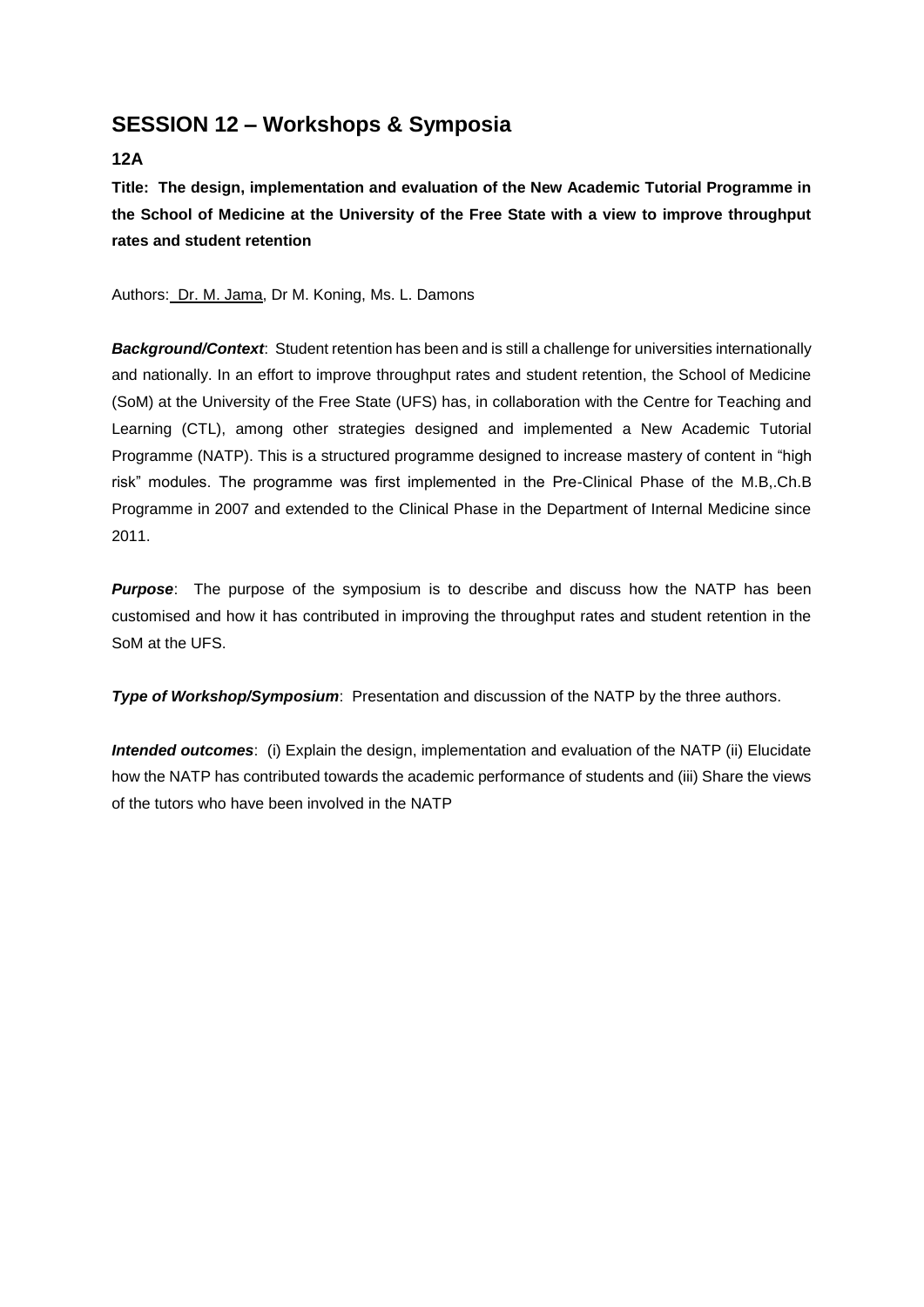### **Title: Healthcare students' interprofessional learning in a Skills Centre**

Presenter: Prof. I. Treadwell

*Background/Context*: An outcome for newly graduated healthcare workers highlights the importance of teamwork and the understanding and appreciation of the roles, responsibilities and skills of other care workers. The majority of students are however not exposed to formal inter-professional learning (IPL) events in order to form realistic expectations of each others' roles and scope of practices. Since studies indicate that IPL is facilitated by experiential learning, the Skills Centre at Medunsa introduced interprofessional trauma simulations using high-fidelity simulators and SPs. Senior medical, nursing and occupational therapy students are scheduled to take part in these events.

*Aim/Purpose*: At the end of the workshop participants should be able to develop events for IPL learning in their respective institutions.

*Structure*: 1) Share with participants our experience in the: a) simulated management of a traumatised patient in the pre-hospital, initial in-hospital and outpatient phases by an interprofessional team of undergraduate students; b) effect of IPL on students' attitudes towards and perceptions of roles and responsibilities of a profession other than their own. 3) Individual identification by participants of feasible opportunities in their own institutions. 4) Facilitation of small groups in the development of a i) tool to prepare for selected IPL events, based on a template comprising the scenario and sequence of events, pre-requisite skills & knowledge, expected outcomes, problem identification, equipment, SP training, moulage, preparation of students, management of problems based on the model of clinical judgment; ii) mark scheme for technical and non-technical skills.

### **12B**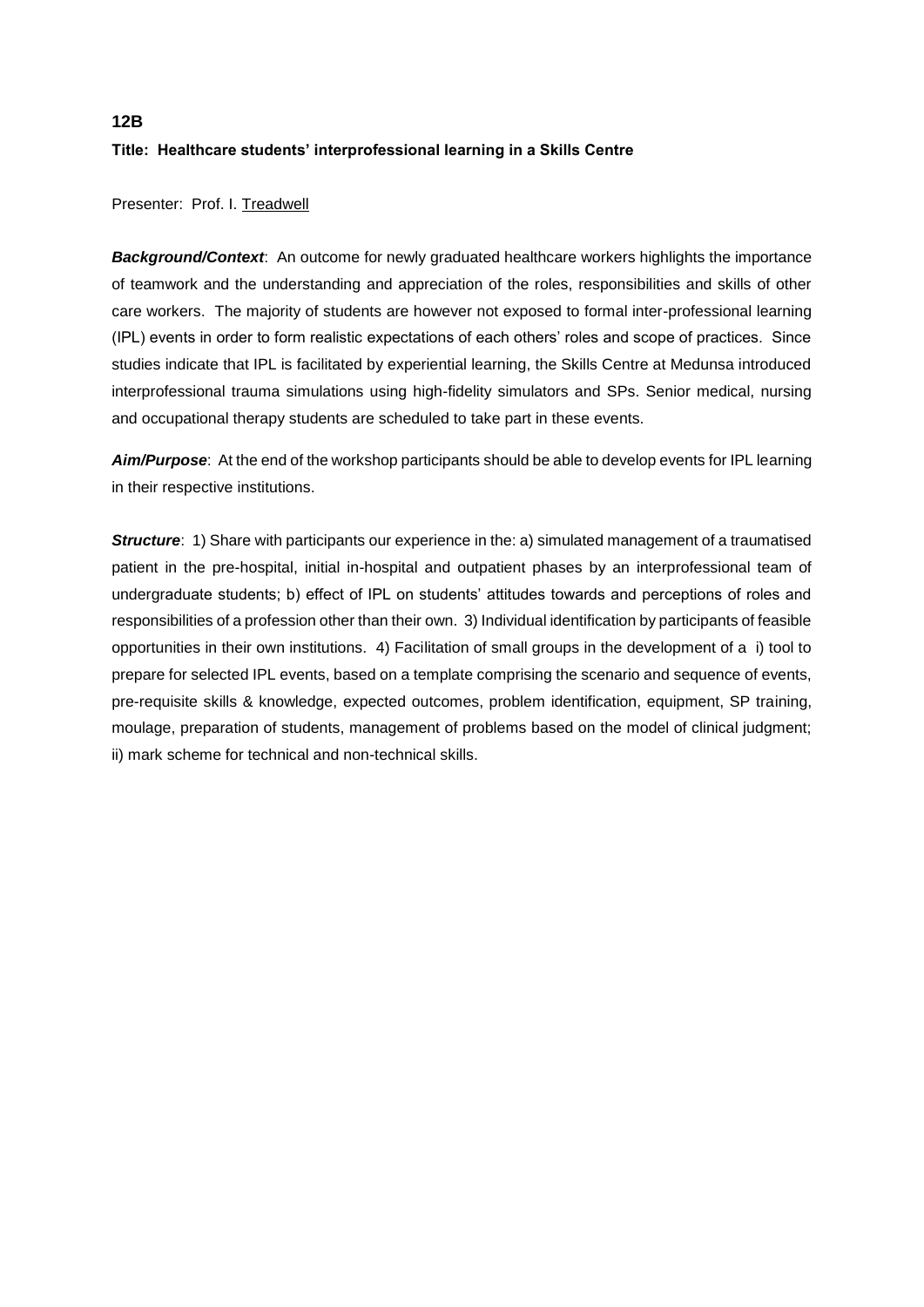# **Title: Constructing high quality Multiple Choice Questions (MCQs)**

### Presenter: Dr Scarpa Schoeman

*Background/Context*: Although the use of MCQs is a popular and cost effective method of assessment in healthcare education, the *quality* of the questions can sometimes be problematic. This adds more variables to the eventual outcome of the assessment and increases the inherent difficulty of the assessment. To maximize the advantages and reduce the technical disadvantages the National Board of Medical Examiners (NMBE) have written a manual on the lessons they as a body have learned in the last 20 years of running large scale MCQ licensing exams for medical students in the USA. The valuable tips and pitfalls they highlight in their manual will form the basis for this workshop.

*Aim/Purpose*: The aim of this workshop is to facilitate participants in the writing of high quality MCQs, based on the 2003 NMBE manual. This will be done by explaining which types of MCQs are the most appropriate to use in assessing clinical knowledge of medical (or other healthcare) students. Apart from some general guidelines on writing good MCQs, the presenter will focus on how to write MCQ that will assess clinical application of medical knowledge in particular.

*Methods*: During the first component of the workshop, the basic concepts and principles of writing high quality MCQs will be shared (summarizing the NMBE manual). In the second component the participants will have the opportunity to build new or modify their MCQs under the guidance of the presenter. **Participants are requested to bring a charged laptop to the workshop with the idea to work on their own MCQs electronically. The presenter will provide examples and templates for the different MCQ formats.**

### **12C**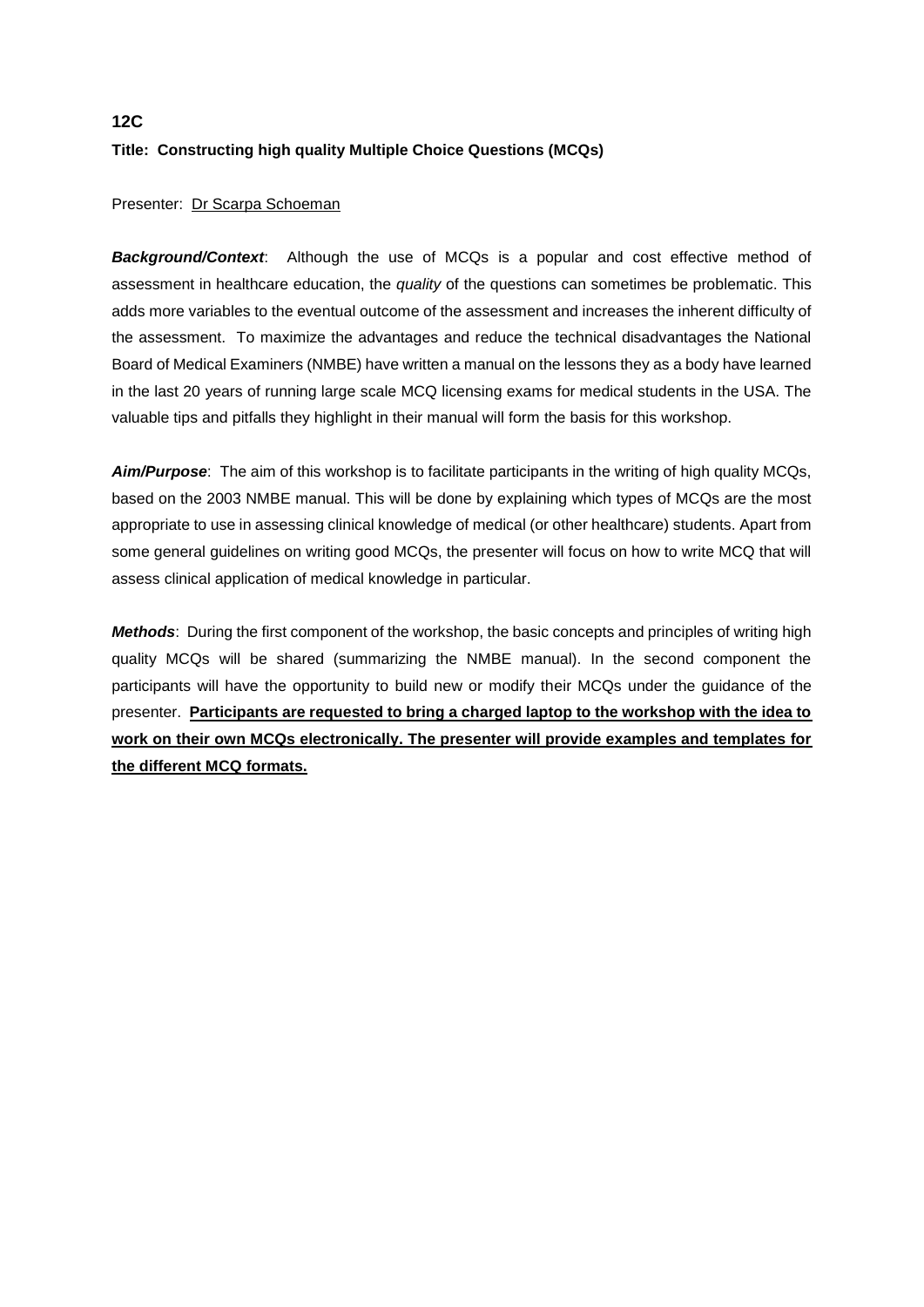## **12D Title: Diagnostic Reasoning – How can we help?**

Presenter: Prof Janet Grant

This workshop will look at the nature of clinical problems and the challenges of making a diagnosis. The importance of the content, organisation and accessibility of information in the clinician's memory will be stressed. Common errors will be reviewed.

Participants will be invited to complete the Diagnostic Thinking Inventory to analyse their own thinking, as well as undertaking a variety of teaching and learning exercises that can be used to help students and trainees to improve their own clinical reasoning and diagnostic processes.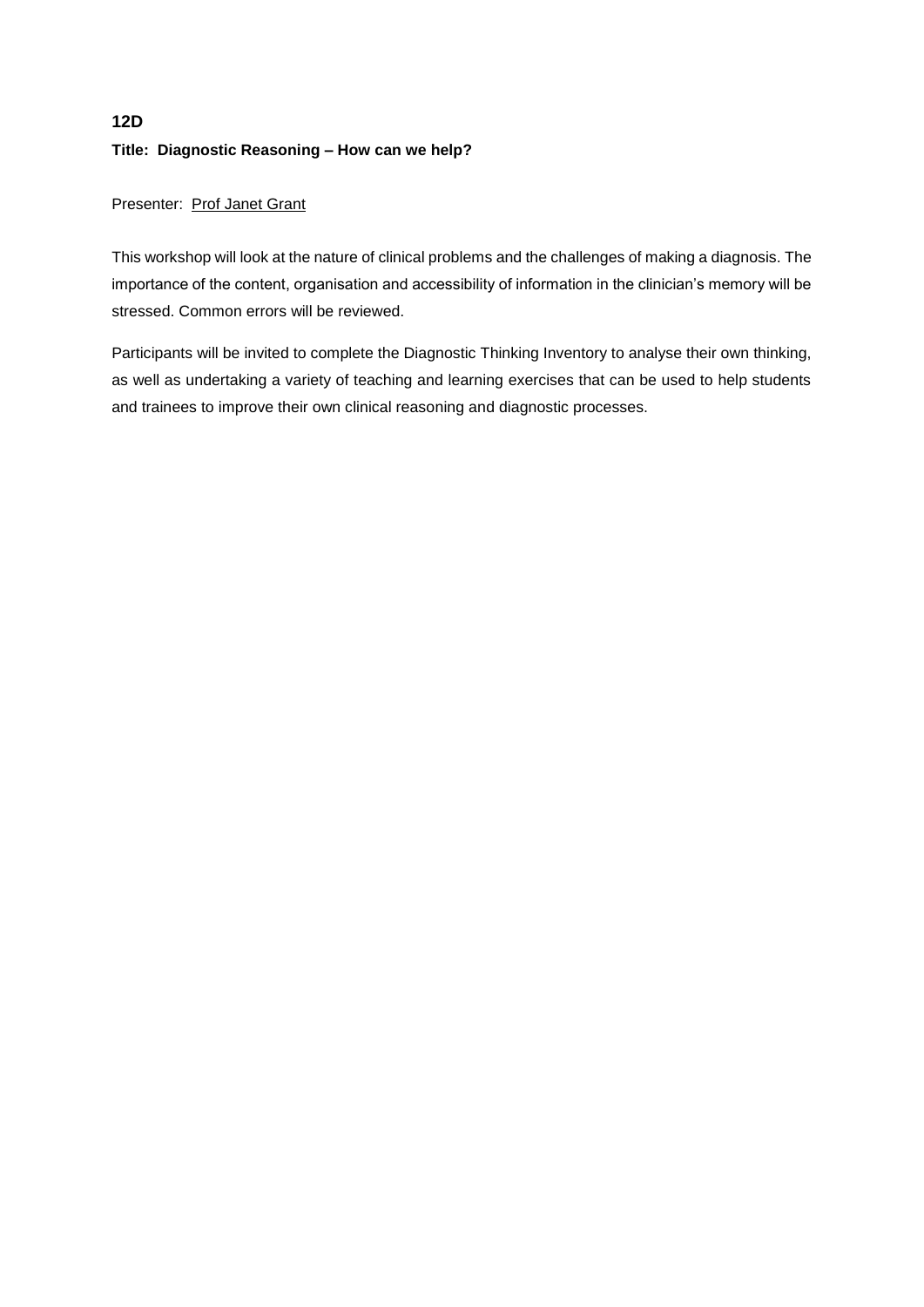### **Title: Social Accountability – crafting the Southern African definition**

Presenter: Green-Thompson LP, Centre for Health Science Education, Wits University

*Background/Context*: A global consensus on the social accountability of medical schools was achieved at the end of 2010. There is a growing international trend towards the development of health professions education which are responsive to the needs of the society's in which the education occurs. The author is embarking on post graduate studies in the area of social accountability. In particular, looking at the nature of the professional who a society identifies as socially accountable. The workshop will assist in defining the role players/ stakeholders in the local health environment.

*Purpose*: The aim of this workshop will be to examine what social accountability means in the Southern African context. Establishing and re-enforcing networks to reflect on the characteristics of a socially accountable health professional.

*Type of Workshop/Symposium*: Interactive workshop with small group discussion.

### *Intended outcomes*:

At the end of this workshop, participants will have

- Developed a common understanding of social accountability
- reflect on the characteristics of the individual health professional and the features of their practice which make them socially accountable

### **12F**

### **Title: School of Nursing - Become immersed in simulation!**

(max 30 persons – register at info desk)

(Theme: Simulation)

Presenter(s): Y Botma, M Phillips, M Jacobs, A Joubert

Venue: The SPACE, School of Nursing, UFS

### **See flyer inside your conference bag regarding this session**

### **12E**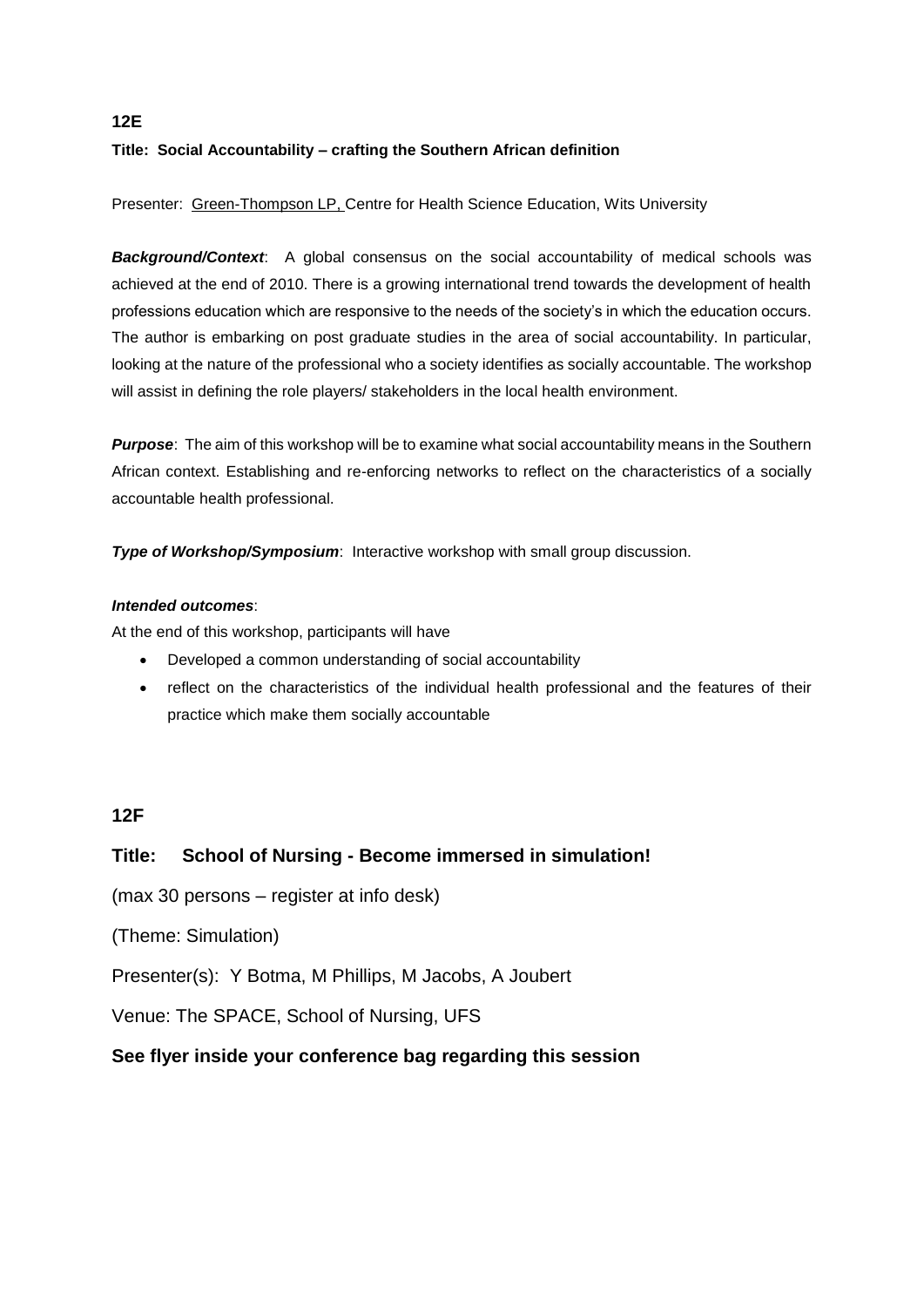### **SESSION 14 – Workshops & Symposia**

### **14A**

Title: Now that I believe in Simulation, where do I start (without excessive costs)?

### Presenter: Prof. Bosseau Murray

This workshop will present methods to introduce cost effective simulation based on a Needs Analysis, i.e. identifying what are weak areas in the present curriculum? What do the trainees not "get"?

Many concepts of simulation focus on videotaping a crisis event with a full human, robotic simulator, and then debriefing (reflecting with) the participants, using the videotape. Such a system typically requires a financial investment in a full human simulator (US\$25,000 – 250,000), plus a high fidelity simulation facility (US\$ millions). However, there are alternatives based on an understanding of a.) the very broad range of simulators (e.g. part task trainers and flat screen simulators starting at US\$100s-1000s) and b.) the "Strategies to Use Simulators." (see introductory Plenary Abstract.)

### **Description of the Workshop**:

The workshop participants will be introduced to various cheaper simulator alternatives (including home grown equipment, flat screen simulators, and commercial lung simulators.) The participants will also be given an outline of the elements of a simulation session.

The participants will then split up into smaller groups. Each group will plan and develop (under guidance) a training session appropriate for a specific level of trainee, based on an identified need. The simulators selected for each group will include:

- a home made simulated lung using endotracheal tubes and anesthesia reservoir bags (cost \$25)

 - a flat screen simulator program (AneSoft) to practise drugs and dosages needed during crisis (\$100)

- a simple resuscitation mannequin with an ECG and pulse oximeter simulator producing vital signs.

 (many bio-medical departments have ECG and pulse oximeter simulators to test equipment, and most health care training institutions already own resuscitation mannequins.)

After reconvening, the various newly developed scenarios will be discussed and further developed. An open question and answer period will encourage further specific discussion.

Examples of successful (published) scenarios will be given, as well as inter-professional education (IPE).

### **Conclusion:**

Based on the needs of the trainees, there are multiple innovative and cost-effective ways to start using simulation to gain experience with this teaching modality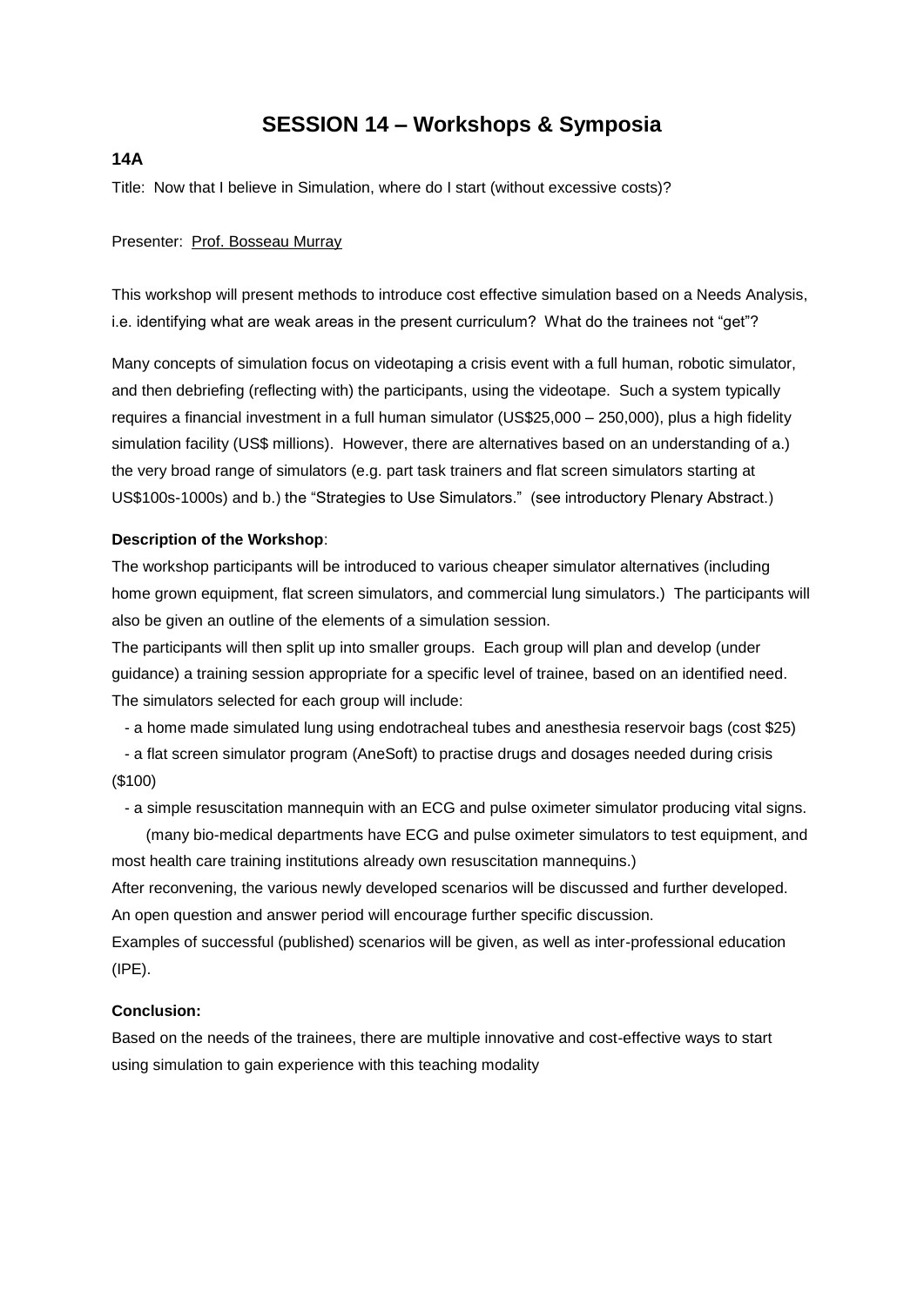## **Title: Using experiential learning in your teaching practice – a practical workshop**

Presenter: Dr. Jo Brown

### **Maximum of 20 participants**

Experiential learning is a popular way of teaching and learning in medical education, particularly helpful to skills and professionalism learning, or applied to any topic that requires students to try out new behaviours or skills in small groups and receive feedback on performance.

This workshop will provide participants with an opportunity to take part in an experiential learning group and try out facilitation skills in a practical way. By the end of the workshop participants will:

- Have explored a working model of a roleplay session including the importance of feedback
- Have taken part in a roleplay session as either a learner, facilitator or simulated patient

Have reflected on the use of experiential learning as part of the teaching repertoire

### **14B**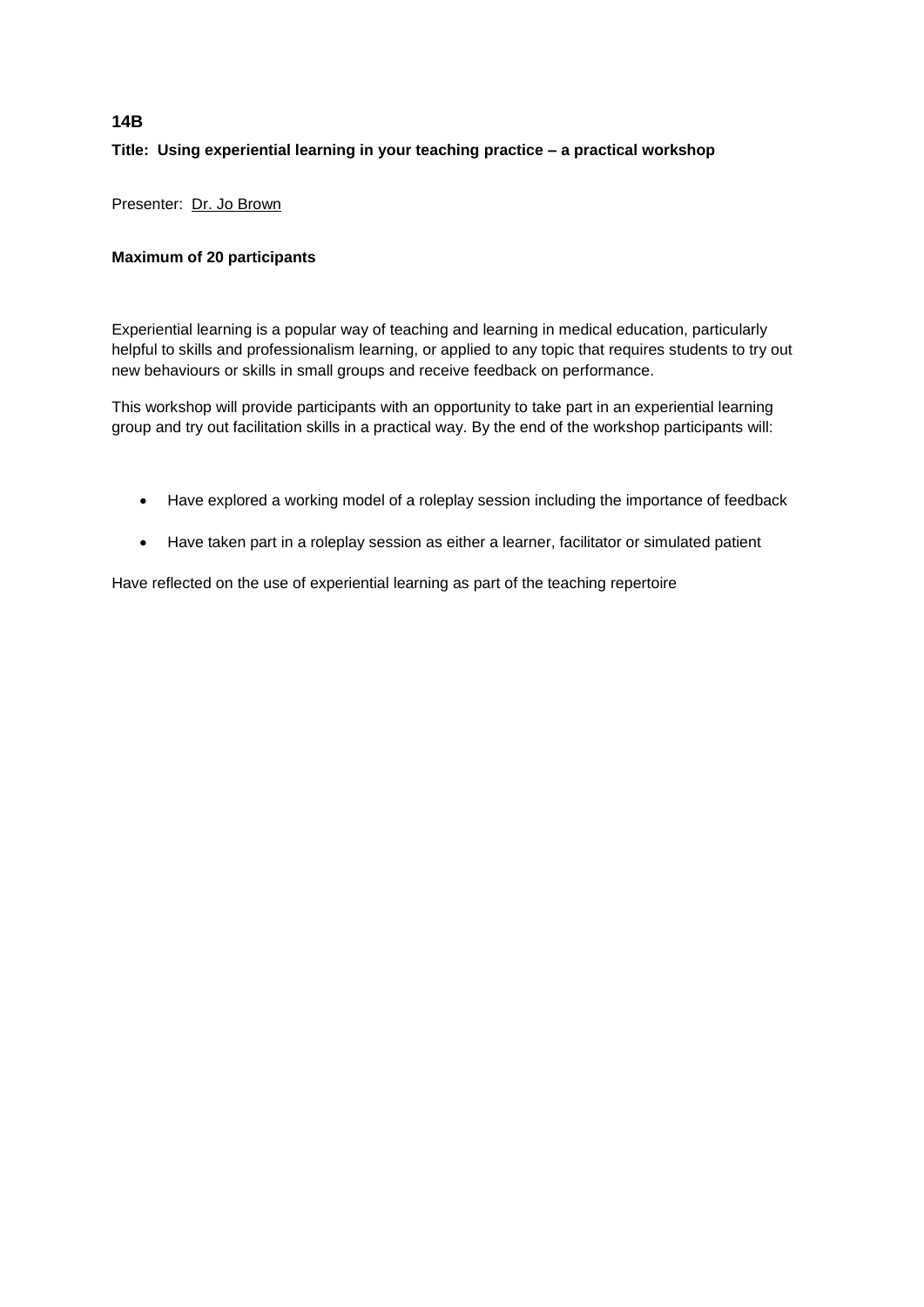### **Title: Teaching teachers to teach large groups**

Authors: Green-Thompson LP, McInerney P, Presenter: Dr. Lionel Green-Thompson

**Background/Context**: There are increasing numbers of students being taught in health science faculties across the country. While many institutions have espoused small group learning as ideal, there are many situations in which teaching a large group of students can be both effective and appropriate.

**Purpose:** The aim of this workshop will be to explore the techniques of active learning which may be employed in a large group teaching environment.

*Type of Workshop/Symposium*: Skills workshop, in a large venue, which will encourage the participation of all those attending.

### *Intended outcomes*:

At the end of this workshop, participants will be able to

- Reflect on their own learning styles and link these to dominant theories of adult education
- Reflect on the use of lectures as a means of learning knowledge
- Evaluate a range of active teaching strategies and situations in which these may be applied
- Use an automated response system

### **14C**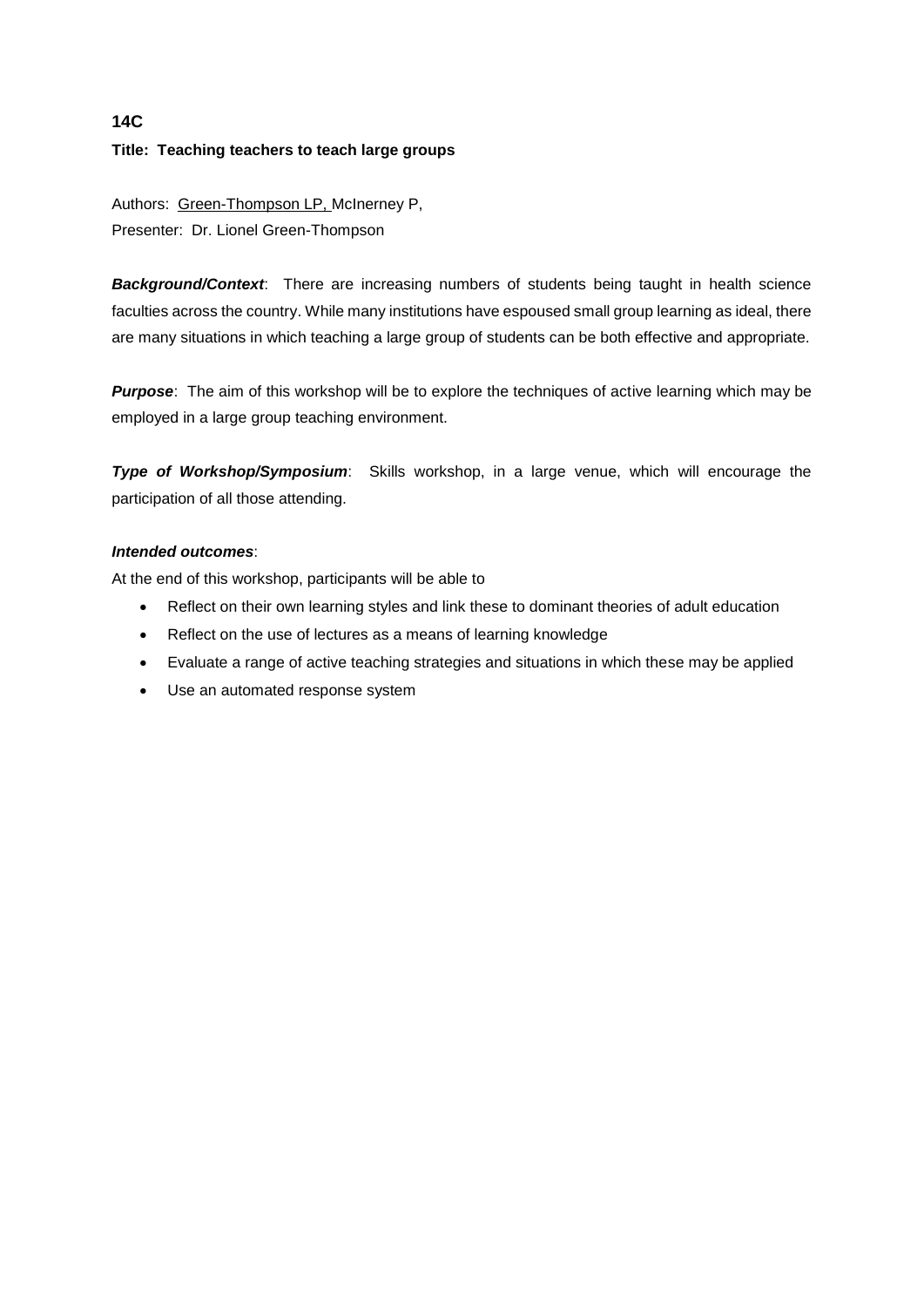### **14D Title: Engaging with the challenges of small group learning**

Authors: Lorna Olckers and Lindiwe Dlamini Presenter: Ms. Lorna Olckers

*Background/Context*: The education of Health Science students has undergone significant change. In keeping with the principles of the Primary Health Care Approach, graduates must be able to work effectively in dynamic, diverse, multi-professional teams. In order to facilitate this type of learning, teaching methodologies have shifted from didactic to student-centred small group techniques. Small group facilitators therefore need to be able to work with both "task" and "process" and understand how groups function including group processes, phases and dynamics. They also need to be able to balance the needs of individual group members against those of the student group itself. This can be extremely challenging!

**Purpose:** The purpose of this workshop will be to explore and further develop understanding and experience in small group facilitation techniques.

*Type of Workshop/Symposium*: This workshop will be experiential and participant centred. Educational and group theory will be used to explore small group learning techniques including "task" and "process", group dynamics and processes. Participants will be asked to draw on their own experiences.

*Intended outcomes*: Small group learning is about more than achieving outcomes. This workshop will explore this complex but exciting process and assist educators with techniques in small group facilitation.